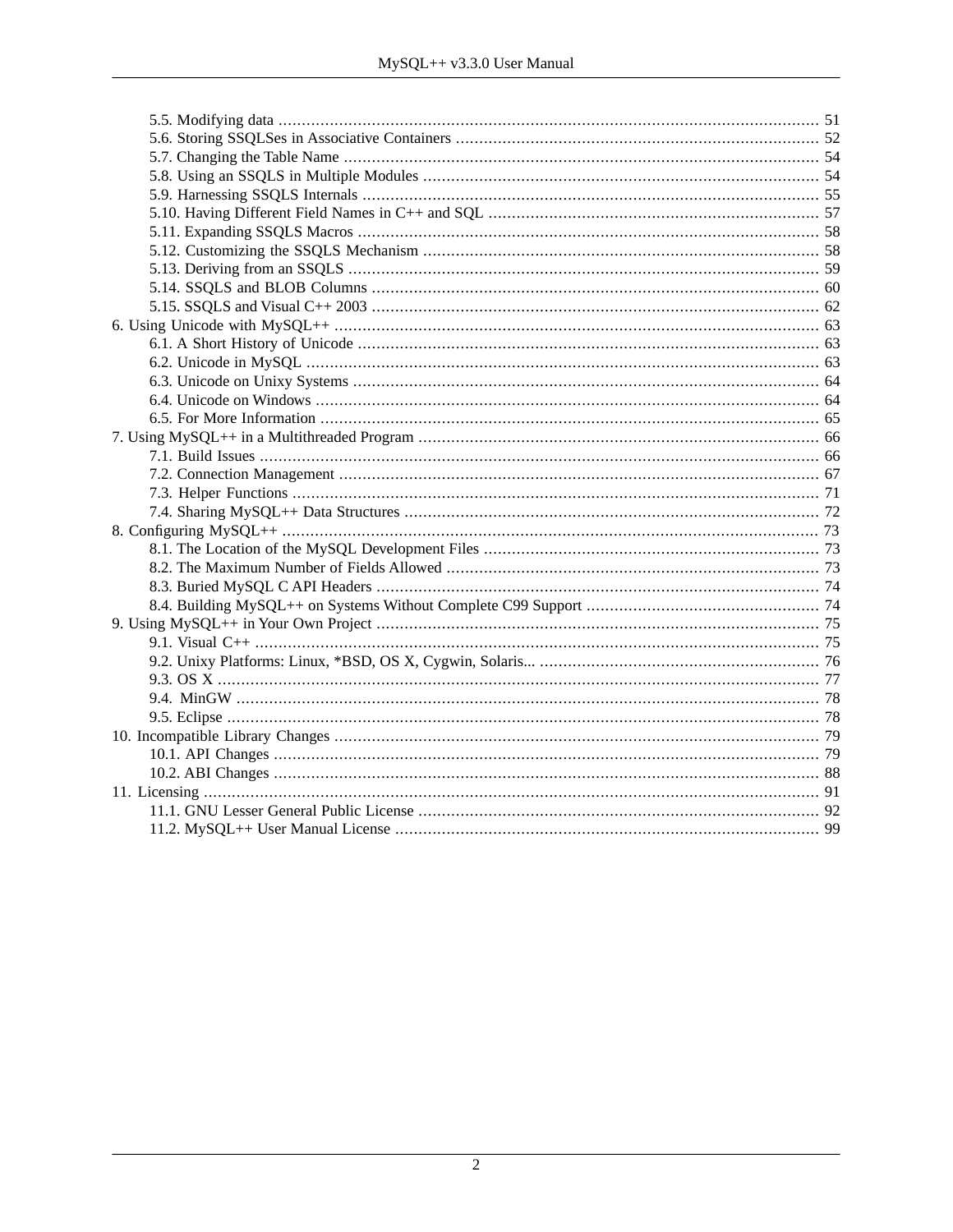# <span id="page-2-0"></span>**1. Introduction**

MySQL++ is a powerful C++ wrapper for MySQL's C API<sup>1</sup>. Its purpose is to make working with queries as easy as working with STL containers.

The latest version of MySQL++ can be found at the official web site.

<span id="page-2-1"></span>Support for MySQL++ can be had on the mailing list. That page hosts the mailing list archives, and tells you how you can subscribe.

## **1.1. A Brief History of MySQL++**

MySQL++ was created in 1998 by Kevin Atkinson. It started out MySQL-specific, but there were early efforts to try and make it database-independent, and call it SQL++. This is where the old library name "sqlplus" came from. This is also why the old versions prefixed some class names with "Mysql" but not others: the others were supposed to be the database-independent parts. All of Kevin's releases had pre-1.0 version numbers.

Then in 1999, MySQL AB took over development of the library. In the beginning, Monty Widenius himself did some of the work, but later gave it over to another MySQL employee, Sinisa Milivojevic. MySQL released versions 1.0 and 1.1, and then Kevin gave over maintenance to Sinisa officially with 1.2, and ceased to have any involvement with the library's maintenance. Sinisa went on to maintain the library through 1.7.9, released in mid-2001. It seems to be during this time that the dream of multiple-database compatibility died, for obvious reasons.

With version 1.7.9, MySQL++ went into a period of stasis, lasting over three years. (Perhaps it was the ennui and retrenchment following the collapse of the bubble that caused them to lose interest.) During this time, Sinisa ran the MySQL++ mailing list and supported its users, but made no new releases. Contributed patches were either ignored or put up on the MySQL++ web site for users to try, without any official blessing.

The biggest barrier to using MySQL++ during this period is that the popular  $C++$  compilers of 2001 weren't all that compatible with the C++ Standard. As a result, MySQL++ used many nonstandard constructs, to allow for compatibility with older compilers. Each new compiler released in the following years increased compliance, either warning about or rejecting code using pre-Standard constructs. In particular, GCC was emerging from the mess following the EGCS fork during this time. The fork was healed officially in 1999, but there's always a delay of a few years between the release of a new GCC and widespread adoption. The post-EGCS versions of GCC were only beginning to become popular by 2001, when development on MySQL++ halted. As a result, it became increasingly difficult to get MySQL++ to build cleanly as newer compilers came out. Since MySQL++ uses templates heavily, this affected end user programs as well: MySQL++ code got included directly in your program, so any warnings or errors it caused became your program's problem.

As a result, most of the patches contributed to the  $MySQL++$  project during this period were to fix up standards compliance issues. Because no one was bothering to officially test and bless these patches, you ended up with the worst aspects of a bazaar development model: complete freedom of development, but no guiding hand to select from the good stuff and reject the rest. Many of the patches were mutually incompatible. Some would build upon other patches, so you had to apply them in the proper sequence. Others did useful things, but didn't give a fully functional copy of MySQL++. Figuring out which patch(es) to use was an increasingly frustrating exercise as the years wore on, and newer GCCs became popular.

In early August of 2004, Warren Young got fed up with this situation and took over. He released 1.7.10 later that month, which did little more than make the code build with GCC 3.3 without warnings. Since then, with a little help from his friends on the Net, MySQL++ has lost a lot of bugs, gained a lot of features, gained a few more bugs, lost them again... MySQL++ is alive and healthy now.

<sup>&</sup>lt;sup>1</sup>The MySQL C API is also known as Connector/C.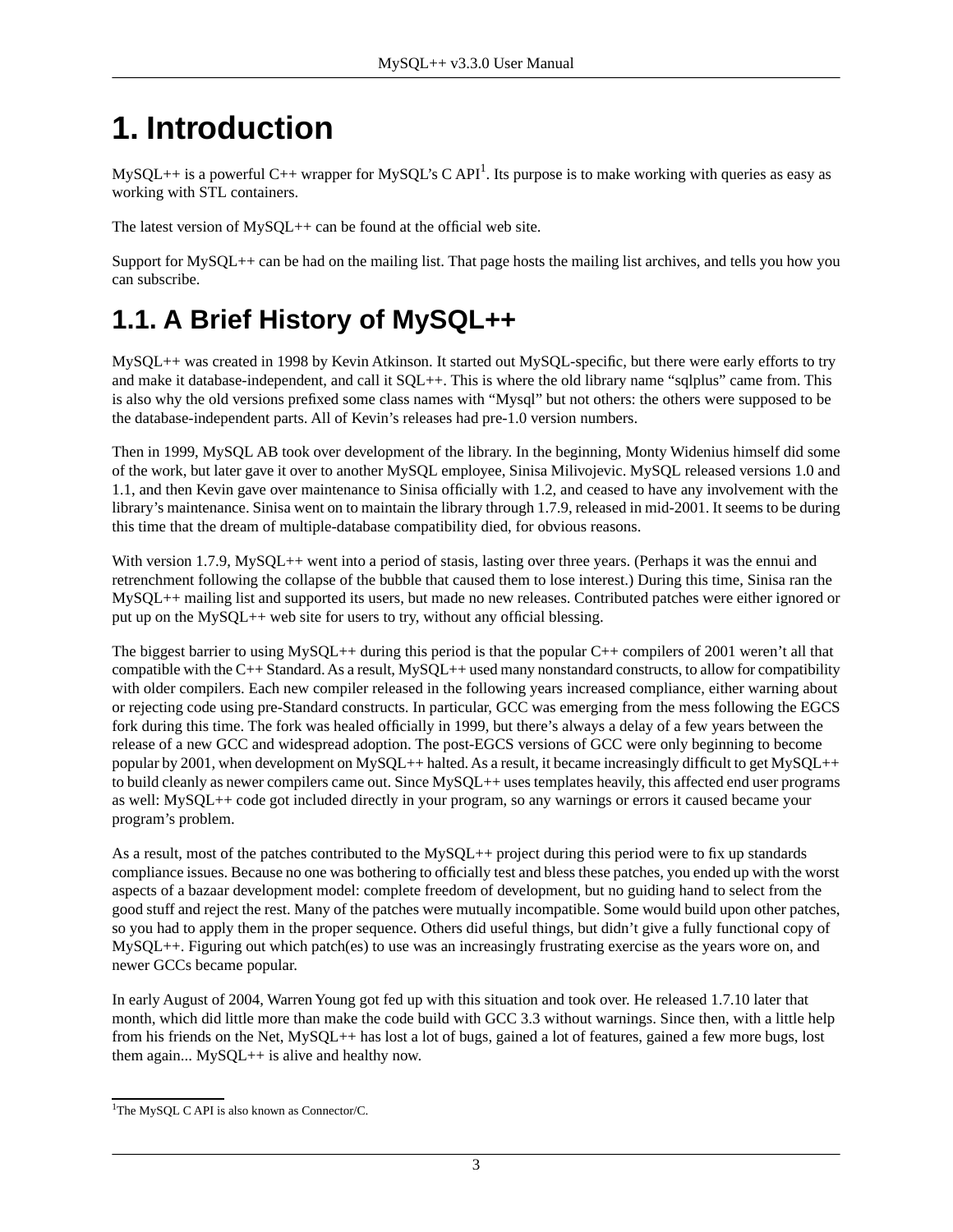# <span id="page-3-0"></span>**1.2. If You Have Questions...**

If you want to email someone to ask questions about this library, we greatly prefer that you send mail to the MySQL++ mailing list. The mailing list is archived, so if you have questions, do a search to see if the question has been asked before.

You may find people's individual email addresses in various files within the MySQL++ distribution. Please do not send mail to them unless you are sending something that is inherently personal. Not all of the principal developers of MySQL++ are still active in its development; those who have dropped out have no wish to be bugged about MySQL++. Those of us still active in MySQL++ development monitor the mailing list, so you aren't getting any extra "coverage" by sending messages to additional email addresses.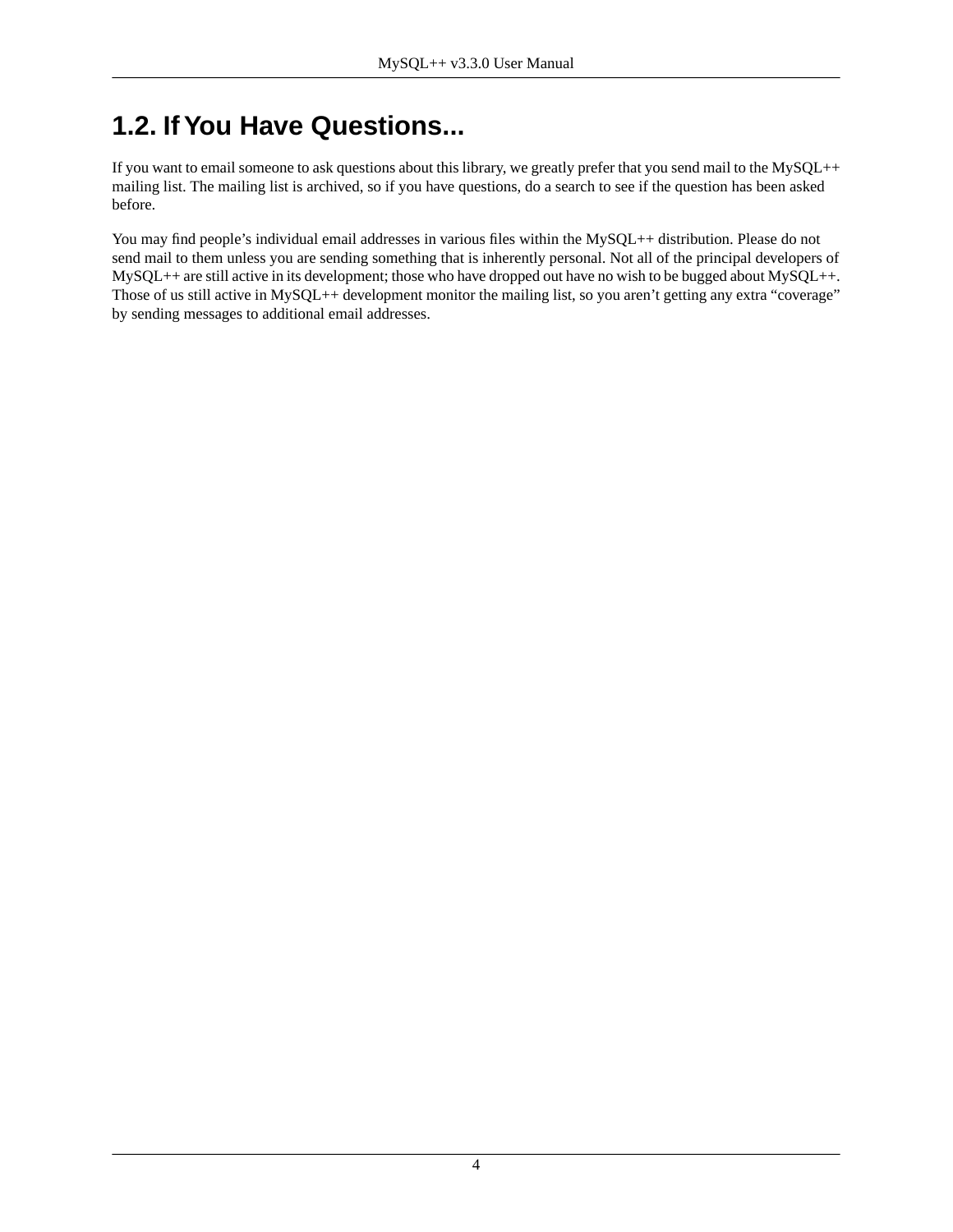# <span id="page-4-0"></span>**2. Overview**

MySQL++ has a lot of complexity and power to cope with the variety of ways people use databases, but at bottom it doesn't work all that differently than other database access APIs. The usage pattern looks like this:

- 1. Open the connection
- 2. Form and execute the query
- 3. If successful, iterate through the result set
- <span id="page-4-1"></span>4. Else, deal with errors

Each of these steps corresponds to a MySQL++ class or class hierarchy. An overview of each follows.

## **2.1.The Connection Object**

A Connection object manages the connection to the MySQL server. You need at least one of these objects to do anything. Because the other MySQL++ objects your program will use often depend (at least indirectly) on the Connection instance, the Connection object needs to live at least as long as all other MySQL++ objects in your program.

<span id="page-4-2"></span>MySQL supports many different types of data connection between the client and the server: TCP/IP, Unix domain sockets, and Windows named pipes. The generic Connection class supports all of these, figuring out which one you mean based on the parameters you pass to Connection::connect(). But if you know in advance that your program only needs one particular connection type, there are subclasses with simpler interfaces. For example, there's TCPConnection if you know your program will always use a networked database server.

# **2.2.The Query Object**

Most often, you create SQL queries using a Query object created by the Connection object.

Query acts as a standard C++ output stream, so you can write data to it like you would to std::cout or  $std:$ : ostringstream. This is the most  $C++ish$  way MySQL $++$  provides for building up a query string. The library includes stream manipulators that are type-aware so it's easy to build up syntactically-correct SQL.

Query also has a feature called [Template Queries](#page-37-0) which work something like C's printf() function: you set up a fixed query string with tags inside that indicate where to insert the variable parts. If you have multiple queries that are structurally similar, you simply set up one template query, and use that in the various locations of your program.

<span id="page-4-3"></span>A third method for building queries is to use Query with [SSQLS.](#page-41-0) This feature lets you create C++ structures that mirror your database schemas. These in turn give Query the information it needs to build many common SQL queries for you. It can **INSERT**, **REPLACE** and **UPDATE** rows in a table given the data in SSQLS form. It can also generate **SELECT \* FROM SomeTable** queries and store the results as an STL collection of SSQLSes.

# **2.3. Result Sets**

The field data in a result set are stored in a special  $std::string-like$  class called String. This class has conversion operators that let you automatically convert these objects to any of the basic C data types. Additionally, MySQL++ defines classes like DateTime, which you can initialize from a MySQL **DATETIME** string. These automatic conversions are protected against bad conversions, and can either set a warning flag or throw an exception, depending on how you set the library up.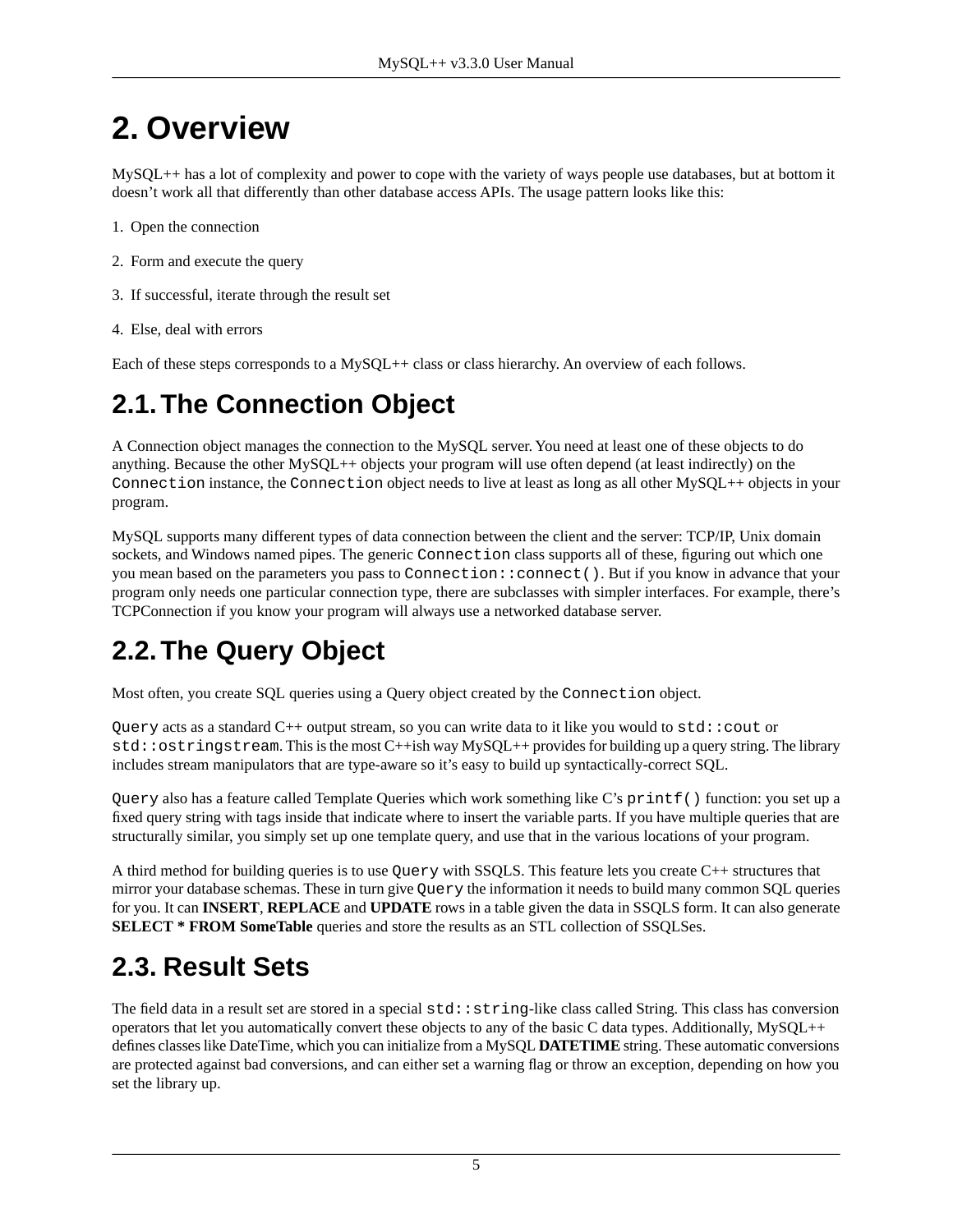As for the result sets as a whole, MySQL++ has a number of different ways of representing them:

#### **Queries That Do Not Return Data**

Not all SQL queries return data. An example is **CREATE TABLE**. For these types of queries, there is a special result type (SimpleResult) that simply reports the state resulting from the query: whether the query was successful, how many rows it impacted (if any), etc.

#### **Queries That Return Data: MySQL++ Data Structures**

The most direct way to retrieve a result set is to use Query: : store(). This returns a StoreQueryResult object, which derives from  $std:vector$ , making it a random-access container of Rows. In turn, each Row object is like a std::vector of String objects, one for each field in the result set. Therefore, you can treat StoreQueryResult as a two-dimensional array: you can get the 5th field on the 2nd row by simply saying result[1][4]. You can also access row elements by field name, like this: result[2]["price"].

A less direct way of working with query results is to use Query::use(), which returns a UseQueryResult object. This class acts like an STL input iterator rather than a  $std:$ : vector: you walk through your result set processing one row at a time, always going forward. You can't seek around in the result set, and you can't know how many results are in the set until you find the end. In payment for that inconvenience, you get better memory efficiency, because the entire result set doesn't need to be stored in RAM. This is very useful when you need large result sets.

#### **Queries That Return Data: Specialized SQL Structures**

Accessing results through MySQL++'s data structures is a pretty low level of abstraction. It's better than using the MySQL C API, but not by much. You can elevate things a little closer to the level of the problem space by using the [SSQLS feature](#page-41-0). This lets you define C++ structures that match the table structures in your database schema. In addition, it's easy to use SSQLSes with regular STL containers (and thus, algorithms) so you don't have to deal with the quirks of MySQL++'s data structures.

The advantage of this method is that your program will require very little embedded SQL code. You can simply execute a query, and receive your results as C++ data structures, which can be accessed just as you would any other structure. The results can be accessed through the Row object, or you can ask the library to dump the results into an STL container — sequential or set-associative, it doesn't matter — for you. Consider this:

```
vector<stock> v;
query << "SELECT * FROM stock";
query.storein(v);
for (vector<stock>::iterator it = v.beqin(); it != v.end(); ++it) {
  cout << "Price: " << it->price << endl;
}
```
Isn't that slick?

If you don't want to create SSQLSes to match your table structures, as of MySQL++ v3 you can now use Row here instead:

```
vector<mysqlpp::Row> v;
query << "SELECT * FROM stock";
query.storein(v);
for (vector<mysqlpp::Row>::iterator it = v.begin(); it != v.end(); ++it) {
   cout << "Price: " << it->at("price") << endl;
}
```
It lacks a certain syntactic elegance, but it has its uses.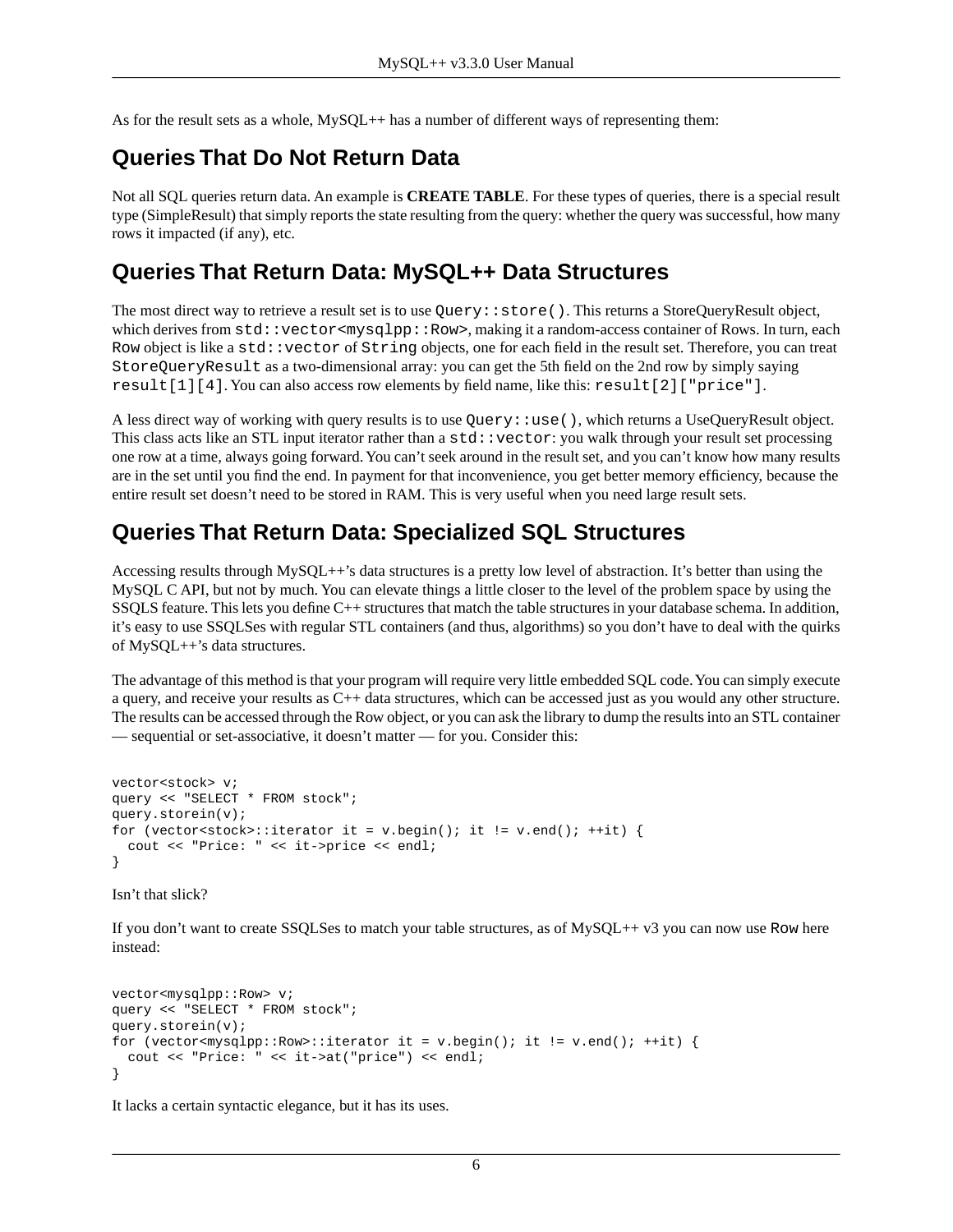# <span id="page-6-0"></span>**2.4. Exceptions**

By default, the library throws [exceptions](#page-10-0) whenever it encounters an error. You can ask the library to set an error flag instead, if you like, but the exceptions carry more information. Not only do they include a string member telling you why the exception was thrown, there are several exception types, so you can distinguish between different error types within a single try block.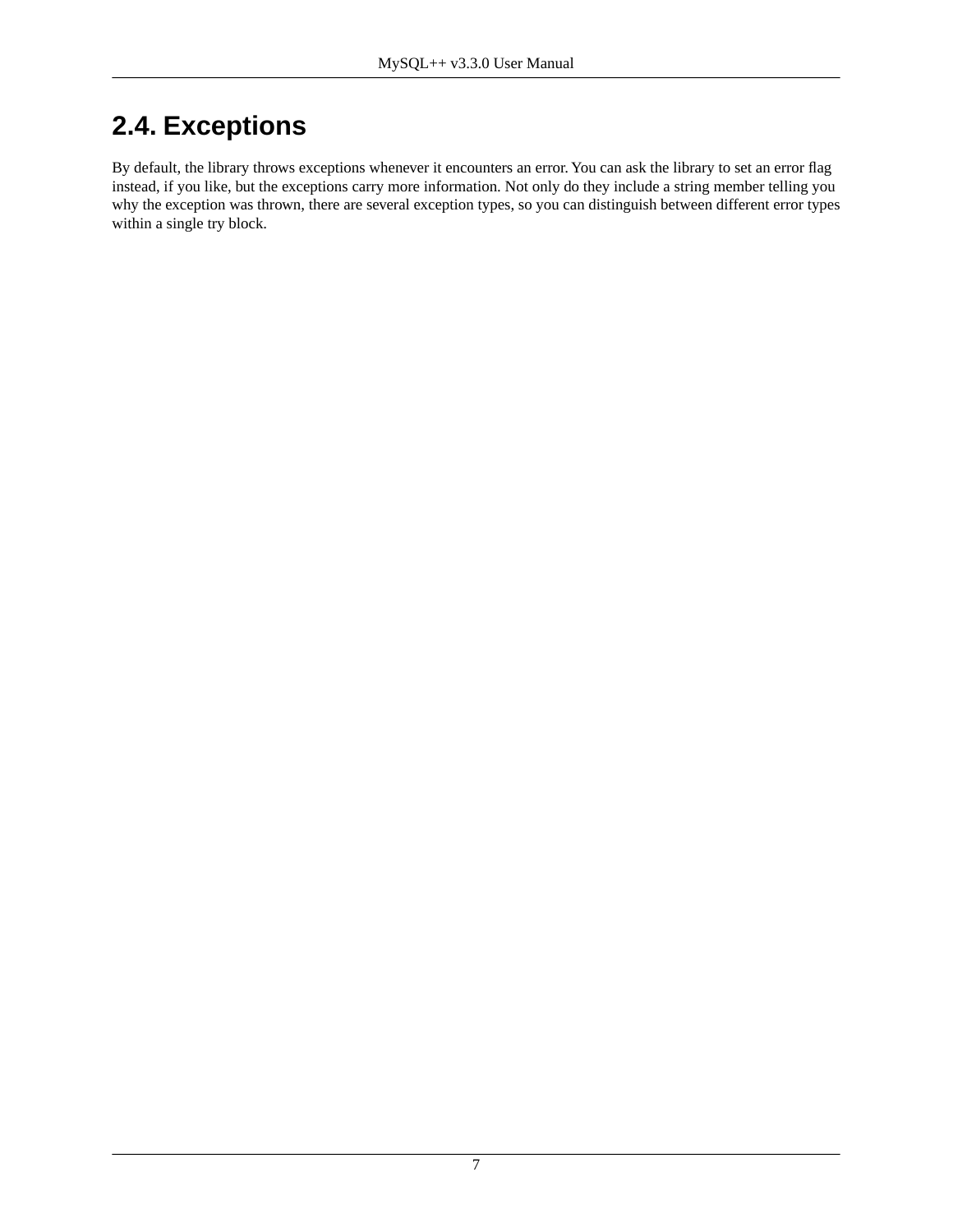# <span id="page-7-0"></span>**3.Tutorial**

The [previous chapter](#page-4-0) introduced the major top-level mechanisms in MySQL++. Now we'll dig down a little deeper and get into real examples. We start off with the basics that every MySQL++ program will have to deal with, then work up to more complex topics that are still widely interesting. You can stop reading the manual after this chapter and still get a lot out of MySQL++, ignoring the more advanced parts we present in later chapters.

# <span id="page-7-1"></span>**3.1. Running the Examples**

All of the examples are complete running programs. If you built the library from source, the examples should have been built as well. If you use RPMs instead, the example programs' source code and a simplified Makefile are in the mysql++-devel package. They are typically installed in

/usr/share/doc/mysql++-devel-\*/examples, but it can vary on different Linuxes.

Before you get started, please read through any of the README\*.txt files included with the MySQL++ distribution that are relevant to your platform. We won't repeat all of that here.

Most of the examples require a test database, created by resetdb. You can run it like so:

resetdb [-s server\_addr] [-u user] [-p password]

Actually, there's a problem with that. It assumes that the MySQL++ library is already installed in a directory that the operating system's dynamic linker can find. (MySQL++ is almost never built statically.) Unless you're installing from RPMs, you've had to build the library from source, and you should run at least a few of the examples before installing the library to be sure it's working correctly. Since your operating system's dynamic linkage system can't find the MySQL++ libraries without help until they're installed, we've created a few helper scripts to help run the examples.

 $MySOL++$  comes with the exrun shell script for Unixy systems, and the exrun. bat batch file for Windows. You pass the example program and its arguments to the exrun helper, which sets up the library search path so that it will use the as-yet uninstalled version of the MySQL++ library in preference to any other on your system:

./exrun resetdb [-s server\_addr] [-u user] [-p password]

That's the typical form for a Unixy system. You leave off the **./** bit on Windows. You can leave it off on a Unixy system, too, if you have . in your PATH. (Not a recommendation, just an observation.)

All of the program arguments are optional.

If you don't give  $-s$ , the underlying MySQL C API (a.k.a. Connector/C) assumes the server is on the local machine. It chooses one of several different IPC options based on the platform configuration. There are many different forms you can give as server\_addr with -s to override this default behavior:

- *localhost* this is the default; it doesn't buy you anything
- On Windows, a simple period tells the underlying MySQL C API to use named pipes, if it's available.
- *172.20.0.252:12345* this would connect to IP address 172.20.0.252 on TCP port 12345.
- *my.server.name:svc\_name* this would first look up TCP service name svc\_name in your system's network services database (/etc/services on Unixy systems, and something like c:\windows\system32\drivers\etc\services on modern Windows variants). If it finds an entry for the service, it then tries to connect to that port on the domain name given.

For the TCP forms, you can mix names and numbers for the host and port/service parts in any combination. If the server name doesn't contain a colon, it uses the default port, 3306.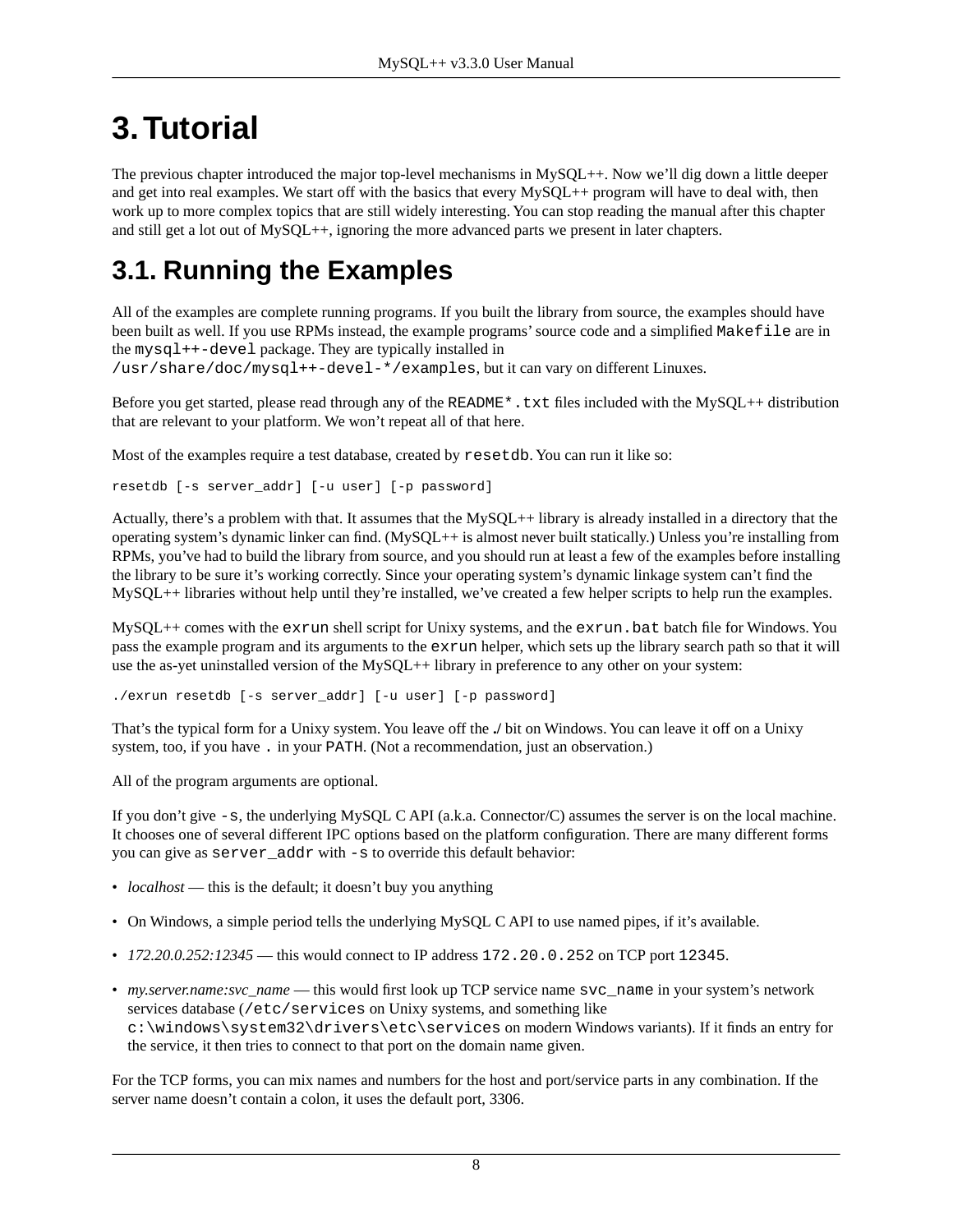If you don't give -u, it assumes your user name on the database server is the same as your login name on the local machine.

If you don't give -p, it will assume the MySQL user doesn't have a password. (One hopes this isn't the case...)

When running resetdb, the user name needs to be for an account with permission to create the test database. Once the database is created, you can use any account when running the other examples that has DELETE, INSERT, SELECT and UPDATE permissions for the test database. The MySQL root user can do all this, of course, but you might want to set up a separate user, having only the permissions necessary to work with the test database:

```
CREATE USER mysqlpp_test@'%' IDENTIFIED BY 'nunyabinness';
GRANT ALL PRIVILEGES ON mysql_cpp_data.* TO mysqlpp_test@'%';
```
You could then create the sample database with the following command:

```
./exrun resetdb -u mysqlpp_test -p nunyabinness
```
(Again, leave off the **./** bit on Windows.)

<span id="page-8-0"></span>You may have to re-run resetdb after running some of the other examples, as they change the database.

See README-examples.txt for more details on running the examples.

#### **3.2. A Simple Example**

The following example demonstrates how to open a connection, execute a simple query, and display the results. This is examples/simple1.cpp:

```
#include "cmdline.h"
#include "printdata.h"
#include <mysql++.h>
#include <iostream>
#include <iomanip>
using namespace std;
int
main(int argc, char *argv[])
{
     // Get database access parameters from command line
     mysqlpp::examples::CommandLine cmdline(argc, argv);
     if (!cmdline) {
         return 1;
     }
     // Connect to the sample database.
     mysqlpp::Connection conn(false);
     if (conn.connect(mysqlpp::examples::db_name, cmdline.server(),
             cmdline.user(), cmdline.pass())) {
         // Retrieve a subset of the sample stock table set up by resetdb
         // and display it.
         mysqlpp::Query query = conn.query("select item from stock");
         if (mysqlpp::StoreQueryResult res = query.store()) {
             cout << "We have:" << endl;
             mysqlpp::StoreQueryResult::const_iterator it;
            for (it = res.begin(); it != res.end(); ++it) {
                mysqlpp::Row row = *it;
```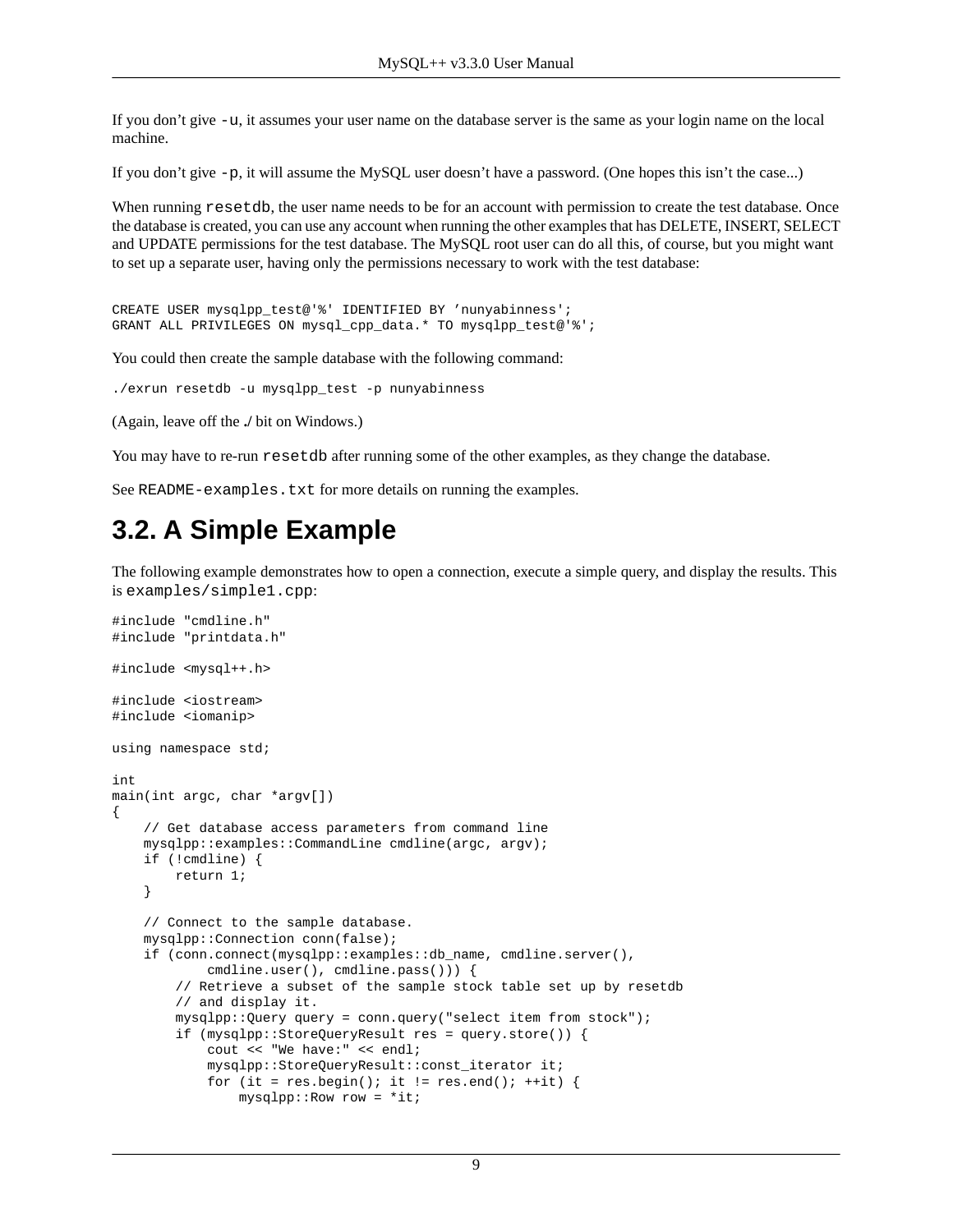```
cout << '\t' << row[0] << endl;
 }
 }
        else {
            cerr << "Failed to get item list: " << query.error() << endl;
            return 1;
 }
        return 0;
    }
    else {
        cerr << "DB connection failed: " << conn.error() << endl;
        return 1;
    }
}
```
This example simply gets the entire "item" column from the example table, and prints those values out.

Notice that MySQL++'s StoreQueryResult derives from  $std:$ : vector, and Row provides an interface that makes it a vector work-alike. This means you can access elements with subscript notation, walk through them with iterators, run STL algorithms on them, etc.

Row provides a little more in this area than a plain old vector: you can also access fields by name using subscript notation.

<span id="page-9-0"></span>The only thing that isn't explicit in the code above is that we delegate command line argument parsing to parse\_command\_line() in the excommon module. This function exists to give the examples a consistent interface, not to hide important details. You can treat it like a black box: it takes argc and argv as inputs and sends back database connection parameters.

#### **3.3. A More Complicated Example**

The simple1 example above was pretty trivial. Let's get a little deeper. Here is examples/simple2.cpp:

```
#include "cmdline.h"
#include "printdata.h"
#include <mysql++.h>
#include <iostream>
#include <iomanip>
using namespace std;
int
main(int argc, char *argv[])
{
     // Get database access parameters from command line
     mysqlpp::examples::CommandLine cmdline(argc, argv);
     if (!cmdline) {
         return 1;
     }
     // Connect to the sample database.
     mysqlpp::Connection conn(false);
     if (conn.connect(mysqlpp::examples::db_name, cmdline.server(),
             cmdline.user(), cmdline.pass())) {
         // Retrieve the sample stock table set up by resetdb
         mysqlpp::Query query = conn.query("select * from stock");
         mysqlpp::StoreQueryResult res = query.store();
```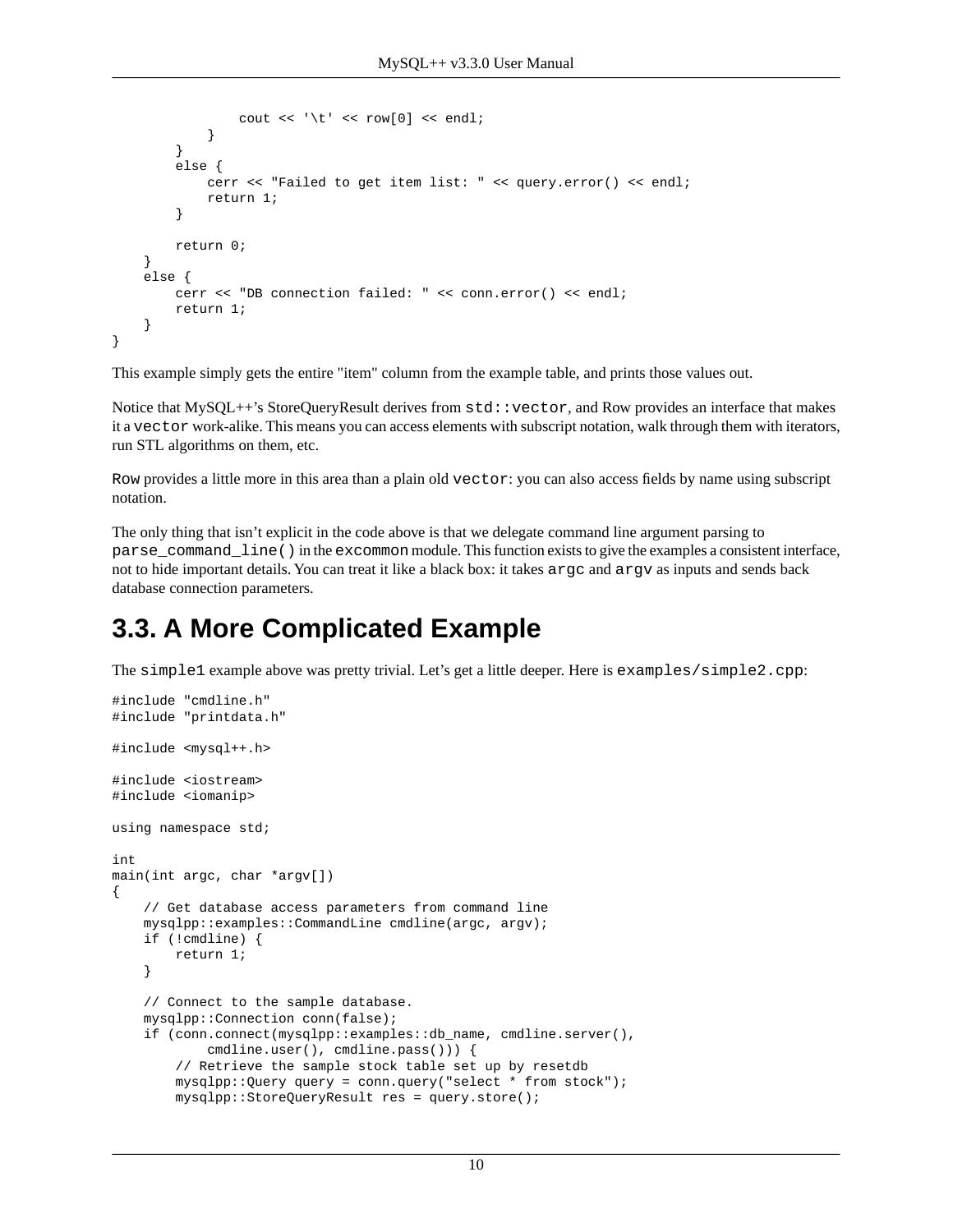```
 // Display results
         if (res) {
              // Display header
              cout.setf(ios::left);
              cout << setw(31) << "Item" <<
                      setw(10) \leq \text{Num} \leq \text{Sum} setw(10) << "Weight" <<
                       setw(10) << "Price" <<
                       "Date" << endl << endl;
              // Get each row in result set, and print its contents
             for (size_t i = 0; i < res.num_rows(); ++i) {
                 cout << set{w(30)} << res[i]["item"] << '
                          setw(9) \leq \text{res}[i]["num"] \leq \cdot ' ' \leqsetw(9) \leq \text{res}[i][\text{"weight"}] \leq \text{`` ' ' } \leqsetw(9) \ll \text{res}[i]["price"] \ll ' \llsetw(9) \lt\lt{res[i]["sdate"] \lt\lt endl;
 }
 }
         else {
              cerr << "Failed to get stock table: " << query.error() << endl;
              return 1;
 }
         return 0;
     }
     else {
         cerr << "DB connection failed: " << conn.error() << endl;
         return 1;
     }
```
The main point of this example is that we're accessing fields in the row objects by name, instead of index. This is slower, but obviously clearer. We're also printing out the entire table, not just one column.

# **3.4. Exceptions**

<span id="page-10-0"></span>}

By default, MySQL++ uses exceptions to signal errors. We've been suppressing this in all the examples so far by passing false to Connection's constructor. This kept these early examples simple at the cost of some flexibility and power in error handling. In a real program, we recommend that you leave exceptions enabled. You do this by either using the default Connection constructor, or by using the create-and-connect constructor.

All of MySQL++'s custom exceptions derive from a common base class, Exception. That in turn derives from Standard  $C++$ 's  $std:$  exception class. Since the library can indirectly cause exceptions to come from the Standard  $C++$ Library, it's possible to catch all exceptions from MySQL++ by just catching  $std:$ : exception. However, it's better to have individual catch blocks for each of the concrete exception types that you expect, and add a handler for either Exception or std: : exception to act as a "catch-all" for unexpected exceptions.

When exceptions are suppressed, MySQL++ signals errors by returning either an error code or an object that tests as false, or by setting an error flag on the object. Classes that allow you to suppress exceptions derive from the OptionalExceptions interface. When an OptionalExceptions derivative creates another object that also derives from this interface, it passes on its exception flag. Since everything flows from the Connection object, disabling exceptions on it at the start of the program disables all optional exceptions. This is why passing false for the Connection constructor's "throw exceptions" parameter suppresses all optional exceptions in the simple $[1-3]$ examples. It keeps them, well, simple.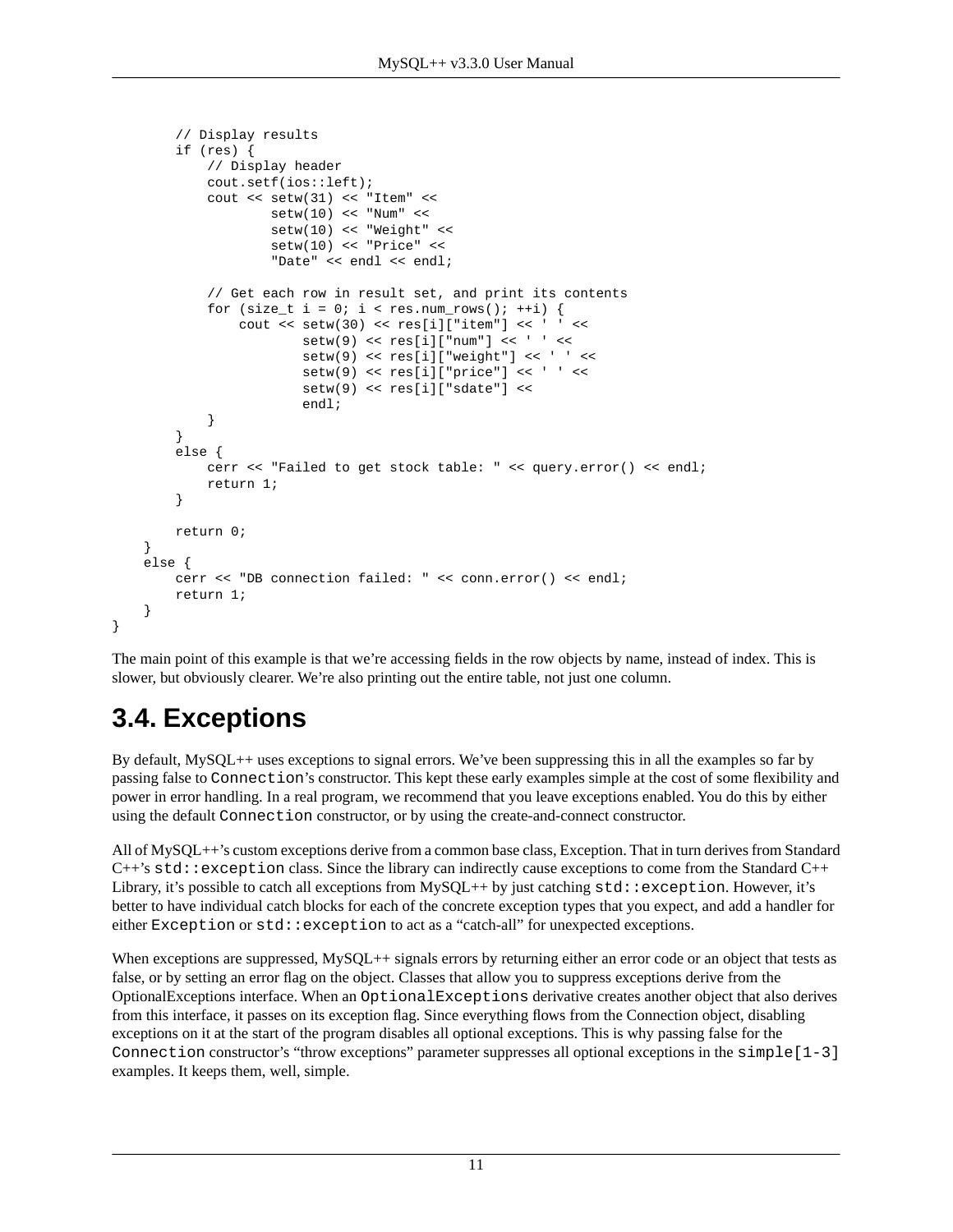This exception suppression mechanism is quite granular. It's possible to leave exceptions enabled most of the time, but suppress them in sections of the code where they aren't helpful. To do this, put the section of code that you want to not throw exceptions inside a block, and create a NoExceptions object at the top of that block. When created, it saves the exception flag of the OptionalExceptions derivative you pass to it, and then disables exceptions on it. When the NoExceptions object goes out of scope at the end of the block, it restores the exceptions flag to its previous state:

```
mysqlpp::Connection con; // default ctor, so exceptions enabled
{
  mysqlpp::NoExceptions ne(con);
   if (!con.select_db("a_db_that_might_not_exist_yet")) {
     // Our DB doesn't exist yet, so create and select it here; no need
     // to push handling of this case way off in an exception handler.
   }
}
```
When one OptionalExceptions derivative passes its exceptions flag to another such object, it is only passing a copy; the two objects' flags operate independently. There's no way to globally enable or disable this flag on existing objects in a single call. If you're using the NoExceptions feature and you're still seeing optional exceptions thrown, you disabled exceptions on the wrong object. The exception thrower could be unrelated to the object you disabled exceptions on, it could be its parent, or it could be a child created before you disabled optional exceptions.

MySQL++ throws some exceptions unconditionally:

- MySQL++ checks array indices, always. For instance, if your code said "row[21]" on a row containing only 5 fields, you'd get a BadIndex exception. If you say "row["fred"]" on a row without a "fred" field, you get a BadFieldName exception. In the past, MySQL++ delegated some of its index checking to the STL containers underpinning it, so you could get  $std:range$  error instead. As of MySQL++ v3.0.7, this should no longer happen, but there may be instances where it still does.
- String will always throw BadConversion when you ask it to do an improper type conversion. For example, you'll get an exception if you try to convert "1.25" to int, but not when you convert "1.00" to int. In the latter case, MySQL++ knows that it can safely throw away the fractional part.
- If you use template queries and don't pass enough parameters when instantiating the template, Query will throw a BadParamCount exception.
- <span id="page-11-0"></span>• If you use a  $C_{++}$  data type in a query that  $MySQL++$  doesn't know to convert to SQL,  $MySQL++$  will throw a TypeLookupFailed exception. It typically happens with [Section 5, "Specialized SQL Structures",](#page-41-0) especially when using data types other than the ones defined in lib/sql\_types.h.

It's educational to modify the examples to force exceptions. For instance, misspell a field name, use an out-of-range index, or change a type to force a String conversion error.

## **3.5. Quoting and Escaping**

SQL syntax often requires certain data to be quoted. Consider this query:

```
SELECT * FROM stock WHERE item = 'Hotdog Buns'
```
Because the string "Hotdog Buns" contains a space, it must be quoted. With MySQL++, you don't have to add these quote marks manually: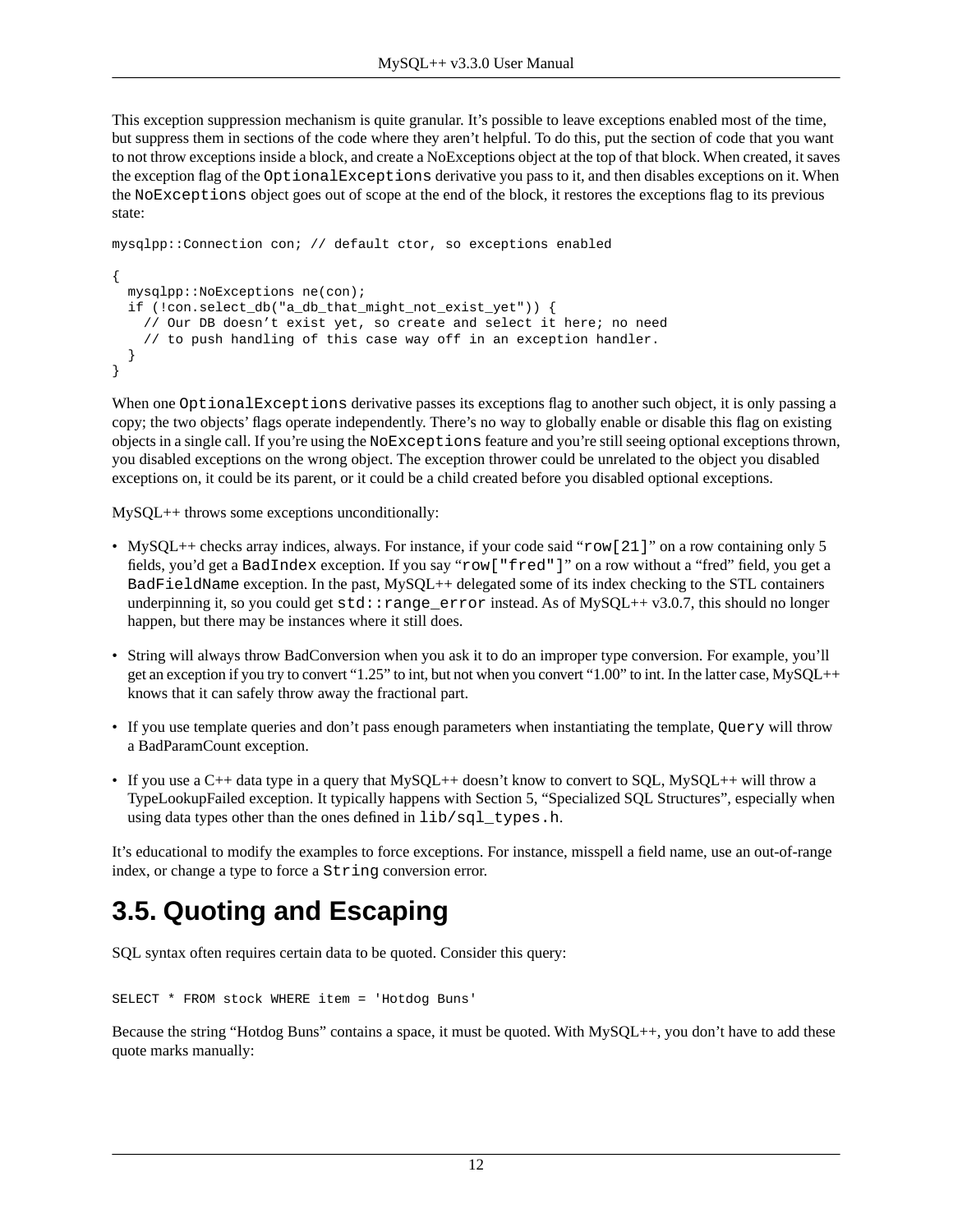```
string s = "Hotdog Buns";
query << "SELECT * FROM stock WHERE item = " << quote_only << s;
```
That code produces the same query string as in the previous example. We used the MySQL++ quote\_only manipulator, which causes single quotes to be added around the next item inserted into the stream. This works for any type of data that can be converted to MySQL++'s SQLTypeAdapter type, plus the Set template. [SSQLS](#page-41-0) also uses these manipulators internally.

Quoting is pretty simple, but SQL syntax also often requires that certain characters be "escaped". Imagine if the string in the previous example was "Frank's Brand Hotdog Buns" instead. The resulting query would be:

SELECT \* FROM stock WHERE item = 'Frank's Brand Hotdog Buns'

That's not valid SQL syntax. The correct syntax is:

SELECT \* FROM stock WHERE item = 'Frank''s Brand Hotdog Buns'

As you might expect, MySQL++ provides that feature, too, through its escape manipulator. But here, we want both quoting and escaping. That brings us to the most widely useful manipulator:

```
string s = "Frank's Brand Hotdog Buns";
query << "SELECT * FROM stock WHERE item = " << quote << s;
```
The quote manipulator both quotes strings and escapes any characters that are special in SQL.

MySQL++ provides other manipulators as well. See the manip.h page in the reference manual.

It's important to realize that MySQL++'s quoting and escaping mechanism is type-aware. Manipulators have no effect unless you insert the manipulator into a Query or SQLQueryParms stream.  $^{2}$  Also, values are only quoted and/or escaped if they are of a data type that may need it. For example, Date must be quoted but never needs to be escaped, and integer types need neither quoting nor escaping. Manipulators are suggestions to the library, not commands: MySQL++ will ignore these suggestions if it knows it won't result in syntactically-incorrect SQL.

<span id="page-12-0"></span>It's also important to realize that quoting and escaping in Query streams and template queries is never implicit.<sup>3</sup> You must use manipulators and template query flags as necessary to tell MySQL++ where quoting and escaping is necessary. It would be nice if MySQL++ could do quoting and escaping implicitly based on data type, but this isn't possible in all cases.<sup>4</sup> Since MySQL++ can't reliably guess when quoting and escaping is appropriate, and the programmer doesn't need to<sup>5</sup>, MySQL++ makes you tell it.

#### **3.6. C++ vs. SQL Data Types**

The C++ and SQL data type systems have several differences that can cause problems when using MySQL++, or any other SQL based system, for that matter.

 $^2$ SQLQueryParms is used as a stream only as an implementation detail within the library. End user code simply sees it as a  $\texttt{std}$  : vector derivative.

<sup>3</sup>By contrast, the Query methods that take an [SSQLS](#page-41-0) *do* add quotes and escape strings implicitly. It can do this because SSQLS knows all the SQL code and data types, so it never has to guess whether quoting or escaping is appropriate.

<sup>4</sup>Unless you're smarter than I am, you don't immediately see why explicit manipulators are necessary. We can tell when quoting and escaping is *not* appropriate based on type, so doesn't that mean we know when it *is* appropriate? Alas, no. For most data types, it is possible to know, or at least make an awfully good guess, but it's a complete toss-up for C strings, const char\*. A C string could be either a literal string of SQL code, or it can be a value used in a query. Since there's no easy way to know and it would damage the library's usability to mandate that C strings only be used for one purpose or the other, the library requires you to be explicit.

<sup>5</sup>One hopes the programmer *knows*.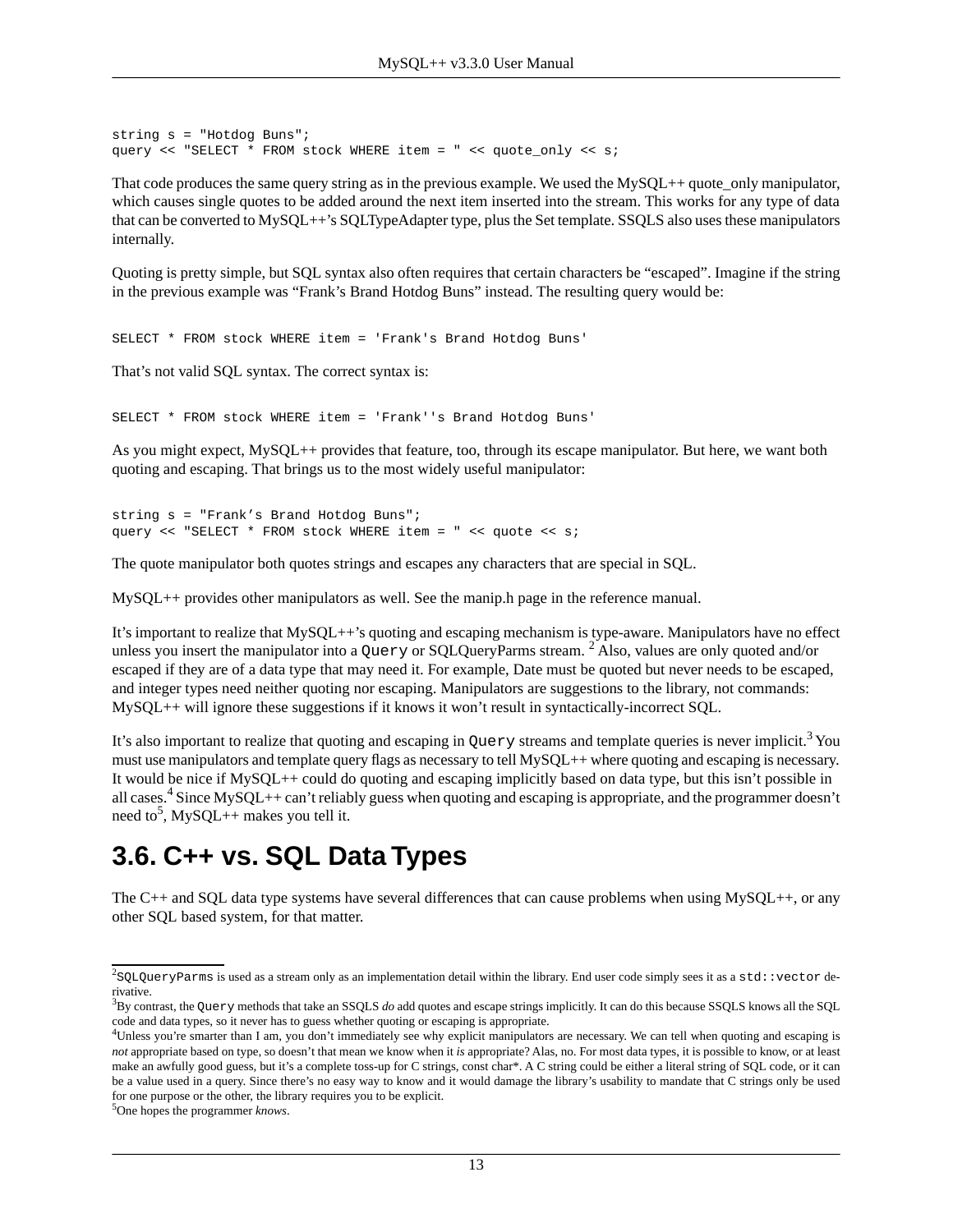Most of the data types you can store in a SQL database are either numbers or text strings. If you're only looking at the data going between the database server and your application, there aren't even numbers: SQL is a textual language, so numbers and everything else gets transferred between the client and the database server in text string form.<sup>6</sup> Consequently,  $MySQL++$  has a lot of [special support](#page-15-0) for text strings, and can translate to several  $C++$  numeric data types transparently.

Some people worry that this translation via an intermediate string form will cause data loss. Obviously the text string data types are immune from problems in this regard. We're also confident that MySOL++ translates [BLOB](#page-16-0) and integer data types losslessly.

The biggest worry is with floating-point numbers. (The FLOAT and DOUBLE SQL data types.) We did have a problem with this in older versions of  $MySQL++$ , but we believe we fixed it completely in v3.0.2. No one has since proven data loss via this path. There is still a known problem  $^7$  with the SQL DECIMAL type, which is somewhat related to the floating-point issue, but it's apparently rarely encountered, which is why it hasn't been fixed yet.

The best way to avoid problems with data translation is to always use the special  $MySOL++$  data types defined in lib/sql\_types.h corresponding to your SQL schema. These typedefs begin with sql\_ and end with a lowercase version of the standard SQL type name, with spaces replaced by underscores. There are variants ending in \_null that wrap these base types so they're [compatible with SQL null](#page-14-0). For instance, the SQL type TINYINT UNSIGNED NOT NULL is represented in MySQL++ by mysqlpp::sql\_tinyint\_unsigned. If you drop the NOT NULL part, the corresponding C++ type is mysqlpp::sql\_tinyint\_unsigned\_null.

MySQL++ doesn't force you to use these typedefs. It tries to be flexible with regard to data conversions, so you could probably use int anywhere you use  $mysq1pp::sq1\_tinyint\_unsigned$ , for example. That said, the MySQL++ typedefs give several advantages:

- Space efficiency: the MySQL++ types are no larger than necessary to hold the MySQL data.
- Portability: if your program has to run on multiple different system types (even just 32- and 64-bit versions of the same operating system and processor type) using the MySQL++ typedefs insulates your code from platform changes.
- Clarity: using C++ types named similarly to the SQL types reduces the risk of confusion when working with code in both languages at the same time.
- Compatibility: using the MySQL++ types ensures that data conversions between SQL and  $C_{++}$  forms are compatible. Naïve use of plain old C++ types can result in data truncation, TypeLookupFailed exceptions, and worse.

Type compatibility is important not just at the time you write your program, it also helps forward compatibility: we occasionally change the definitions of the MySQL++ typedefs to reduce the differences between the C++ and SQL type systems. We'll be fixing the DECIMAL issue brought up above this way, for instance; if your program uses sql\_decimal instead of the current underlying type, double, your program will pick up this improvement automatically with just a recompile.

Most of these typedefs use standard  $C++$  data types, but a few are aliases for a MySQL $++$  specific type. For instance, the SQL type DATETIME is mirrored in MySQL++ by mysqlpp::DateTime. For consistency, sql\_types.h includes a typedef alias for DateTime called mysqlpp::sql\_datetime.

 $6Y$ es, we're aware that there is a feature in MySQL that lets you transfer row data in a binary form, but we don't support this yet. We may, someday, probably as an extension to [SSQLS](#page-41-0). The only real reason to do so is to shave off some of the data translation overhead, which is typically neglibible in practice, swamped by the far greater disk and network I/O overheads inherent in use of a client-server database system like MySQL.

<sup>7</sup> SQL's DECIMAL data type is a configurable-precision fixed-point number format. MySQL++ currently translates these to double, a floating-point data format, the closest thing available in the C++ type system. Since the main reason to use DECIMAL is to get away from the weird roundoff behavior of floating-point numbers, this could be viewed as a serious problem. The thing is, though, in all the years MySQL++ has been around, I don't remember anyone actually complaining about it. Apparently there's either no one using DECIMAL with MySQL++, or they're ignoring any roundoff errors they get as a result. Until this wheel squeaks, it's not likely to be greased. To fix this, we'll have to create a new custom data type to hold such column values, which will be a lot of work for apparently little return.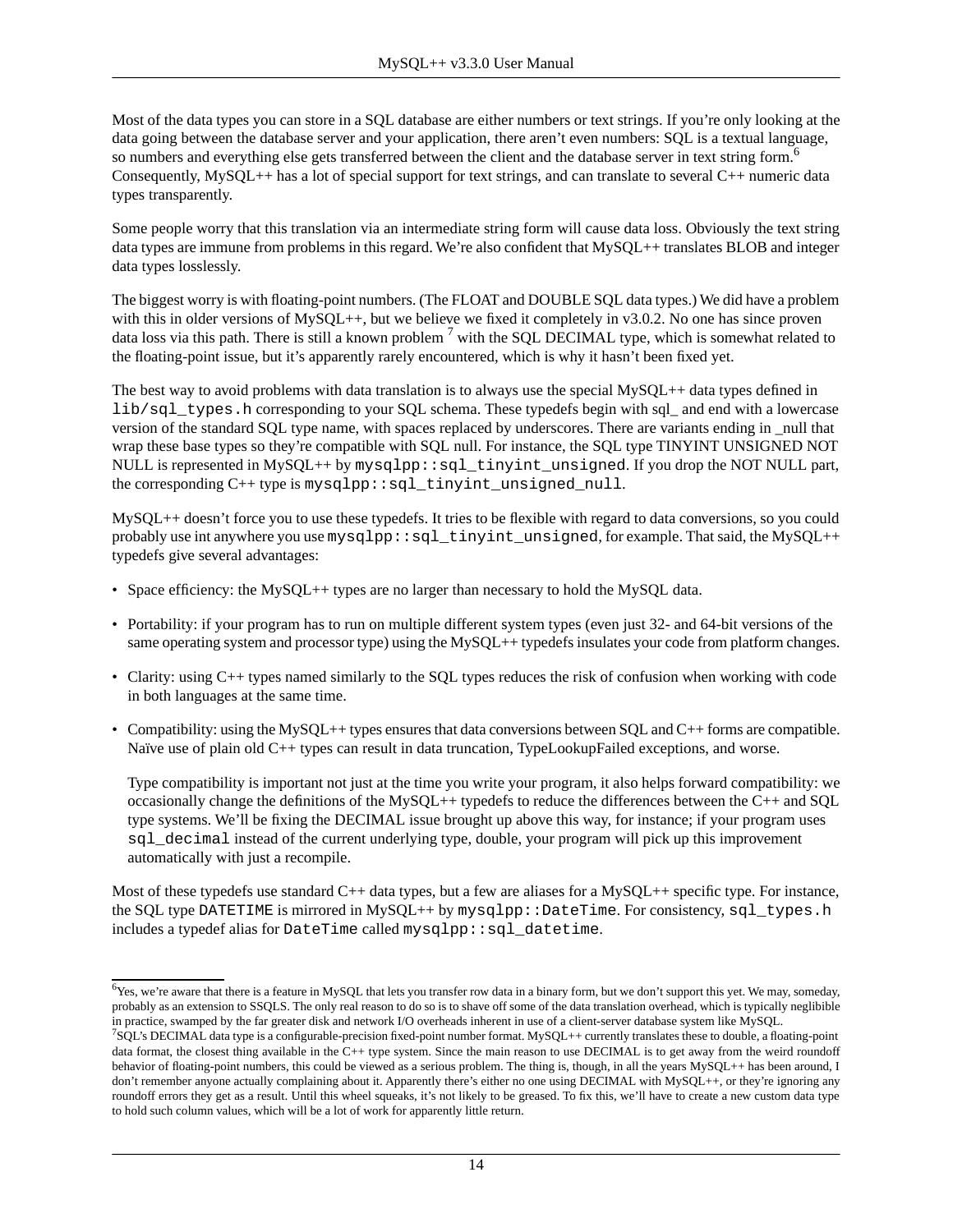<span id="page-14-0"></span>MySQL++ doesn't have typedefs for the most exotic data types, like those for the geospatial types. Patches to correct this will be thoughtfully considered.

### **3.7. Handling SQL Nulls**

Both C++ and SQL have things in them called NULL, but they differ in several ways. Consequently, MySQL++ has to provide special support for this, rather than just wrap native C++ facilities as it can with most data type issues.

#### **SQL NULL is a type modifier**

The primary distinction is one of type. In SQL, "NULL" is a type modifier, which affects whether you can legally store a null value in that column. There's simply nothing like it in C++.

To emulate SQL NULL, MySQL++ provides the Null template to allow the creation of distinct "nullable" versions of existing C++ types. So for example, if you have a TINYINT UNSIGNED column that can have nulls, the proper declaration for MySQL++ would be:

mysqlpp::Null<mysqlpp::sql\_tinyint\_unsigned> myfield;

As of MySQL++3.1, we also provide shorter aliases for such types:

mysqlpp::sql\_tinyint\_unsigned\_null myfield;

These types are declared in  $\text{lib/sql_typees}$ .h. You might want to scan through that to see what all is available.

Template instantiations are first-class types in the C++ language, so there's no possible confusion between this feature of MySQL++ and C++'s native NULL concept.

#### **SQL NULL is a unique value**

There's a secondary distinction between SQL null and anything available in the standard C++ type system: SQL null is a distinct value, equal to nothing else. We can't use  $C++$ 's NULL for this because it is ambiguous, being equal to 0 in integer context. MySQL++ provides the global null object, which you can assign to a Null template instance to make it equal to SQL null:

myfield = mysqlpp::null;

If you insert a MySQL++ field holding a SQL null into a C++ IOstream, you get "(NULL)", something fairly unlikely to be in a normal output string, thus reasonably preserving the uniqueness of the SQL null value.

MySQL++ also tries to enforce the uniqueness of the SQL null value at compile time in assignments and data conversions. If you try to store a SQL null in a field type that isn't wrapped by Null or try to assign a Null-wrapped field value to a variable of the inner non-wrapped type, the compiler will emit some ugly error message, yelling about CannotConvertNullToAnyOtherDataType. (The exact message is compiler-dependent.)

If you don't like these behaviors, you can change them by passing a different value for the second parameter to template Null. By default, this parameter is NullIsNull, meaning that we should enforce the uniqueness of SQL null. To relax the distinctions, you can instantiate the Null template with a different behavior type: NullIsZero or NullIsBlank. Consider this code:

```
mysqlpp::Null<unsigned char, mysqlpp::NullIsZero> myfield(mysqlpp::null);
cout << myfield << endl;
cout << int(myfield) << endl;
```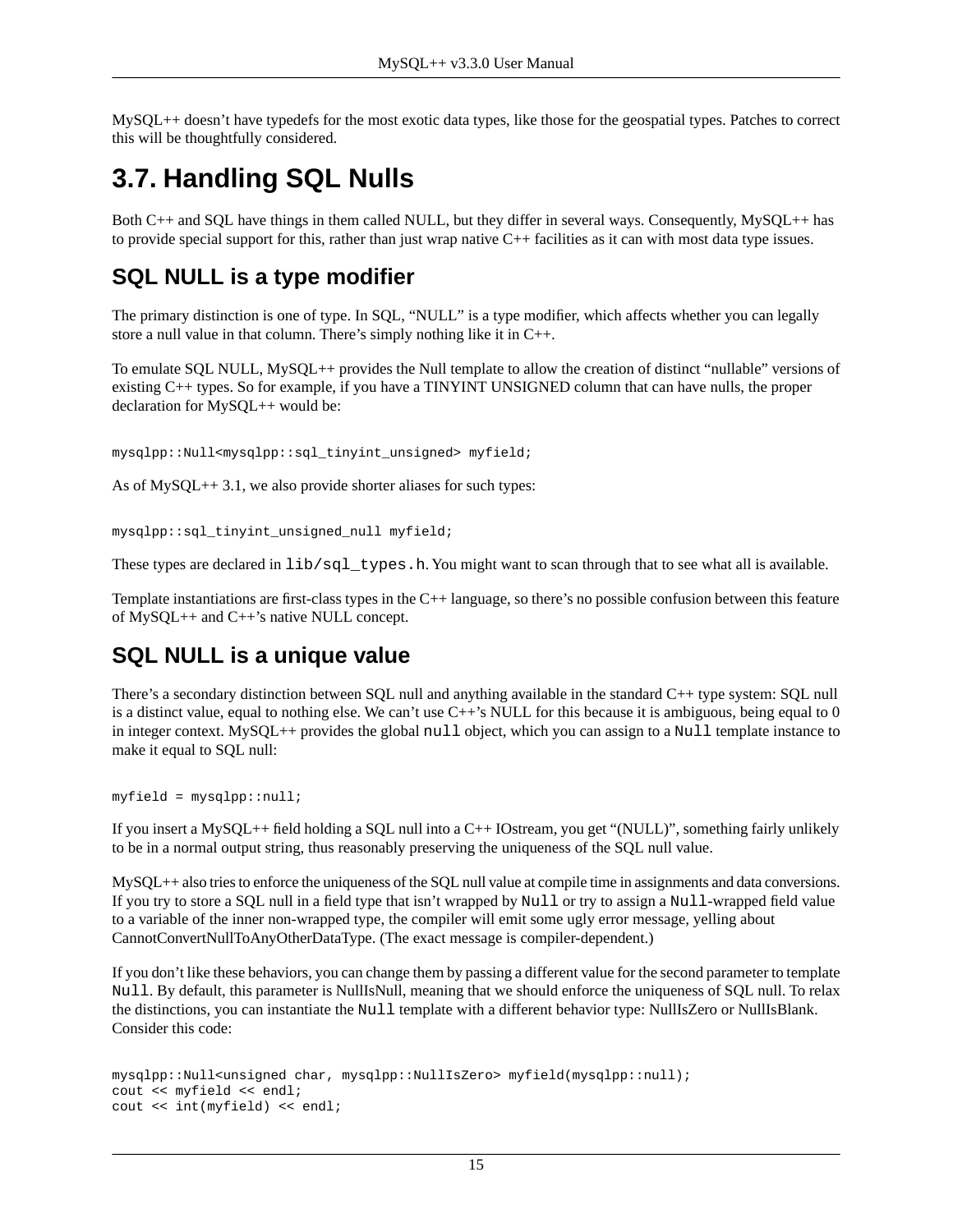<span id="page-15-0"></span>This will print "0" twice. If you had used the default for the second Null template parameter, the first output statement would have printed "(NULL)", and the second wouldn't even compile.

## **3.8. MySQL++'s Special String Types**

MySQL++ has two classes that work like std::string to some degree: String and SQLTypeAdapter. These classes exist to provide functionality that  $std::string$  doesn't provide, but they are neither derivatives of nor complete supersets of  $std$ ::string. As a result, end-user code generally doesn't deal with these classes directly, because std::string is a better general-purpose string type. In fact, MySQL++ itself uses std::string most of the time, too. But, the places these specialized stringish types do get used are so important to the way MySQL++ works that it's well worth taking the time to understand them.

#### **SQLTypeAdapter**

The simpler of the two is SOLTypeAdapter, or STA for short.<sup>8</sup>

As its name suggests, its only purpose is to adapt other data types to be used with SQL. It has a whole bunch of conversion constructors, one for all data types we expect to be used with MySQL++ for values in queries. SQL queries are strings, so constructors that take stringish types just make a copy of that string, and all the others "stringize" the value in the format needed by SQL.<sup>9</sup> The conversion constructors preserve type information, so this stringization process doesn't throw away any essential information.

STA is used anywhere MySQL++ needs to be able to accept any of several data types for use in a SQL query. Major users are Query's template query mechanism and the Query stream quoting and escaping mechanism. You care about STA because any time you pass a data value to MySQL++ to be used in building a SQL query, it goes through STA. STA is one of the key pieces in MySQL++ that makes it easy to generate syntactically-correct SQL queries.

#### **String**

If MySQL++ can be said to have its own generic string type, it's String, but it's not really functional enough for general use. It's possible that in future versions of MySQL++ we'll expand its interface to include everything std:: string does, so that's why it's called that.<sup>10</sup>

The key thing String provides over std::string is conversion of strings in SQL value formats to their plain old  $C++$  data types. For example, if you initialize it with the string "2007-11-19", you can assign the  $String$  to a Date, not because Date knows how to initialize itself from String, but the reverse: String has a bunch of implicit conversion operators defined for it, so you can use it in any type context that makes sense in your application.

Because Row::operator[] returns String, you can say things like this:

int  $x = row["x"]$ ;

In a very real sense, String is the inverse of STA: String converts SQL value strings to C++ data types, and STA converts C++ data types to SQL value strings.<sup>11</sup>

 ${}^{8}\text{In}$  version 2 of MySQL++ and earlier, SQLTypeAdapter was called SQLString, but it was confusing because its name and the fact that it derived from std::string suggested that it was a general-purpose string type. MySQL++ even used it this way in a few places internally. In v3, we made it a simple base class and renamed it to reflect its proper limited function.

<sup>9</sup> SQLTypeAdapter doesn't do [quoting and escaping](#page-11-0) itself. That happens elsewhere, right at the point that the STA gets used to build a query.

 $^{10}$ If you used MySQL++ before v3, String used to be called ColData. It was renamed because starting in v2.3, we began using it for holding more than just column data. I considered renaming it SQLString instead, but that would have confused old MySQL++ users to no end. Instead, I followed the example of Set, MySQL++'s specialized std::set variant.

<sup>&</sup>lt;sup>11</sup>During the development of MySQL++ v3.0, I tried merging SQLTypeAdapter and String into a single class to take advantage of this. The resulting class gave the C++ compiler the freedom to tie itself up in knots, because it was then allowed to convert almost any data type to almost any other. You'd get a tangle of ambiguous data type conversion errors from the most innocent code.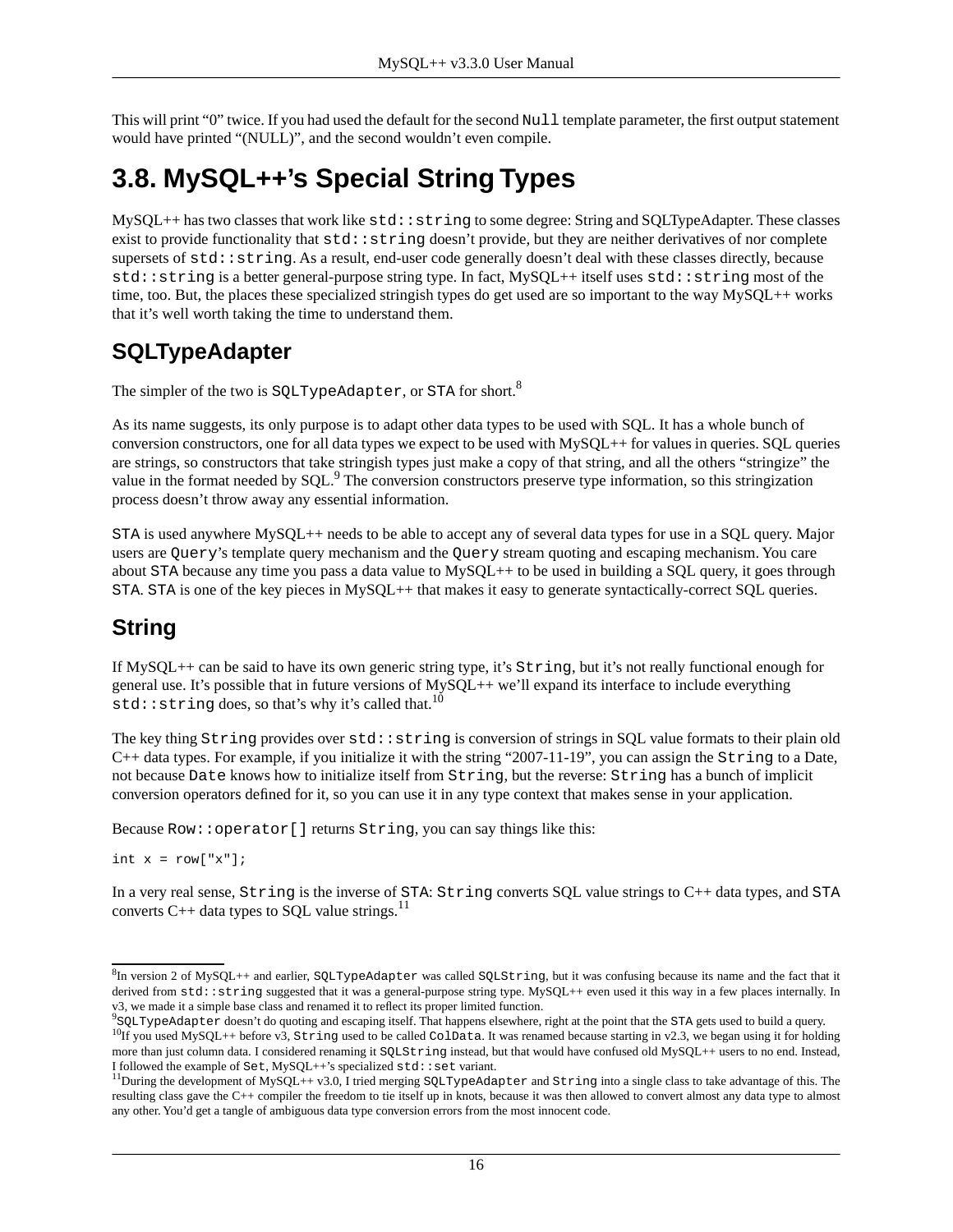String has two main uses.

By far the most common use is as the field value type of Row, as exemplified above. It's not just the return type of Row::operator[], though: it's actually the value type used within Row's internal array. As a result, any time  $MySQL++$  pulls data from the database, it goes through  $String$  when converting it from the string form used in SQL result sets to the C++ data type you actually want the data in. It's the core of the structure population mechanism in [the SSQLS feature,](#page-41-0) for example.

Because String is the last pristine form of data in a result set before it gets out of MySQL++'s internals where end-user code can see it, MySQL++'s sql\_blob and related typedefs are aliases for String. Using anything else would require copies; while the whole "networked database server" thing means most of MySQL++ can be quite inefficient and still not affect benchmark results meaningfully, BLOBs tend to be big, so making unnecessary copies can really make a difference. Which brings us to...

#### **Reference Counting**

<span id="page-16-0"></span>To avoid unnecessary buffer copies, both STA and String are implemented in terms of a reference-counted copy-on-write buffer scheme. Both classes share the same underlying mechanism, and so are interoperable. This means that if you construct one of these objects from another, it doesn't actually copy the string data, it only copies a pointer to the data buffer, and increments its reference count. If the object has new data assigned to it or it's otherwise modified, it decrements its reference count and creates its own copy of the buffer. This has a lot of practical import, such as the fact that even though Row:: operator [] returns Strings by value, it's still efficient.

# **3.9. Dealing with Binary Data**

Historically, there was no way to hold arbitrary-sized blocks of raw binary data in an SQL database. There was resistance to adding such a feature to SQL for a long time because it's better, where possible, to decompose blocks of raw binary data into a series of numbers and text strings that *can* be stored in the database. This lets you query, address and manipulate elements of the data block individually.

A classic SQL newbie mistake is trying to treat the database server as a file system. Some embedded platforms use a database engine as a file system, but MySQL doesn't typically live in that world. When your platform already has a perfectly good file system, you should use it for big, nondecomposable blocks of binary data in most cases.

A common example people use when discussing this is images in database-backed web applications. If you store the image in the database, you have to write code to retrieve the image from the database and send it to the client; there's more overhead, and less efficient use of the system's I/O caching system. If you store the image in the filesystem, all you have to do is point the web server to the directory where the images live, and put a URL for that image in your generated HTML. Because you're giving the web server a direct path to a file on disk, operation is far more efficient. Web servers are very good at slurping whole files off of disk and sending them out to the network, and operating systems are very good at caching file accesses. Plus, you avoid the overhead of pushing the data through the high-level language your web app is written in, which is typically an interpreted language, not C++. Some people still hold out on this, claiming that database engines have superior security features, but I call bunk on that, too. Operating systems and web servers are capable of building access control systems every bit as granular and secure as a database system.

Occasionally you really do need to store a nondecomposable block of binary data in the database. For such cases, modern SQL database servers support BLOB data types, for Binary Large OBject. This is often just called binary data, though of course all data in a modern computer is binary at some level.

The tricky part about dealing with binary data in  $MySQL++$  is to ensure that you don't ever treat the data as a C string, which is really easy to do accidentally. C strings treat zero bytes as special end-of-string characters, but they're not special at all in binary data. We've made a lot of improvements to the way  $MvSOL++$  handles [string data](#page-15-0) to avoid this problem, but it's still possible to bypass these features, wrecking your BLOBs. These examples demonstrate correct techniques.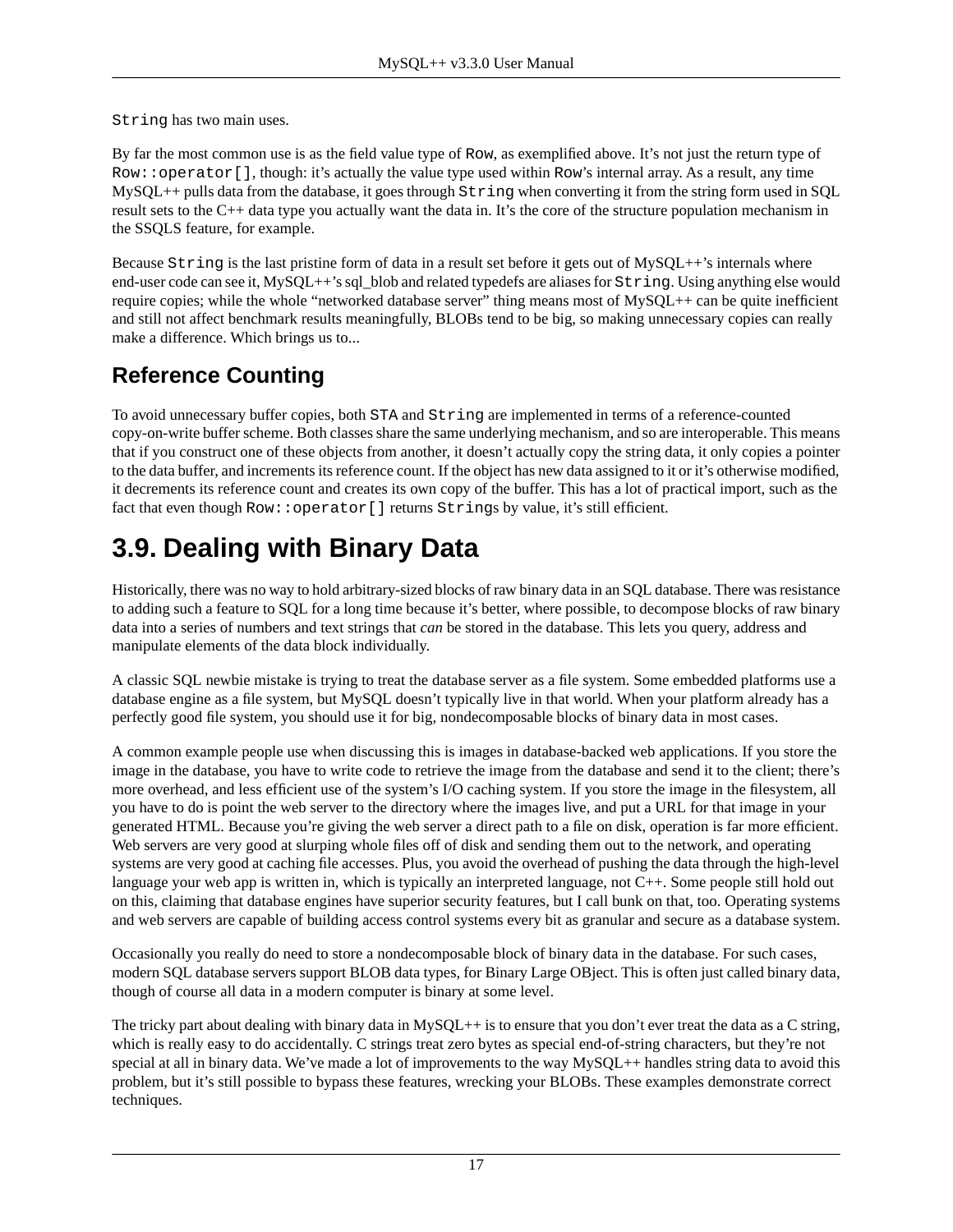#### **Loading a binary file into a BLOB column**

Above, I opined that it's usually incorrect to store image data in a database, particularly with web apps, of which CGI is a primitive form. Still, it makes a nice, simple example.

Instead of a single example program, we have here a matched pair. The first example takes the name of a JPEG file on the command line along with all the other [common example program parameters,](#page-7-1) loads that file into memory, and stores it in a BLOB column in the database.

This example also demonstrates how to retrieve the value assigned to an auto-increment column in the previous insertion. This example uses that feature in the typical way, to create unique IDs for rows as they're inserted.

```
Here is examples/load_jpeg.cpp:
#include "cmdline.h"
#include "images.h"
#include "printdata.h"
#include <fstream>
using namespace std;
using namespace mysqlpp;
// This is just an implementation detail for the example. Skip down to
// main() for the concept this example is trying to demonstrate. You
// can simply assume that, given a BLOB containing a valid JPEG, it
// returns true.
static bool
is_jpeg(const mysqlpp::sql_blob& img, const char** whynot)
{
     // See http://stackoverflow.com/questions/2253404/ for
     // justification for the various tests.
     const unsigned char* idp =
             reinterpret_cast<const unsigned char*>(img.data());
     if (img.size() < 125) {
         *whynot = "a valid JPEG must be at least 125 bytes";
     }
     else if ((idp[0] != 0xFF) || (idp[1] != 0xD8)) {
         *whynot = "file does not begin with JPEG sigil bytes";
     }
    else if ((\text{mememp}(\text{idp} + 6, \text{ "JFIT}, 4) != 0) &\&\&(memcmp(idp + 6, "Exit", 4) != 0)) *whynot = "file does not contain JPEG type word";
     }
     else {
        *whynot = 0; return true;
     }
     return false;
}
// Skip to main() before studying this. This is a little too
// low-level to bother with on your first pass thru the code.
static bool
load_jpeg_file(const mysqlpp::examples::CommandLine& cmdline,
         images& img, string& img_name)
{
    if (\text{cmdline}.\text{extra}\_\text{args}().\text{size}( ) == 0 )
```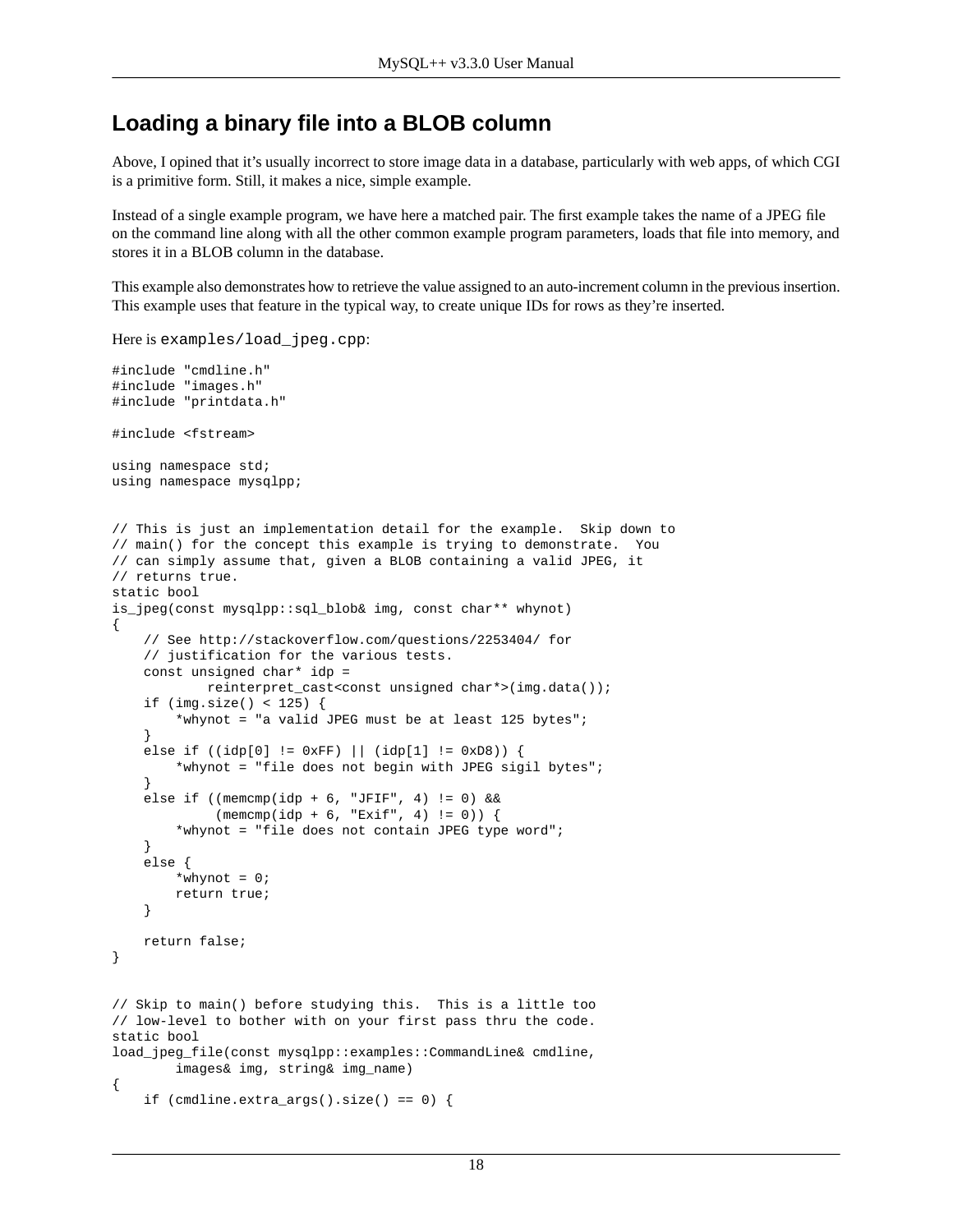```
 // Nothing for us to do here. Caller will insert NULL BLOB.
         return true;
     }
     // Got a file's name on the command line, so open it.
     img_name = cmdline.extra_args()[0];
     ifstream img_file(img_name.c_str(), ios::binary);
     if (img_file) {
         // Slurp file contents into RAM with minimum copying. (Idiom
         // explained here: http://stackoverflow.com/questions/116038/)
         //
         // By loading the file into a C++ string (stringstream::str())
         // and assigning that directly to a mysqlpp::sql_blob, we avoid
         // truncating the binary data at the first null character.
         img.data.data = static_cast<const stringstream*>(
                 &(stringstream() << img_file.rdbuf()))->str();
         // Check JPEG data for sanity.
         const char* error;
         if (is_jpeg(img.data.data, &error)) {
             return true;
 }
         else {
             cerr << '"' << img_name << "\" isn't a JPEG: " <<
                    error << '!' << endl;
         }
     }
     cmdline.print_usage("[jpeg_file]");
     return false;
int
main(int argc, char *argv[])
     // Get database access parameters from command line
     mysqlpp::examples::CommandLine cmdline(argc, argv);
     if (!cmdline) {
         return 1;
     }
     try {
         // Establish the connection to the database server.
         mysqlpp::Connection con(mysqlpp::examples::db_name,
                cmdline.server(), cmdline.user(), cmdline.pass());
         // Load the file named on the command line
        images img(mysqlpp::null, mysqlpp::null);
         string img_name("NULL");
         if (load_jpeg_file(cmdline, img, img_name)) {
             // Insert image data or SQL NULL into the images.data BLOB
             // column. The key here is that we're holding the raw
             // binary data in a mysqlpp::sql_blob, which avoids data
             // conversion problems that can lead to treating BLOB data
             // as C strings, thus causing null-truncation. The fact
             // that we're using SSQLS here is a side issue, simply
             // demonstrating that mysqlpp::Null<mysqlpp::sql_blob> is
             // now legal in SSQLS, as of MySQL++ 3.0.7.
            Query query = con.query();
             query.insert(img);
             SimpleResult res = query.execute();
```
}

{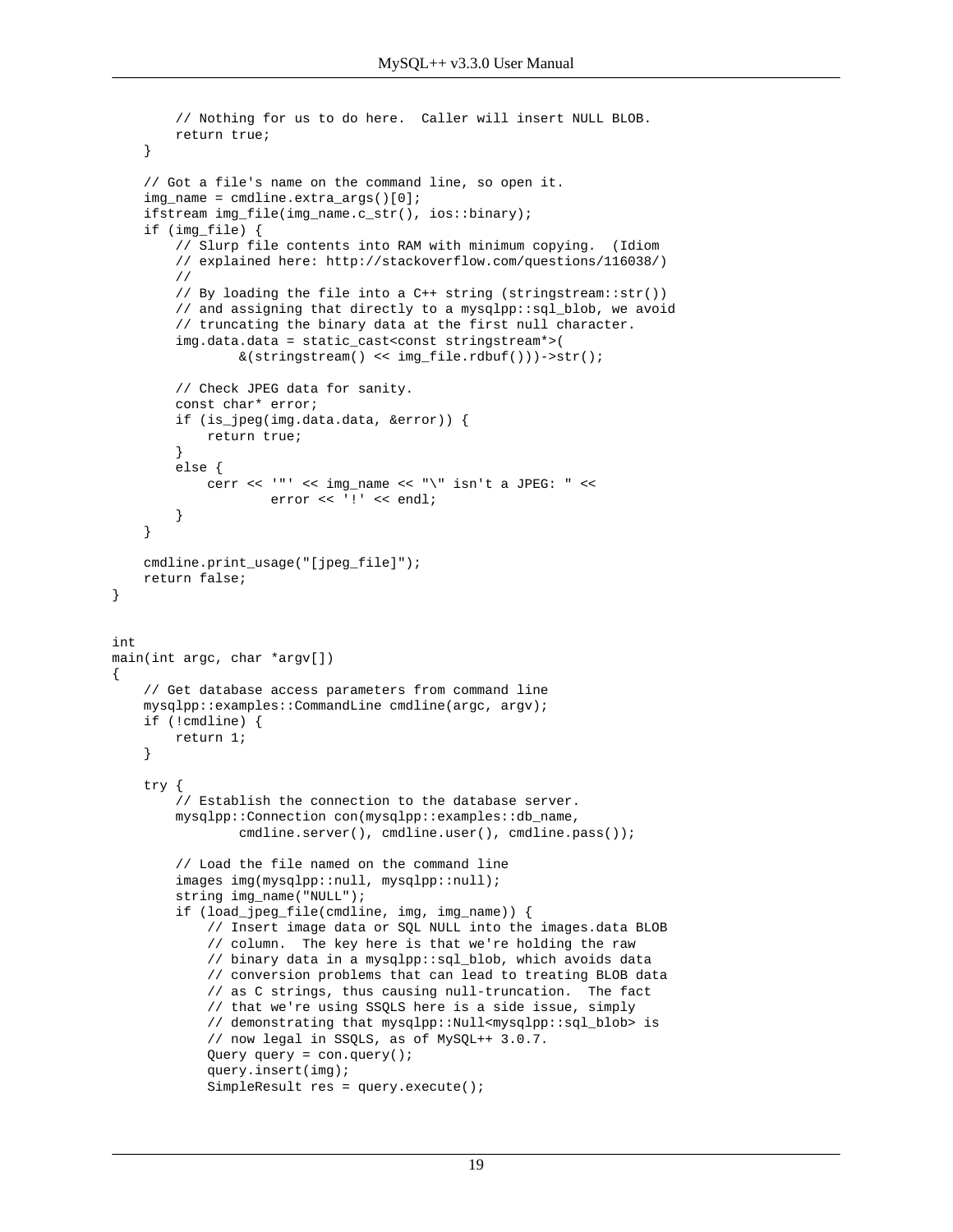```
 // Report successful insertion
         cout << "Inserted \"" << img_name <<
                 "\" into images table, " << img.data.data.size() <<
                  " bytes, ID " << res.insert_id() << endl;
     }
 }
 catch (const BadQuery& er) {
     // Handle any query errors
     cerr << "Query error: " << er.what() << endl;
     return -1;
 }
 catch (const BadConversion& er) {
     // Handle bad conversions
     cerr << "Conversion error: " << er.what() << endl <<
             "\tretrieved data size: " << er.retrieved <<
             ", actual size: " << er.actual_size << endl;
     return -1;
 }
 catch (const Exception& er) {
     // Catch-all for any other MySQL++ exceptions
     cerr << "Error: " << er.what() << endl;
     return -1;
 }
 return 0;
```
Notice that we used the escape manipulator when building the INSERT query above. This is because mysqlpp::sql\_blob is just an alias for one of the special MySQL++ [string types,](#page-15-0) which don't do automatic [quoting and escaping.](#page-11-0) They can't, because MySQL++ also uses these data types to hold raw SQL query strings, which would break due to doubled quoting and/or escaping if it were automatic.

#### **Serving images from BLOB column via CGI**

}

The other example in this pair is rather short, considering how much it does. It parses a CGI query string giving the image ID, uses that to retreive data loaded into the database by load\_jpeg, and writes it out in the form a web server wants when processing a CGI call, all with adequate real-world error handling. This is examples/cgi\_jpeg.cpp:

```
#include "cmdline.h"
#include "images.h"
#define CRLF "\r\n"
\#define \ CRLF2 "\r\n\r\n"
int
main(int argc, char* argv[])
{
     // Get database access parameters from command line if present, else
     // use hard-coded values for true CGI case.
     mysqlpp::examples::CommandLine cmdline(argc, argv, "root",
             "nunyabinness");
     if (!cmdline) {
        return 1;
     }
     // Parse CGI query string environment variable to get image ID
     unsigned int img_id = 0;
     char* cgi_query = getenv("QUERY_STRING");
     if (cgi_query) {
        if ((strlen(cgi_query) < 4) \vert memcmp(cgi_query, "id=", 3)) {
             std::cout << "Content-type: text/plain" << std::endl << std::endl;
```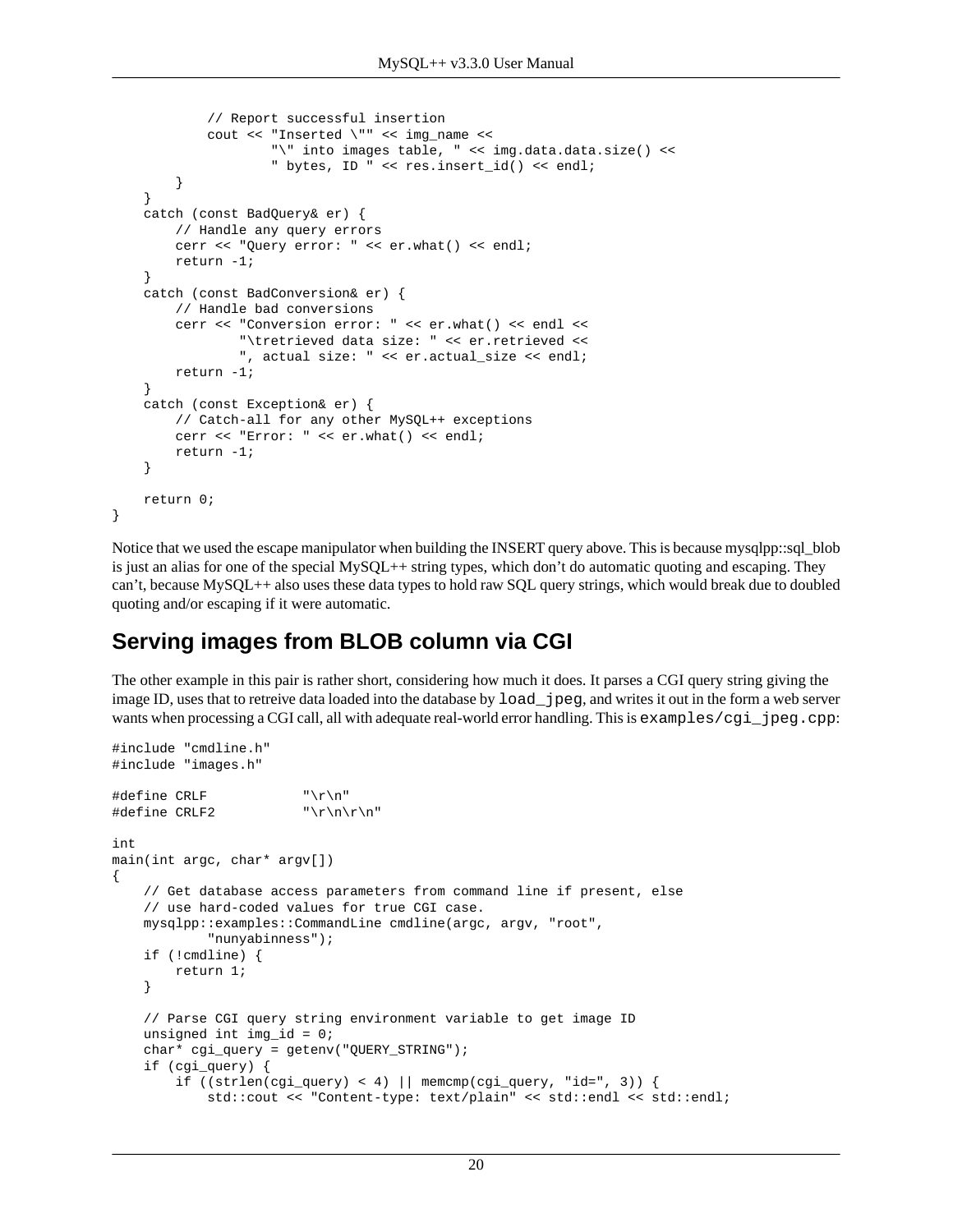```
 std::cout << "ERROR: Bad query string" << std::endl;
            return 1;
         }
        else {
           img_id = atoi(cgi_query + 3); }
    }
    else {
        std::cerr << "Put this program into a web server's cgi-bin "
                 "directory, then" << std::endl;
       std::cerr << "invoke it with a URL like this:" << std::endl;
        std::cerr << std::endl;
        std::cerr << " http://server.name.com/cgi-bin/cgi_jpeg?id=2" <<
                std::endl;
        std::cerr << std::endl;
        std::cerr << "This will retrieve the image with ID 2." << std::endl;
        std::cerr << std::endl;
        std::cerr << "You will probably have to change some of the #defines "
                "at the top of" << std::endl;
        std::cerr << "examples/cgi_jpeg.cpp to allow the lookup to work." <<
                std::endl;
        return 1;
    }
    // Retrieve image from DB by ID
    try {
        mysqlpp::Connection con(mysqlpp::examples::db_name,
                cmdline.server(), cmdline.user(), cmdline.pass());
        mysqlpp::Query query = con.query();
        query << "SELECT * FROM images WHERE id = " << img_id;
        mysqlpp::StoreQueryResult res = query.store();
        if (res && res.num_rows()) {
            images img = res[0];
             if (img.data.is_null) {
                std::cout << "Content-type: text/plain" << CRLF2;
                 std::cout << "No image content!" << CRLF;
 }
             else {
                 std::cout << "X-Image-Id: " << img_id << CRLF; // for debugging
                 std::cout << "Content-type: image/jpeg" << CRLF;
                 std::cout << "Content-length: " <<
                         img.data.data.length() << CRLF2;
                 std::cout << img.data;
             }
        }
        else {
            std::cout << "Content-type: text/plain" << CRLF2;
            std::cout << "ERROR: No image with ID " << img_id << CRLF;
         }
    }
    catch (const mysqlpp::BadQuery& er) {
        // Handle any query errors
        std::cout << "Content-type: text/plain" << CRLF2;
        std::cout << "QUERY ERROR: " << er.what() << CRLF;
        return 1;
    }
    catch (const mysqlpp::Exception& er) {
        // Catch-all for any other MySQL++ exceptions
        std::cout << "Content-type: text/plain" << CRLF2;
        std::cout << "GENERAL ERROR: " << er.what() << CRLF;
        return 1;
    }
```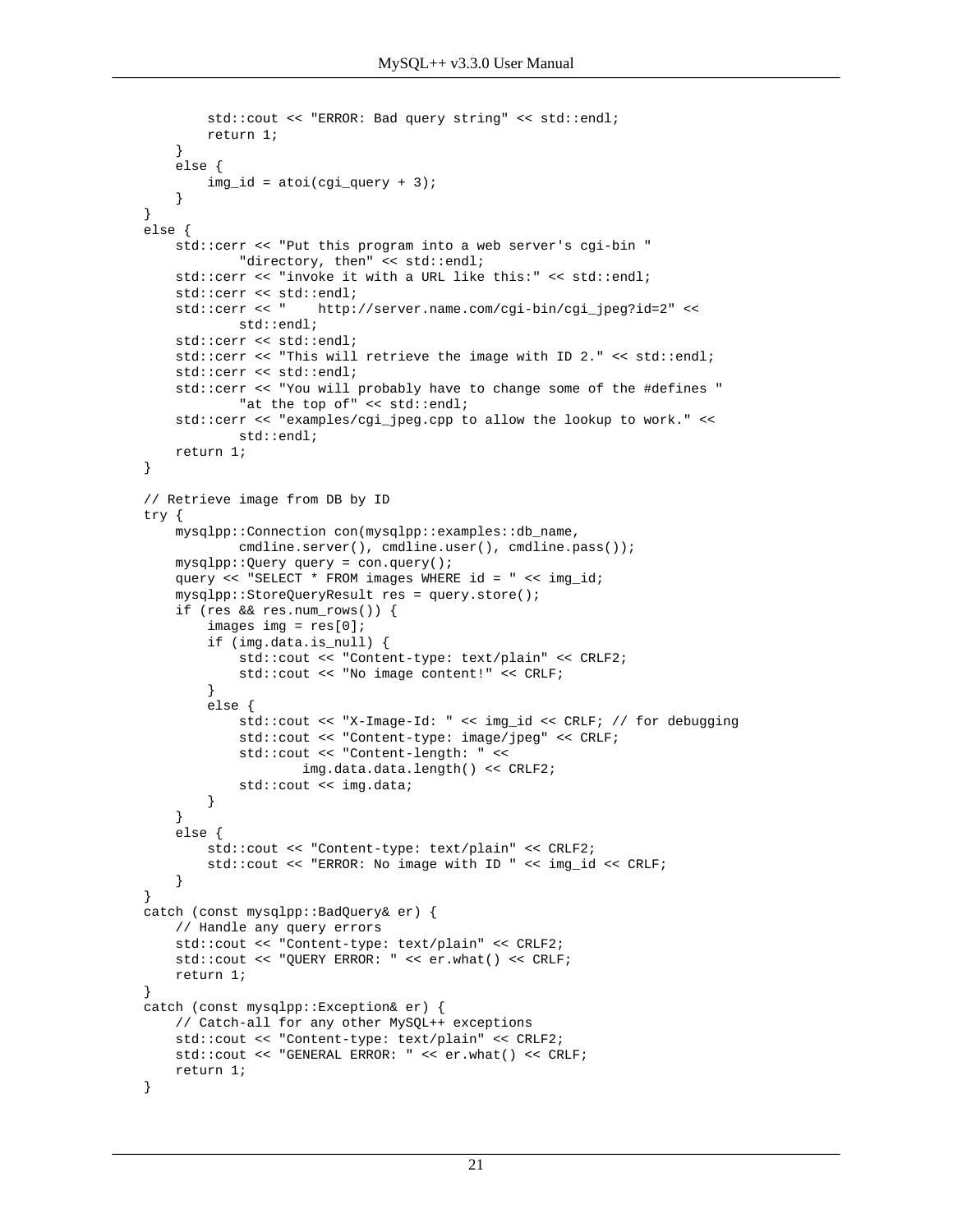```
 return 0;
}
```
While you can run it by hand, it's best to install this in a web server's CGI program directory, then call it with a URL like http://my.server.com/cgi-bin/cgi\_jpeg?id=1. That retrieves the JPEG with ID 1 from the database and returns it to the web server, which will send it on to the browser.

<span id="page-21-0"></span>We've included an image with MySQL++ that you can use with this example pair, examples/logo.jpg.

# **3.10. Using Transactions**

The Transaction class makes it easier to use SQL transactions in an exception-safe manner. Normally you create the Transaction object on the stack before you issue the queries in your transaction set. Then, when all the queries in the transaction set have been issued, you call Transaction::commit(), which commits the transaction set. If the Transaction object goes out of scope before you call commit(), the transaction set is rolled back. This ensures that if some code throws an exception after the transaction is started but before it is committed, the transaction isn't left unresolved.

examples/transaction.cpp illustrates this:

```
#include "cmdline.h"
#include "printdata.h"
#include "stock.h"
#include <iostream>
#include <cstdio>
using namespace std;
int
main(int argc, char *argv[])
{
     // Get database access parameters from command line
     mysqlpp::examples::CommandLine cmdline(argc, argv);
     if (!cmdline) {
         return 1;
     }
     try {
         // Establish the connection to the database server.
         mysqlpp::Connection con(mysqlpp::examples::db_name,
                 cmdline.server(), cmdline.user(), cmdline.pass());
         // Show initial state
         mysqlpp::Query query = con.query();
         cout << "Initial state of stock table:" << endl;
         print_stock_table(query);
         // Insert a few rows in a single transaction set
\left\{ \begin{array}{c} \end{array} \right\} // Use a higher level of transaction isolation than MySQL
             // offers by default. This trades some speed for more
             // predictable behavior. We've set it to affect all
             // transactions started through this DB server connection,
             // so it affects the next block, too, even if we don't
             // commit this one.
             mysqlpp::Transaction trans(con,
                      mysqlpp::Transaction::serializable,
                      mysqlpp::Transaction::session);
```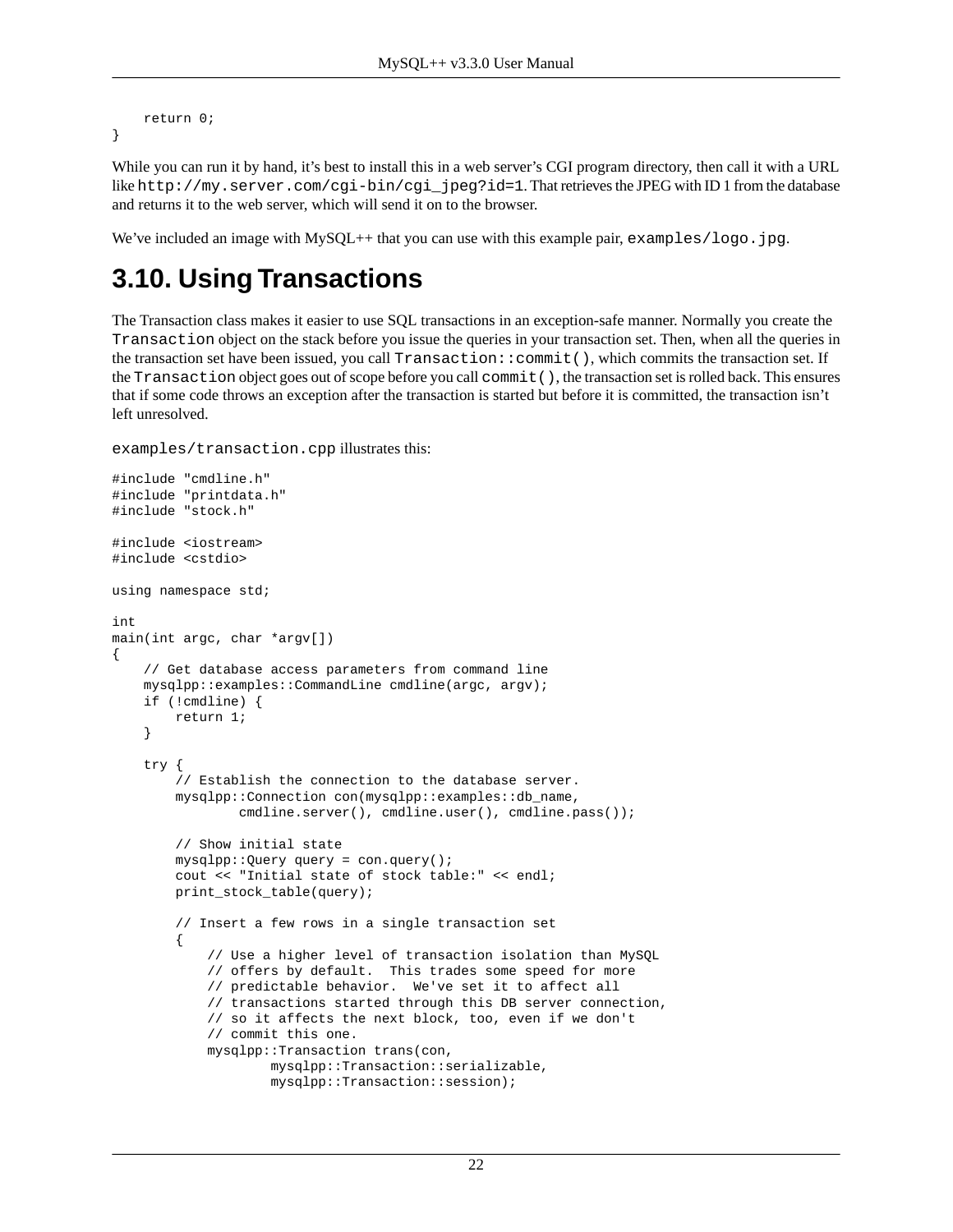```
 stock row("Sauerkraut", 42, 1.2, 0.75,
                      mysqlpp::sql_date("2006-03-06"), mysqlpp::null);
             query.insert(row);
             query.execute();
             cout << "\nRow inserted, but not committed." << endl;
             cout << "Verify this with another program (e.g. simple1), "
                      "then hit Enter." << endl;
             getchar();
             cout << "\nCommitting transaction gives us:" << endl;
             trans.commit();
             print_stock_table(query);
         }
         // Now let's test auto-rollback
\left\{ \begin{array}{c} \end{array} \right\} // Start a new transaction, keeping the same isolation level
             // we set above, since it was set to affect the session.
             mysqlpp::Transaction trans(con);
             cout << "\nNow adding catsup to the database..." << endl;
             stock row("Catsup", 3, 3.9, 2.99,
                      mysqlpp::sql_date("2006-03-06"), mysqlpp::null);
             query.insert(row);
             query.execute();
         }
         cout << "\nNo, yuck! We don't like catsup. Rolling it back:" <<
                 endl;
         print_stock_table(query);
    }
    catch (const mysqlpp::BadQuery& er) {
         // Handle any query errors
         cerr << "Query error: " << er.what() << endl;
         return -1;
     }
    catch (const mysqlpp::BadConversion& er) { 
         // Handle bad conversions
         cerr << "Conversion error: " << er.what() << endl <<
                  "\tretrieved data size: " << er.retrieved <<
                  ", actual size: " << er.actual_size << endl;
         return -1;
    }
    catch (const mysqlpp::Exception& er) {
         // Catch-all for any other MySQL++ exceptions
         cerr << "Error: " << er.what() << endl;
         return -1;
     }
    return 0;
```
One of the downsides of transactions is that the locking it requires in the database server is prone to deadlocks. The classic case where this happens is when two programs both want access to the same two rows within a single transaction each, but they modify them in opposite orders. If the timing is such that the programs interleave their lock acquisitions, the two come to an impasse: neither can get access to the other row they want to modify until the other program commits its transaction and thus release the row locks, but neither can finish the transaction because they're waiting on row locks the database server is holding on behalf of the other program.

}

The MySQL server is smart enough to detect this condition, but the best it can do is abort the second transaction. This breaks the impasse, allowing the first program to complete its transaction.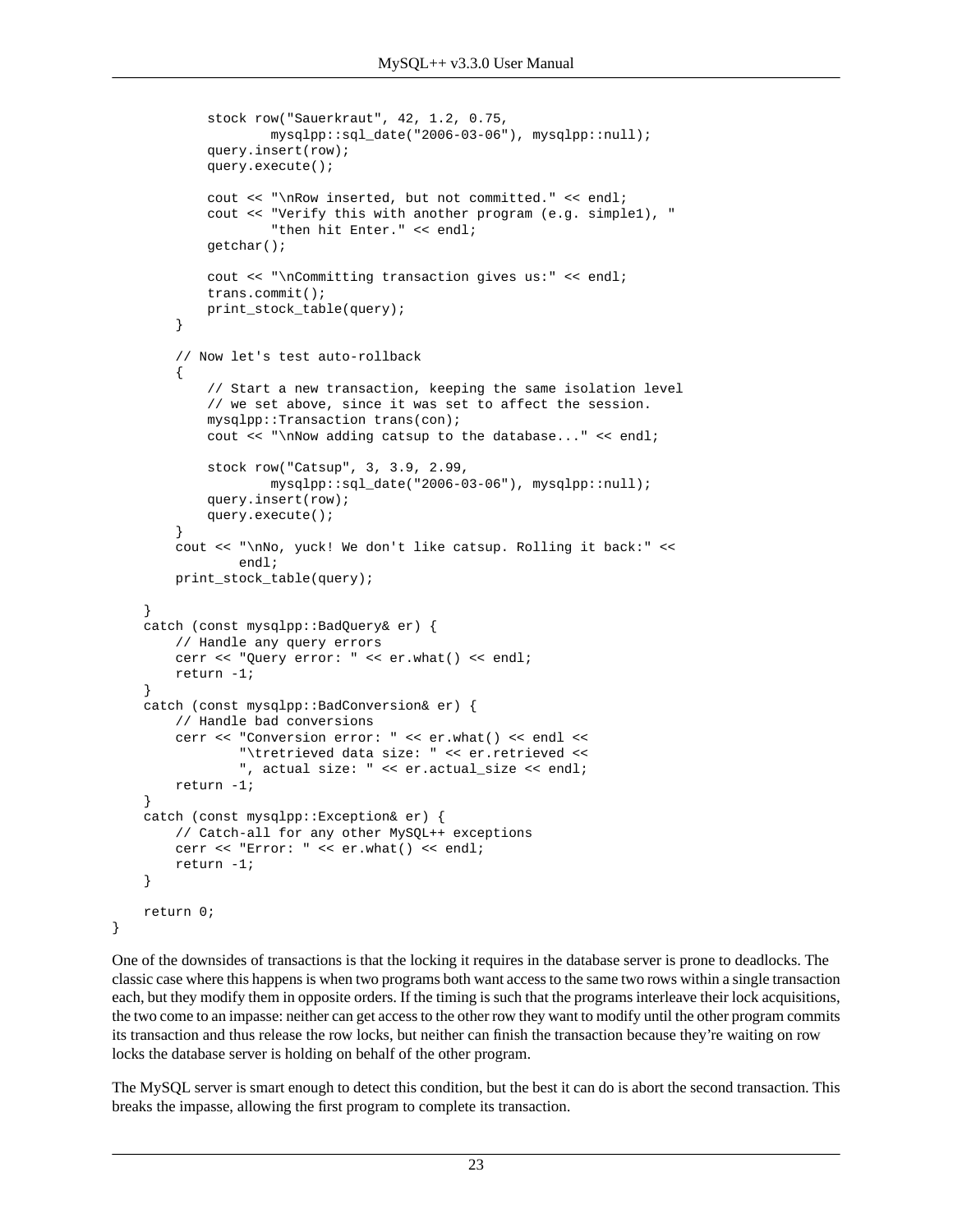The second program now has to deal with the fact that its transaction just got aborted. There's a subtlety in detecting this situation when using MySQL++. By default, MySQL++ signals errors like these with exceptions. In the exception handler, you might expect to get ER\_LOCK\_DEADLOCK from Query::errnum() (or Connection::errnum(), same thing), but what you'll almost certainly get instead is 0, meaning "no error." Why? It's because you're probably using a Transaction object to get automatic roll-backs in the face of exceptions. In this case, the roll-back happens before your exception handler is called by issuing a **ROLLBACK** query to the database server. Thus,  $Query:iernum()$  returns the error code associated with this roll-back query, not the deadlocked transaction that caused the exception.

To avoid this problem, a few of the exception objects as of MySQL++ v3.0 include this last error number in the exception object itself. It's populated at the point of the exception, so it can differ from the value you would get from Query::errnum() later on when the exception handler runs.

The example examples/deadlock.cpp demonstrates the problem:

```
#include "cmdline.h"
#include <mysql++.h>
#include <mysqld_error.h>
#include <iostream>
using namespace std;
// Bring in global holding the value given to the -m switch
extern int run_mode;
int
main(int argc, char *argv[])
{
     // Get database access parameters from command line
     mysqlpp::examples::CommandLine cmdline(argc, argv);
     if (!cmdline) {
         return 1;
     }
     // Check that the mode parameter was also given and it makes sense
    const int run mode = cmdline.run mode();
     if ((run_mode != 1) && (run_mode != 2)) {
         cerr << argv[0] << " must be run with -m1 or -m2 as one of "
                 "its command-line arguments." << endl;
         return 1;
     }
     mysqlpp::Connection con;
     try {
         // Establish the connection to the database server
         mysqlpp::Connection con(mysqlpp::examples::db_name,
                 cmdline.server(), cmdline.user(), cmdline.pass());
         // Start a transaction set. Transactions create mutex locks on
         // modified rows, so if two programs both touch the same pair of
         // rows but in opposite orders at the wrong time, one of the two
         // programs will deadlock. The MySQL server knows how to detect
         // this situation, and its error return causes MySQL++ to throw
         // a BadQuery exception. The point of this example is that if
         // you want to detect this problem, you would check the value of
         // BadQuery::errnum(), not Connection::errnum(), because the
         // transaction rollback process executes a query which succeeds,
         // setting the MySQL C API's "last error number" value to 0.
```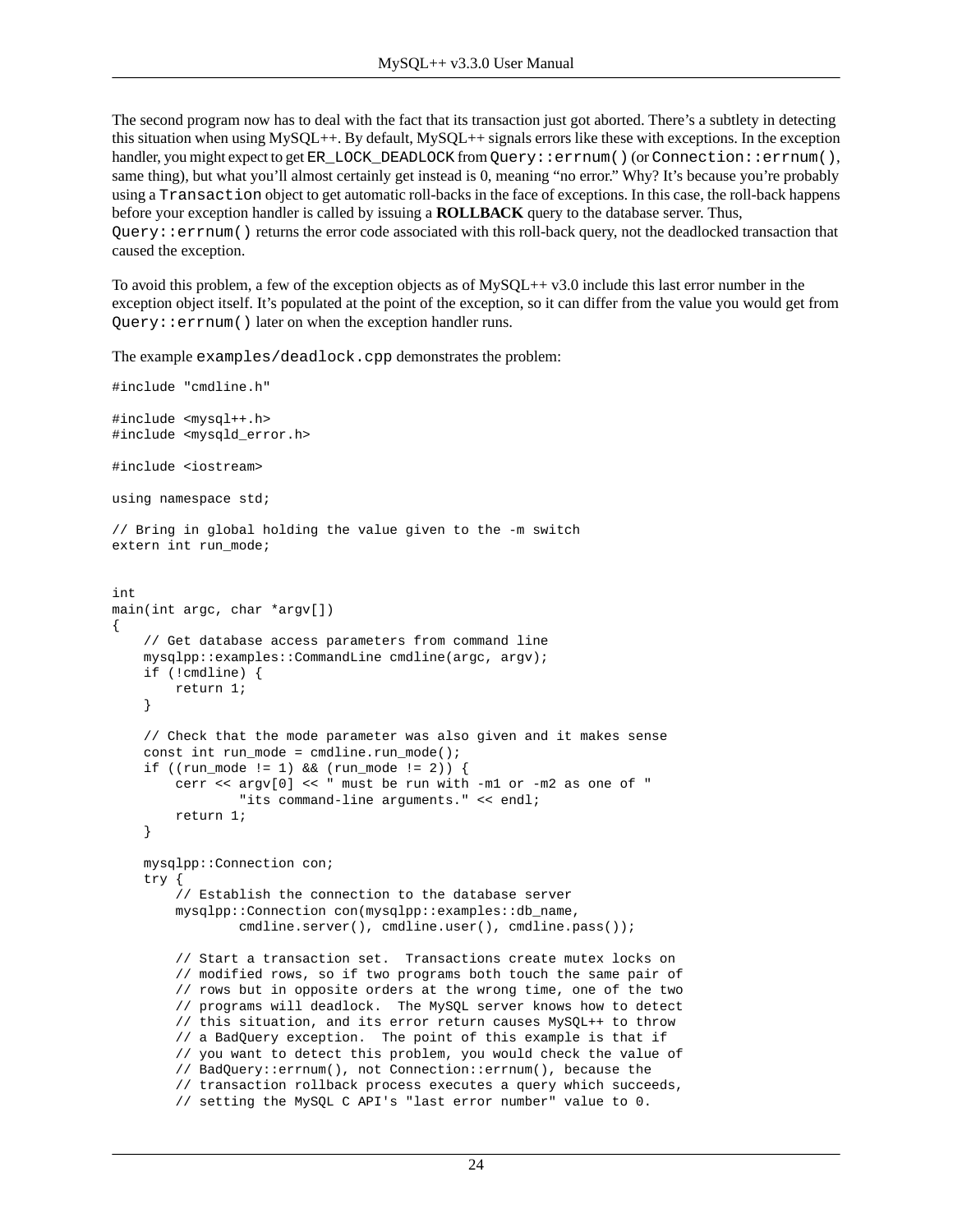```
 // The exception object carries its own copy of the error number
         // at the point the exception was thrown for this very reason.
         mysqlpp::Query query = con.query();
         mysqlpp::Transaction trans(con);
         // Build and run the queries, with the order depending on the -m
         // flag, so that a second copy of the program will deadlock if
         // run while the first is waiting for Enter.
         char dummy[100];
        for (int i = 0; i < 2; ++i) {
            int lock = run_mode + (run_model == 1 ? i : -i); cout << "Trying lock " << lock << "..." << endl;
            query << "select * from deadlock test" << lock <<
                     " where x = " << lock << " for update";
             query.store();
             cout << "Acquired lock " << lock << ". Press Enter to ";
            cout \langle i \rangle = 0 ? "try next lock" : "exit");
             cout << ": " << flush;
             cin.getline(dummy, sizeof(dummy));
 }
 }
    catch (mysqlpp::BadQuery e) {
        if (e.errnum() == ER\_LOCAL DEADLOCK) \{ cerr << "Transaction deadlock detected!" << endl;
             cerr << "Connection::errnum = " << con.errnum() <<
                      ", BadQuery::errnum = " << e.errnum() << endl;
         }
         else {
             cerr << "Unexpected query error: " << e.what() << endl;
         }
         return 1;
    }
    catch (mysqlpp::Exception e) {
         cerr << "General error: " << e.what() << endl; 
         return 1;
 }
    return 0;
```
<span id="page-24-0"></span>This example works a little differently than the others. You run one copy of the example, then when it pauses waiting for you to press **Enter**, you run another copy. Then, depending on which one you press **Enter** in, one of the two will abort with the deadlock exception. You can see from the error message you get that it matters which method you call to get the error number. What you do about it is up to you as it depends on your program's design and system architecture.

### **3.11. Which Query Type to Use?**

}

There are three major ways to execute a query in  $MySQL++$ : Query::execute(), Query::store(), and Query: : use(). Which should you use, and why?

execute() is for queries that do not return data *per se*. For instance, **CREATE INDEX**. You do get back some information from the MySQL server, which execute() returns to its caller in a SimpleResult object. In addition to the obvious — a flag stating whether the query succeeded or not — this object also contains things like the number of rows that the query affected. If you only need the success status, it's a little more efficient to call  $Query::exec()$ instead, as it simply returns bool.

If your query does pull data from the database, the simplest option is store(). (All of the examples up to this point have used this method.) This returns a StoreQueryResult object, which contains the entire result set. It's especially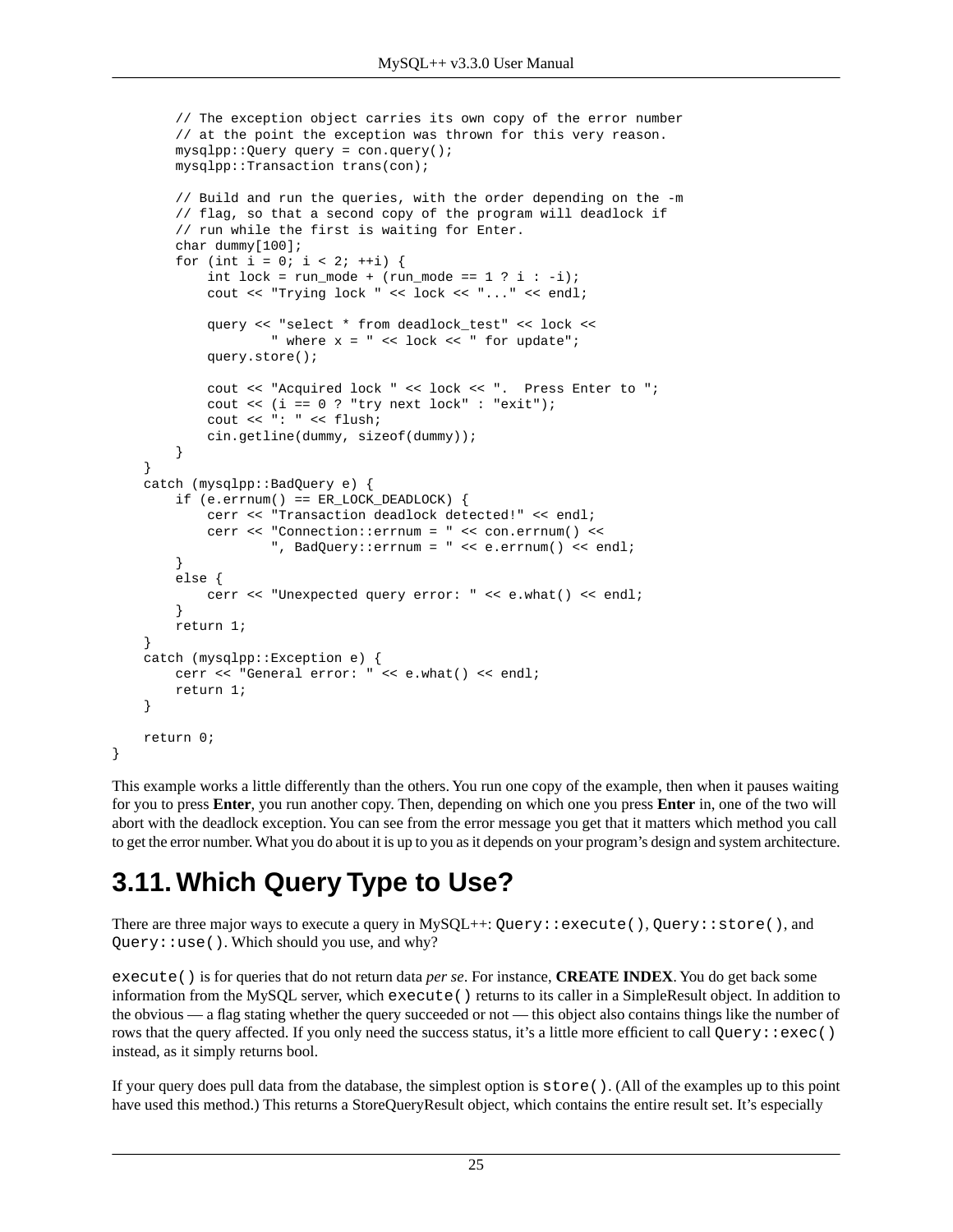convenient because StoreQueryResult derives from std: vector<mysqlpp: : Row>, so it opens the whole panoply of STL operations for accessing the rows in the result set. Access rows randomly with subscript notation, iterate forwards and backwards over the result set, run STL algorithms on the set...it all works naturally.

If you like the idea of storing your results in an STL container but don't want to use std::vector, you can call Query::storein() instead. It lets you store the results in any standard STL container (yes, both sequential and set-associative types) instead of using StoreQueryResult. You do miss out on some of the additional database information held by StoreQueryResult's other base class, ResultBase, however.

store\*() queries are convenient, but the cost of keeping the entire result set in main memory can sometimes be too high. It can be surprisingly costly, in fact. A MySQL database server stores data compactly on disk, but it returns query data to the client in a textual form. This results in a kind of data bloat that affects numeric and BLOB types the most. MySQL++ and the underlying C API library also have their own memory overheads in addition to this. So, if you happen to know that the database server stores every record of a particular table in 1 KB, pulling a million records from that table could easily take several GB of memory with a store() query, depending on what's actually stored in that table.

For these large result sets, the superior option is a use() query. This returns a UseQueryResult object, which is similar to StoreQueryResult, but without all of the random-access features. This is because a "use" query tells the database server to send the results back one row at a time, to be processed linearly. It's analogous to a C++ stream's input iterator, as opposed to a random-access iterator that a container like vector offers. By accepting this limitation, you can process arbitrarily large result sets. This technique is demonstrated in examples/simple3.cpp:

```
#include "cmdline.h"
#include "printdata.h"
#include <mysql++.h>
#include <iostream>
#include <iomanip>
using namespace std;
int
main(int argc, char *argv[])
{
     // Get database access parameters from command line
     mysqlpp::examples::CommandLine cmdline(argc, argv);
     if (!cmdline) {
         return 1;
     }
     // Connect to the sample database.
     mysqlpp::Connection conn(false);
     if (conn.connect(mysqlpp::examples::db_name, cmdline.server(),
             cmdline.user(), cmdline.pass())) {
         // Ask for all rows from the sample stock table and display
         // them. Unlike simple2 example, we retreive each row one at
         // a time instead of storing the entire result set in memory
         // and then iterating over it.
         mysqlpp::Query query = conn.query("select * from stock");
         if (mysqlpp::UseQueryResult res = query.use()) {
             // Display header
             cout.setf(ios::left);
             cout << setw(31) << "Item" <<
                    setw(10) << "Num" << setw(10) << "Weight" <<
                     setw(10) << "Price" <<
                     "Date" << endl << endl;
```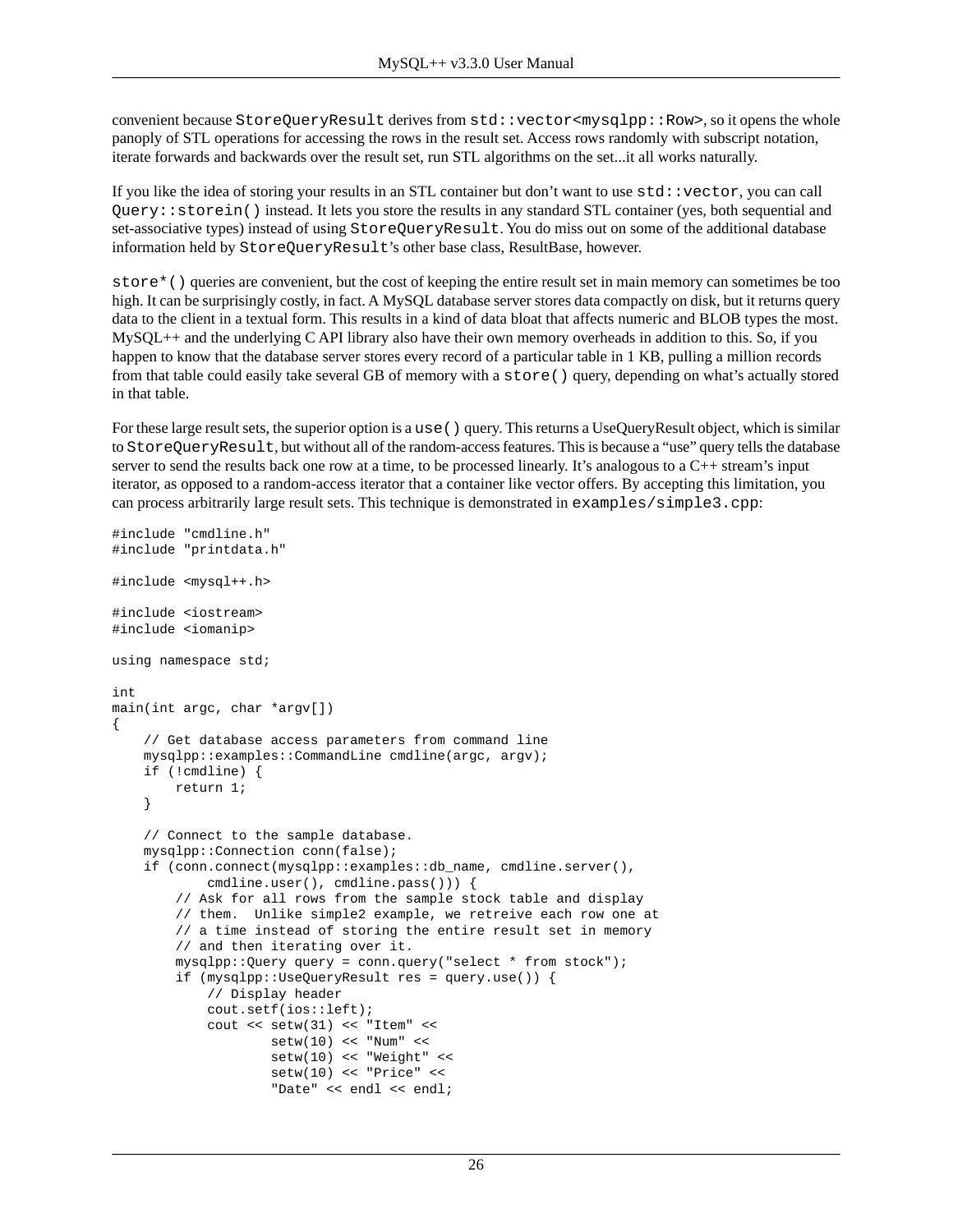```
 // Get each row in result set, and print its contents
             while (mysqlpp::Row row = res.fetch_row()) {
                cout << setw(30) << row['item'] << ' ' <<
                        setw(9) << row["num"] << ' ' <<setw(9) \leq x row["weight"] << ' ' <<
                        setw(9) \leq v \leq \text{row} ["price"] \leq v ' \leqsetw(9) << row["sdate"] <<
                         endl;
 }
             // Check for error: can't distinguish "end of results" and
             // error cases in return from fetch_row() otherwise.
             if (conn.errnum()) {
                 cerr << "Error received in fetching a row: " <<
                         conn.error() << endl;
                 return 1;
 }
             return 0;
         }
         else {
             cerr << "Failed to get stock item: " << query.error() << endl;
             return 1;
 }
    }
    else {
         cerr << "DB connection failed: " << conn.error() << endl;
         return 1;
     }
}
```
This example does the same thing as simple2, only with a "use" query instead of a "store" query.

<span id="page-26-0"></span>Valuable as use() queries are, they should not be the first resort in solving problems of excessive memory use. It's better if you can find a way to simply not pull as much data from the database in the first place. Maybe you're saying **SELECT** \* even though you don't immedidately need all the columns from the table. Or, maybe you're filtering the result set with C++ code after you get it from the database server. If you can do that filtering with a more restrictive **WHERE** clause on the **SELECT**, it'll not only save memory, it'll save bandwidth between the database server and client, and can even save CPU time. If the filtering criteria can't be expressed in a **WHERE** clause, however, read on to the next section.

#### **3.12. Conditional Result Row Handling**

Sometimes you must pull more data from the database server than you actually need and filter it in memory. SQL's **WHERE** clause is powerful, but not as powerful as C++. Instead of storing the full result set and then picking over it to find the rows you want to keep, use Query::store\_if(). This is examples/store\_if.cpp:

```
#include "cmdline.h"
#include "printdata.h"
#include "stock.h"
#include <mysql++.h>
#include <iostream>
#include <math.h>
// Define a functor for testing primality.
struct is_prime
{
```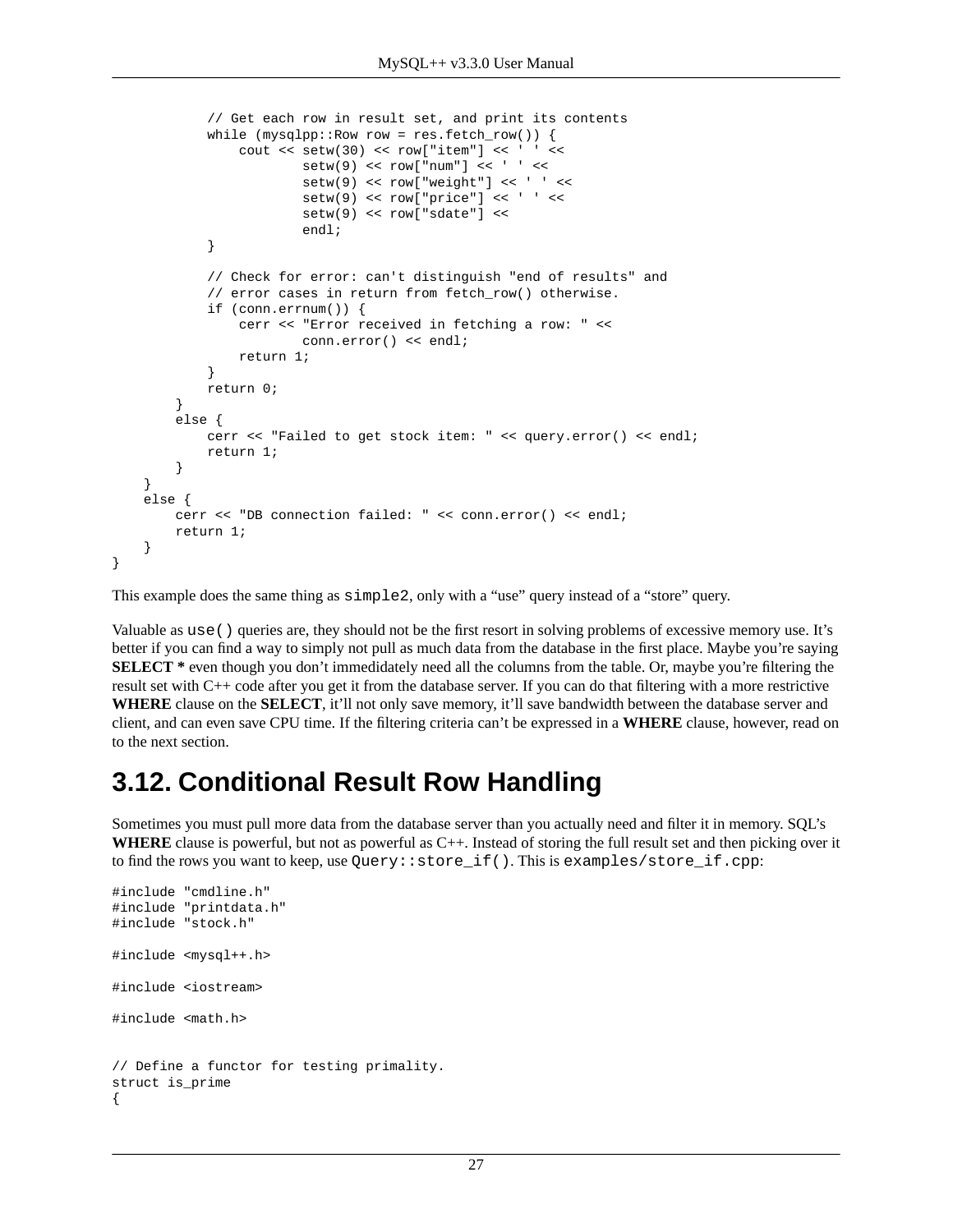```
 bool operator()(const stock& s)
     {
        if ((s.num == 2) || (s.num == 3)) return true; // 2 and 3 are trivial cases
 }
        else if ((s.num < 2) || ((s.num < 2) == 0)) return false; // can't be prime if < 2 or even
 }
         else {
             // The only possibility left is that it's divisible by an
             // odd number that's less than or equal to its square root.
            for (int i = 3; i <= sqrt(double(s.num)); i += 2) {
                 if ((s.num % i) == 0) {
                     return false;
 }
 }
            return true;
         }
     }
};
int
main(int argc, char *argv[])
{
     // Get database access parameters from command line
     mysqlpp::examples::CommandLine cmdline(argc, argv);
     if (!cmdline) {
        return 1;
     }
     try {
         // Establish the connection to the database server.
         mysqlpp::Connection con(mysqlpp::examples::db_name,
                cmdline.server(), cmdline.user(), cmdline.pass());
         // Collect the stock items with prime quantities
         std::vector<stock> results;
         mysqlpp::Query query = con.query();
         query.store_if(results, stock(), is_prime());
         // Show the results
        print_stock_header(results.size());
         std::vector<stock>::const_iterator it;
        for (it = results.begin(); it != results.end(); ++it) {
            print_stock_row(it->item.c_str(), it->num, it->weight,
                     it->price, it->sDate);
         }
     }
     catch (const mysqlpp::BadQuery& e) {
         // Something went wrong with the SQL query.
         std::cerr << "Query failed: " << e.what() << std::endl;
         return 1;
     }
     catch (const mysqlpp::Exception& er) {
         // Catch-all for any other MySQL++ exceptions
         std::cerr << "Error: " << er.what() << std::endl;
         return 1;
     }
     return 0;
}
```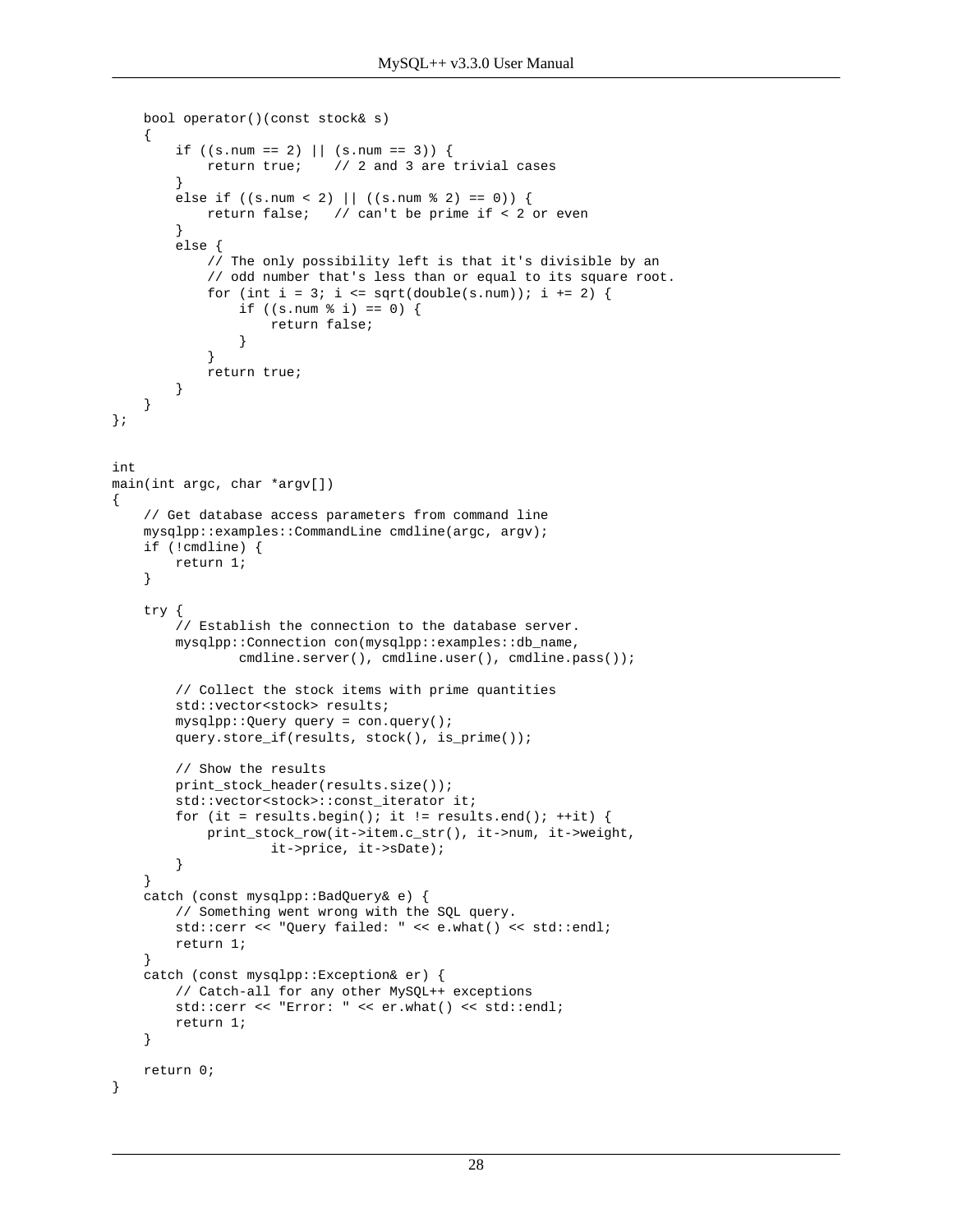I doubt anyone really needs to select rows from a table that have a prime number in a given field. This example is meant to be just barely more complex than SQL can manage, to avoid obscuring the point. That point being, the Query::store\_if() call here gives you a container full of results meeting a criterion that you probably can't express in SQL. You will no doubt have much more useful criteria in your own programs.

<span id="page-28-0"></span>If you need a more complex query than the one store\_if() knows how to build when given an SSQLS examplar, there are two overloads that let you use your own query string. One overload takes the query string directly, and the other uses the query string built with Query's stream interface.

## **3.13. Executing Code for Each Row In a Result Set**

SQL is more than just a database query language. Modern database engines can actually do some calculations on the data on the server side. But, this isn't always the best way to get something done. When you need to mix code and a query, MySQL++'s Query:: $for\_each()$  facility might be just what you need. This is examples/for\_each.cpp:

```
#include "cmdline.h"
#include "printdata.h"
#include "stock.h"
#include <mysql++.h>
#include <iostream>
#include <math.h>
// Define a functor to collect statistics about the stock table
class gather_stock_stats
{
public:
     gather_stock_stats() :
    items_0(),
     weight_(0),
     cost_(0)
\left\{\begin{array}{ccc} \end{array}\right\} }
     void operator()(const stock& s)
     {
         items_ += s.num;
         weight_ += (s.num * s.weight);
         cost_ += (s.num * s.price.data);
     }
private:
     mysqlpp::sql_bigint items_;
     mysqlpp::sql_double weight_, cost_;
     friend std::ostream& operator<<(std::ostream& os,
              const gather_stock_stats& ss);
};
// Dump the contents of gather_stock_stats to a stream in human-readable
// form.
std::ostream&
operator<<(std::ostream& os, const gather_stock_stats& ss)
{
     os << ss.items_ << " items " <<
```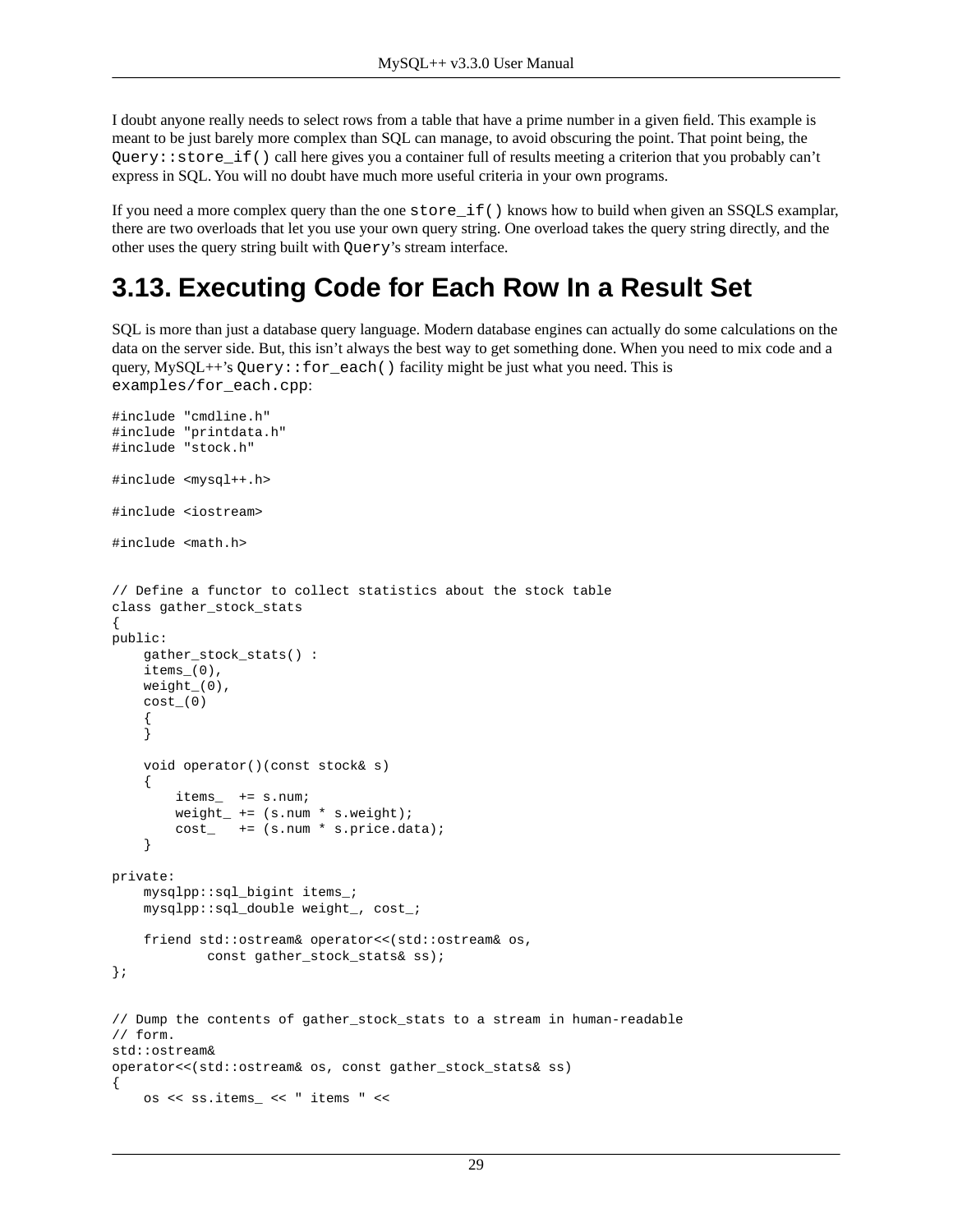```
 "weighing " << ss.weight_ << " stone and " <<
             "costing " << ss.cost_ << " cowrie shells";
     return os;
}
int
main(int argc, char *argv[])
{
     // Get database access parameters from command line
     mysqlpp::examples::CommandLine cmdline(argc, argv);
     if (!cmdline) {
         return 1;
     }
     try {
         // Establish the connection to the database server.
         mysqlpp::Connection con(mysqlpp::examples::db_name,
                cmdline.server(), cmdline.user(), cmdline.pass());
         // Gather and display the stats for the entire stock table
         mysqlpp::Query query = con.query();
         std::cout << "There are " << query.for_each(stock(),
                 gather_stock_stats()) << '.' << std::endl;
     }
     catch (const mysqlpp::BadQuery& e) {
         // Something went wrong with the SQL query.
         std::cerr << "Query failed: " << e.what() << std::endl;
         return 1;
     }
     catch (const mysqlpp::Exception& er) {
         // Catch-all for any other MySQL++ exceptions
         std::cerr << "Error: " << er.what() << std::endl;
         return 1;
     }
     return 0;
}
```
You only need to read the main() function to get a good idea of what the program does. The key line of code passes an SSQLS examplar and a functor to Query::for\_each(). for\_each() uses the SSQLS instance to build a select \* from TABLE query, stock in this case. It runs that query internally, calling gather\_stock\_stats on each row. This is a pretty contrived example; you could actually do this in SQL, but we're trying to prevent the complexity of the code from getting in the way of the demonstration here.

<span id="page-29-0"></span>Just as with store\_if(), described above, there are two other overloads for for\_each() that let you use your own query string.

### **3.14. Connection Options**

MySQL has a large number of options that control how it makes the connection to the database server, and how that connection behaves. The defaults are sufficient for most programs, so only one of the MySQL++ example programs make any connection option changes. Here is examples/multiquery.cpp:

```
#include "cmdline.h"
#include "printdata.h"
#include <mysql++.h>
#include <algorithm>
```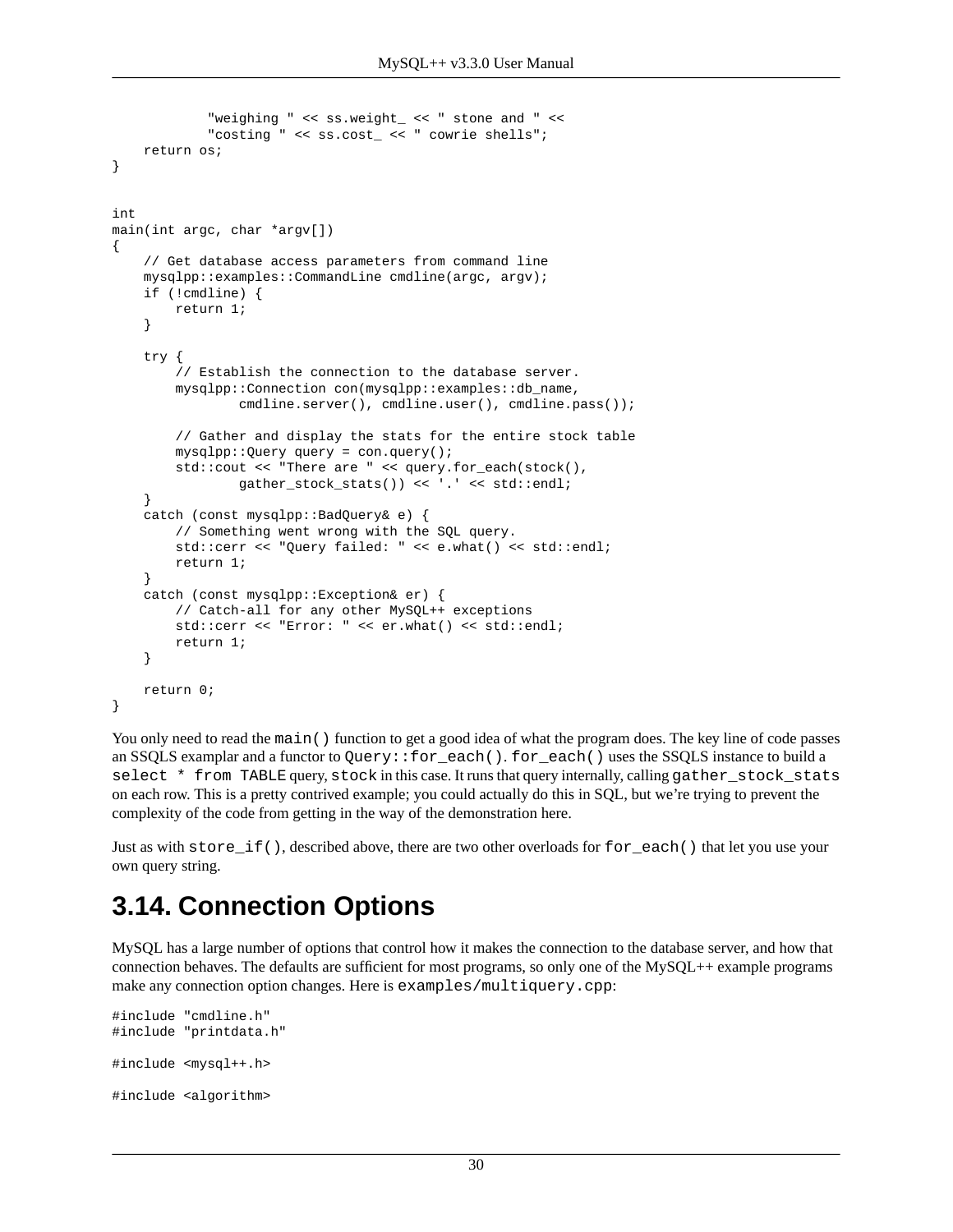```
#include <iostream>
#include <iomanip>
#include <vector>
using namespace std;
using namespace mysqlpp;
typedef vector<size_t> IntVectorType;
static void
print_header(IntVectorType& widths, StoreQueryResult& res)
{
    cout << " \vert " << setfill(' ');
    for (size_t i = 0; i < res.field_names()->size(); i++) {
       cout << " " << \text{setw}(\text{widths}.\text{at}(i)) << \text{res.field_name}(\text{int}(i)) << " |";
     }
     cout << endl;
}
static void
print_row(IntVectorType& widths, Row& row)
{
    cout << " \vert " << setfill(' ');
    for (size_t i = 0; i < row.size(); ++i) {
        cout << " " << setw(widths.at(i)) << row[int(i)] << " |";
     }
     cout << endl;
}
static void
print_row_separator(IntVectorType& widths)
{
     cout << " +" << setfill('-');
    for (size_t i = 0; i < widths.size(); i++) {
        cout << "-" << setw(widths.at(i)) << '-' << "-+";
 }
     cout << endl;
}
static void
print_result(StoreQueryResult& res, int index)
{
     // Show how many rows are in result, if any
     StoreQueryResult::size_type num_results = res.size();
     if (res && (num_results > 0)) {
         cout << "Result set " << index << " has " << num_results <<
                 " row" << (num_results == 1 ? "" : "s") << ':' << endl;
     }
     else {
         cout << "Result set " << index << " is empty." << endl;
         return;
     }
     // Figure out the widths of the result set's columns
     IntVectorType widths;
     size_t size = res.num_fields();
    for (size_t i = 0; i < size; i++) {
         widths.push_back(max(
```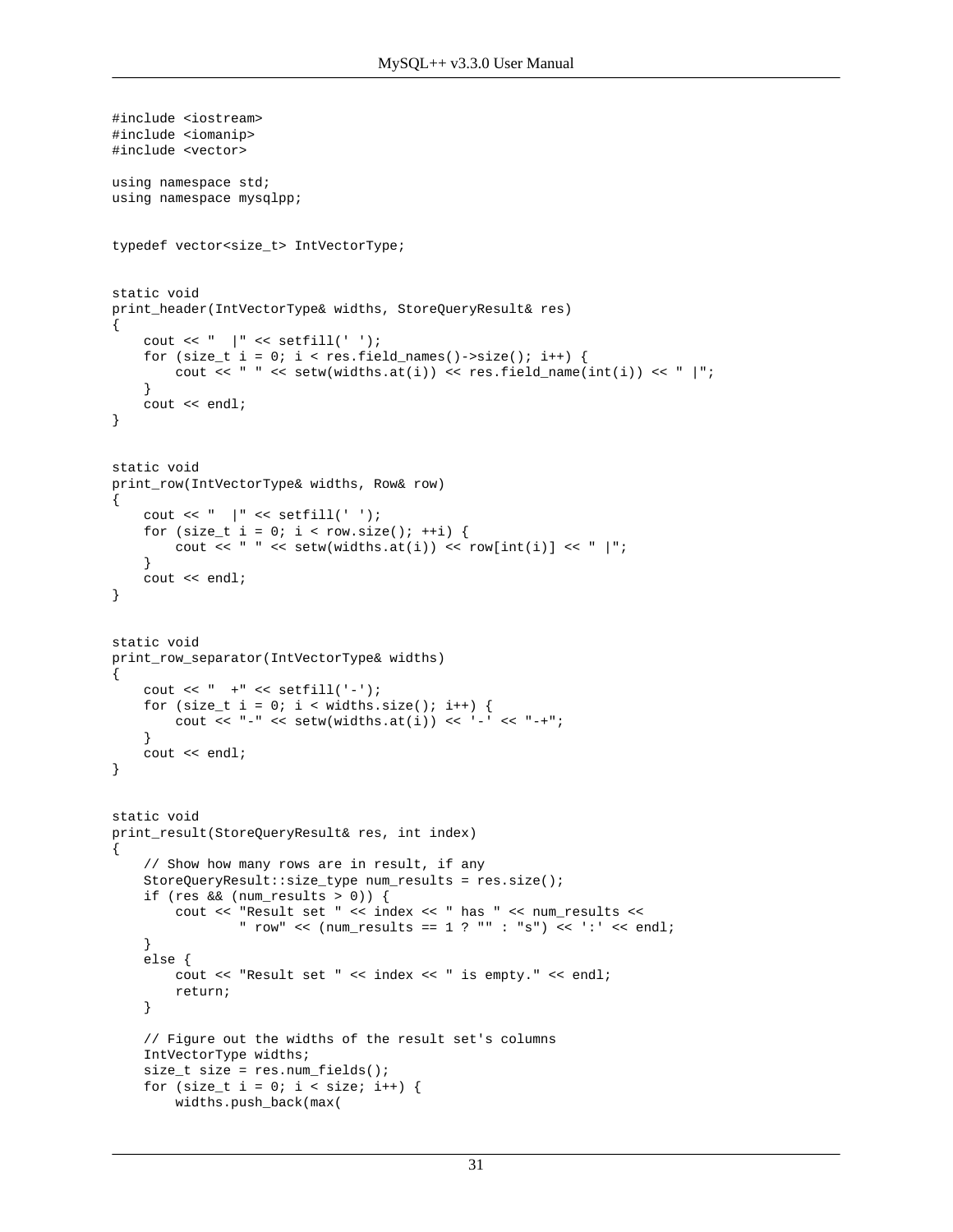```
 res.field(i).max_length(),
                 res.field_name(i).size()));
     }
     // Print result set header
     print_row_separator(widths);
     print_header(widths, res);
     print_row_separator(widths);
     // Display the result set contents
    for (StoreQueryResult::size_type i = 0; i < num_results; ++i) {
         print_row(widths, res[i]);
     }
     // Print result set footer
     print_row_separator(widths);
}
static void
print_multiple_results(Query& query)
{
     // Execute query and print all result sets
     StoreQueryResult res = query.store();
     print_result(res, 0);
    for (int i = 1; query.more_results(); ++i) {
         res = query.store_next();
         print_result(res, i);
     }
}
int
main(int argc, char *argv[])
{
     // Get connection parameters from command line
     mysqlpp::examples::CommandLine cmdline(argc, argv);
     if (!cmdline) {
         return 1;
     }
     try {
         // Enable multi-queries. Notice that you almost always set
         // MySQL++ connection options before establishing the server
         // connection, and options are always set using this one
         // interface. If you're familiar with the underlying C API,
         // you know that there is poor consistency on these matters;
         // MySQL++ abstracts these differences away.
         Connection con;
         con.set_option(new MultiStatementsOption(true));
         // Connect to the database
         if (!con.connect(mysqlpp::examples::db_name, cmdline.server(),
                 cmdline.user(), cmdline.pass())) {
             return 1;
         }
         // Set up query with multiple queries.
         Query query = con.query();
         query << "DROP TABLE IF EXISTS test_table; " <<
                 "CREATE TABLE test_table(id INT); " <<
                 "INSERT INTO test_table VALUES(10); " <<
                 "UPDATE test_table SET id=20 WHERE id=10; " <<
```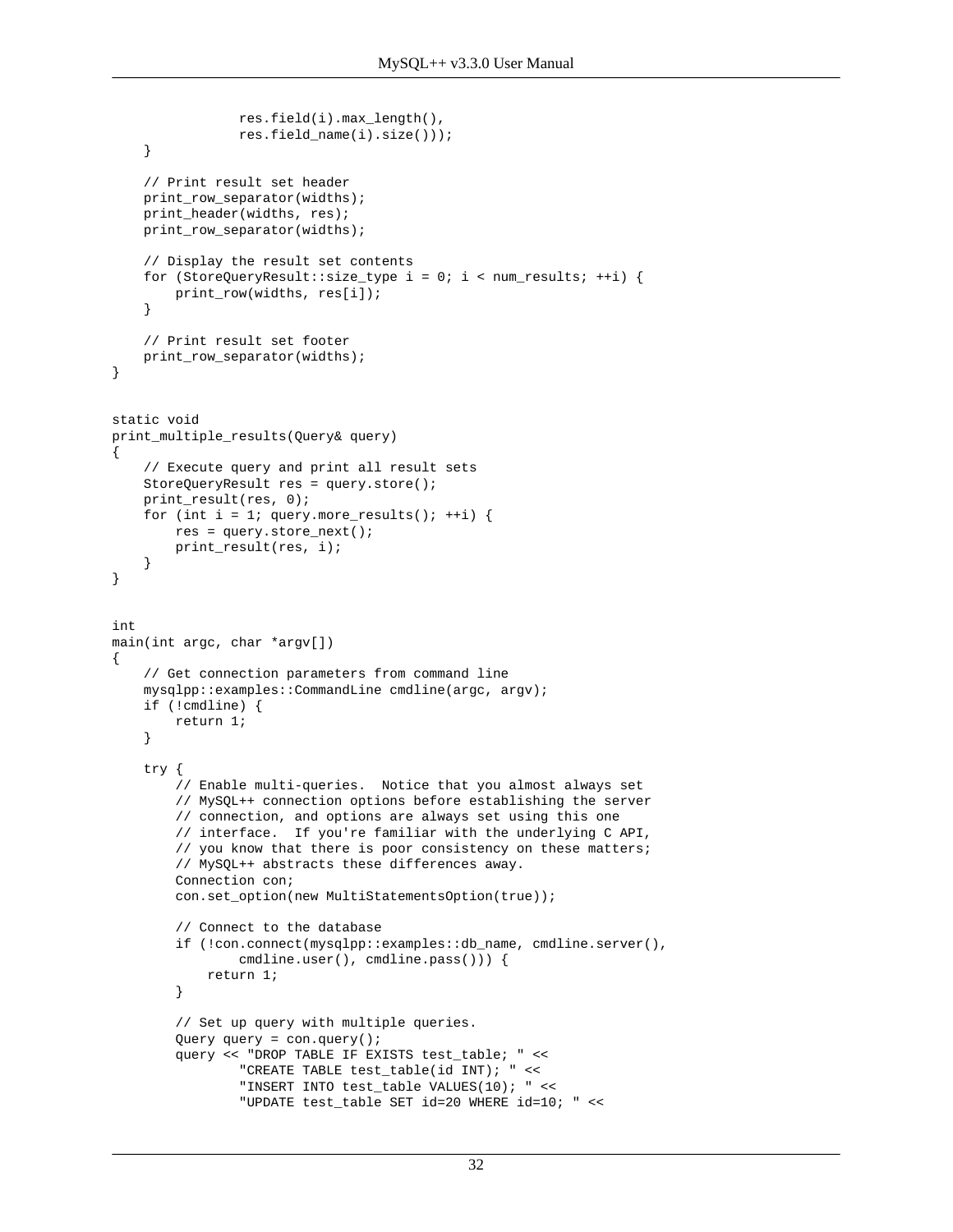```
 "SELECT * FROM test_table; " <<
                 "DROP TABLE test_table";
         cout << "Multi-query: " << endl << query << endl;
         // Execute statement and display all result sets.
         print_multiple_results(query);
#if MYSQL_VERSION_ID >= 50000
         // If it's MySQL v5.0 or higher, also test stored procedures, which
         // return their results the same way multi-queries do.
         query << "DROP PROCEDURE IF EXISTS get_stock; " <<
                 "CREATE PROCEDURE get_stock" <<
                 "( i_item varchar(20) ) " <<
                 "BEGIN " <<
                "SET i_item = concat('%', i_item, '%'); " <<
                 "SELECT * FROM stock WHERE lower(item) like lower(i_item); " <<
                 "END;";
         cout << "Stored procedure query: " << endl << query << endl;
         // Create the stored procedure.
         print_multiple_results(query);
         // Call the stored procedure and display its results.
         query << "CALL get_stock('relish')";
         cout << "Query: " << query << endl;
         print_multiple_results(query);
#endif
         return 0;
     }
     catch (const BadOption& err) {
         cerr << err.what() << endl;
         cerr << "This example requires MySQL 4.1.1 or later." << endl;
         return 1;
     }
     catch (const ConnectionFailed& err) {
         cerr << "Failed to connect to database server: " <<
                 err.what() << endl;
         return 1;
     }
     catch (const Exception& er) {
         // Catch-all for any other MySQL++ exceptions
         cerr << "Error: " << er.what() << endl;
         return 1;
     }
}
```
This is a fairly complex example demonstrating the multi-query and stored procedure features in newer versions of MySQL. Because these are new features, and they change the communication between the client and server, you have to enable these features in a connection option. The key line is right up at the top of main(), where it creates a MultiStatementsOption object and passes it to Connection::set\_option(). That method will take a pointer to any derivative of Option: you just create such an object on the heap and pass it in, which gives Connection the data values it needs to set the option. You don't need to worry about releasing the memory used by the Option objects; it's done automatically.

The only tricky thing about setting options is that only a few of them can be set after the connection is up. Most need to be set just as shown in the example above: create an unconnected Connection object, set your connection options, and only then establish the connection. The option setting mechanism takes care of applying the options at the correct time in the connection establishment sequence.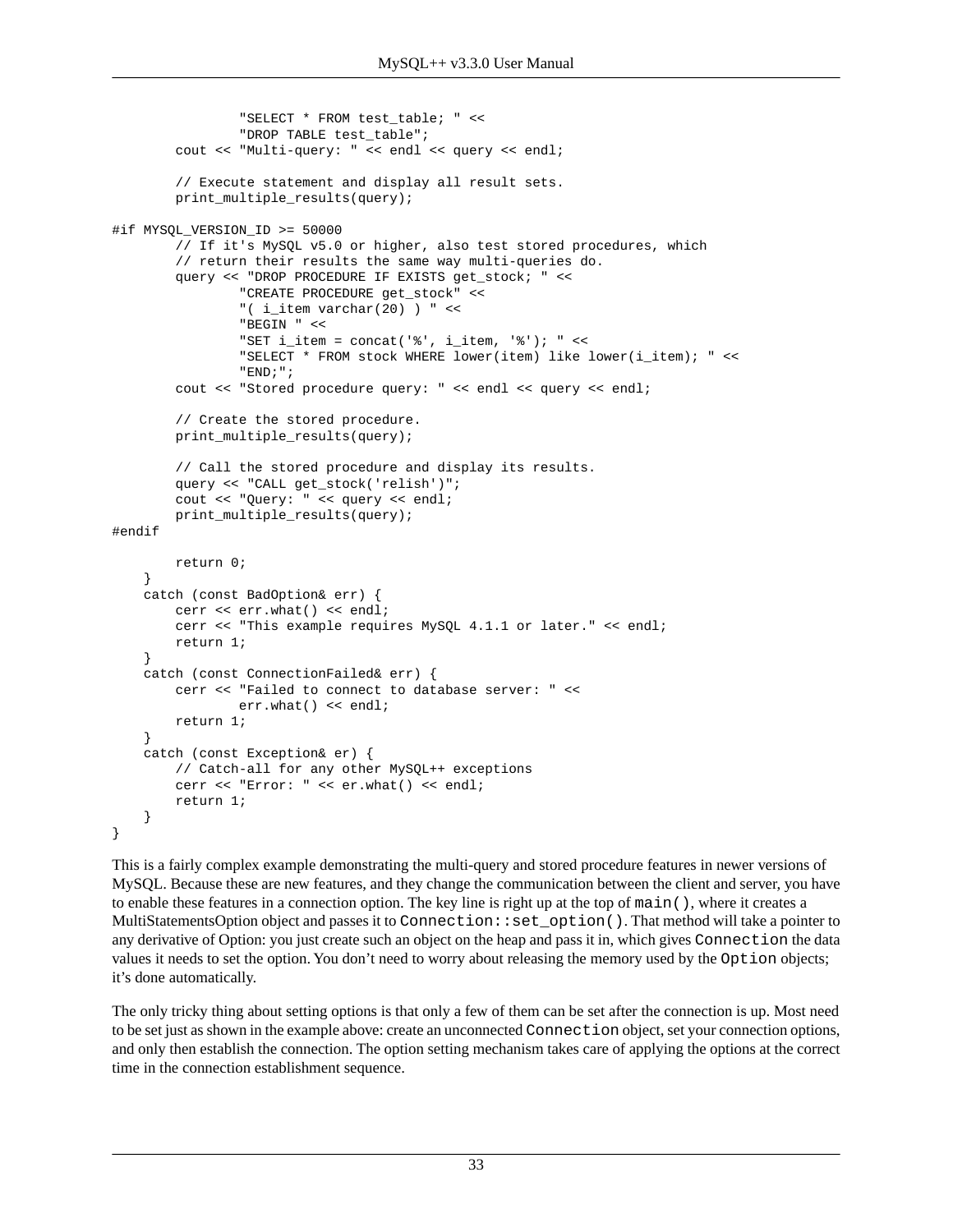If you're familiar with setting connection options in the MySQL C API, you'll have to get your head around the fact that MySQL++'s connection option mechanism is a much simpler, higher-level design that doesn't resemble the C API in any way. The C API has something like half a dozen different mechanisms for setting options that control the connection. The flexibility of the C++ type system allows us to wrap all of these up into a single high-level mechanism while actually getting greater type safety than the C API allows.

### <span id="page-33-0"></span>**3.15. Dealing with Connection Timeouts**

By default, current MySQL servers have an 8 hour idle timeout on connections. This is not a problem if your program never has to run for more than 8 hours or reliably queries the database more often than that. And, it's a good thing for the database server, because even an idle connection takes up server resources.

Many programs must run continually, however, and may experience long idle periods, such as nights and weekends when no one is around to make the program issue database queries. It's therefore common for people writing such programs to get a bug report from the field complaining that the program died overnight or over a long weekend, usually with some error message about the database server going away. They then check the DB server, find that it's still running and never did restart and scratch their heads wondering what happened. What happened is that the server's connection idle timeout expired, so it closed the connection to the client.

You cannot detect this condition by calling Connection:: connected(). When that returns true, it just means that either the connect-on-create constructor or the connect() call succeeded and that we haven't observed the connection to be down since then. When the database server closes an idle connection, you won't know it until after you try to issue a query. This is simply due to the nature of network programming.

One way around this problem is to configure MySQL to have a longer idle timeout. This timeout is in seconds, so the default of 8 hours is 28,800 seconds. You would want to figure out the longest possible time that your program could be left idle, then pick a value somewhat longer than that. For instance, you might decide that the longest reasonable idle time is a long 4-day weekend — 345,600 seconds — which you could round up to 350,000 or 400,000 to allow for a little bit of additional idle time on either end of that period.

Another way around this, on a per-connection basis from the client side, would be to set the ReconnectOption [connection](#page-29-0) [option.](#page-29-0) This will cause MySQL++ to reconnect to the server automatically if it drops the connection. Beware that unless you're using MySQL 5.1.6 or higher, you have to set this only after the connection is established, or it won't take effect. This means there's a potential race condition: it's possible the connection could drop shortly enough after being established that you don't have time to apply the option, so it won't come back up automatically. MySQL 5.1.6+ fixes this by allowing this option to be set before the connection is established.

A completely different way to tackle this, if your program doesn't block forever waiting on I/O while idle, is to periodically call Connection: : ping().  $^{12}$  This sends the smallest possible amount of data to the database server, which will reset its idle timer and cause it to respond, so ping () returns true. If it returns false instead, you know you need to reconnect to the server. Periodic pinging is easiest to do if your program uses asynchronous I/O, [threads](#page-65-0), or some kind of event loop to ensure that you can call something periodically even while the rest of the program has nothing to do.

An interesting variant on this strategy is to ping the server before each query, or, better, before each group of queries within a larger operation. It has an advantage over pinging during idle time in that the client is about to use far more server resources to handle the query than it will take to handle the ping, so the ping time gets lost in the overhead. On the other hand, if the client issues queries frequently when not idle, it can result in a lot more pings than would happen if you just pinged every N hours while idle.

<sup>&</sup>lt;sup>12</sup>Don't ping the server too often! It takes a tiny amount of processing capability to handle a ping, which can add up to a significant amount if done often enough by a client, or even just rarely by enough clients. Also, a lower ping frequency can let your program ride through some types of network faults — a switch reboot, for instance — without needing a reconnect. I like to ping the DB server no more often than half the connection timeout. With the default of 8 hours, then, I'd ping between every 4 and 7 hours.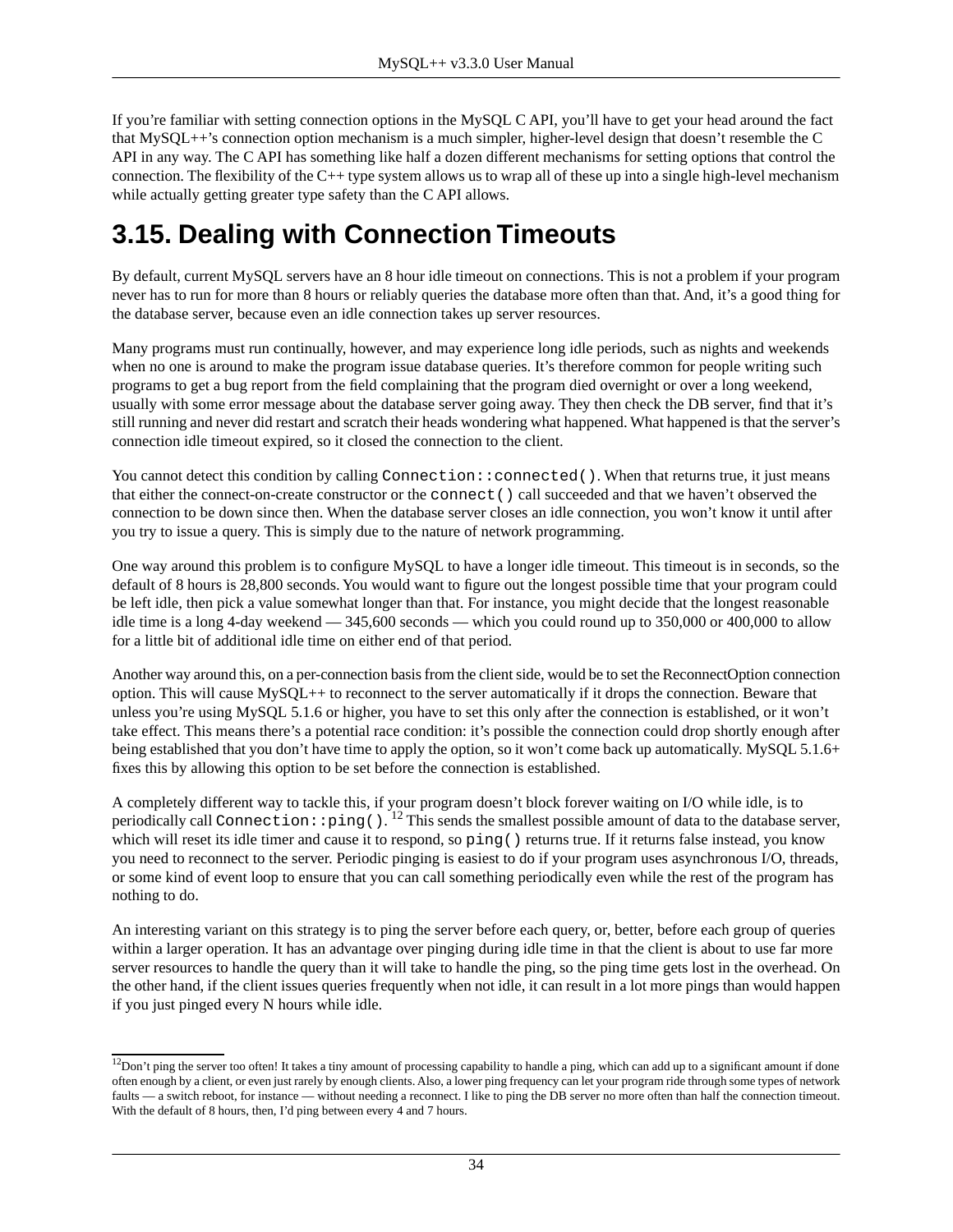Finally, some programmers prefer to wrap the querying mechanism in an error handler that catches the "server has gone away" error and tries to reestablish the connection and reissue the query. This adds some complexity, but it makes your program more robust without taking up unnecessary resources. If you did this, you could even change the server to drop idle connections more often, thus tying up fewer TCP/IP stack resources.

#### <span id="page-34-0"></span>**3.16. Concurrent Queries on a Connection**

An important limitation of the MySQL C API library — which  $MySQL++$  is built atop, so it shares this limitation is that you can only have one query in progress on each connection to the database server. If you try to issue a second query while one is still in progress, you get an obscure error message about "Commands out of sync" from the underlying C API library. (You normally get this message in a MySQL++ exception unless you have exceptions disabled, in which case you get a failure code and Connection::error() returns this message.)

There are lots of ways to run into this limitation:

- The easiest way is to try to use a single Connection object in a multithreaded program, with more than one thread attempting to use it to issue queries. Unless you put in a lot of work to synchronize access, this is almost guaranteed to fail at some point, giving the dread "Commands out of sync" error.
- You might then think to give each thread that issues queries its own Connection object. You can still run into trouble if you pass the data you get from queries around to other threads. What can happen is that one of these child objects indirectly calls back to the Connection at a time where it's involved with another query. This is properly covered elsewhere, in [Section 7.4, "Sharing MySQL++ Data Structures".](#page-71-0))
- One way to run into this problem without using threads is with "use" queries, discussed [above](#page-24-0). If you don't consume all rows from a query before you issue another on that connection, you are effectively trying to have multiple concurrent queries on a single connection. Here's a recipie for this particular disaster:

```
UseQueryResult r1 = query.use("select garbage from plink where foobie='tamagotchi'");
UseQueryResult r2 = query.use("select blah from bonk where bletch='smurf'");
```
The second use() call fails because the first result set hasn't been consumed yet.

- Still another way to run into this limitation is if you use MySQL's multi-query feature. This lets you give multiple queries in a single call, separated by semicolons, and get back the results for each query separately. If you issue three queries using Query: : store(), you only get back the first query's results with that call, and then have to call store\_next() to get the subsequent query results. MySQL++ provides Query::more\_results() so you know whether you're done, or need to call store\_next() again. Until you reach the last result set, you can't issue another query on that connection.
- <span id="page-34-1"></span>• Finally, there's a way to run into this that surprises almost everyone sooner or later: stored procedures. MySQL normally returns *at least two* result sets for a stored procedure call. The simple case is that the stored procedure contains a single SQL query, and it succeeds: you get two results, first the results of the embedded SQL query, and then the result of the call itself. If there are multiple SQL queries within the stored procedure, you get more than two result sets. Until you consume them all, you can't start a new query on the connection. As above, you want to have a loop calling more\_results() and store\_next() to work your way through all of the result sets produced by the stored procedure call.

### **3.17. Getting Field Meta-Information**

The following example demonstrates how to get information about the fields in a result set, such as the name of the field and the SQL type. This is examples/fieldinf.cpp: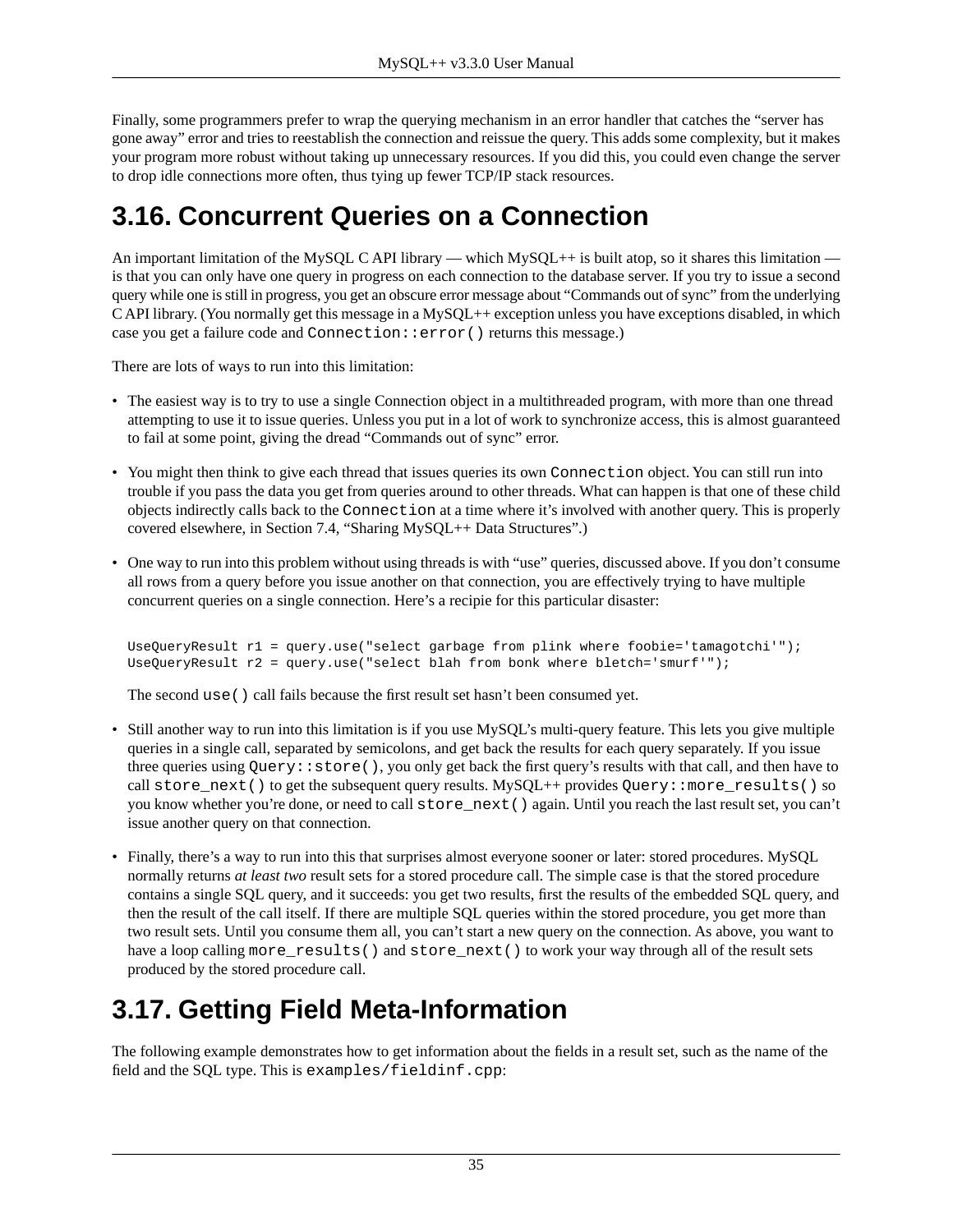```
#include "cmdline.h"
#include "printdata.h"
#include <iostream>
#include <iomanip>
using namespace std;
int
main(int argc, char *argv[])
     // Get database access parameters from command line
     mysqlpp::examples::CommandLine cmdline(argc, argv);
     if (!cmdline) {
         return 1;
     }
     try {
         // Establish the connection to the database server.
         mysqlpp::Connection con(mysqlpp::examples::db_name,
                cmdline.server(), cmdline.user(), cmdline.pass());
         // Get contents of main example table
         mysqlpp::Query query = con.query("select * from stock");
         mysqlpp::StoreQueryResult res = query.store();
         // Show info about each field in that table
        char widths[] = \{ 12, 22, 46 \};
         cout.setf(ios::left);
         cout << setw(widths[0]) << "Field" <<
                 setw(widths[1]) << "SQL Type" <<
                 setw(widths[2]) << "Equivalent C++ Type" <<
                 endl;
        for (size_t i = 0; i < sizeof(widths) / sizeof(widths[0]); ++i) {
            cout \langle string(widths[i] - 1, '=') \langle / ';
 }
         cout << endl;
        for (size_t i = 0; i < res.field_names()->size(); i++) {
             // Suppress C++ type name outputs when run under dtest,
             // as they're system-specific.
             const char* cname = res.field_type(int(i)).name();
             mysqlpp::FieldTypes::value_type ft = res.field_type(int(i));
             ostringstream os;
             os << ft.sql_name() << " (" << ft.id() << ')';
            cout << setw(widths[0]) << res.field_name(int(i)).c_str() <<
                     setw(widths[1]) << os.str() <<
                    setw(widths[2]) << cname <<
                     endl;
 }
         cout << endl;
         // Simple type check
         if (res.field_type(0) == typeid(string)) {
             cout << "SQL type of 'item' field most closely resembles "
                     "the C++ string type." << endl;
         }
         // Tricky type check: the 'if' path shouldn't happen because the
         // description field has the NULL attribute. We need to dig a
         // little deeper if we want to ignore this in our type checks.
        if (res.field_type(5) == typeid(string)) {
```
{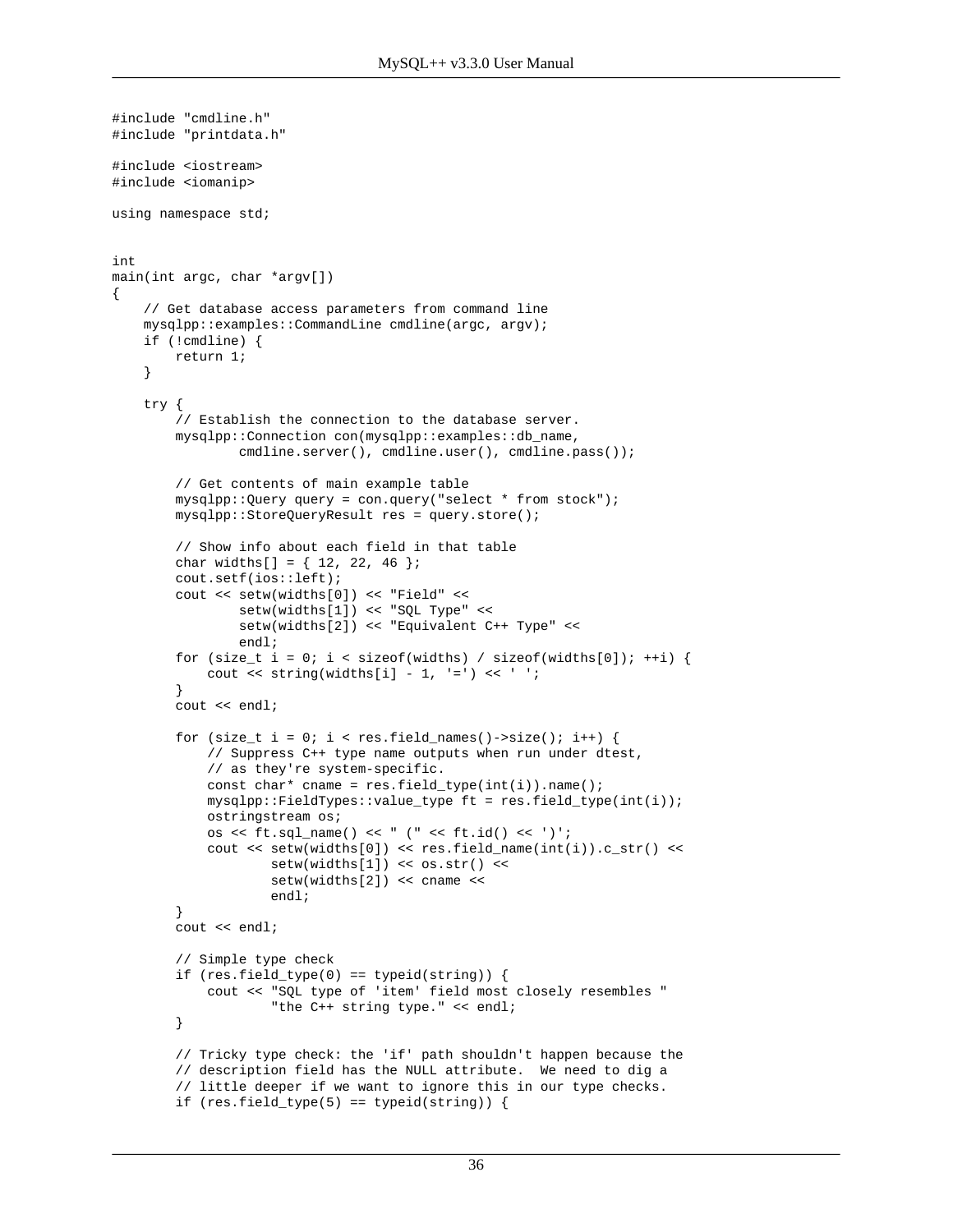```
 cout << "Should not happen! Type check failure." << endl;
     }
    else if (res.field_type(5) == typeid(mysglpp::sgl_blob_null)) {
        cout << "SQL type of 'description' field resembles "
                "a nullable variant of the C++ string type." << endl;
     }
     else {
        cout << "Weird: fifth field's type is now " <<
                res.field_type(5).name() << endl;
         cout << "Did something recently change in resetdb?" << endl;
     }
 }
 catch (const mysqlpp::BadQuery& er) {
     // Handle any query errors
     cerr << "Query error: " << er.what() << endl;
    return -1;
 }
 catch (const mysqlpp::Exception& er) {
    // Catch-all for any other MySQL++ exceptions
     cerr << "Error: " << er.what() << endl;
    return -1;
 }
 return 0;
```
}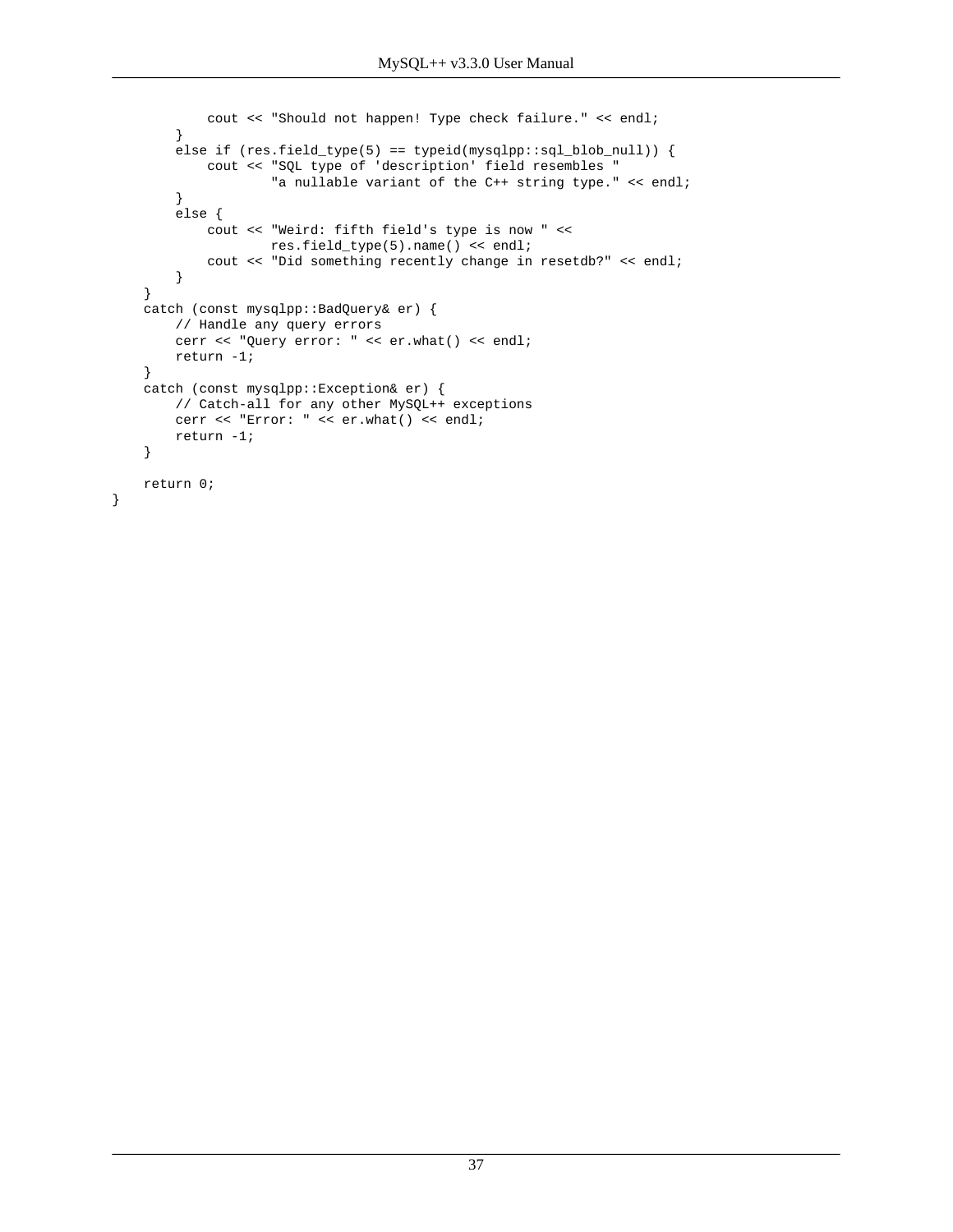# **4.Template Queries**

Another powerful feature of MySQL++ is being able to set up template queries. These are kind of like C's printf() facility: you give MySQL++ a string containing the fixed parts of the query and placeholders for the variable parts, and you can later substitute in values into those placeholders.

The following program demonstrates how to use this feature. This is examples/tquery1.cpp:

```
#include "cmdline.h"
#include "printdata.h"
#include <iostream>
using namespace std;
int
main(int argc, char *argv[])
{
     // Get database access parameters from command line
     mysqlpp::examples::CommandLine cmdline(argc, argv);
     if (!cmdline) {
         return 1;
     }
     try {
         // Establish the connection to the database server.
         mysqlpp::Connection con(mysqlpp::examples::db_name,
                cmdline.server(), cmdline.user(), cmdline.pass());
         // Build a template query to retrieve a stock item given by
         // item name.
         mysqlpp::Query query = con.query(
                 "select * from stock where item = %0q");
         query.parse();
         // Retrieve an item added by resetdb; it won't be there if
         // tquery* or ssqls3 is run since resetdb.
         mysqlpp::StoreQueryResult res1 = query.store("Nürnberger Brats");
         if (res1.empty()) {
             throw mysqlpp::BadQuery("UTF-8 bratwurst item not found in "
                     "table, run resetdb");
         }
         // Replace the proper German name with a 7-bit ASCII
         // approximation using a different template query.
        query.reset(); \qquad // forget previous template query data
         query << "update stock set item = %0q where item = %1q";
         query.parse();
         mysqlpp::SimpleResult res2 = query.execute("Nuerenberger Bratwurst",
                res1[0][0].cstr();
         // Print the new table contents.
         print_stock_table(query);
     }
     catch (const mysqlpp::BadQuery& er) {
         // Handle any query errors
         cerr << "Query error: " << er.what() << endl;
         return -1;
     }
     catch (const mysqlpp::BadConversion& er) {
         // Handle bad conversions
```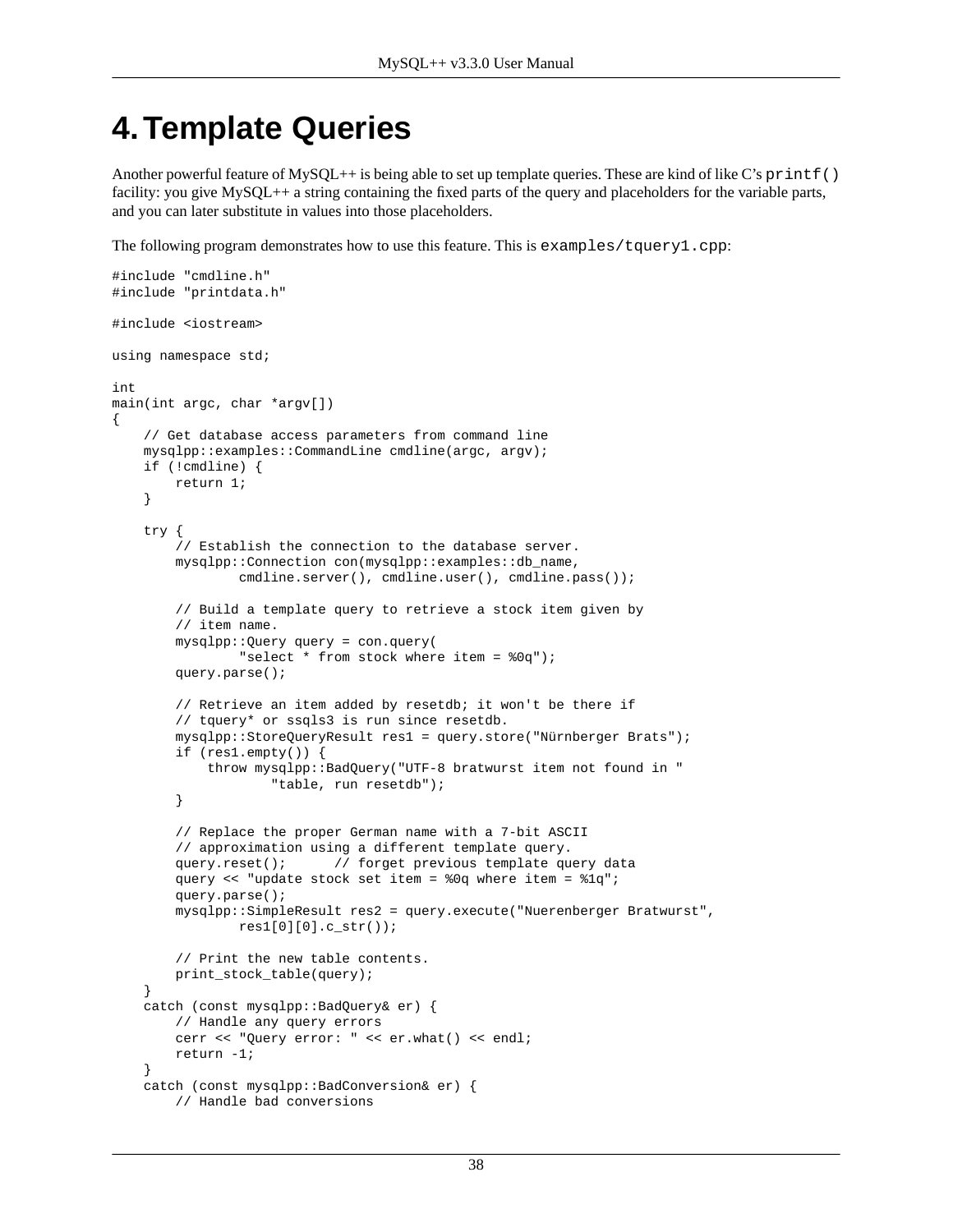```
 cerr << "Conversion error: " << er.what() << endl <<
                 "\tretrieved data size: " << er.retrieved <<
                 ", actual size: " << er.actual_size << endl;
         return -1;
     }
     catch (const mysqlpp::Exception& er) {
         // Catch-all for any other MySQL++ exceptions
         cerr << "Error: " << er.what() << endl;
         return -1;
     }
     return 0;
}
```
The line just before the call to query.parse() sets the template, and the parse call puts it into effect. From that point on, you can re-use this query by calling any of several Query member functions that accept query template parameters. In this example, we're using Query: : execute().

Let's dig into this feature a little deeper.

# **4.1. Setting up Template Queries**

To set up a template query, you simply insert it into the Query object, using numbered placeholders wherever you want to be able to change the query. Then, you call the parse() function to tell the Query object that the query string is a template query, and it needs to parse it:

```
query << "select (%2:field1, %3:field2) from stock where %1:wheref = %0q:what";
query.parse();
```
The format of the placeholder is:

%###(modifier)(:name)(:)

Where "###" is a number up to three digits. It is the order of parameters given to a SQLQueryParms object, starting from 0.

"modifier" can be any one of the following:

| $\frac{0}{0}$ | Print an actual "%"                                                                                                                                                            |
|---------------|--------------------------------------------------------------------------------------------------------------------------------------------------------------------------------|
|               | Don't quote or escape no matter what.                                                                                                                                          |
|               | This will escape the item using the MySQL CAPI<br>function mysql-escape-string and add single<br>quotes around it as necessary, depending on the<br>type of the value you use. |
|               | Quote but don't escape based on the same rules<br>as for "q". This can save a bit of processing time<br>if you know the strings will never need quoting                        |

":name" is for an optional name which aids in filling SQLQueryParms. Name can contain any alpha-numeric characters or the underscore. You can have a trailing colon, which will be ignored. If you need to represent an actual colon after the name, follow the name with two colons. The first one will end the name and the second one won't be processed.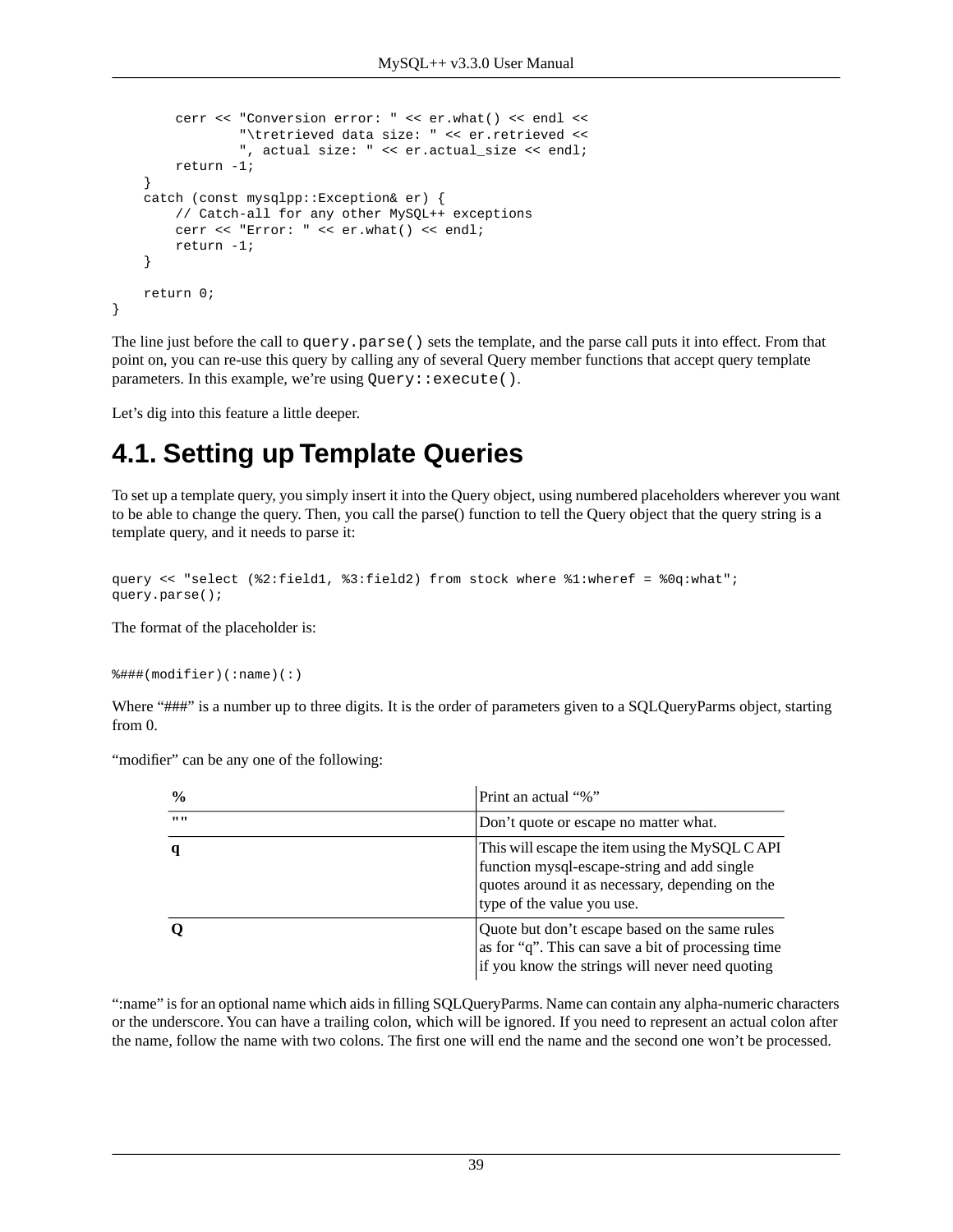#### **4.2. Setting the Parameters at Execution Time**

To specify the parameters when you want to execute a query simply use Query::store(const SQLString &parm0, [..., const SQLString &parm11]). This type of multiple overload also exists for Query::storein(), Query::use() and Query::execute(). "parm0" corresponds to the first parameter, etc. You may specify up to 25 parameters. For example:

StoreQueryResult res = query.store("Dinner Rolls", "item", "item", "price")

with the template query provided above would produce:

select (item, price) from stock where item = "Dinner Rolls"

The reason we didn't put the template parameters in numeric order...

select (%0:field1, %1:field2) from stock where %2:wheref = %3q:what

...will become apparent shortly.

#### **4.3. Default Parameters**

The template query mechanism allows you to set default parameter values. You simply assign a value for the parameter to the appropriate position in the Query::template\_defaults array. You can refer to the parameters either by position or by name:

query.template defaults[1] = "item"; query.template\_defaults["wheref"] = "item";

Both do the same thing.

This mechanism works much like C++'s default function parameter mechanism: if you set defaults for the parameters at the end of the list, you can call one of Query's query execution methods without passing all of the values. If the query takes four parameters and you've set defaults for the last three, you can execute the query using as little as just one explicit parameter.

Now you can see why we numbered the template query parameters the way we did a few sections earlier. We ordered them so that the ones less likely to change have higher numbers, so we don't always have to pass them. We can just give them defaults and take those defaults when applicable. This is most useful when some parameters in a template query vary less often than other parameters. For example:

```
query.template_defaults["field1"] = "item"; 
query.template_defaults["field2"] = "price"; 
StoreQueryResult res1 = query.store("Hamburger Buns", "item"); 
StoreQueryResult res2 = query.store(1.25, "price");
```
This stores the result of the following queries in res1 and res2, respectively:

select (item, price) from stock where item = "Hamburger Buns" select (item, price) from stock where price = 1.25

Default parameters are useful in this example because we have two queries to issue, and parameters 2 and 3 remain the same for both, while parameters 0 and 1 vary.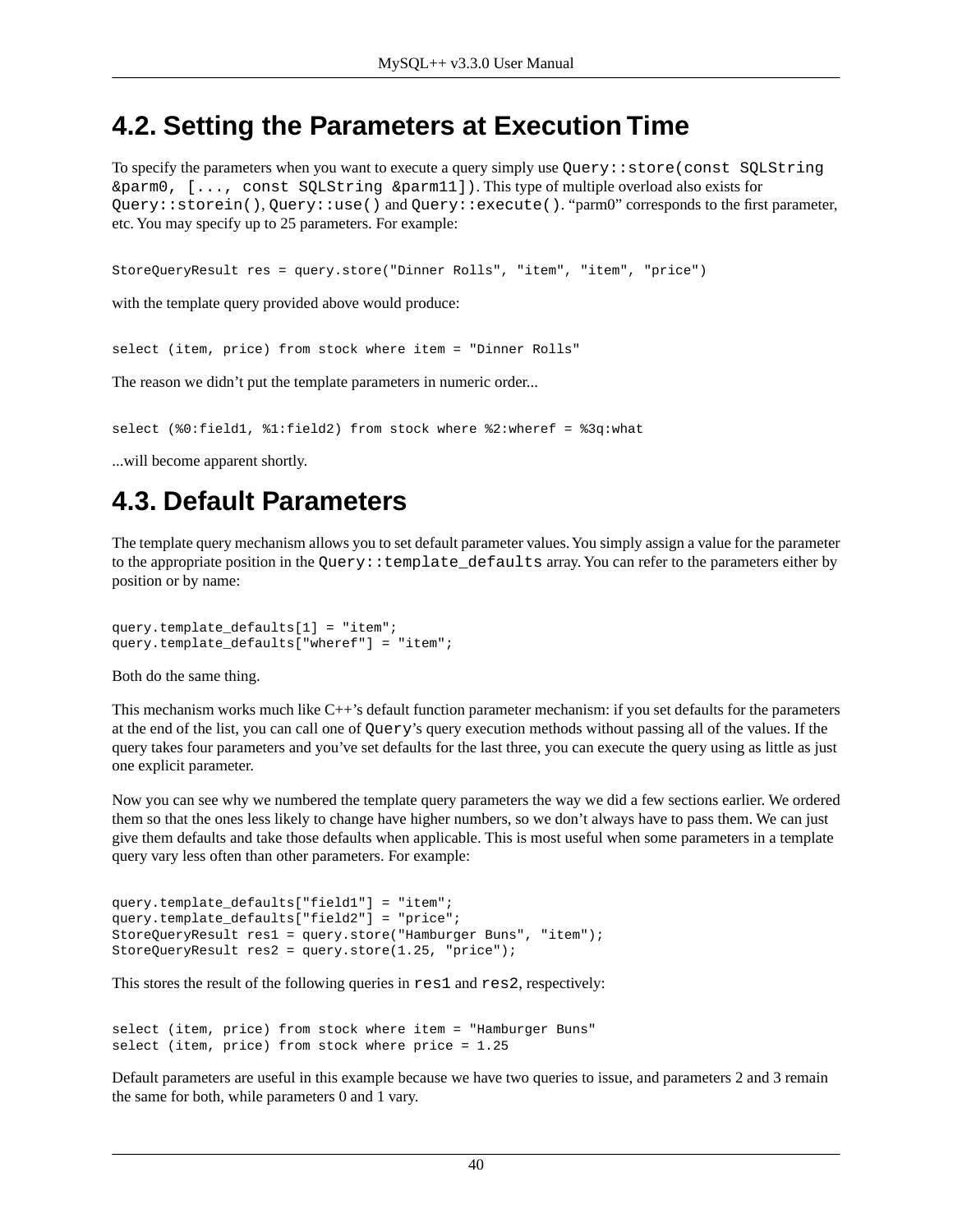Some have been tempted into using this mechanism as a way to set all of the template parameters in a query:

```
query.template_defaults["what"] = "Hamburger Buns";
query.template_defaults["wheref"] = "item";
query.template_defaults["field1"] = "item"; 
query.template_defaults["field2"] = "price"; 
StoreQueryResult res1 = query.store();
```
This can work, but it is *not designed to*. In fact, it's known to fail horribly in one common case. You will not get sympathy if you complain on the mailing list about it not working. If your code doesn't actively reuse at least one of the parameters in subsequent queries, you're abusing MySQL++, and it is likely to take its revenge on you.

# **4.4. Error Handling**

If for some reason you did not specify all the parameters when executing the query and the remaining parameters do not have their values set via Query::template\_defaults, the query object will throw a BadParamCount object. If this happens, you can get an explanation of what happened by calling BadParamCount::what(), like so:

```
query.template_defaults["field1"] = "item"; 
query.template_defaults["field2"] = "price"; 
StoreQueryResult res = query.store(1.25);
```
This would throw BadParamCount because the wheref is not specified.

In theory, this exception should never be thrown. If the exception is thrown it probably a logic error in your program.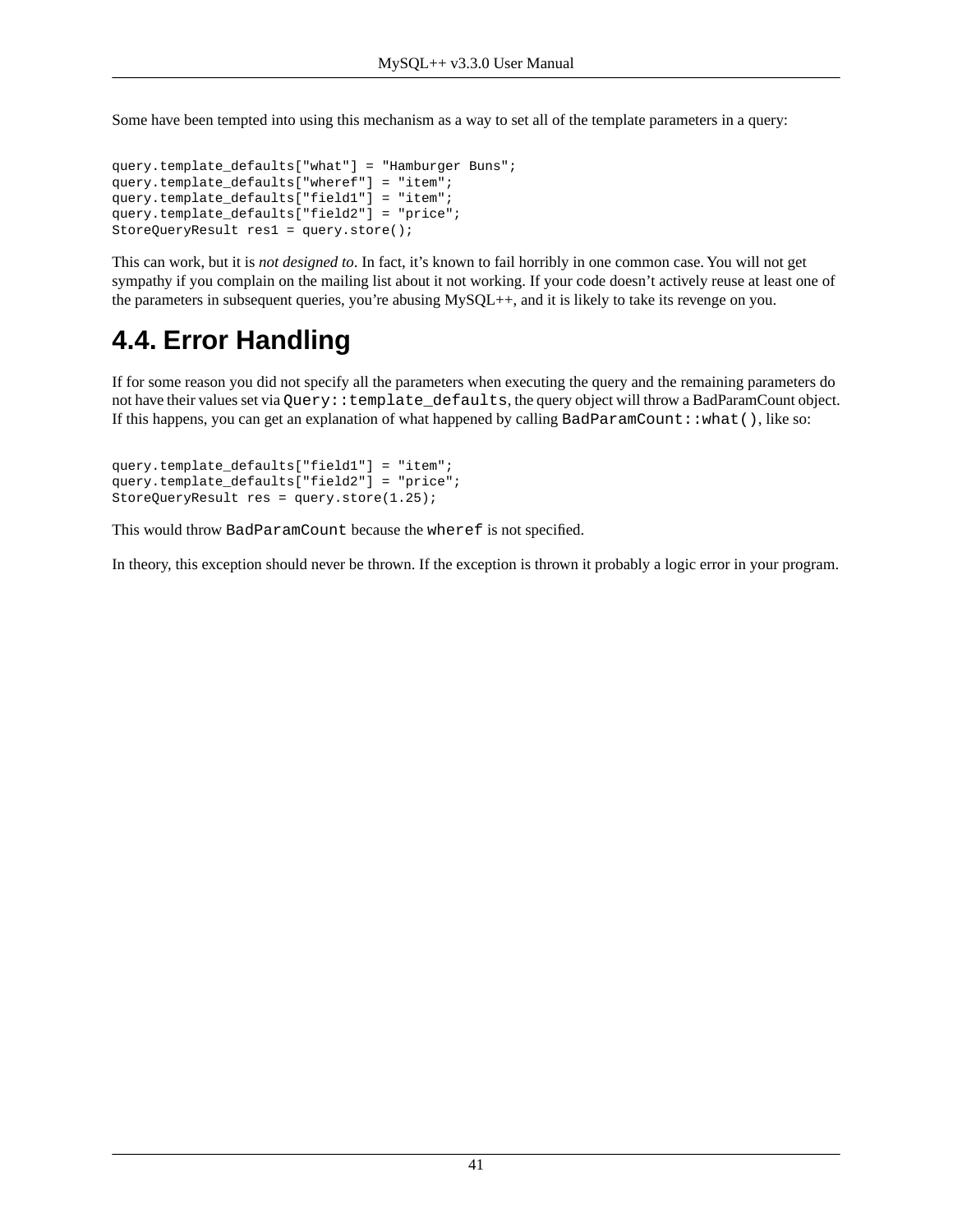# **5. Specialized SQL Structures**

The Specialized SQL Structure (SSQLS) feature lets you easily define C++ structures that match the form of your SQL tables. At the most superficial level, an SSQLS has a member variable corresponding to each field in the SQL table. But, an SSQLS also has several methods, operators, and data members used by MySQL++'s internals to provide neat functionality, which we cover in this chapter.

<span id="page-41-0"></span>You define SSQLSes using the macros defined in  $ssqls$ .h. This is the only MySQL++ header not automatically included for you by  $mysq1++$ . h. You have to include it in code modules that use the SSQLS feature.

# **5.1. sql\_create**

Let's say you have the following SQL table:

CREATE TABLE stock ( item CHAR(30) NOT NULL, num BIGINT NOT NULL, weight DOUBLE NOT NULL, price DECIMAL(6,2) NOT NULL, sdate DATE NOT NULL, description MEDIUMTEXT NULL)

You can create a C++ structure corresponding to this table like so:

```
sql_create_6(stock, 1, 6,
    mysqlpp::sql_char, item,
     mysqlpp::sql_bigint, num,
     mysqlpp::sql_double, weight,
     mysqlpp::sql_decimal, price,
     mysqlpp::sql_date, sdate,
     mysqlpp::Null<mysqlpp::sql_mediumtext>, description)
```
This declares the stock structure, which has a data member for each SQL column, using the same names. The structure also has a number of member functions, operators and hidden data members, but we won't go into that just now.

The parameter before each field name in the  $sql\_create\_#$  call is the C++ data type that will be used to hold that value in the SSQLS. While you could use plain old C++ data types for most of these columns (long int instead of mysqlpp::sql\_bigint, for example) it's [best to use the MySQL++ typedefs](#page-12-0).

Sometimes you have no choice but to use special MySQL++ data types to fully express the database schema. Consider the description field. MySQL++'s sql\_mediumtext type is just an alias for std::string, since we don't need anything fancier to hold a SQL MEDIUMTEXT value. It's the SQL NULL attribute that causes trouble: it [has no equivalent in](#page-14-0) [the C++ type system](#page-14-0). MySQL++ offers the Null template, which bridges this difference between the two type systems.

The general format of this macro is:

sql\_create\_#(NAME, COMPCOUNT, SETCOUNT, TYPE1, ITEM1, ... TYPE#, ITEM#)

where # is the number of member variables, *NAME* is the name of the structure you wish to create, *TYPEx* is the type of a member variable, and *ITEMx* is that variable's name.

The *COMPCOUNT* and *SETCOUNT* arguments are described in the next section.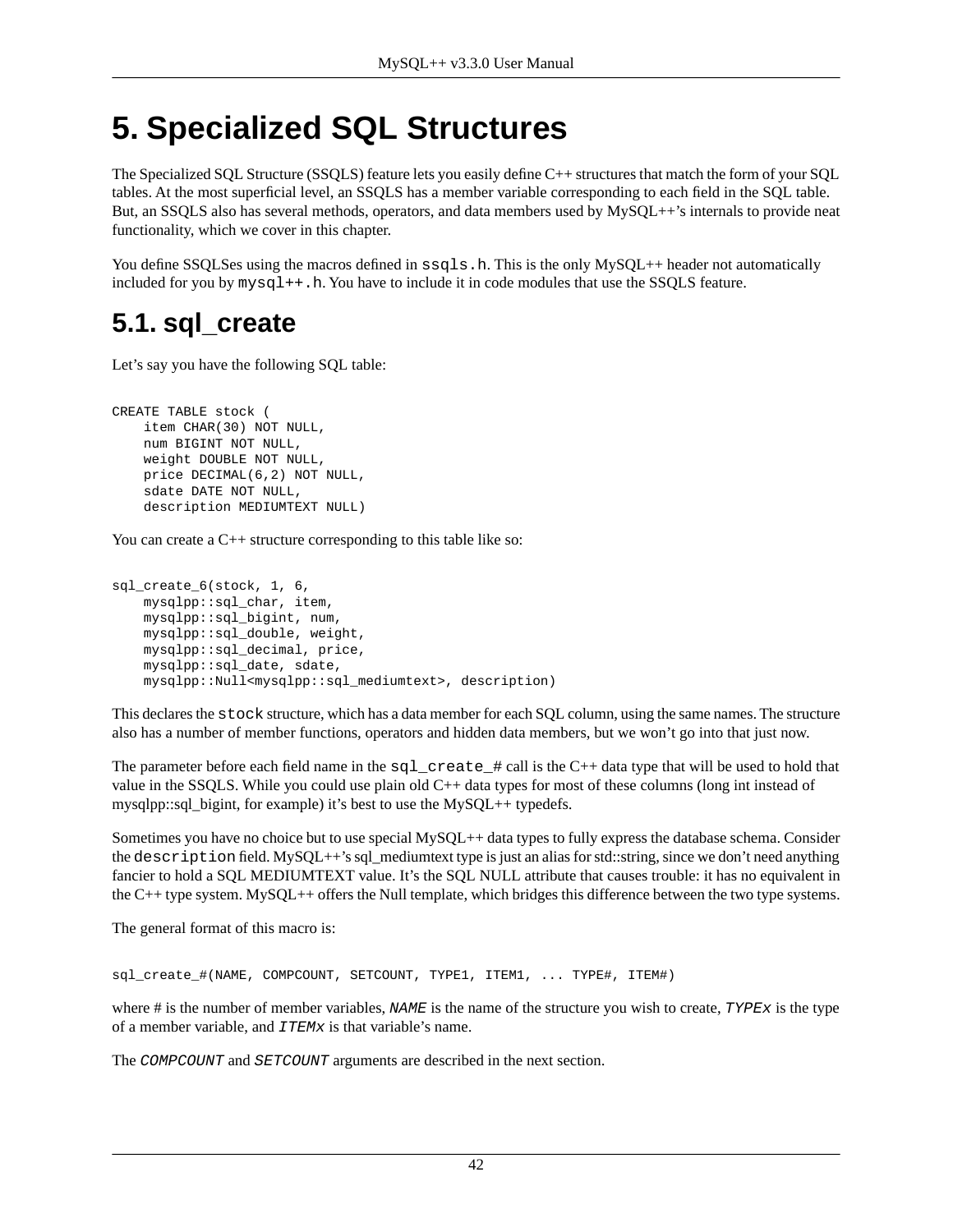### <span id="page-42-0"></span>**5.2. SSQLS Comparison and Initialization**

The sql\_create  $\#$  macro adds member functions and operators to each SSQLS that allow you to compare one SSQLS instance to another. These functions compare the first *COMPCOUNT* fields in the structure. In the example above, *COMPCOUNT* is 1, so only the item field will be checked when comparing two stock structures.

This feature works best when your table's "key" fields are the first ones in the SSQLS and you set *COMPCOUNT* equal to the number of key fields. That way, a check for equality between two SSQLS structures in your C++ code will give the same results as a check for equality in SQL.

*COMPCOUNT* must be at least 1. The current implementation of sql\_create\_# cannot create an SSQLS without comparison member functions.

Because our stock structure is less-than-comparable, you can use it in STL algorithms and containers that require this, such as STL's associative containers:

```
std::set<stock> result;
query.storein(result);
cout << result.lower_bound(stock("Hamburger"))->item << endl;
```
This will print the first item in the result set that begins with "Hamburger."

The third parameter to sql\_create\_# is *SETCOUNT*. If this is nonzero, it adds an initialization constructor and a set() member function taking the given number of arguments, for setting the first *N* fields of the structure. For example, you could change the above example like so:

```
sql_create_6(stock, 1, 2,
     mysqlpp::sql_char, item,
     mysqlpp::sql_bigint, num, 
     mysqlpp::sql_double, weight, 
     mysqlpp::sql_decimal, price, 
     mysqlpp::sql_date, sdate,
     mysqlpp::Null<mysqlpp::sql_mediumtext>, description)
```

```
stock foo("Hotdog", 52);
```
In addition to this 2-parameter constructor, this version of the stock SSQLS will have a similar 2-parameter set() member function.

The *COMPCOUNT* and *SETCOUNT* values cannot be equal. If they are, the macro will generate two initialization constructors with identical parameter lists, which is illegal in C++. You might be asking, why does there need to be a constructor for comparison to begin with? It's often convenient to be able to say something like **x == stock("Hotdog")**. This requires that there be a constructor taking *COMPCOUNT* arguments to create the temporary stock instance used in the comparison.

This limitation is not a problem in practice. If you want the same number of parameters in the initialization constructor as the number of fields used in comparisons, pass 0 for *SETCOUNT*. This suppresses the duplicate constructor you'd get if you used the *COMPCOUNT* value instead. This is most useful in very small SSQLSes, since it's easier for the number of key fields to equal the number of fields you want to compare on:

```
sql_create_1(stock_item, 1, 0, mysqlpp::sql_char, item)
```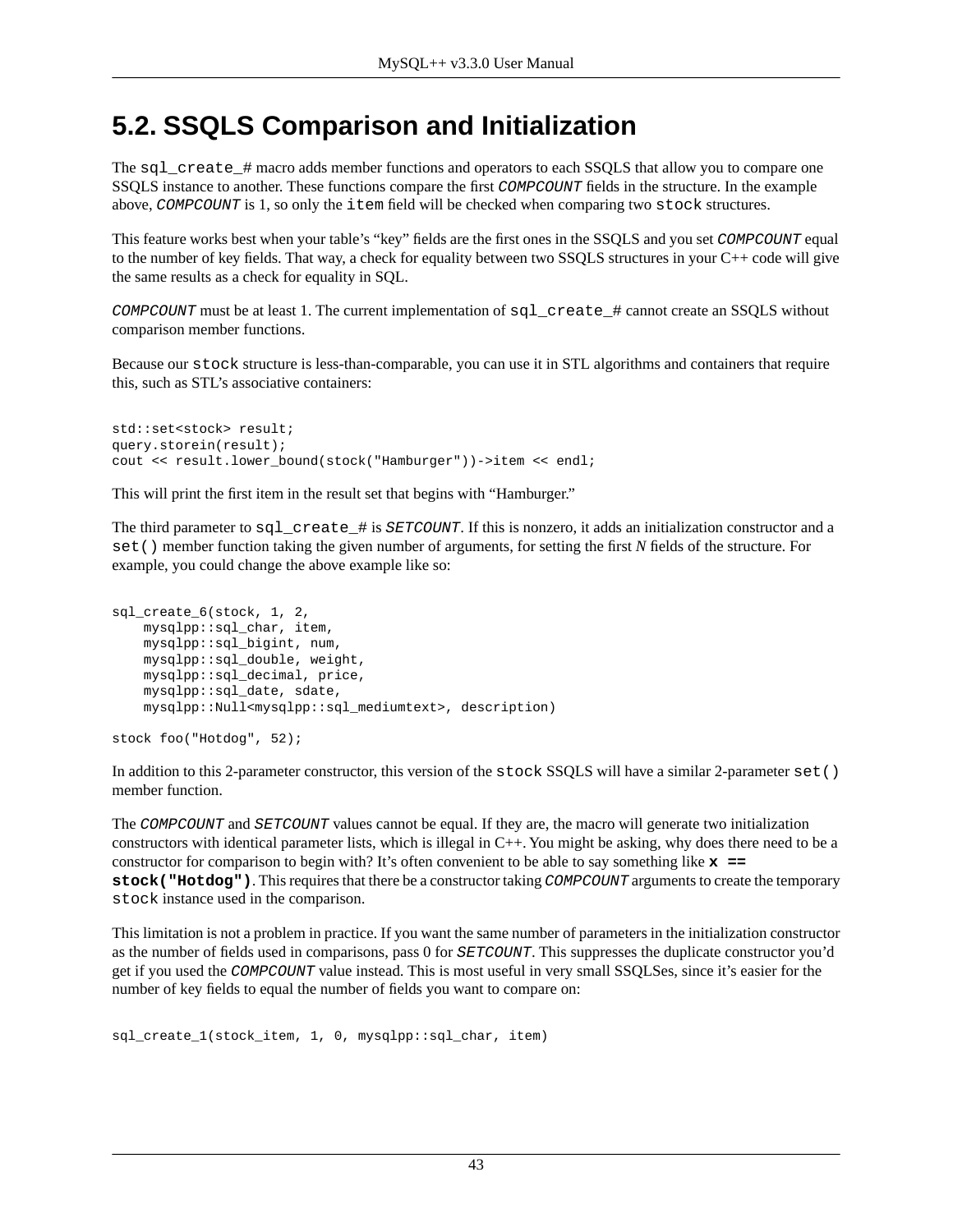### <span id="page-43-0"></span>**5.3. Retrieving data**

Let's put SSQLS to use. This is examples/ssqls1.cpp:

```
#include "cmdline.h"
#include "printdata.h"
#include "stock.h"
#include <iostream>
#include <vector>
using namespace std;
int
main(int argc, char *argv[])
{
     // Get database access parameters from command line
     mysqlpp::examples::CommandLine cmdline(argc, argv);
     if (!cmdline) {
         return 1;
     }
     try { 
         // Establish the connection to the database server.
         mysqlpp::Connection con(mysqlpp::examples::db_name,
                 cmdline.server(), cmdline.user(), cmdline.pass());
         // Retrieve a subset of the stock table's columns, and store
         // the data in a vector of 'stock' SSQLS structures. See the
         // user manual for the consequences arising from this quiet
         // ability to store a subset of the table in the stock SSQLS.
         mysqlpp::Query query = con.query("select item,description from stock");
         vector<stock> res;
         query.storein(res);
         // Display the items
         cout << "We have:" << endl;
         vector<stock>::iterator it;
        for (it = res.begin(); it != res.end(); ++it) {
            cout << '\t' << it->item;
             if (it->description != mysqlpp::null) {
                 cout << " (" << it->description << ")";
 }
             cout << endl;
         }
     }
     catch (const mysqlpp::BadQuery& er) {
         // Handle any query errors
         cerr << "Query error: " << er.what() << endl;
         return -1;
     }
     catch (const mysqlpp::BadConversion& er) {
         // Handle bad conversions; e.g. type mismatch populating 'stock'
         cerr << "Conversion error: " << er.what() << endl <<
                  "\tretrieved data size: " << er.retrieved <<
                 ", actual size: " << er.actual_size << endl;
         return -1;
     }
     catch (const mysqlpp::Exception& er) {
         // Catch-all for any other MySQL++ exceptions
         cerr << "Error: " << er.what() << endl;
         return -1;
```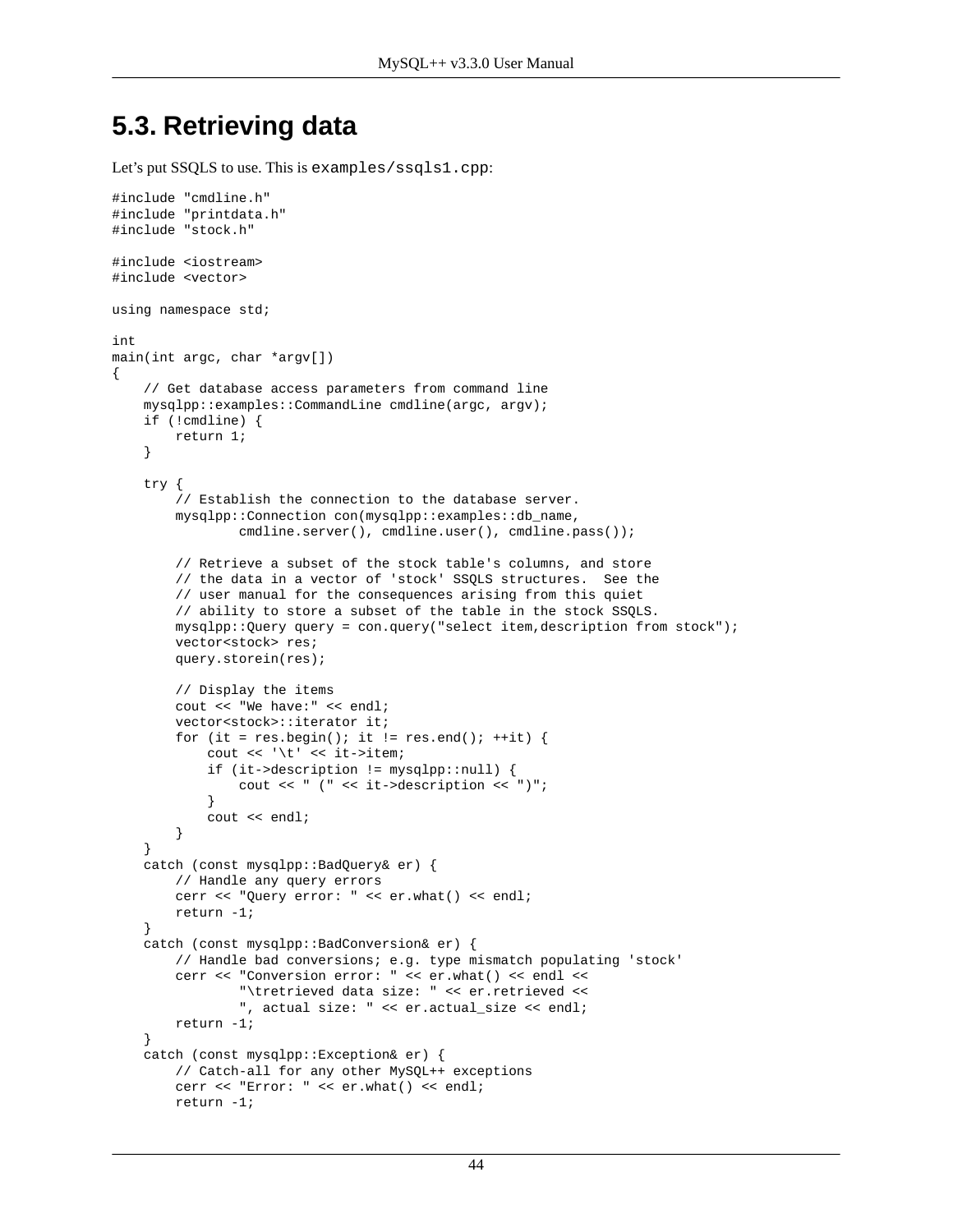} return 0;

}

Here is the stock.h header used by that example, and by several others below:

```
#include <mysql++.h>
#include <ssqls.h>
// The following is calling a very complex macro which will create
// "struct stock", which has the member variables:
//
// sql_char item;
/ /
// sql mediumtext null description;
//
// plus methods to help populate the class from a MySQL row. See the
// SSQLS sections in the user manual for further details.
sql_create_6(stock,
     1, 6, // The meaning of these values is covered in the user manual
     mysqlpp::sql_char, item,
     mysqlpp::sql_bigint, num,
     mysqlpp::sql_double, weight,
     mysqlpp::sql_double_null, price,
     mysqlpp::sql_date, sDate, // SSQLS isn't case-sensitive!
     mysqlpp::sql_mediumtext_null, description)
```
This example produces the same output as simple1.cpp (see [Section 3.2, "A Simple Example"](#page-8-0)), but it uses higher-level data structures paralleling the database schema instead of MySQL++'s lower-level generic data structures. It also uses MySQL++'s [exceptions](#page-10-0) for error handling instead of doing everything inline. For small example programs like these, the overhead of SSQLS and exceptions doesn't pay off very well, but in a real program, they end up working much better than hand-rolled code.

Notice that we are only pulling a single column from the stock table, but we are storing the rows in a std::vector<stock>. It may strike you as inefficient to have five unused fields per record. It's easily remedied by defining a subset SSQLS:

```
sql_create_1(stock_subset,
   1, 0,
   string, item)
vector<stock_subset> res;
query.storein(res);
// ...etc...
```
 $MySQL++$  is flexible about populating SSQLSes.<sup>13</sup> It works much like the Web, a design that's enabled the development of the largest distributed system in the world. Just as a browser ignores tags and attributes it doesn't understand, you can populate an SSQLS from a query result set containing columns that don't exist in the SSQLS. And as a browser uses sensible defaults when the page doesn't give explicit values, you can have an SSQLS with more fields defined than are in the query result set, and these SSQLS fields will get default values. (Zero for numeric types, false for bool, and a type-specific default for anything more complex, like mysqlpp::DateTime.)

 $13$ Programs built against versions of MySQL++ prior to 3.0 would crash at almost any mismatch between the database schema and the SSQLS definition. It's no longer necessary to keep the data design in lock-step between the client and database server. A mismatch can result in data loss, but not a crash.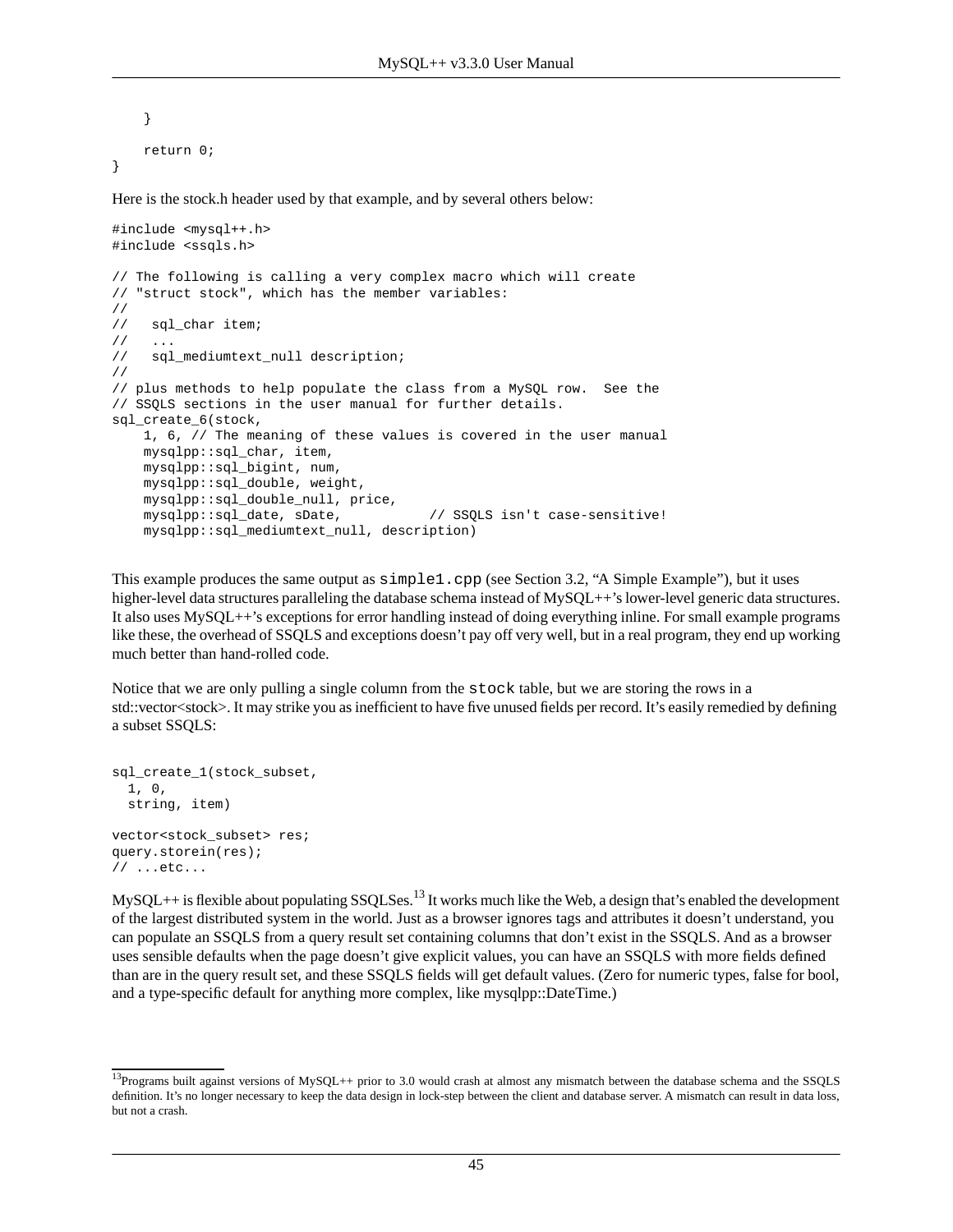In more concrete terms, the example above is able to populate the stock objects using as much information as it has, and leave the remaining fields at their defaults. Conversely, you could also stuff the results of SELECT \* FROM stock into the stock\_subset SSQLS declared above; the extra fields would just be ignored.

We're trading run-time efficiency for flexibility here, usually the right thing in a distributed system. Since MySQL is a networked database server, many uses of it will qualify as distributed systems. You can't count on being able to update both the server(s) and all the clients at the same time, so you have to make them flexible enough to cope with differences while the changes propagate. As long as the new database schema isn't too grossly different from the old, your programs should continue to run until you get around to updating them to use the new schema.

There's a danger that this quiet coping behavior may mask problems, but considering that the previous behavior was for the program to crash when the database schema got out of synch with the SSQLS definition, it's likely to be taken as an improvement.

### **5.4. Adding data**

MySQL++ offers several ways to insert data in SSQLS form into a database table.

#### **Inserting a Single Row**

The simplest option is to insert a single row at a time. This is examples/ssqls2.cpp:

```
#include "cmdline.h"
#include "printdata.h"
#include "stock.h"
#include <iostream>
#include <limits>
using namespace std;
int
main(int argc, char *argv[])
{
     // Get database access parameters from command line
     mysqlpp::examples::CommandLine cmdline(argc, argv);
     if (!cmdline) {
         return 1;
     }
     try {
         // Establish the connection to the database server.
         mysqlpp::Connection con(mysqlpp::examples::db_name,
                cmdline.server(), cmdline.user(), cmdline.pass());
         // Create and populate a stock object. We could also have used
         // the set() member, which takes the same parameters as this
         // constructor.
         stock row("Hot Dogs", 100, 1.5,
                 numeric_limits<double>::infinity(), // "priceless," ha!
                 mysqlpp::sql_date("1998-09-25"), mysqlpp::null);
         // Form the query to insert the row into the stock table.
         mysqlpp::Query query = con.query();
         query.insert(row);
         // Show the query about to be executed.
         cout << "Query: " << query << endl;
```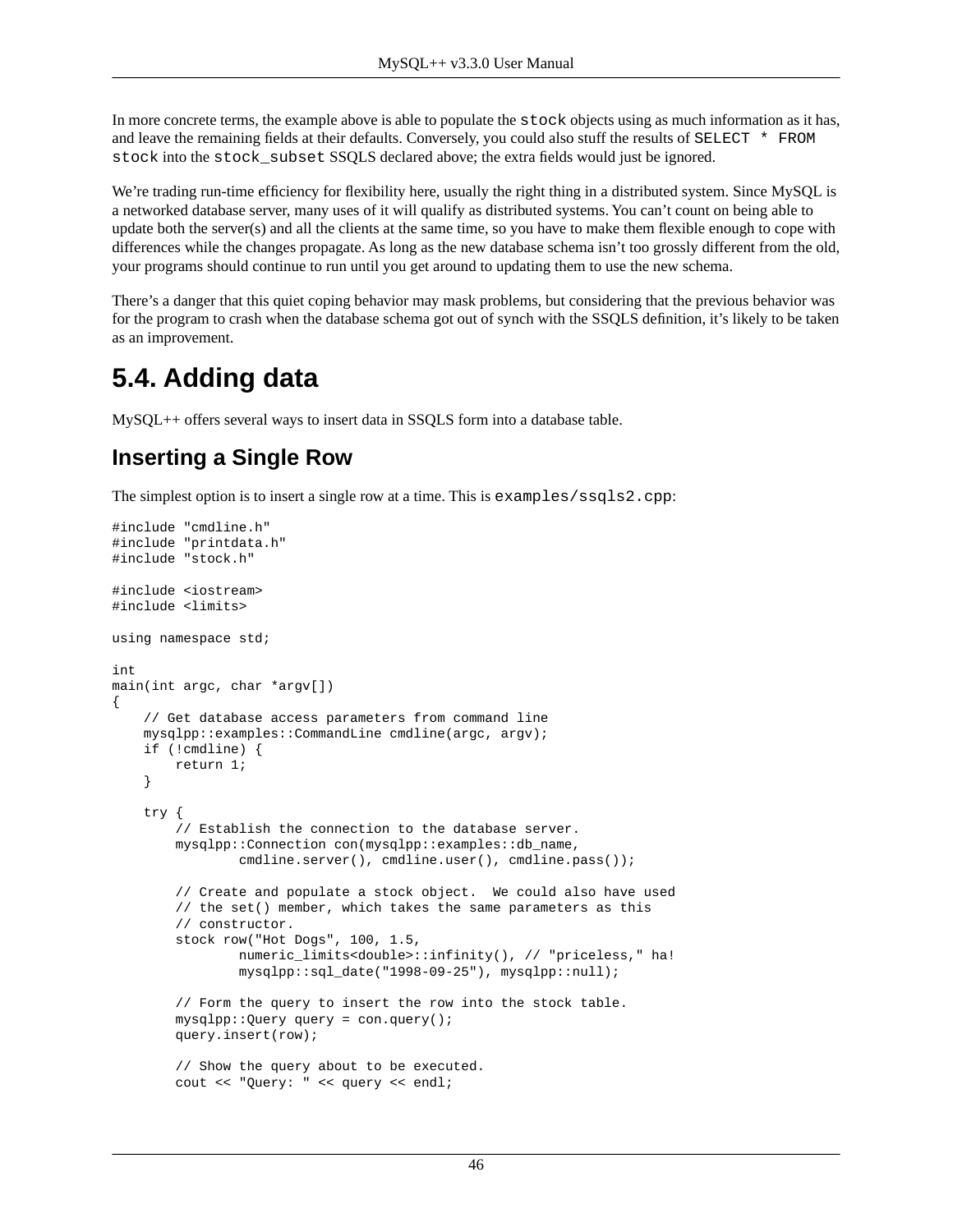```
 // Execute the query. We use execute() because INSERT doesn't
     // return a result set.
     query.execute();
     // Retrieve and print out the new table contents.
     print_stock_table(query);
 }
 catch (const mysqlpp::BadQuery& er) {
     // Handle any query errors
     cerr << "Query error: " << er.what() << endl;
     return -1;
 }
 catch (const mysqlpp::BadConversion& er) { 
     // Handle bad conversions
     cerr << "Conversion error: " << er.what() << endl <<
             "\tretrieved data size: " << er.retrieved <<
             ", actual size: " << er.actual_size << endl;
     return -1;
 }
 catch (const mysqlpp::Exception& er) {
     // Catch-all for any other MySQL++ exceptions
     cerr << "Error: " << er.what() << endl;
     return -1;
 }
 return 0;
```
That's all there is to it! MySQL++ even takes care of [quoting and escaping](#page-11-0) the data when building queries from SSQLS structures. It's efficient, too: MySQL++ is smart enough to quote and escape data only for those data types that actually require it.

#### **Inserting Many Rows**

}

Inserting a single row is useful, to be sure, but you might want to be able to insert many SSQLSes or Row objects at once. MySQL++ knows how to do that, too, sparing you the necessity of writing the loop. Plus, MySQL++ uses an optimized implementation of this algorithm, packing everything into a single SQL query, eliminating the overhead of multiple calls between the client and server. It's just a different overload of insert(), which accepts a pair of iterators into an STL container, inserting every row in that range:

```
vector<stock> lots_of_stuff;
...populate the vector somehow...
query.insert(lots_of_stuff.begin(), lots_of_stuff.end()).execute();
```
By the way, notice that you can chain Query operations like in the last line above, because its methods return \*this where that makes sense.

#### **Working Around MySQL's Packet Size Limit**

The two-iterator form of insert() has an associated risk: MySQL has a limit on the size of the SQL query it will process. The default limit is 1 MB. You can raise the limit, but the reason the limit is configurable is not to allow huge numbers of inserts in a single query. They made the limit configurable because a single row might be bigger than 1 MB, so the default would prevent you from inserting anything at all. If you raise the limit simply to be able to insert more rows at once, you're courting disaster with no compensating benefit: the more data you send at a time, the greater the chance and cost of something going wrong. Worse, this is pure risk, because by the time you hit 1 MB, the per-packet overhead is such a small fraction of the data being transferred that increasing the packet size buys you essentially nothing.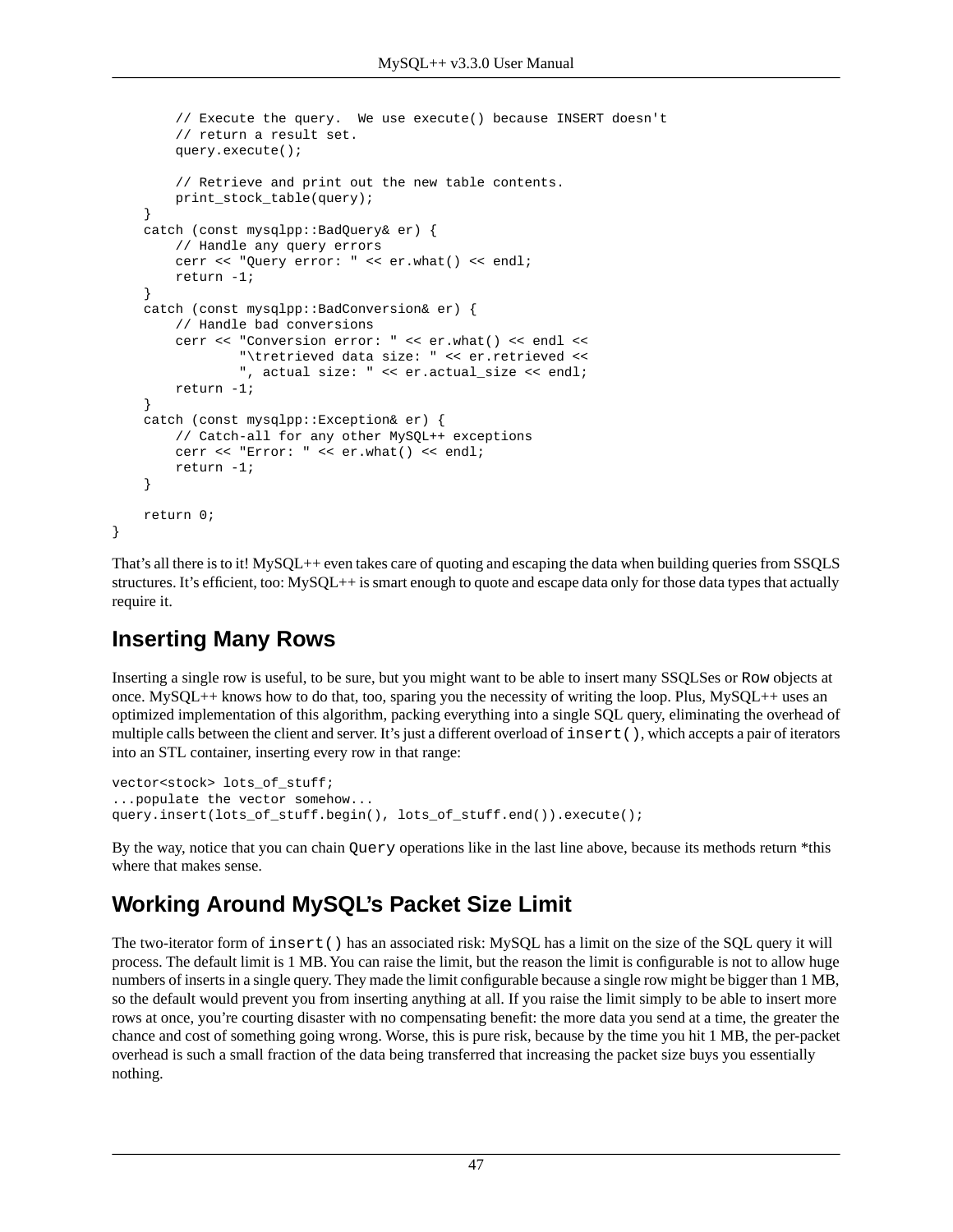Let's say you have a vector containing several megabytes of data; it will get even bigger when expressed in SQL form, so there's no way you can insert it all in a single query without raising the MySQL packet limit. One way to cope would be to write your own naïve loop, inserting just one row at a time. This is slow, because you're paying the per-query cost for every row in the container. Then you might realize that you could use the two iterator form of insert(), passing iterators expressing sub-ranges of the container instead of trying to insert the whole container in one go. Now you've just got to figure out how to calculate those sub-ranges to get efficient operation without exceeding the packet size limit.

 $MySQL++$  already knows how to do that, too, with Query: : insertfrom(). We gave it a different name instead of adding yet another insert() overload because it doesn't merely build the **INSERT** query, which you then execute(). It's more like storein(), in that it wraps the entire operation up in a single call. This feature is demonstrated in examples/ssqls6.cpp:

```
#include "cmdline.h"
#include "printdata.h"
#include "stock.h"
#include <fstream>
using namespace std;
// Breaks a given text line of tab-separated fields up into a list of
// strings.
static size_t
tokenize_line(const string& line, vector<mysqlpp::String>& strings)
{
     string field;
     strings.clear();
     istringstream iss(line);
    while (getline(iss, field, '\t')) {
         strings.push_back(mysqlpp::String(field));
     }
    return strings.size();
}
// Reads a tab-delimited text file, returning the data found therein
// as a vector of stock SSQLS objects.
static bool
read_stock_items(const char* filename, vector<stock>& stock_vector)
{
     ifstream input(filename);
     if (!input) {
         cerr << "Error opening input file '" << filename << "'" << endl;
         return false;
     }
     string line;
     vector<mysqlpp::String> strings;
     while (getline(input, line)) {
         if (tokenize_line(line, strings) == 6) {
             stock_vector.push_back(stock(string(strings[0]), strings[1],
                    strings[2], strings[3], strings[4], strings[5]));
 }
         else {
             cerr << "Error parsing input line (doesn't have 6 fields) " << 
                      "in file '" << filename << "'" << endl;
             cerr << "invalid line: '" << line << "'" << endl;
```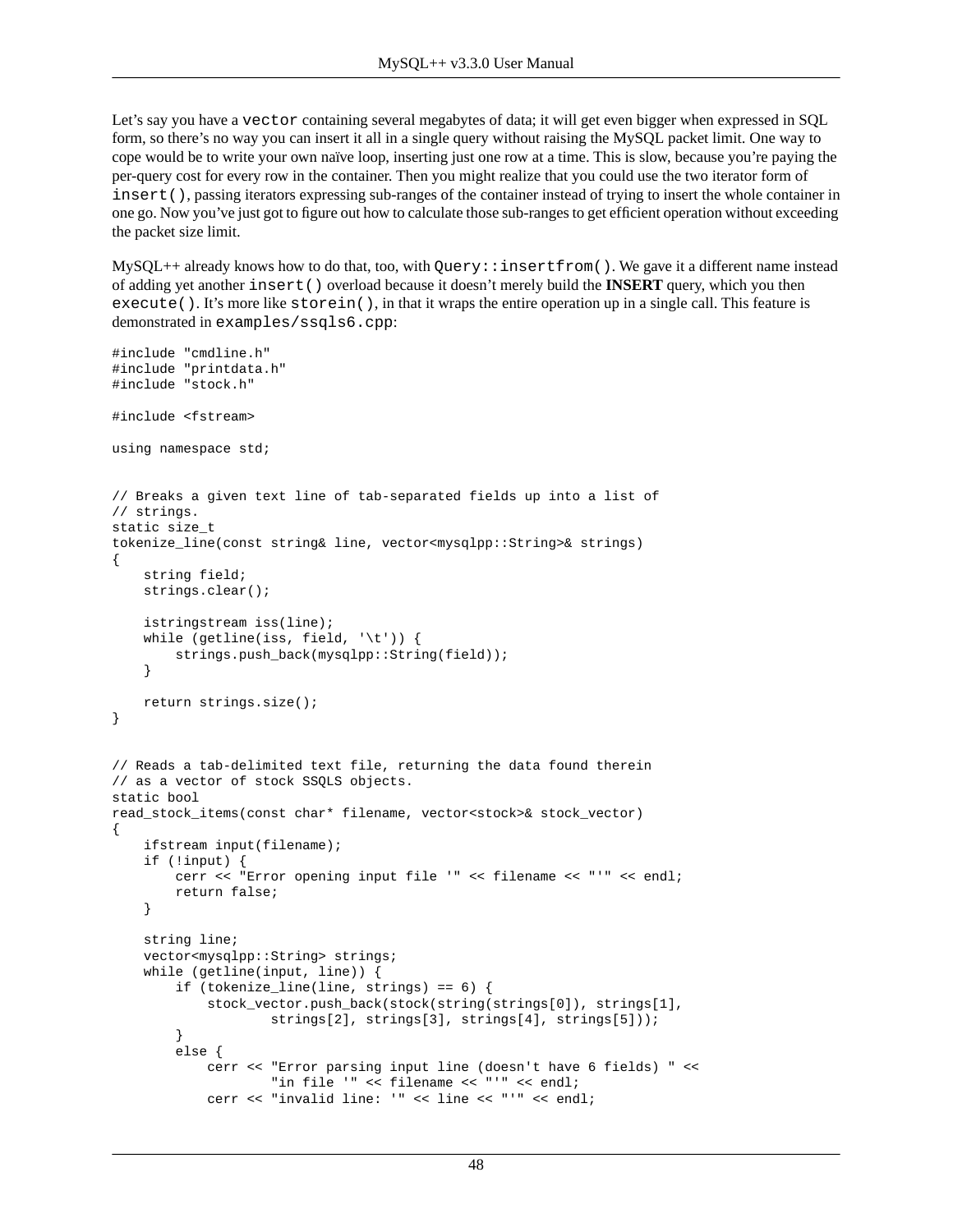```
 }
     }
     return true;
}
int
main(int argc, char *argv[])
     // Get database access parameters from command line
     mysqlpp::examples::CommandLine cmdline(argc, argv);
     if (!cmdline) {
         return 1;
     }
     // Read in a tab-delimited file of stock data
     vector<stock> stock_vector;
     if (!read_stock_items("examples/stock.txt", stock_vector)) {
         return 1;
     }
     try {
         // Establish the connection to the database server.
         mysqlpp::Connection con(mysqlpp::examples::db_name,
                cmdline.server(), cmdline.user(), cmdline.pass());
         // Clear all existing rows from stock table, as we're about to
         // insert a bunch of new ones, and we want a clean slate.
         mysqlpp::Query query = con.query();
         query.exec("DELETE FROM stock");
         // Insert data read from the CSV file, allowing up to 1000
         // characters per packet. We're using a small size in this
         // example just to force multiple inserts. In a real program,
         // you'd want to use larger packets, for greater efficiency.
         mysqlpp::Query::MaxPacketInsertPolicy<> insert_policy(1000);
         query.insertfrom(stock_vector.begin(), stock_vector.end(),
                 insert_policy);
         // Retrieve and print out the new table contents.
         print_stock_table(query);
     }
     catch (const mysqlpp::BadQuery& er) {
         // Handle any query errors
         cerr << "Query error: " << er.what() << endl;
         return -1;
     }
     catch (const mysqlpp::BadConversion& er) {
         // Handle bad conversions
         cerr << "Conversion error: " << er.what() << endl <<
                  "\tretrieved data size: " << er.retrieved <<
                 ", actual size: " << er.actual_size << endl;
         return -1;
     }
     catch (const mysqlpp::BadInsertPolicy& er) {
         // Handle bad conversions
         cerr << "InsertPolicy error: " << er.what() << endl;
         return -1;
 }
     catch (const mysqlpp::Exception& er) {
         // Catch-all for any other MySQL++ exceptions
         cerr << "Error: " << er.what() << endl;
```
{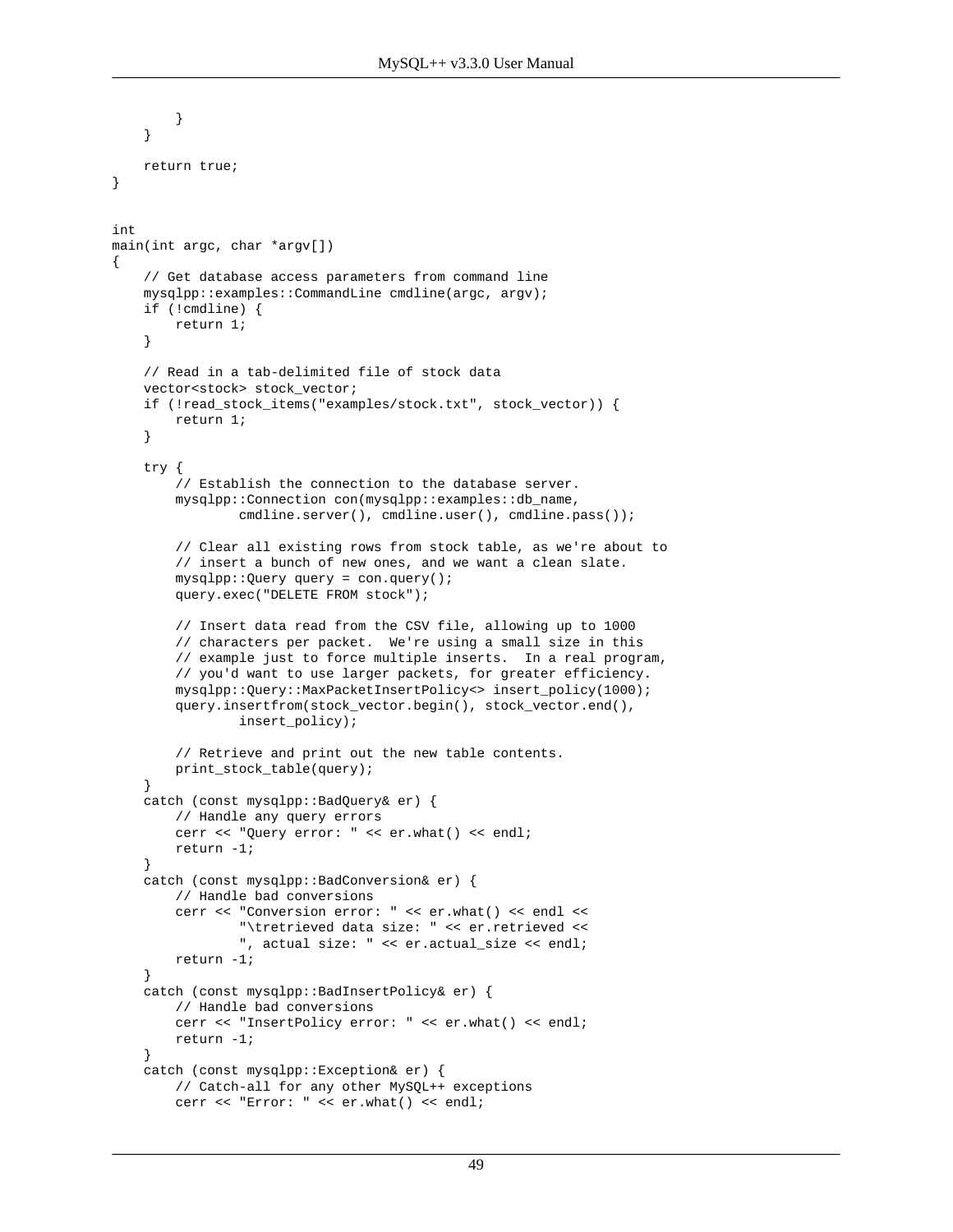```
 return -1;
     }
     return 0;
}
```
Most of the complexity in this example goes to just reading in the data from a file; we have to get our test data from somewhere. There are only two key lines of code: create an insertion policy object, and pass it along with an STL container full of row data to Query:: insertfrom().

This policy object is the main thing that differentiates insertfrom() from the two-iterator form of insert(). It controls how insertfrom() builds the query strings, primarily controlling how large each query gets before insertfrom() executes it and starts building a new query. We designed it to use policy objects because there is no single "right" choice for the decisions it makes.

MySQL++ ships with three different insertion policy classes, which should cover most situations.

MaxPacketInsertPolicy, demonstrated in the example above, does things the most obvious way: when you create it, you pass the maximum packet size, which it uses to prevent queries from going over the size limit. It builds up a query string row by row, checking each time through the loop whether adding another insert statement to the query string would make the packet size go over the limit. When that happens, or it gets to the end of the iteration range, it executes the query and starts over if it's not yet at the end. This is robust, but it has a downside: it has to build each insert query in advance of knowing that it can append it to the larger query. Any time an insert query would push the packet over the limit, it has to throw it away, causing the library to do more work than is strictly necessary.

Imagine you've done some benchmarking and have found that the point of diminishing returns is at about 20 KB per query in your environment; beyond that point, the per-query overhead ceases to be an issue. Let's also say you know for a fact that your largest row will always be less than 1 MB — less 20 KB — when expressed as a SQL insert statement. In that case, you can use the more efficient SizeThresholdInsertPolicy. It differs from MaxPacketInsertPolicy in that it allows insertfrom() to insert rows blindly into the query string until the built query exceeds the threshold, 20 KB in this example. Then it ships the packet off, and if successful, starts a new query. Thus, each query (except possibly the last) will be at least 20 KB, exceeding that only by as much as one row's worth of data, minus one byte. This is quite appropriate behavior when your rows are relatively small, as is typical for tables not containing BLOB data. It is more efficient than MaxPacketInsertPolicy because it never has to throw away any SQL fragments.

The simplest policy object type is RowCountInsertPolicy. This lets you simply say how many rows at a time to insert into the database. This works well when you have a good handle on how big each row will be, so you can calculate in advance how many rows you can insert at once without exceeding some given limit. Say you know your rows can't be any bigger than about 1 KB. If we stick with that 20 KB target, passing RowCountInsertPolicy<>(20) for the policy object would ensure we never exceed the size threshold. Or, say that maximum size value above is still true, but we also know the average row size is only 200 bytes. You could pass RowCountInsertPolicy<>(100) for the policy, knowing that the average packet size will be around 20 KB, and the worst case packet size 100 KB, still nowhere near the default 1 MB packet size limit. The code for this policy is very simple, so it makes your program a little smaller than if you used either of the above policies. Obviously it's a bad choice if you aren't able to predict the size of your rows accurately.

If one of the provided insert policy classes doesn't suit your needs, you can easily create a custom one. Just study the implementation in lib/insertpolicy.\*.

#### **Interaction with Transactions**

These policy classes are all templates, taking a parameter that defaults to Transaction. This means that, by default, insertfrom() wraps the entire operation in a SQL transaction, so that if any of the insertions fail, the database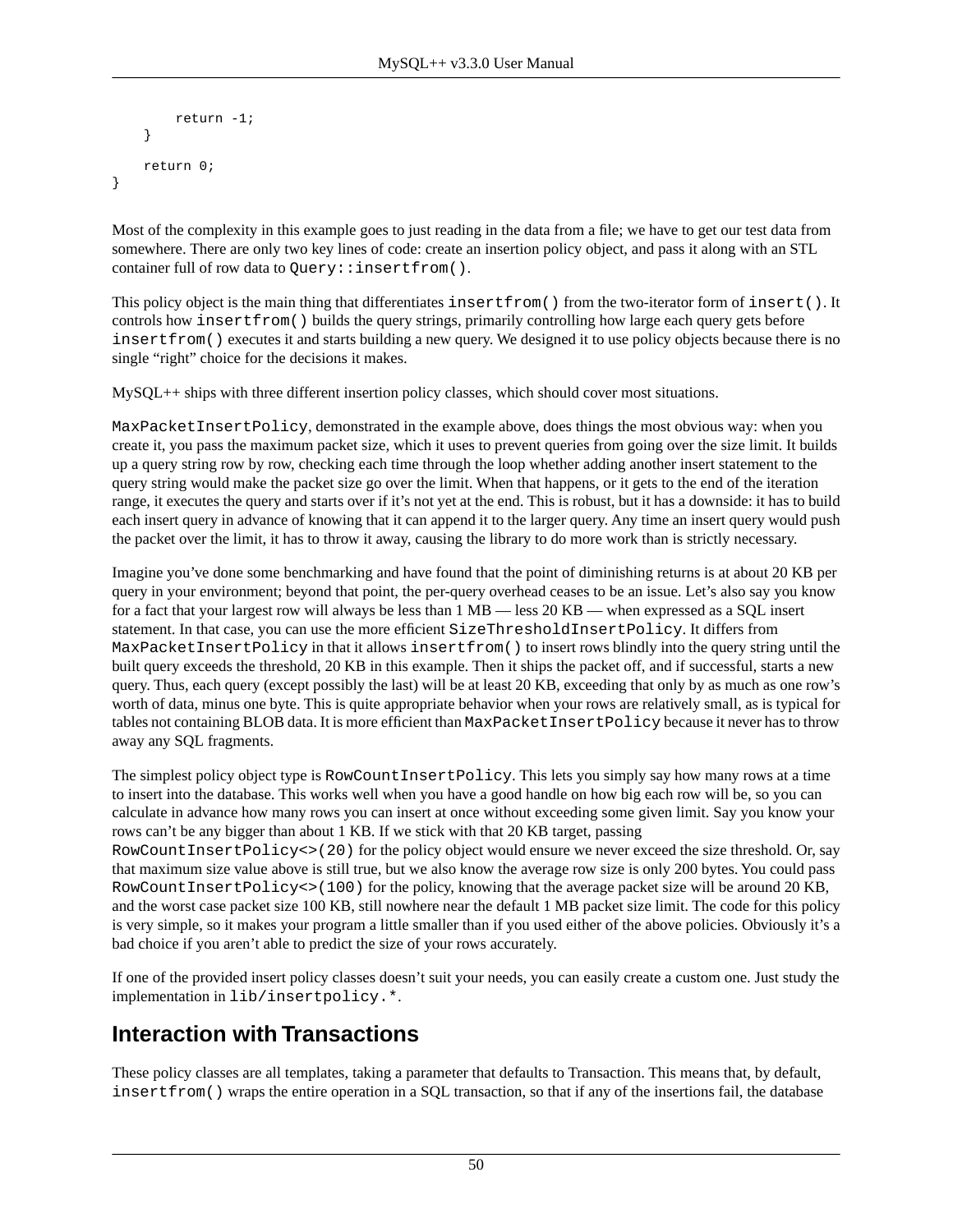server rolls them all back. This prevents an error in the middle of the operation from leaving just part of the container's data inserted in the database, which you usually don't want any more than you'd want half a single row to be inserted.

There are good reasons why you might not want this. Perhaps the best reason is if the insertfrom() call is to be part of a larger transaction. MySQL doesn't support nested transactions, so the insertfrom() call will fail if it tries to start one of its own. You can pass NoTransactions for the insert policy's template parameter to make it suppress the transaction code.

# **5.5. Modifying data**

It almost as easy to modify data with SSQLS as to add it. This is examples/ssqls3.cpp:

```
#include "cmdline.h"
#include "printdata.h"
#include "stock.h"
#include <iostream>
using namespace std;
int
main(int argc, char *argv[])
{
     // Get database access parameters from command line
     mysqlpp::examples::CommandLine cmdline(argc, argv);
     if (!cmdline) {
         return 1;
     }
     try {
         // Establish the connection to the database server.
         mysqlpp::Connection con(mysqlpp::examples::db_name,
                cmdline.server(), cmdline.user(), cmdline.pass());
         // Build a query to retrieve the stock item that has Unicode
         // characters encoded in UTF-8 form.
         mysqlpp::Query query = con.query("select * from stock ");
         query << "where item = " << mysqlpp::quote << "Nürnberger Brats";
         // Retrieve the row, throwing an exception if it fails.
         mysqlpp::StoreQueryResult res = query.store();
         if (res.empty()) {
             throw mysqlpp::BadQuery("UTF-8 bratwurst item not found in "
                     "table, run resetdb");
 }
         // Because there should only be one row in the result set,
         // there's no point in storing the result in an STL container.
         // We can store the first row directly into a stock structure
         // because one of an SSQLS's constructors takes a Row object.
        stock row = res[0];
         // Create a copy so that the replace query knows what the
         // original values are.
         stock orig_row = row;
         // Change the stock object's item to use only 7-bit ASCII, and
         // to deliberately be wider than normal column widths printed
         // by print_stock_table().
         row.item = "Nuerenberger Bratwurst";
```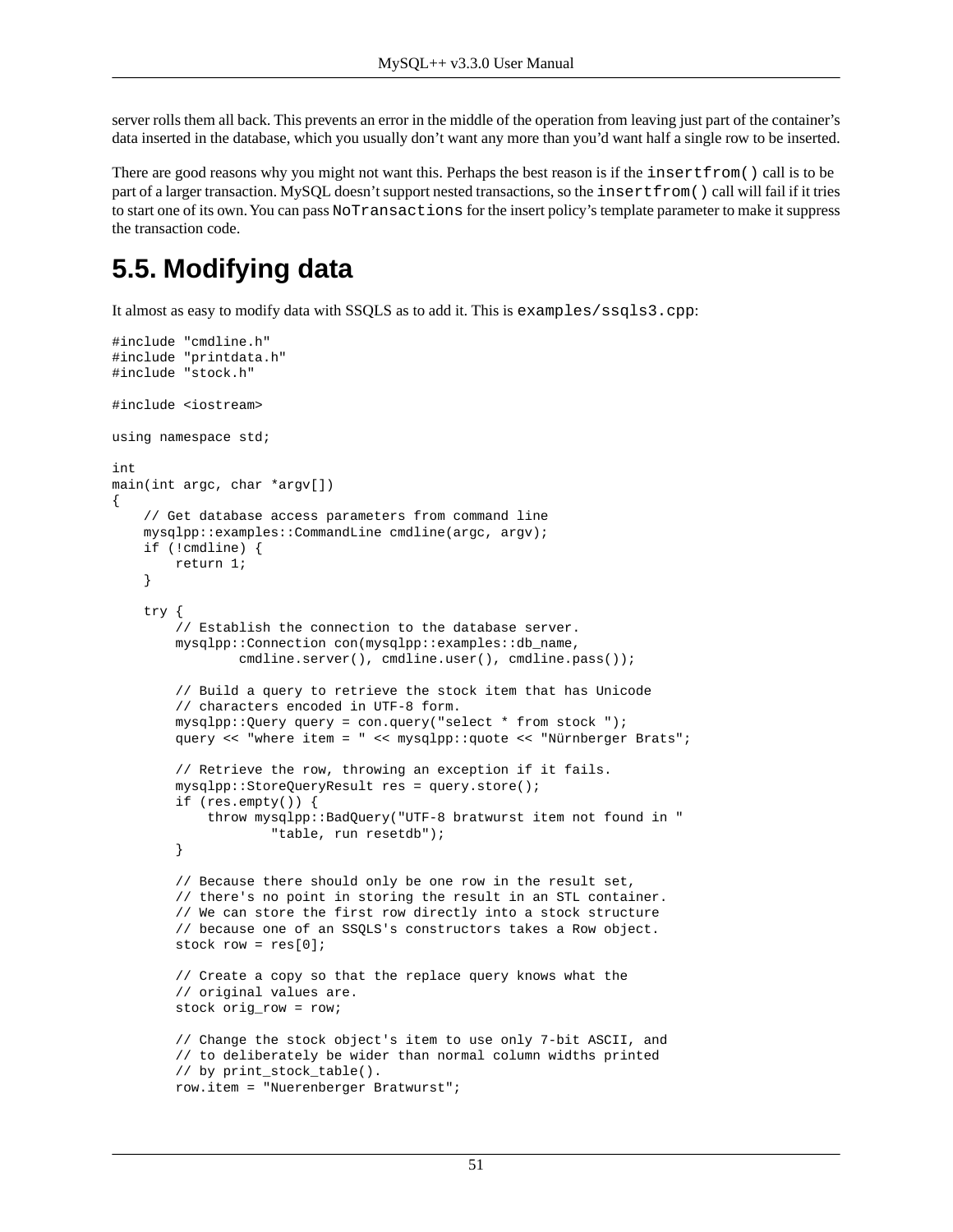```
 // Form the query to replace the row in the stock table.
     query.update(orig_row, row);
     // Show the query about to be executed.
     cout << "Query: " << query << endl;
     // Run the query with execute(), since UPDATE doesn't return a
     // result set.
     query.execute();
     // Retrieve and print out the new table contents.
     print_stock_table(query);
 }
 catch (const mysqlpp::BadQuery& er) {
     // Handle any query errors
     cerr << "Query error: " << er.what() << endl;
     return -1;
 }
 catch (const mysqlpp::BadConversion& er) {
     // Handle bad conversions
     cerr << "Conversion error: " << er.what() << endl <<
              "\tretrieved data size: " << er.retrieved <<
             ", actual size: " << er.actual_size << endl;
     return -1;
 }
 catch (const mysqlpp::Exception& er) {
     // Catch-all for any other MySQL++ exceptions
     cerr << "Error: " << er.what() << endl;
     return -1;
 }
 return 0;
```
Don't forget to run resetdb after running the example.

}

### **5.6. Storing SSQLSes in Associative Containers**

One of the requirements of STL's associative containers on data stored in them is that the data type has to be less-than comparable. That is, it has to have an operator < defined. SSQLS does optionally give you this, as demonstrated in examples/ssqls4.cpp:

```
#include "cmdline.h"
#include "printdata.h"
#include "stock.h"
#include <iostream>
using namespace std;
int
main(int argc, char *argv[])
{
     // Get database access parameters from command line
     mysqlpp::examples::CommandLine cmdline(argc, argv);
     if (!cmdline) {
         return 1;
     }
     try {
         // Establish the connection to the database server.
         mysqlpp::Connection con(mysqlpp::examples::db_name,
```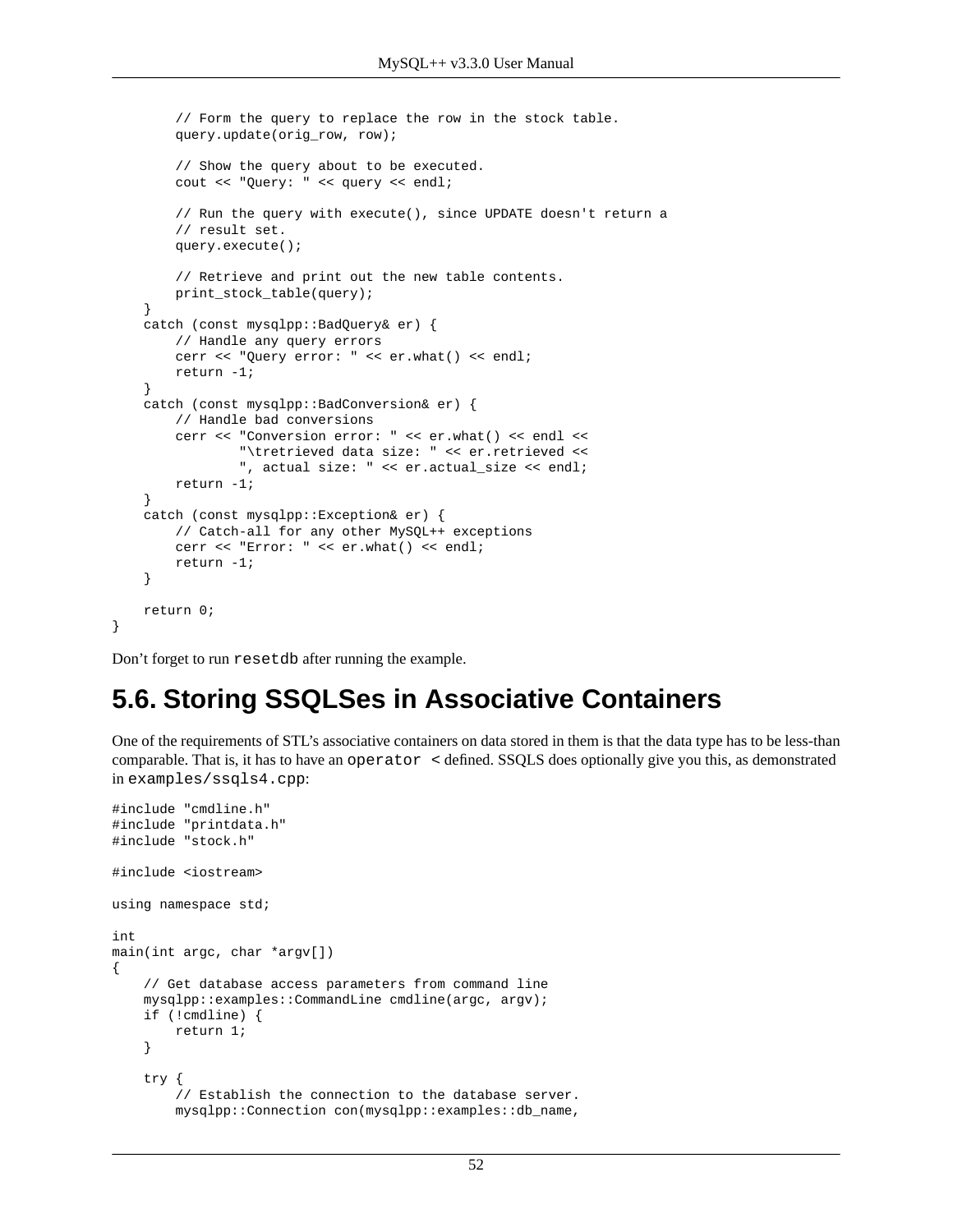```
cmdline.server(), cmdline.user(), cmdline.pass());
         // Retrieve all rows from the stock table and put them in an
        // STL set. Notice that this works just as well as storing them
        // in a vector, which we did in ssqls1.cpp. It works because
        // SSQLS objects are less-than comparable.
        mysqlpp::Query query = con.query("select * from stock");
       set<stock> res;
        query.storein(res);
         // Display the result set. Since it is an STL set and we set up
        // the SSQLS to compare based on the item column, the rows will
        // be sorted by item.
       print_stock_header(res.size());
       set<stock>::iterator it;
        cout.precision(3);
       for (it = res.begin(); it != res.end(); ++it) {
             print_stock_row(it->item.c_str(), it->num, it->weight,
                     it->price, it->sDate);
         }
         // Use set's find method to look up a stock item by item name.
         // This also uses the SSQLS comparison setup.
        it = res.find(stock("Hotdog Buns"));
        if (it != res.end()) {
             cout << endl << "Currently " << it->num <<
                     " hotdog buns in stock." << endl;
         }
        else {
             cout << endl << "Sorry, no hotdog buns in stock." << endl;
 }
    }
    catch (const mysqlpp::BadQuery& er) {
        // Handle any query errors
        cerr << "Query error: " << er.what() << endl;
        return -1;
 }
    catch (const mysqlpp::BadConversion& er) {
         // Handle bad conversions
        cerr << "Conversion error: " << er.what() << endl <<
                 "\tretrieved data size: " << er.retrieved <<
                 ", actual size: " << er.actual_size << endl;
        return -1;
    }
    catch (const mysqlpp::Exception& er) {
        // Catch-all for any other MySQL++ exceptions
        cerr << "Error: " << er.what() << endl;
        return -1;
    }
    return 0;
```
The find() call works because of the way the SSQLS was declared. It's properly covered [elsewhere](#page-42-0), but suffice it to say, the "1" in the declaration of stock [above](#page-43-0) tells it that only the first field needs to be checked in comparing two SSQLSes. In database terms, this makes it the primary key. Therefore, when searching for a match, our exemplar only had to have its first field populated.

}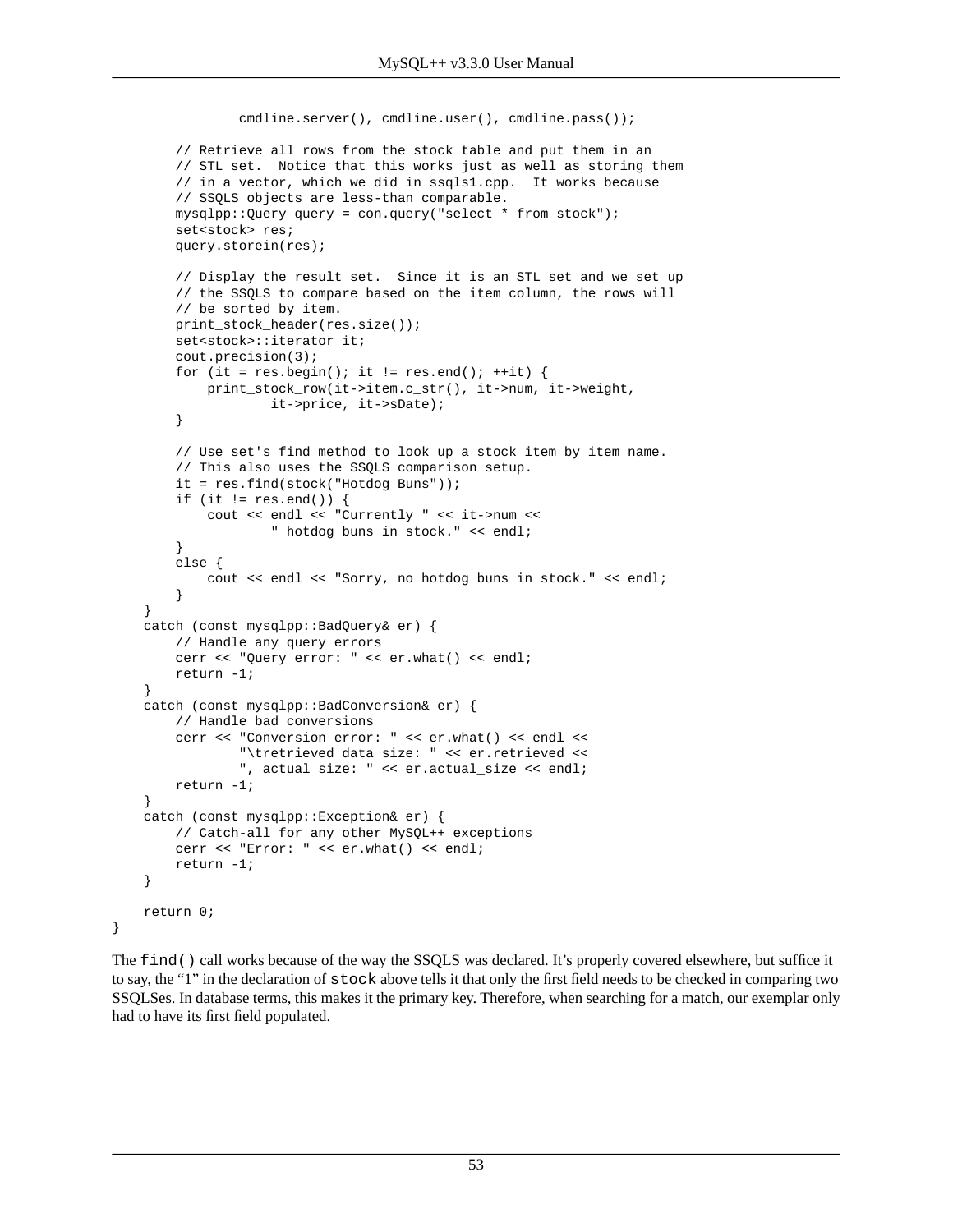### **5.7. Changing the Table Name**

Another feature you might find a use for is changing the table name MySQL++ uses to build queries involving SSQLSes. By default, the database server table is assumed to have the same name as the SSQLS structure type. But if this is inconvenient, you can globally change the table name used in queries like this:

```
stock::table("MyStockData");
```
It's also possible to change the name of a table on a per-instance basis:

```
stock s;
s.instance_table("AlternateTable");
```
This is useful when you have an SSQLS definition that is compatible with multiple tables, so the table name to use for each instance is different. This feature saves you from having to define a separate SSQLS for each table. It is also useful for mapping a class hierarchy onto a set of table definitions. The common SSQLS definition is the "superclass" for a given set of tables.

Strictly speaking, you only need to use this feature in multithreaded programs. Changing the static table name before using each instance is safe if all changes happen within a single thread. That said, it may still be convenient to change the name of the table for an SSQLS instance in a single-threaded program if it gets used for many operations over an extended span of code.

### **5.8. Using an SSQLS in Multiple Modules**

It's convenient to define an SSQLS in a header file so you can use it in multiple modules. You run into a bit of a problem, though, because each SSQLS includes a few static data members to hold information common to all structures of that type. (The table name and the list of field names.) When you **#include** that header in more than one module, you get a multiply-defined symbol error at link time.

The way around this is to define the preprocessor macro MYSQLPP\_SSQLS\_NO\_STATICS in *all but one* of the modules that use the header definining the SSQLS. When this macro is defined, it suppresses the static data members in any SSQLS defined thereafter.

Imagine we have a file my\_ssqls.h which includes a sql\_create\_N macro call to define an SSQLS, and that that SSQLS is used in at least two modules. One we'll call foo.cpp, and we'll say it's just a user of the SSQLS; it doesn't "own" it. Another of the modules, my\_ssqls.cpp uses the SSQLS more heavily, so we've called it the owner of the SSQLS. If there aren't very many modules, this works nicely:

```
// File foo.cpp, which just uses the SSQLS, but doesn't "own" it:
#define MYSQLPP_SSQLS_NO_STATICS
#include "my_ssqls.h"
// File my_ssqls.cpp, which owns the SSQLS, so we just #include it directly
#include "my_ssqls.h"
```
If there are many modules that need the SSQLS, adding all those **#defines** can be a pain. In that case, it's easier if you flip the above pattern on its head:

```
// File my_ssqls.h:
#if !defined(EXPAND_MY_SSQLS_STATICS)
# define MYSQLPP_SSQLS_NO_STATICS
```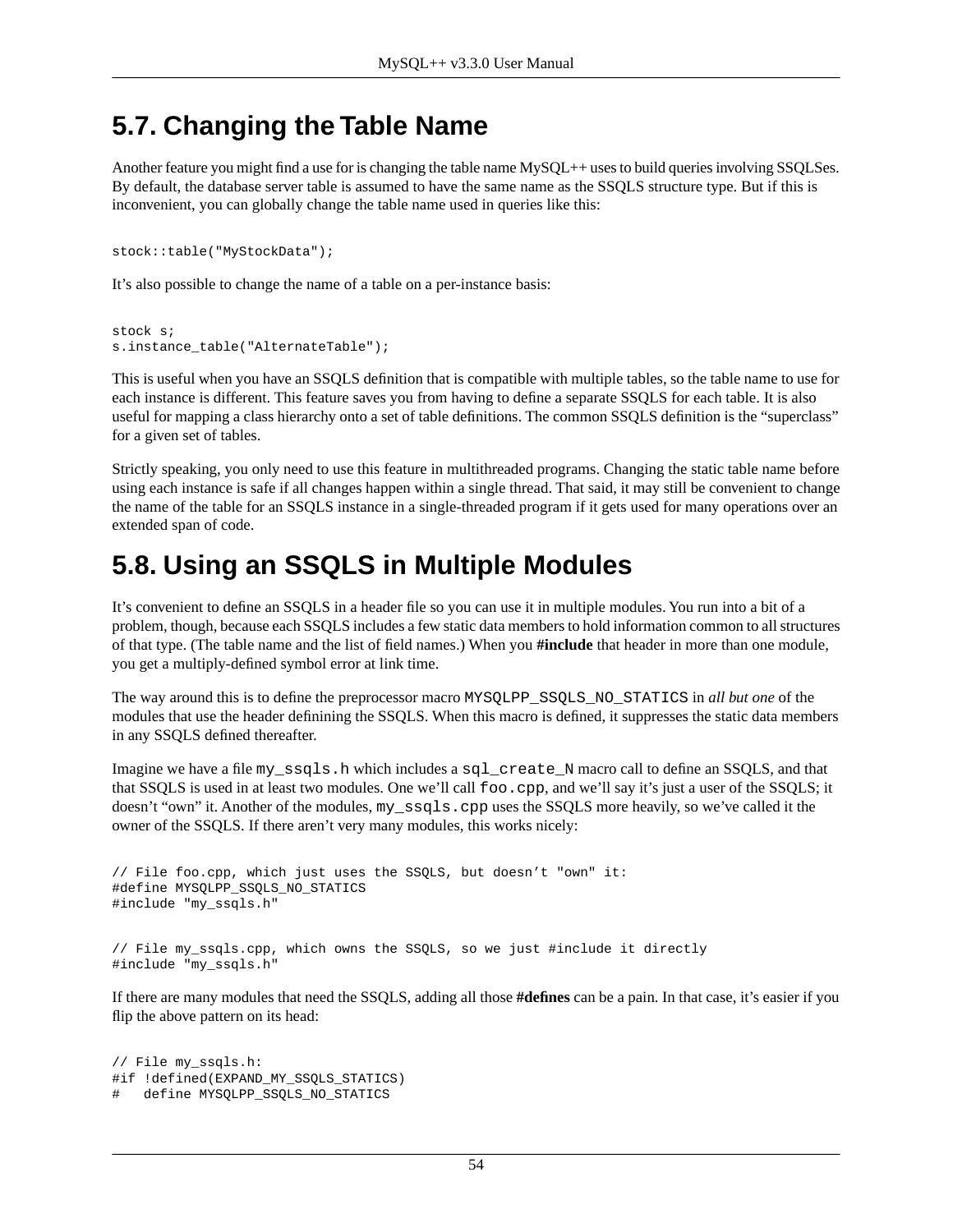```
#endif
sql_create_X(Y, Z....) // the SSQLS definition
// File foo.cpp, a mere user of the SSQLS:
#include "my_ssqls.h"
```

```
// File my_ssqls.cpp, which owns the SSQLS:
#define EXPAND_MY_SSQLS_STATICS
#include "my_ssqls.h"
```
#### **5.9. Harnessing SSQLS Internals**

The sql\_create macros define several methods for each SSQLS. These methods are mostly for use within the library, but some of them are useful enough that you might want to harness them for your own ends. Here is some pseudocode showing how the most useful of these methods would be defined for the stock structure used in all the  $ssqls*$ .cpp examples:

```
// Basic form
template <class Manip> 
stock_value_list<Manip> value_list(cchar *d = ",",
  Manip m = mysqlpp::quote) const; 
template <class Manip> 
stock field list<Manip> field list(cchar *d = ",",
 Manip m = mysq1pp::do\_nothing) const;
template <class Manip> 
stock_equal_list<Manip> equal_list(cchar *d = ",",
  cchar *e = " = ", Manip m = mysqlpp::quote) const;
// Boolean argument form
template <class Manip>
stock_cus_value_list<Manip> value_list([cchar *d, [Manip m,] ] 
 bool i1, bool i2 = false, \ldots, bool i5 = false) const;
// List form 
template <class Manip>
stock_cus_value_list<Manip> value_list([cchar *d, [Manip m,] ] 
  stock_enum i1, stock_enum i2 = stock_NULL, ...,
  stock_enum i5 = stock_NULL) const; 
// Vector form 
template <class Manip>
stock_cus_value_list<Manip> value_list([cchar *d, [Manip m,] ] 
 vector<bool> *i) const;
...Plus the obvious equivalents for field_list() and equal_list()
```
Rather than try to learn what all of these methods do at once, let's ease into the subject. Consider this code:

```
stock s("Dinner Rolls", 75, 0.95, 0.97, sql_date("1998-05-25")); 
cout << "Value list: " << s.value_list() << endl; 
cout << "Field list: " << s.field_list() << endl; 
cout << "Equal list: " << s.equal_list() << endl;
```
That would produce something like: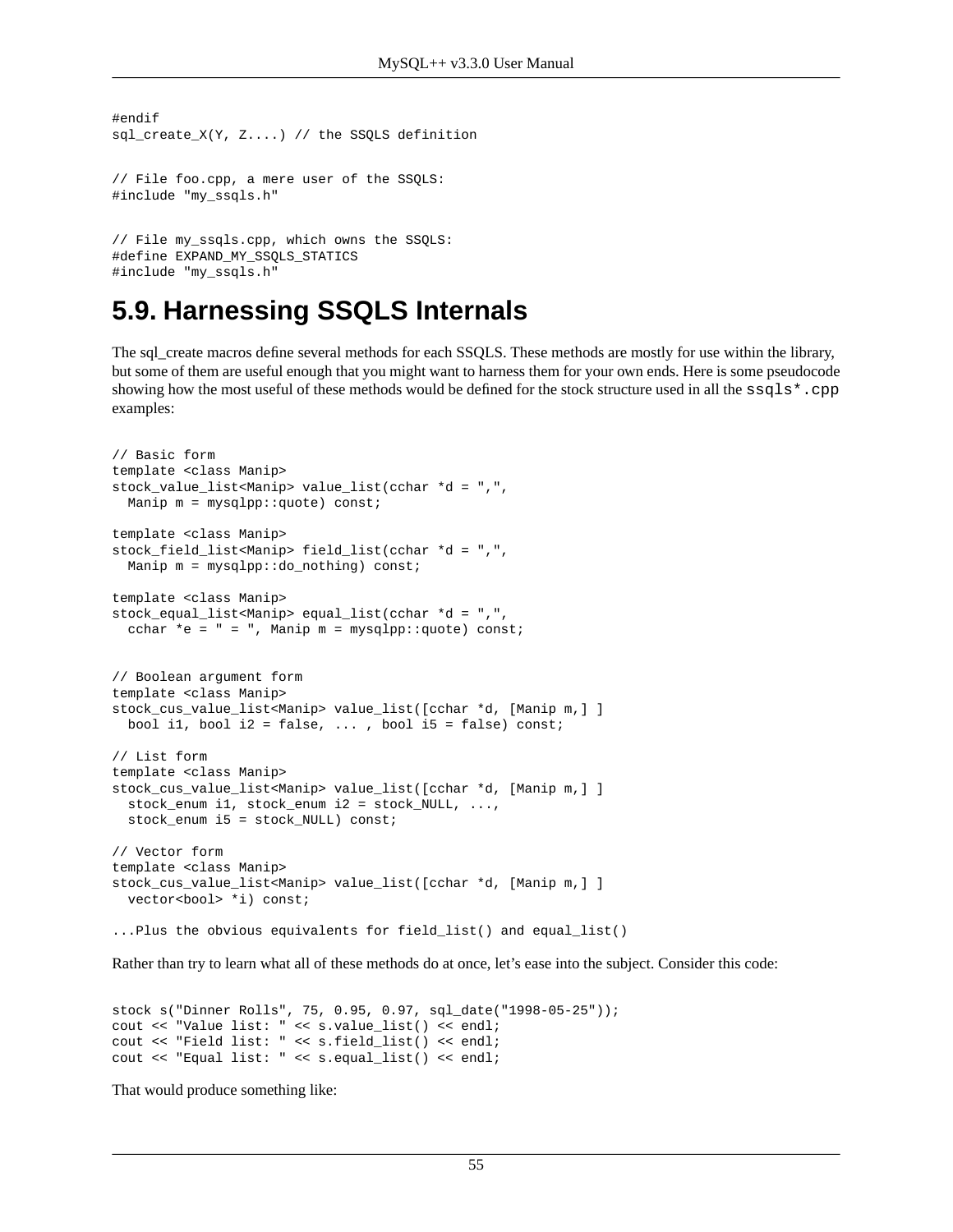```
Value list: 'Dinner Rolls',75,0.95,0.97,'1998-05-25' 
Field list: item,num,weight,price,sdate 
Equal list: item = 'Dinner Rolls', num = 75, weight = 0.95, price = 0.97, sdate = '1998-05-25'
```
That is, a "value list" is a list of data member values within a particular SSQLS instance, a "field list" is a list of the fields (columns) within that SSQLS, and an "equal list" is a list in the form of an SQL equals clause.

Just knowing that much, it shouldn't surprise you to learn that Query: : insert() is implemented more or less like this:

```
*this << "INSERT INTO " << v.table() << " (" << v.field_list() <<
     ") VALUES (" << v.value_list() << ")";
```
where 'v' is the SSQLS you're asking the Query object to insert into the database.

Now let's look at a complete example, which uses one of the more complicated forms of equal list (). This example builds a query with fewer hard-coded strings than the most obvious technique requires, which makes it more robust in the face of change. Here is examples/ssqls5.cpp:

```
#include "cmdline.h"
#include "printdata.h"
#include "stock.h"
#include <iostream>
#include <vector>
using namespace std;
int
main(int argc, char *argv[])
{
     // Get database access parameters from command line
     mysqlpp::examples::CommandLine cmdline(argc, argv);
     if (!cmdline) {
         return 1;
     }
     try {
         // Establish the connection to the database server.
         mysqlpp::Connection con(mysqlpp::examples::db_name,
                 cmdline.server(), cmdline.user(), cmdline.pass());
         // Get all the rows in the stock table.
         mysqlpp::Query query = con.query("select * from stock");
        vector<stock> res;
         query.storein(res);
         if (res.size() > 0) {
             // Build a select query using the data from the first row
             // returned by our previous query.
             query << "select * from stock where " <<
                     res[0].equal_list(" and ", stock_weight, stock_price);
             // Display the finished query.
             cout << "Custom query:\n" << query << endl;
         }
     }
     catch (const mysqlpp::BadQuery& er) {
         // Handle any query errors
         cerr << "Query error: " << er.what() << endl;
```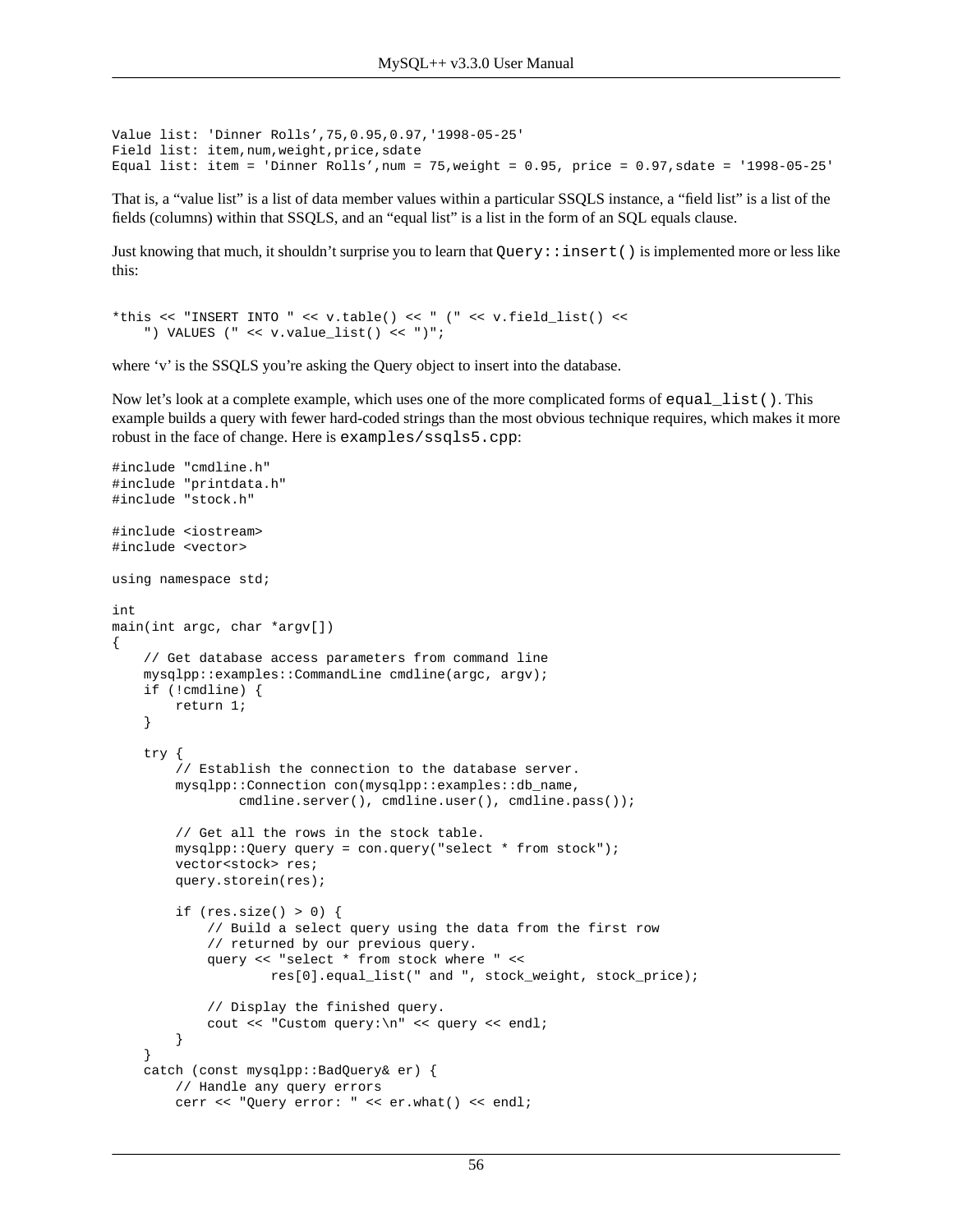```
 return -1;
     }
     catch (const mysqlpp::BadConversion& er) {
         // Handle bad conversions
         cerr << "Conversion error: " << er.what() << endl <<
                  "\tretrieved data size: " << er.retrieved <<
                  ", actual size: " << er.actual_size << endl;
         return -1;
     }
     catch (const mysqlpp::Exception& er) {
         // Catch-all for any other MySQL++ exceptions
         cerr << "Error: " << er.what() << endl;
         return -1;
     }
     return 0;
}
```
This example uses the list form of equal\_list(). The arguments stock\_weight and stock\_price are enum values equal to the position of these columns within the stock table. sql\_create\_# generates this enum for you automatically.

The boolean argument form of that equal\_list() call would look like this:

```
query << "select * from stock where " <<
     res[0].equal_list(" and ", false, false, true, true, false);
```
It's a little more verbose, as you can see. And if you want to get really complicated, use the vector form:

```
vector<br/>bool> v(5, false);
v[stock_weight] = true;
v[stock_price] = true;
query << "select * from stock where " <<
     res[0].equal_list(" and ", v);
```
This form makes the most sense if you are building many other queries, and so can re-use that vector object.

Many of these methods accept manipulators and custom delimiters. The defaults are suitable for building SQL queries, but if you're using these methods in a different context, you may need to override these defaults. For instance, you could use these methods to dump data to a text file using different delimiters and quoting rules than SQL.

At this point, we've seen all the major aspects of the SSQLS feature. The final sections of this chapter look at some of the peripheral aspects.

#### **5.10. Having Different Field Names in C++ and SQL**

There's a more advanced SSQLS creation macro, which all the others are built on top of. Currently, the only feature it adds over what's described above is that it lets you name your SSQLS fields differently from the names used by the database server. Perhaps you want to use Hungarian notation in your C++ program without changing the SQL database schema:

```
sql_create_complete_5(stock, 1, 5, 
     mysqlpp::sql_char, m_sItem, "item",
     mysqlpp::sql_bigint, m_nNum, "num",
     mysqlpp::sql_double, m_fWeight, "weight",
     mysqlpp::sql_decimal, m_fPrice, "price",
     mysqlpp::sql_date, m_Date, "sdate")
```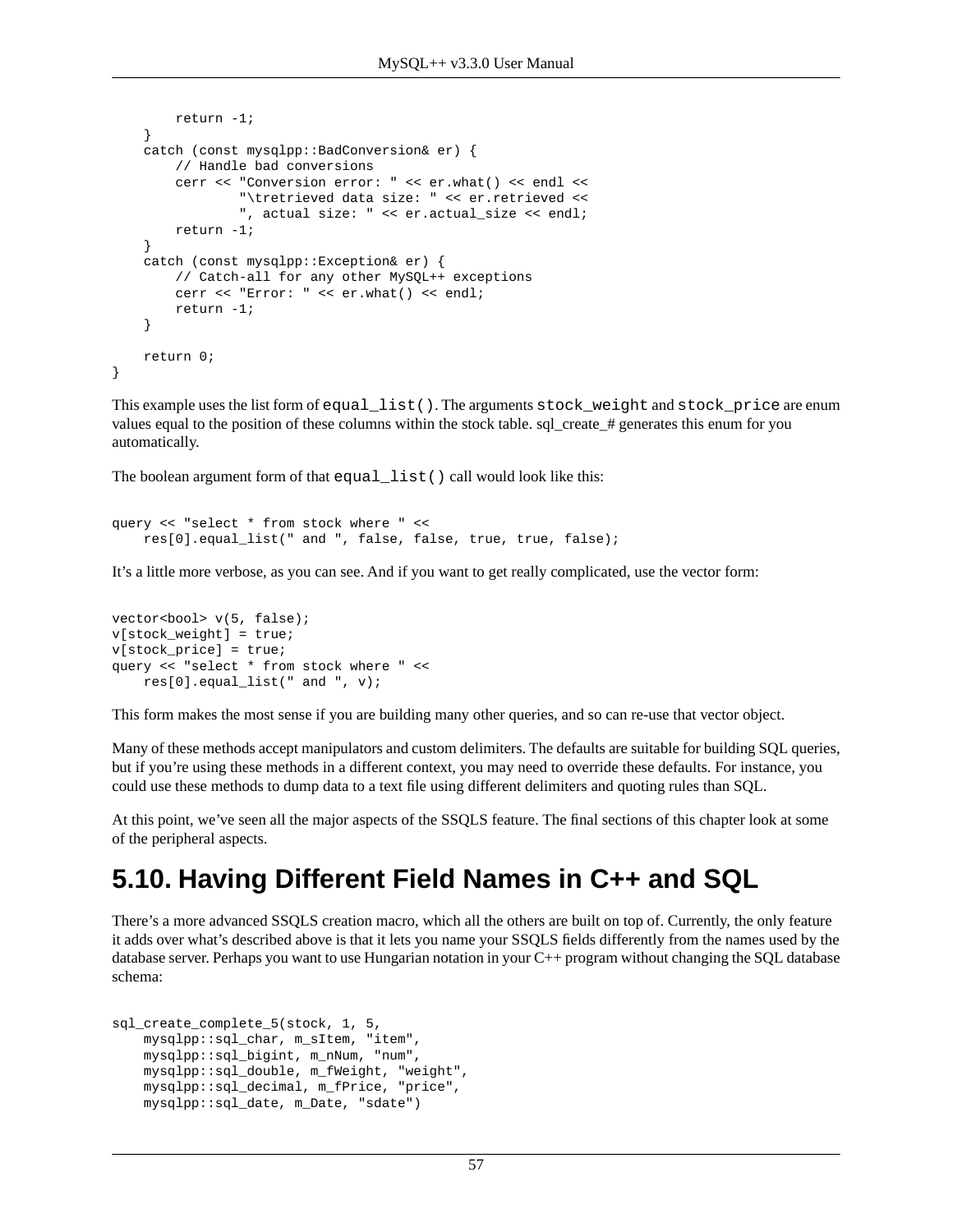Note that you don't have to use this mechanism if the only difference in your SQL and C++ field names is case. SSQLS field name lookups are case-insensitive as of MySQL++ 3.1. You can see this in the examples: some parts of the code deliberately refer to the stock.sdate sample table field as stock.sDate to exercise this feature.

# **5.11. Expanding SSQLS Macros**

If you ever need to see the code that a given SSQLS declaration expands out to, use the utility doc/ssqls-pretty, like so:

```
doc/ssqls-pretty < myprog.cpp | less
```
This Perl script locates the first SSQLS declaration in that file, then uses the C++ preprocessor to expand that macro. (The script assumes that your system's preprocessor is called cpp, and that its command line interface follows Unix conventions.)

If you run it from the top MySQL++ directory, as shown above, it will use the header files in the distribution's lib subdirectory. Otherwise, it assumes the MySQL++ headers are in their default location, /usr/include/mysql++. If you want to use headers in some other location, you'll need to change the directory name in the **-I** flag at the top of the script.

# **5.12. Customizing the SSQLS Mechanism**

The SSQLS header ssqls.h is automatically generated by the Perl script ssqls.pl. Although it is possible to change this script to get additional functionality, most of the time it's better to just derive a custom class from the generated SSQLS to add functionality to it. (See the [next section](#page-58-0) to see how to do this correctly.)

That said, ssqls.pl does have a few configurables you might want to tweak.

The first configurable value sets the maximum number of data members allowed in an SSQLS. This is discussed elsewhere, in [Section 8.2, "The Maximum Number of Fields Allowed".](#page-72-0) Beware the warnings there about increasing this value too much.

The second configurable is the default floating point precision used for comparison. As described above [\(Section 5.2,](#page-42-0) ["SSQLS Comparison and Initialization"\)](#page-42-0) SSQLSes can be compared for equality. The only place this is tricky is with floating-point numbers, since rounding errors can make two "equal" values compare as distinct. This property of floating-point numbers means we almost never want to do exact comparison. MySQL++ lets you specify the precision you want it to use. If the difference between two values is under a given threshold, MySQL++ considers the values equal. The default threshold is 0.00001. This threshold works well for "human" scale values, but because of the way floating-point numbers work, it can be wildly inappropriate for very large or very small quantities like those used in scientific applications.

There are actually two ways to change this threshold. If you need a different system-wide default, edit  $ssqls.pl$ and change the  $$fp\_min$  delta variable at the top of the file, then rebuild ssqls.h as described below. If you need different thresholds per file or per project, it's better to set the C macro MYSQLPP\_FP\_MIN\_DELTA instead. The Perl variable sets this macro's default; if you give a different value before #including ssqls.h, it will use that instead.

To rebuild ssqls.h after changing ssqls.pl, you'll need a Perl interpreter. The only modern Unixy system I'm aware of where Perl isn't installed by default is Cygwin, and it's just a setup. exe choice away there. You'll probably only have to download and install a Perl interpreter if you're on Windows and don't want to use Cygwin.

If you're on a system that uses autoconf, building  $MySQL++$  automatically updates  $ssqls.h$  any time  $ssqls.pl$ changes. Otherwise, you'll need to run the Perl interpreter by hand: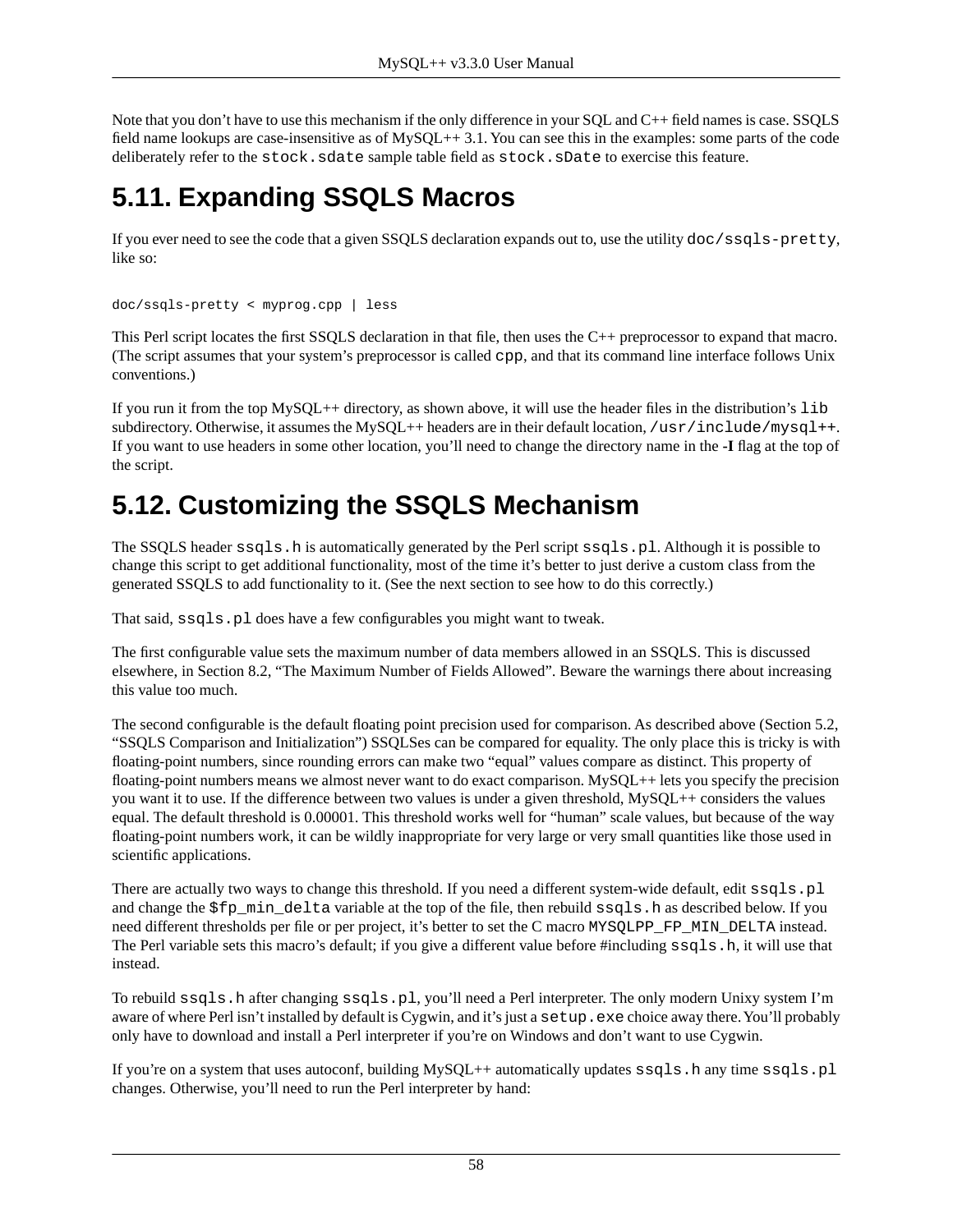```
c:\mysql++> cd lib
c:\lib> perl ssqls.pl
```
## <span id="page-58-0"></span>**5.13. Deriving from an SSQLS**

Specialized SQL Structures make good base classes. They're simple, and have few requirements on any class that derives from them. There are some gotchas to look out for, however.

Consider this:

```
sql_create_2(
  Base, 1, 2,
  mysqlpp::sql_varchar, a,
  mysqlpp::sql_int, b
);
class Derived : public Base
{
public:
   // constructor
   Derived(mysqlpp::sql_varchar _a, mysqlpp::sql_int _b) :
  Base(\_a, \_b) {
   }
   // functionality added to the SSQLS through inheritance
  bool do_something_interesting(int data);
};
```
We've derived a class from an SSQLS in order to add a method to it. Easy, right?

Sadly, too easy. The code has a rather large flaw which makes our derived class unusable as an SSQLS. In C++, if a derived class has a function of the same name as one in the base class, the base class versions of that function are all hidden by those in the derived class. This applies to constructors, too: an SSQLS defines several constructors, but our derived class defines only one, causing that one to hide all of the ones in the base class. Many of the MySQL++ mechanisms that use SSQLSes rely on having these contructors, so our Derived above is-not-a Base, and so it isn't an SSQLS. If you try to use Derived as an SSQLS, you'll get compiler errors wherever MySQL++ tries to access one of these other constructors.

There's another minor flaw, as well. Our lone constructor above takes its parameters by value, but the corresponding constructor in the SSQLS takes them by const reference. Our derived class has technically hidden a fourth base class constructor this way, but this particular case is more a matter of efficiency than correctness. Code that needs the full-creation constructor will still work with our code above, but passing stringish types like  $sq_l$  varchar by value instead of by const reference is inefficient.

This is the corrected version of the above code:

```
sql_create_2(
  Base, 1, 2,
  mysqlpp::sql_varchar, a,
   mysqlpp::sql_int, b
);
class Derived : public Base
{
public:
```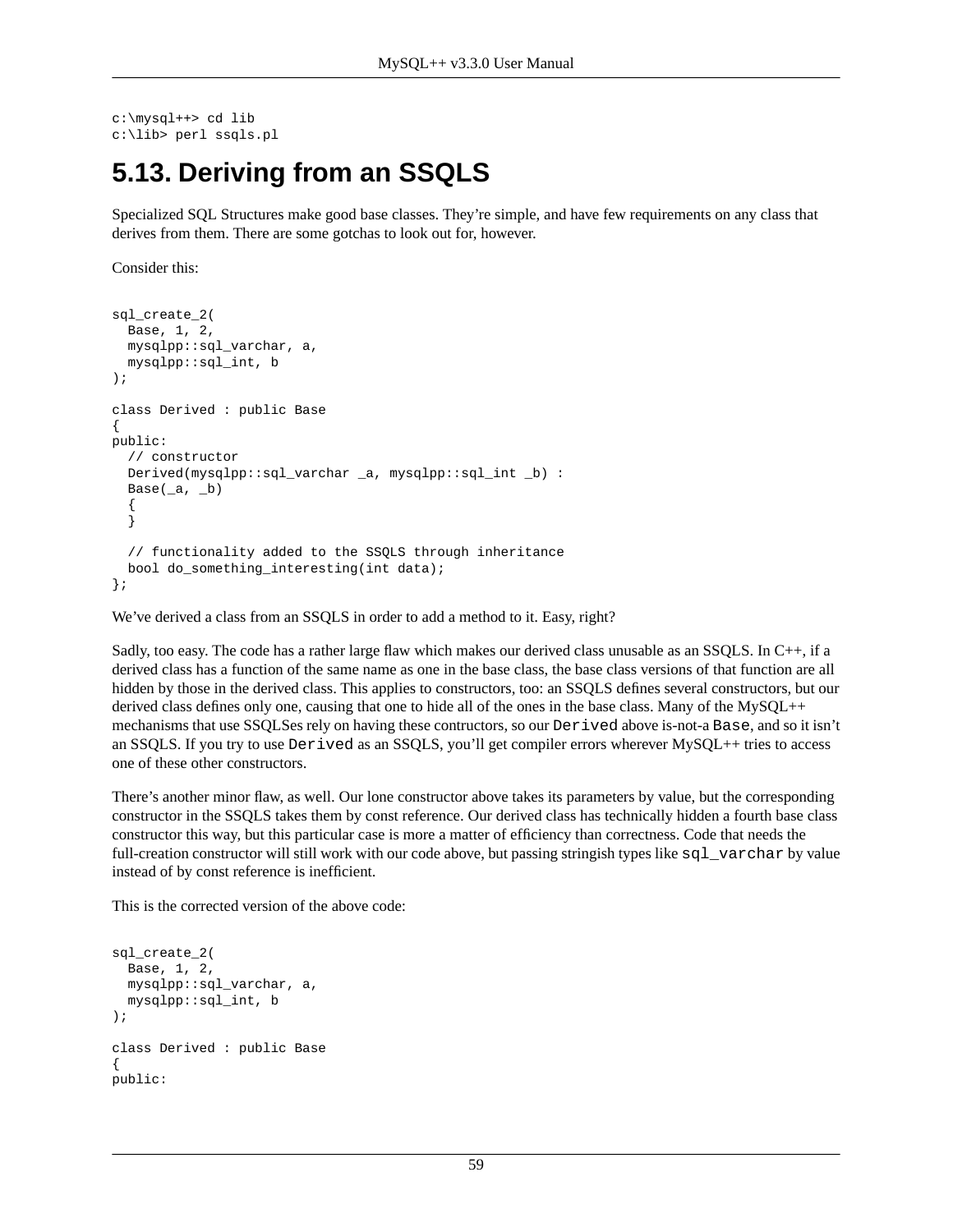```
// default constructor14 Derived() :
   Base()
   {
   }
  // for-comparison constructor<sup>15</sup>
   Derived(const mysqlpp::sql_varchar& _a) :
   Base(_a)
 {
 }
   // full creation constructor
   Derived(const mysqlpp::sql_varchar& _a, const mysqlpp::sql_int& _b) :
  Base(a, b) {
 }
  // population constructor16 Derived(const mysqlpp::Row& row) :
   Base(row)
 {
   }
   // functionality added to the SSQLS through inheritance
  bool do_something_interesting(int data);
};
```
Now Derived is-an SSQLS.

You might wonder if you can use protected inheritance above to redefine the SSQLS's public interface. For instance, OO purists might object to the public data members in an SSQLS. You could encapsulate these public data members in the derived class by using protected inheritance, exposing access to the base class's data members with public accessor methods. The problem with this is that each SSQLS has *dozens* of public member functions. These are needed by MySQL++ internals, so unless you re-exposed all of them as we did with the constructors above, you'd again have an SSQLS derivative that is-not-an SSQLS. Simply put, only public inheritance is practical with SSQLSes.

### **5.14. SSQLS and BLOB Columns**

It takes special care to use SSQLS with BLOB columns. It's safest to declare the SSQLS field as of type mysqlpp::sql\_blob. This is currently a typedef alias for String, which is the form the data is in just before the SSQLS mechanism populates the structure. Thus, when the data is copied from the internal MySQL++ data structures into your SSQLS, you get a direct copy of the String object's contents, without interference.

Because C++ strings handle binary data just fine, you might think you can use  $\text{std}$ : string instead of sql\_blob, but the current design of  $String$  converts to  $std$ : string via a C string. As a result, the BLOB data is truncated at the first embedded null character during population of the SSQLS. There's no way to fix that without completely redesigning either String or the SSQLS mechanism.

The sql\_blob typedef may be changed to alias a different type in the future, so using it instead of String ensures that your code tracks these library changes automatically. Besides, String is only intended to be an internal mechanism within MySQL++. The only reason the layering is so thin here is because it's the only way to prevent BLOB data from being corrupted while avoiding that looming redesign effort.

 $^{14}$ needed by mechanisms like Query::storein(); anything using an STL container, which usually require default ctors for contained data structures

<sup>&</sup>lt;sup>15</sup>takes the *COMPCOUNT* subset of the SSOLS's data members, used for making comparison exemplars, used with  $Query:$  update() and similar mechanisms; see [Section 5.1, "sql\\_create"](#page-41-0) for more on *COMPCOUNT*

<sup>&</sup>lt;sup>16</sup>used in taking raw row data from a SQL result set and converting it to SSQLS form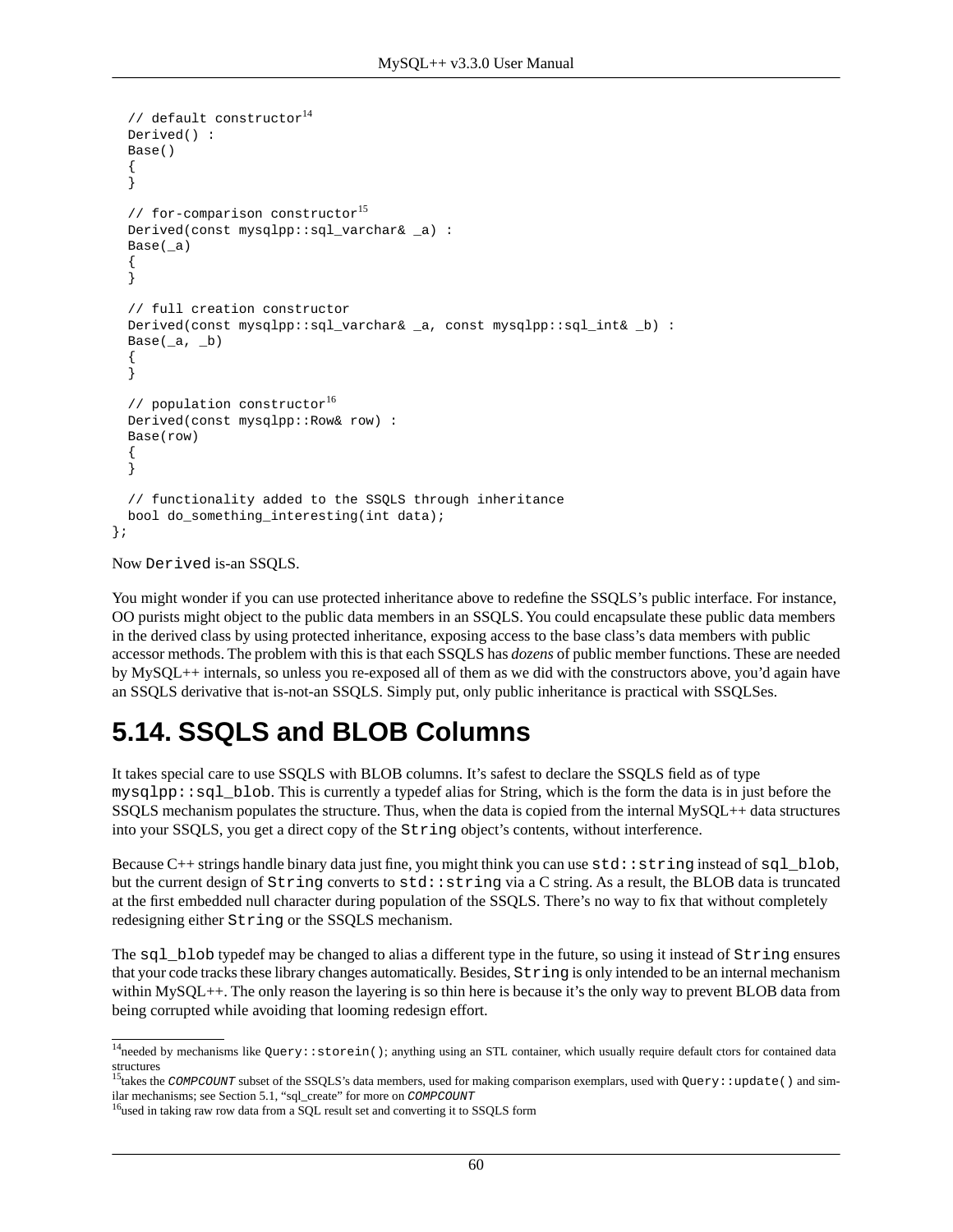```
You can see this technique in action in the cgi_jpeg example:
```

```
#include "cmdline.h"
#include "images.h"
#define CRLF "\r\n'\n''\#define \ CRLF2 "\r\n\r\n"
int
main(int argc, char* argv[])
{
     // Get database access parameters from command line if present, else
     // use hard-coded values for true CGI case.
     mysqlpp::examples::CommandLine cmdline(argc, argv, "root",
             "nunyabinness");
     if (!cmdline) {
         return 1;
     }
     // Parse CGI query string environment variable to get image ID
     unsigned int img_id = 0;
     char* cgi_query = getenv("QUERY_STRING");
     if (cgi_query) {
        if ((\text{strlen}(\text{cgi\_query}) < 4) || \text{memcmp}(\text{cgi\_query}, \text{ "id=", 3})) std::cout << "Content-type: text/plain" << std::endl << std::endl;
             std::cout << "ERROR: Bad query string" << std::endl;
             return 1;
         }
         else {
            img_id = atoi(cgi_query + 3); }
     }
     else {
         std::cerr << "Put this program into a web server's cgi-bin "
                 "directory, then" << std::endl;
         std::cerr << "invoke it with a URL like this:" << std::endl;
         std::cerr << std::endl;
         std::cerr << " http://server.name.com/cgi-bin/cgi_jpeg?id=2" <<
                 std::endl;
         std::cerr << std::endl;
        std::cerr << "This will retrieve the image with ID 2." << std::endl;
         std::cerr << std::endl;
         std::cerr << "You will probably have to change some of the #defines "
                "at the top of" << std::endl;
         std::cerr << "examples/cgi_jpeg.cpp to allow the lookup to work." <<
                 std::endl;
         return 1;
     }
     // Retrieve image from DB by ID
     try {
         mysqlpp::Connection con(mysqlpp::examples::db_name,
                cmdline.server(), cmdline.user(), cmdline.pass());
         mysqlpp::Query query = con.query();
         query << "SELECT * FROM images WHERE id = " << img_id;
         mysqlpp::StoreQueryResult res = query.store();
         if (res && res.num_rows()) {
            images img = res[0];
             if (img.data.is_null) {
                 std::cout << "Content-type: text/plain" << CRLF2;
                 std::cout << "No image content!" << CRLF;
 }
             else {
```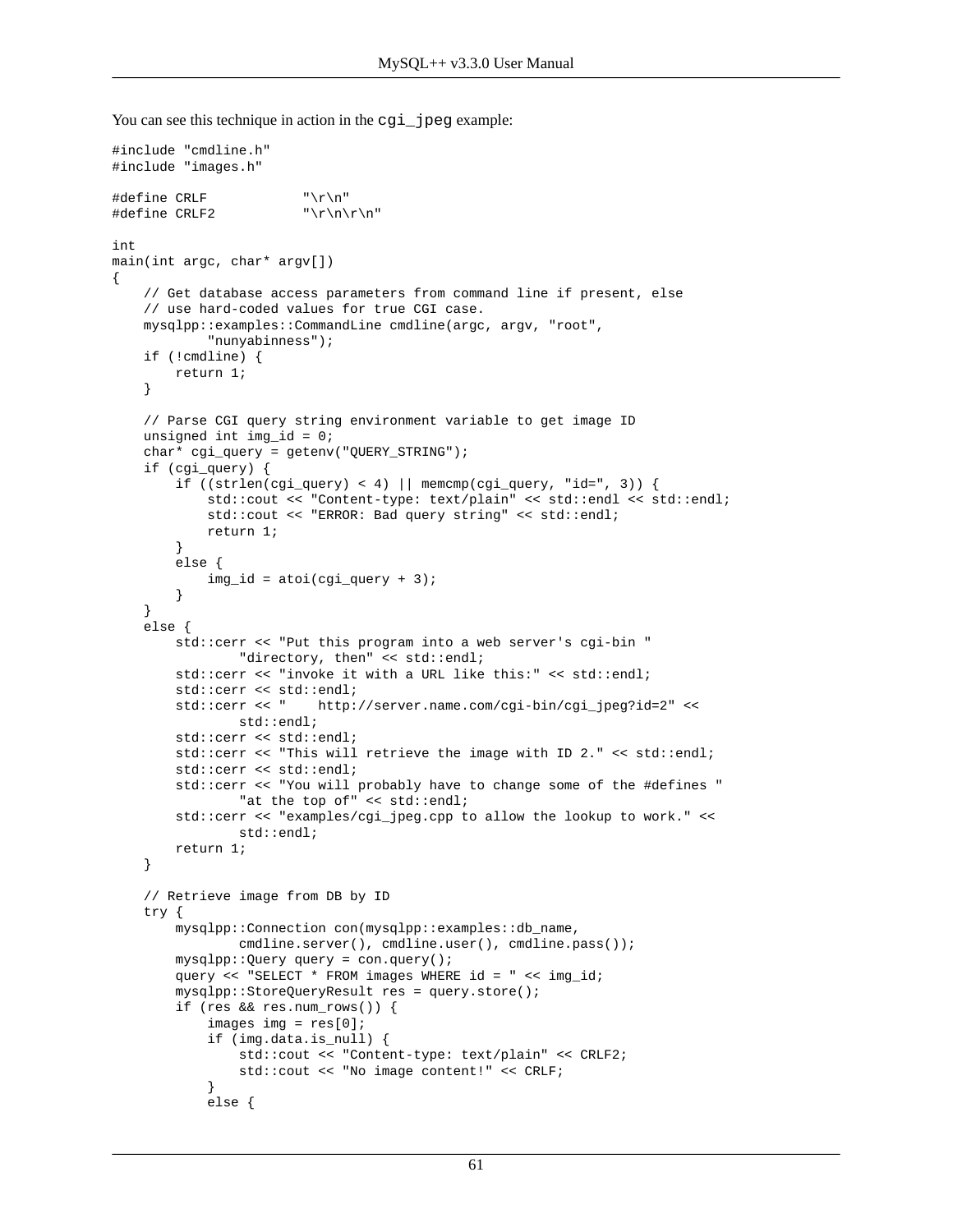```
 std::cout << "X-Image-Id: " << img_id << CRLF; // for debugging
                 std::cout << "Content-type: image/jpeg" << CRLF;
                 std::cout << "Content-length: " <<
                         img.data.data.length() << CRLF2;
                 std::cout << img.data;
 }
 }
        else {
             std::cout << "Content-type: text/plain" << CRLF2;
             std::cout << "ERROR: No image with ID " << img_id << CRLF;
 }
    }
    catch (const mysqlpp::BadQuery& er) {
        // Handle any query errors
        std::cout << "Content-type: text/plain" << CRLF2;
        std::cout << "QUERY ERROR: " << er.what() << CRLF;
        return 1;
    }
    catch (const mysqlpp::Exception& er) {
        // Catch-all for any other MySQL++ exceptions
        std::cout << "Content-type: text/plain" << CRLF2;
        std::cout << "GENERAL ERROR: " << er.what() << CRLF;
        return 1;
    }
    return 0;
```
# **5.15. SSQLS and Visual C++ 2003**

}

SSQLS works on all platforms supported by MySQL++ except for Visual C++ 2003. (Because the rest of MySQL++ works just fine with Visual C++ 2003, we haven't removed this platform from the supported list entirely.)

If you do need SSQLS and are currently on Visual C++ 2003, you have these options:

- 1. The simplest option is to upgrade to a newer version of Visual C++. The compiler limitations that break SSQLS are all fixed in Visual C++ 2005 and newer. Visual C++ Express is free and is apparently here to stay; coupled with the free wxWidgets library, it lacks little compared to Visual C++ Professional. A bonus of using wxWidgets is that it's cross-platform and better-supported than MFC.
- 2. If you can't upgrade your compiler, you may be able to downgrade to MySQL++ v2.x. The SSQLS feature in these older versions worked with Visual C++ 2003, but didn't let you use a given SSQLS in more than one module in a program. If you can live with that limitation and have a Perl interpreter on your system, you can re-generate lib/ssqls.h to remove the multiple-module SSQLS support. To do this, you run the command **perl ssqls.pl -v** from within MySQL++'s lib subdirectory before you build and install the library.
- 3. There's a plan to replace the current SSQLS mechanism with an entirely new code base. Although this is being done primarily to get new features that are too difficult to add within the current design, it also means we'll have the chance to test step-by-step along the way that we don't reintroduce code that Visual  $C_{++}$  2003 doesn't support. This may happen without you doing anything, but if there's someone on the team who cares about this, that will naturally increase the chances that it does happen.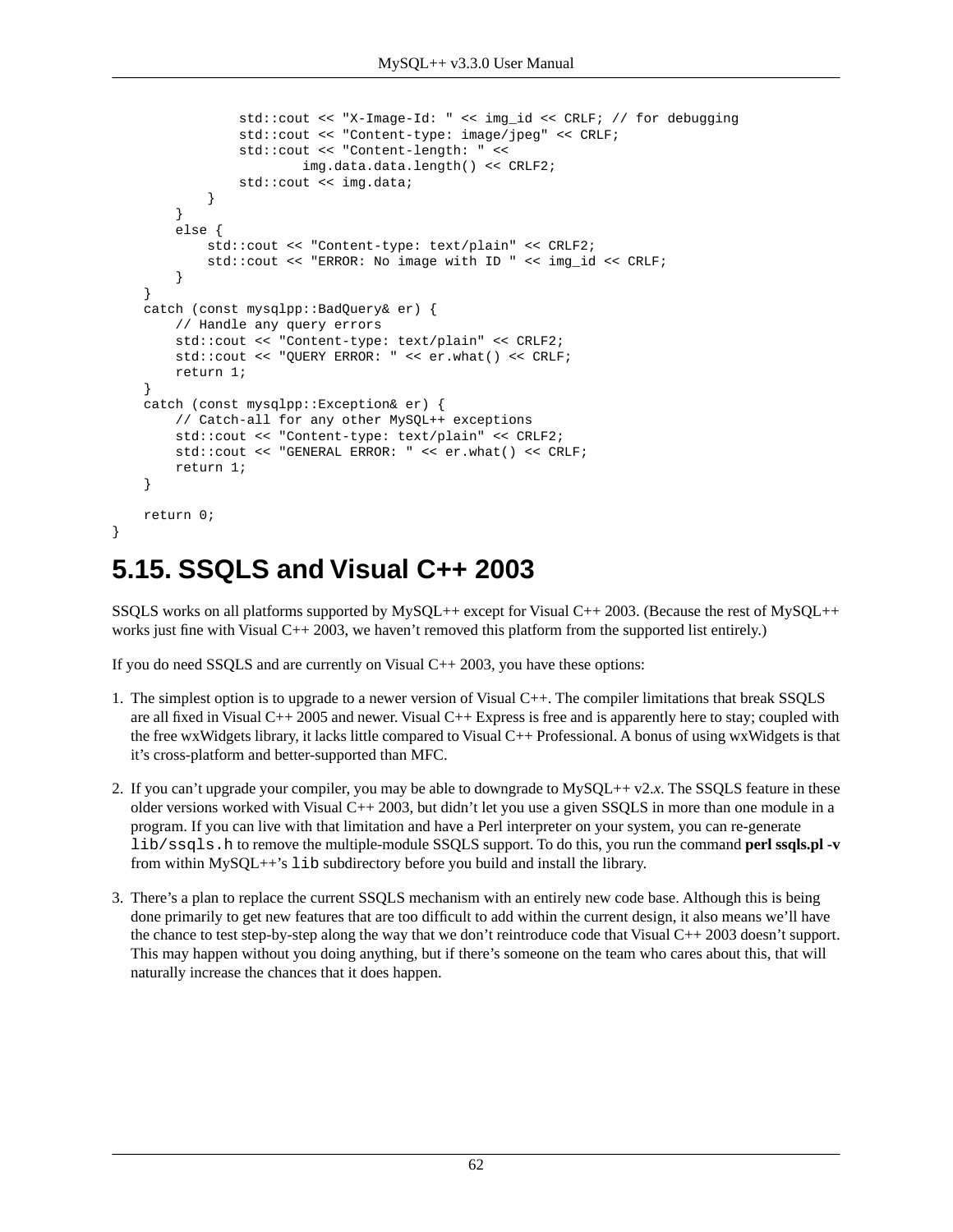# **6. Using Unicode with MySQL++**

# **6.1. A Short History of Unicode**

...with a focus on relevance to MySQL++

In the old days, computer operating systems only dealt with 8-bit character sets. That only allows for 256 possible characters, but the modern Western languages have more characters combined than that alone. Add in all the other languages of the world plus the various symbols people use in writing, and you have a real mess!

Since no standards body held sway over things like international character encoding in the early days of computing, many different character sets were invented. These character sets weren't even standardized between operating systems, so heaven help you if you needed to move localized Greek text on a DOS box to a Russian Macintosh! The only way we got any international communication done at all was to build standards on top of the common 7-bit ASCII subset. Either people used approximations like a plain "c" instead of the French "ç", or they invented things like HTML entities ("ç" in this case) to encode these additional characters using only 7-bit ASCII.

Unicode solves this problem. It encodes every character used for writing in the world, using up to 4 bytes per character. Before emoji became popular, the subset covering the most economically valuable cases fit into the lower 65536 code points, so you could encode most texts using only two bytes per character. Many nominally Unicode-aware programs only support this subset, called the Basic Multilingual Plane, or BMP.

Unfortunately, Unicode was invented about two decades too late for Unix and C. Those decades of legacy created an immense inertia preventing a widespread move away from 8-bit characters. MySQL and C++ come out of these older traditions, and so they share the same practical limitations. MySQL++ doesn't have any code in it for Unicode conversions, and it likely never will; it just passes data along unchanged from the underlying MySQL C API, so you still need to be aware of these underlying issues.

During the development of the Plan 9 operating system (a kind of successor to Unix) Ken Thompson invented the UTF-8 encoding. UTF-8 is a superset of 7-bit ASCII and is compatible with C strings, since it doesn't use 0 bytes anywhere as multi-byte Unicode encodings do. As a result, many programs that deal in text will cope with UTF-8 data even though they have no explicit support for UTF-8. Follow the last link above to see how the design of UTF-8 allows this.

# **6.2. Unicode in MySQL**

Since MySQL comes out of the Unix world, and it predates the widespread use of UTF-8 in Unix, the early versinos of MySQL had no explicit support for Unicode. From the start, you could store raw UTF-8 strings, but it wouldn't know how to do things like sort a column of UTF-8 strings.

MySQL 4.1 added the first explicit support for Unicode. This version of MySQL supported only the BMP, meaning that if you told it to expect strings to be in UTF-8, it could only use up to 3 bytes per character.

MySQL 5.5 was the first release to completely support Unicode. Because the BMP-only Unicode support had been in the wild for about 6 years by that point, and changing to the new character set requires a table rebuild, the new one was called "utf8mb4" rather than change the longstanding meaning of "utf8" in MySQL. This release also added a new alias for the old UTF-8 subset character set, "utf8mb3."

Finally, in MySQL 8.0, "utf8mb4" became the default character set. For backwards compatibility, "utf8" remains an alias for "utf8mb3."

As of MySQL++ 3.2.4, we've defined the MYSQLPP\_UTF8\_CS and MYSQLPP\_UTF8\_COL macros which expand to "utf8mb4" and "utf8mb4\_general\_ci" when you build MySQL++ against MySQL 5.5 and newer and to "utf8" and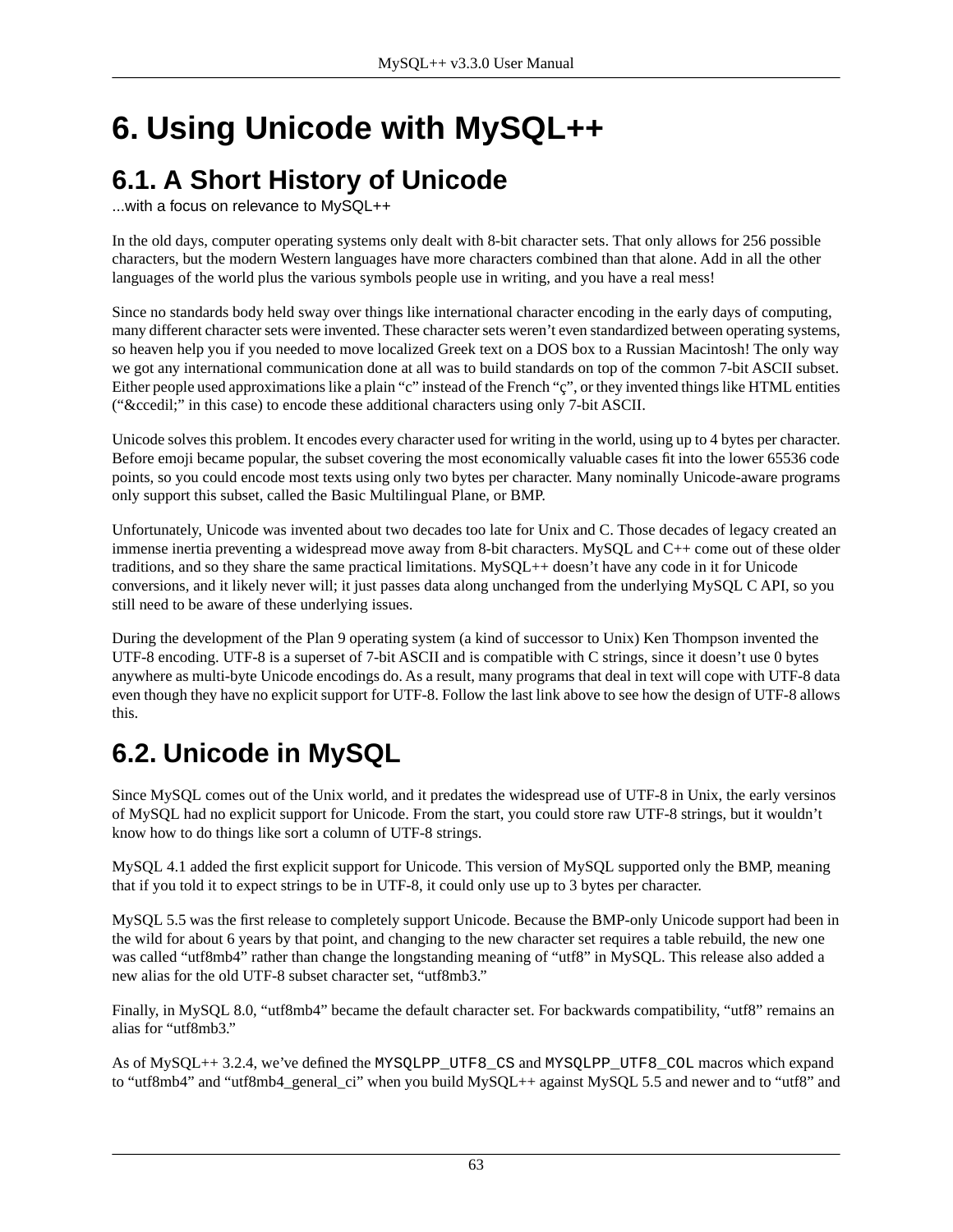"utf8\_general\_ci" otherwise. We use these macros in our resetdb example; you're welcome to use them in your code as well.

## **6.3. Unicode on Unixy Systems**

Linux and Unix have system-wide UTF-8 support these days. If your operating system is of 2001 or newer vintage, it probably has such support.

On such a system, the terminal I/O code understands UTF-8 encoded data, so your program doesn't require any special code to correctly display a UTF-8 string. If you aren't sure whether your system supports UTF-8 natively, just run the simple1 example: if the first item has two high-ASCII characters in place of the "ü" in "Nürnberger Brats", you know it's not handling UTF-8.

If your Unix doesn't support UTF-8 natively, it likely doesn't support any form of Unicode at all, for the historical reasons I gave above. Therefore, you will have to convert the UTF-8 data to the local 8-bit character set. The standard Unix function  $i$  conv() can help here. If your system doesn't have the  $i$  conv() facility, there is a free implementation available from the GNU Project. Another library you might check out is IBM's ICU. This is rather heavy-weight, so if you just need basic conversions, iconv() should suffice.

## **6.4. Unicode on Windows**

Each Windows API function that takes a string actually comes in two versions. One version supports only 1-byte "ANSI" characters (a superset of ASCII), so they end in 'A'. Windows also supports the 2-byte subset of Unicode called UCS- $2^{17}$ . Some call these "wide" characters, so the other set of functions end in 'W'. The MessageBox() API, for instance, is actually a macro, not a real function. If you define the UNICODE macro when building your program, the MessageBox() macro evaluates to MessageBoxW(); otherwise, to MessageBoxA().

Since MySQL uses the UTF-8 Unicode encoding and Windows uses UCS-2, you must convert data when passing text between MySQL++ and the Windows API. Since there's no point in trying for portability — no other OS I'm aware of uses UCS-2 — you might as well use platform-specific functions to do this translation. Since version 2.2.2, MySQL++ ships with two Visual C++ specific examples showing how to do this in a GUI program. (In earlier versions of MySQL++, we did Unicode conversion in the console mode programs, but this was unrealistic.)

How you handle Unicode data depends on whether you're using the native Windows API, or the newer .NET API. First, the native case:

```
// Convert a C string in UTF-8 format to UCS-2 format.
void ToUCS2(LPTSTR pcOut, int nOutLen, const char* kpcIn)
{
 MultiByteToWideChar(CP_UTF8, 0, kpcIn, -1, pcOut, nOutLen);
}
// Convert a UCS-2 string to C string in UTF-8 format.
void ToUTF8(char* pcOut, int nOutLen, LPCWSTR kpcIn)
{
  WideCharToMultiByte(CP_UTF8, 0, kpcIn, -1, pcOut, nOutLen, 0, 0);
}
```
These functions leave out some important error checking, so see examples/vstudio/mfc/mfc dlg.cpp for the complete version.

 $17$ Since Windows XP, Windows actually uses the UTF-16 encoding, not UCS-2. This means that if you use characters beyond the 16-bit BMP range, they get encoded as 4-byte characters. But again, since the most economically valuable subset of Unicode is the BMP if you ignore emoji, many programs ignore this distinction and assume Unicode strings on Windows are always 2 bytes per character.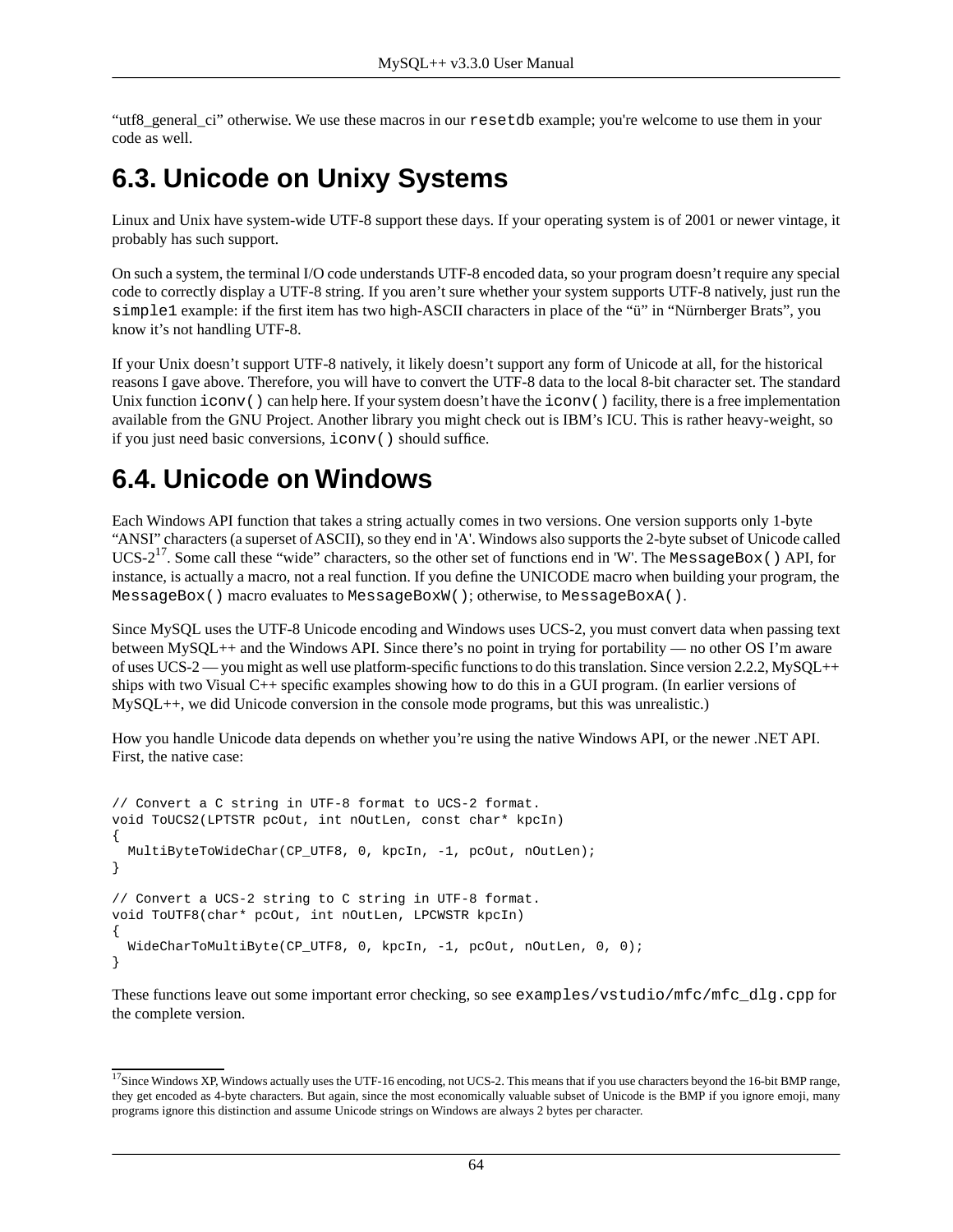If you're building a .NET application (such as, perhaps, because you're using Windows Forms), it's better to use the .NET libraries for this:

```
// Convert a C string in UTF-8 format to a .NET String in UCS-2 format.
String^ ToUCS2(const char* utf8)
{
  return gcnew String(utf8, 0, strlen(utf8), System::Text::Encoding::UTF8);
}
// Convert a .NET String in UCS-2 format to a C string in UTF-8 format.
System::Void ToUTF8(char* pcOut, int nOutLen, String^ sIn)
{
  array<Byte>^ bytes = System::Text::Encoding::UTF8->GetBytes(sIn);
  nOutLen = Math::Min(nOutLen - 1, bytes->Length);
  System::Runtime::InteropServices::Marshal::Copy(bytes, 0,
     IntPtr(pcOut), nOutLen);
 pcOut[noutLen] = '\\0';}
```
Unlike the native API versions, these examples are complete, since the .NET platform handles a lot of things behind the scenes for us. We don't need any error-checking code for such simple routines.

All of this assumes you're using Windows NT or one of its direct descendants: Windows 2000, Windows XP, Windows Vista, Windows 7, or any "Server" variant of Windows. Windows 95 and its descendants (98, ME, and CE) do not support Unicode. They still have the 'W' APIs for compatibility, but they just smash the data down to 8-bit and call the 'A' version for you.

### **6.5. For More Information**

The Unicode FAQs page has copious information on this complex topic.

When it comes to Unix and UTF-8 specific items, the UTF-8 and Unicode FAQ for Unix/Linux is a quicker way to find basic information.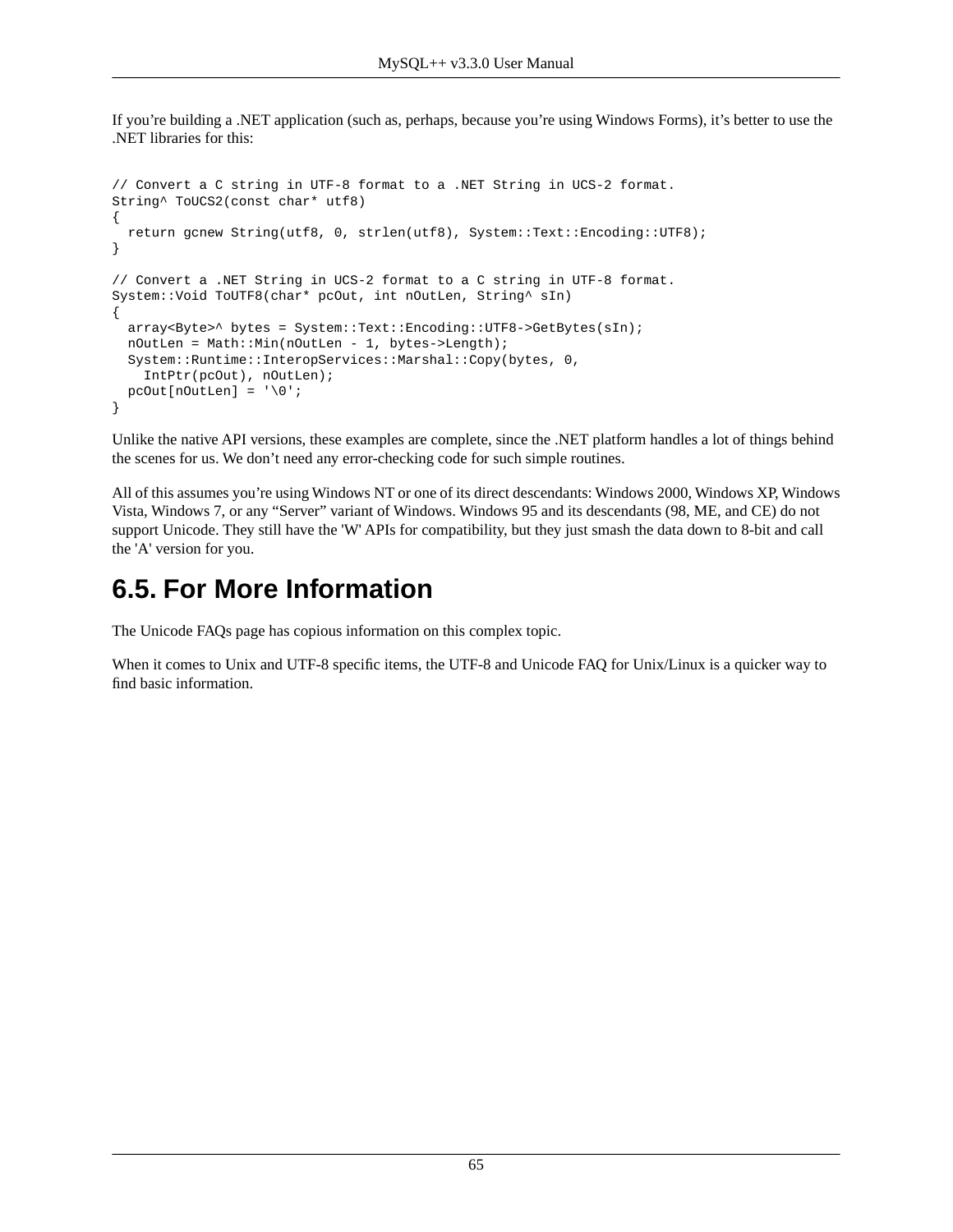# **7. Using MySQL++ in a Multithreaded Program**

MySQL++ is not "thread safe" in any meaningful sense. MySQL++ contains very little code that actively prevents trouble with threads, and all of it is optional. We have done some work in MySQL++ to make thread safety *achievable*, but it doesn't come for free.

The main reason for this is that MySQL++ is generally I/O-bound, not processor-bound. That is, if your program's bottleneck is MySQL++, the ultimate cause is usually the I/O overhead of using a client-server database. Doubling the number of threads will just let your program get back to waiting for I/O twice as fast. Since threads are evil and generally can't help MySQL++, the only optional thread awareness features we turn on in the shipping version of MySQL++ are those few that have no practical negative consequences. Everything else is up to you, the programmer, to evaluate and enable as and when you need it.

We're going to assume that you are reading this chapter because you find yourself needing to use threads for some other reason than to speed up MySQL access. Our purpose here is limited to setting down the rules for avoiding problems with MySQL++ in a multi-threaded program. We won't go into the broader issues of thread safety outside the scope of MySQL++. You will need a grounding in threads in general to get the full value of this advice.

# **7.1. Build Issues**

Before you can safely use MySQL++ with threads, there are several things you must do to get a thread-aware build:

1. *Build MySQL++ itself with thread awareness turned on.*

On Linux, Cygwin and Unix (OS X, \*BSD, Solaris...), pass the --enable-thread-check flag to the configure script. Beware, this is only a request to the configure script to look for thread support on your system, not a requirement to do or die: if the script doesn't find what it needs to do threading, MySQL++ will just get built without thread support. See README-Unix.txt for more details.

On Windows, if you use the Visual C++ project files or the MinGW Makefile that comes with the MySQL++ distribution, threading is always turned on, due to the nature of Windows.

If you build MySQL++ in some other way, such as with Dev-Cpp (based on MinGW) you're on your own to enable thread awareness.

2. *Link your program to a thread-aware build of the MySQL C API library.*

If you use a binary distribution of MySQL on Unixy systems (including Cygwin) you usually get two different versions of the MySQL C API library, one with thread support and one without. These are typically called libmysqlclient and libmysqlclient\_r, the latter being the thread-safe one. (The "\_r" means reentrant.)

If you're using the Windows binary distribution of MySQL, you should have only one version of the C API library, which should be thread-aware. If you have two, you probably just have separate debug and optimized builds. See README-Visual-C++.txt or README-MinGW.txt for details.

If you build MySQL from source, you might only get one version of the MySQL C API library, and it can have thread awareness or not, depending on your configuration choices.

3. *Enable threading in your program's build options.*

This is different for every platform, but it's usually the case that you don't get thread-aware builds by default. Depending on the platform, you might need to change compiler options, linker options, or both. See your development environment's documentation, or study how MySQL++ itself turns on thread-aware build options when requested.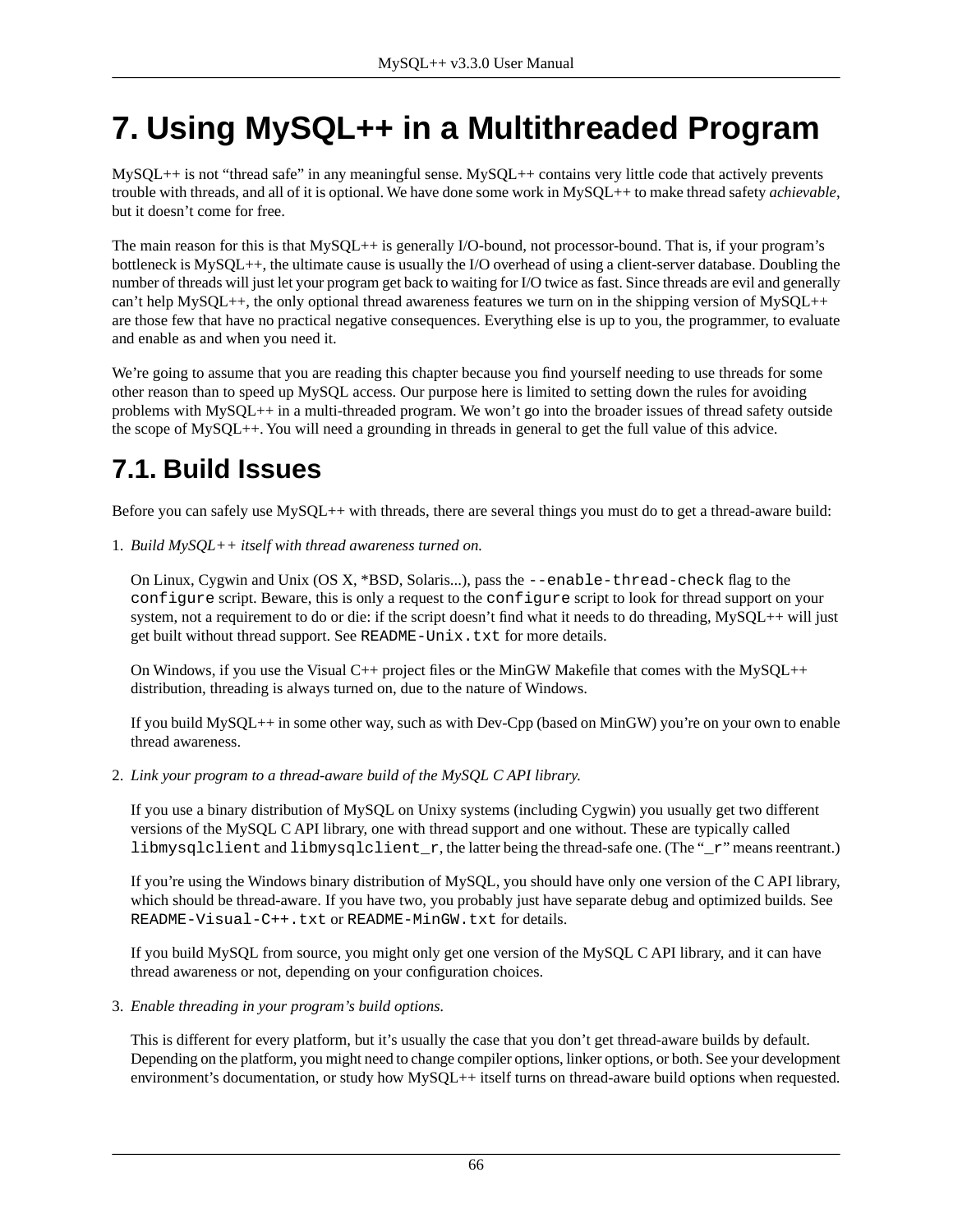## **7.2. Connection Management**

The MySQL C API underpinning MySQL++ does not allow multiple concurrent queries on a single connection. You can run into this problem in a single-threaded program, too, which is why we cover the details elsewhere, in [Section 3.16,](#page-34-0) ["Concurrent Queries on a Connection".](#page-34-0) It's a thornier problem when using threads, though.

The simple fix is to just create a separarate Connection object for each thread that needs to make database queries. This works well if you have a small number of threads that need to make queries, and each thread uses its connection often enough that the server doesn't [time out](#page-33-0) waiting for queries.

If you have lots of threads or the frequency of queries is low, the connection management overhead will be excessive. To avoid that, we created the ConnectionPool class. It manages a pool of Connection objects like library books: a thread checks one out, uses it, and then returns it to the pool as soon as it's done with it. This keeps the number of active connections low. We suggest that you keep each connection's use limited to a single variable scope for RAII reasons; we created a little helper called ScopedConnection to make that easy.

ConnectionPool has three methods that you need to override in a subclass to make it concrete: create(), destroy(), and max\_idle\_time(). These overrides let the base class delegate operations it can't successfully do itself to its subclass. The ConnectionPool can't know how to create() the Connection objects, because that depends on how your program gets login parameters, server information, etc. ConnectionPool also makes the subclass destroy() the Connection objects it created; it could assume that they're simply allocated on the heap with new, but it can't be sure, so the base class delegates destruction, too. Finally, the base class can't know which connection idle timeout policy would make the most sense to the client, so it asks its subclass via the max idle time() method.

ConnectionPool also allows you to override release(), if needed. For simple uses, it's not necessary to override this.

In designing your ConnectionPool derivative, you might consider making it a Singleton, since there should only be one pool in a program.

Another thing you might consider doing is passing a ReconnectOption object to Connection::set\_option() in your create() override before returning the new Connection pointer. This will cause the underlying MySQL C API to try to reconnect to the database server if a query fails because the connection was dropped by the server. This can happen if the DB server is allowed to restart out from under your application. In many applications, this isn't allowed, or if it does happen, you might want your code to be able to detect it, so MySQL++ doesn't set this option for you automatically.

Here is an example showing how to use connection pools with threads:

```
#include "cmdline.h"
#include "threads.h"
#include <iostream>
using namespace std;
#if defined(HAVE_THREADS)
// Define a concrete ConnectionPool derivative. Takes connection
// parameters as inputs to its ctor, which it uses to create the
// connections we're called upon to make. Note that we also declare
// a global pointer to an object of this type, which we create soon
// after startup; this should be a common usage pattern, as what use
// are multiple pools?
class SimpleConnectionPool : public mysqlpp::ConnectionPool
{
```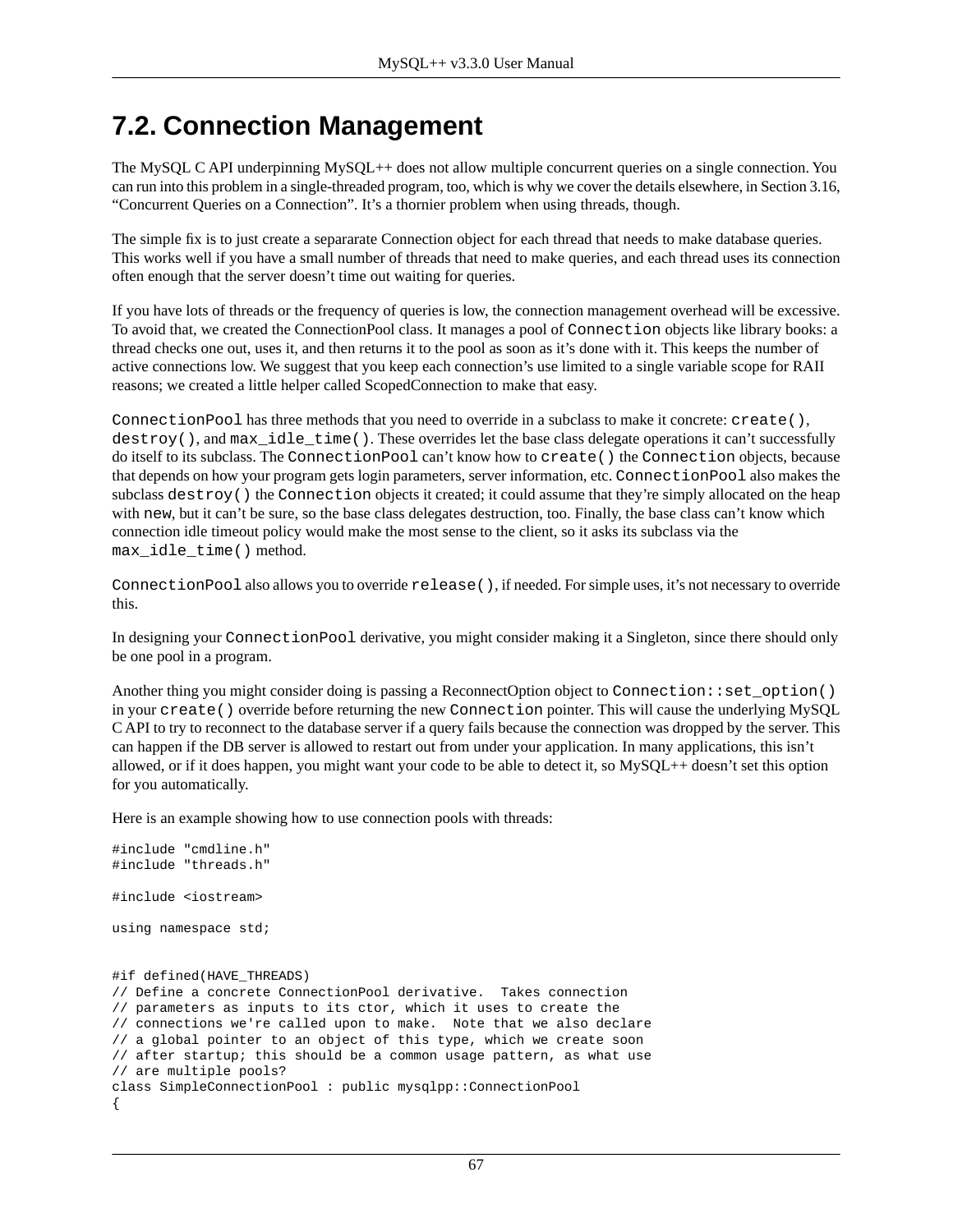```
public:
     // The object's only constructor
     SimpleConnectionPool(mysqlpp::examples::CommandLine& cl) :
     conns_in_use_(0),
     db_(mysqlpp::examples::db_name),
     server_(cl.server()),
     user_(cl.user()),
     password_(cl.pass())
\left\{\begin{array}{ccc} \end{array}\right\} }
     // The destructor. We _must_ call ConnectionPool::clear() here,
     // because our superclass can't do it for us.
     ~SimpleConnectionPool()
     {
         clear();
     }
     // Do a simple form of in-use connection limiting: wait to return
     // a connection until there are a reasonably low number in use
     // already. Can't do this in create() because we're interested in
     // connections actually in use, not those created. Also note that
     // we keep our own count; ConnectionPool::size() isn't the same!
     mysqlpp::Connection* grab()
     {
        while (cons_in_user > 8) {
              cout.put('R'); cout.flush(); // indicate waiting for release
              sleep(1);
         }
         ++conns_in_use_;
         return mysqlpp::ConnectionPool::grab();
     }
     // Other half of in-use conn count limit
     void release(const mysqlpp::Connection* pc)
     {
         mysqlpp::ConnectionPool::release(pc);
         --conns_in_use_;
     }
protected:
     // Superclass overrides
     mysqlpp::Connection* create()
     {
         // Create connection using the parameters we were passed upon
         // creation. This could be something much more complex, but for
         // the purposes of the example, this suffices.
         cout.put('C'); cout.flush(); // indicate connection creation
         return new mysqlpp::Connection(
                 db_.empty() ? 0 : db<sub>_.</sub>c_str(),
                 server_.empty() ? 0 : server_.c_str(),
                 user_.empty() ? 0 : user_.c_str(),
                  password_.empty() ? "" : password_.c_str());
     }
     void destroy(mysqlpp::Connection* cp)
\left\{\begin{array}{ccc} \end{array}\right\} // Our superclass can't know how we created the Connection, so
         // it delegates destruction to us, to be safe.
         cout.put('D'); cout.flush(); // indicate connection destruction
         delete cp;
     }
```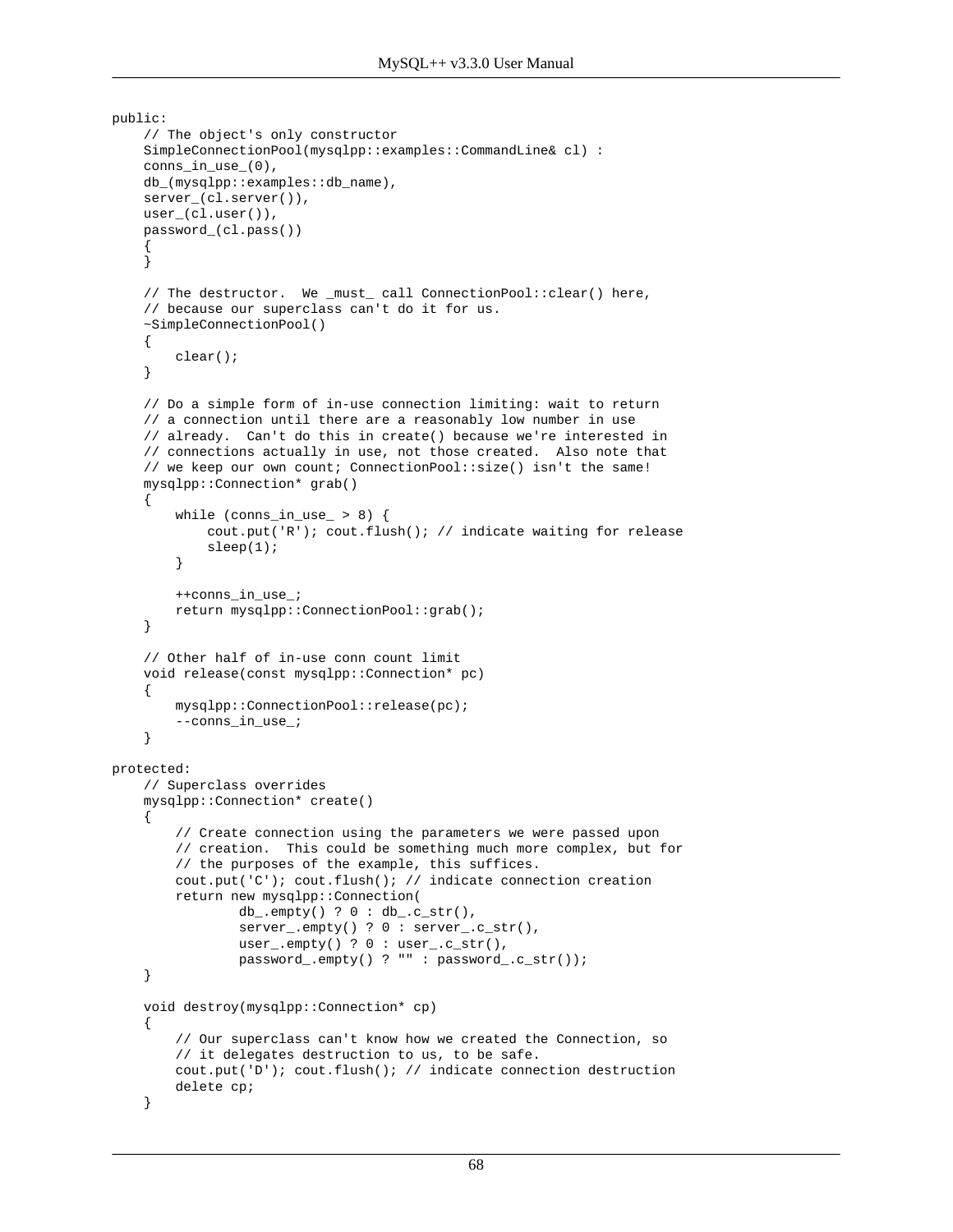```
 unsigned int max_idle_time()
\left\{\begin{array}{ccc} \end{array}\right\} // Set our idle time at an example-friendly 3 seconds. A real
         // pool would return some fraction of the server's connection
         // idle timeout instead.
         return 3;
     }
private:
     // Number of connections currently in use
     unsigned int conns_in_use_;
     // Our connection parameters
    std::string db_, server_, user_, password_;
};
SimpleConnectionPool* poolptr = 0;
static thread_return_t CALLBACK_SPECIFIER
worker_thread(thread_arg_t running_flag)
{
     // Ask the underlying C API to allocate any per-thread resources it
     // needs, in case it hasn't happened already. In this particular
     // program, it's almost guaranteed that the safe_grab() call below
     // will create a new connection the first time through, and thus
     // allocate these resources implicitly, but there's a nonzero chance
     // that this won't happen. Anyway, this is an example program,
     // meant to show good style, so we take the high road and ensure the
     // resources are allocated before we do any queries.
     mysqlpp::Connection::thread_start();
     cout.put('S'); cout.flush(); // indicate thread started
     // Pull data from the sample table a bunch of times, releasing the
     // connection we use each time.
    for (size_t i = 0; i < 6; ++i) {
         // Go get a free connection from the pool, or create a new one
         // if there are no free conns yet. Uses safe_grab() to get a
         // connection from the pool that will be automatically returned
         // to the pool when this loop iteration finishes.
         mysqlpp::ScopedConnection cp(*poolptr, true);
         if (!cp) {
             cerr << "Failed to get a connection from the pool!" << endl;
             break;
         }
         // Pull a copy of the sample stock table and print a dot for
         // each row in the result set.
         mysqlpp::Query query(cp->query("select * from stock"));
         mysqlpp::StoreQueryResult res = query.store();
        for (size_t j = 0; j < res.num_rows(); ++j) {
             cout.put('.');
         }
         // Delay 1-4 seconds before doing it again. Because this can
         // delay longer than the idle timeout, we'll occasionally force
         // the creation of a new connection on the next loop.
        sleep(rand() % 4 + 1); }
     // Tell main() that this thread is no longer running
     *reinterpret_cast<bool*>(running_flag) = false;
     cout.put('E'); cout.flush(); // indicate thread ended
```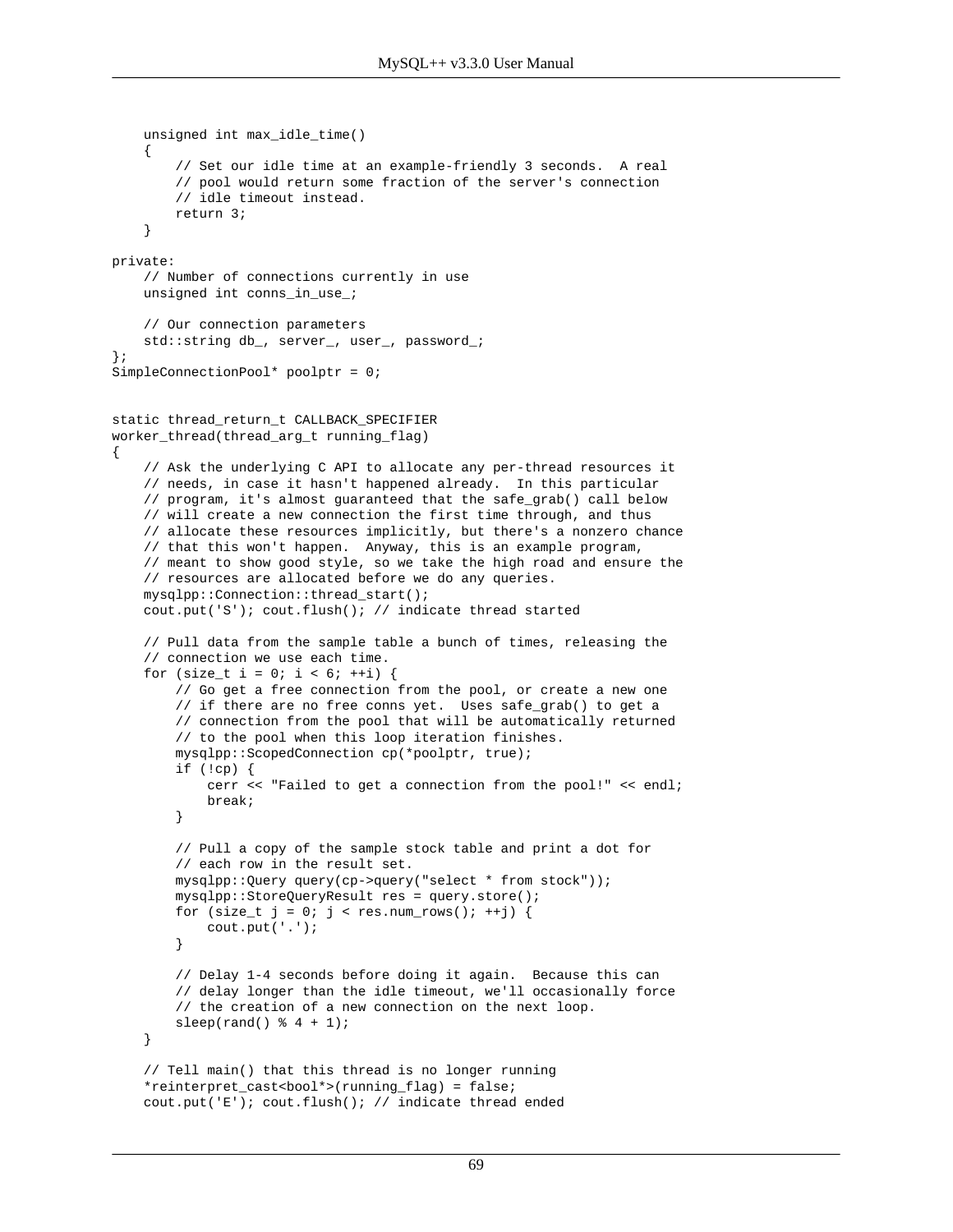```
 // Release the per-thread resources before we exit
     mysqlpp::Connection::thread_end();
    return 0;
}
#endif
int
main(int argc, char *argv[])
{
#if defined(HAVE_THREADS)
     // Get database access parameters from command line
     mysqlpp::examples::CommandLine cmdline(argc, argv);
     if (!cmdline) {
         return 1;
     }
     // Create the pool and grab a connection. We do it partly to test
     // that the parameters are good before we start doing real work, and
     // partly because we need a Connection object to call thread_aware()
     // on to check that it's okay to start doing that real work. This
     // latter check should never fail on Windows, but will fail on most
     // other systems unless you take positive steps to build with thread
     // awareness turned on. See README-*.txt for your platform.
     poolptr = new SimpleConnectionPool(cmdline);
     try {
         mysqlpp::ScopedConnection cp(*poolptr, true);
         if (!cp->thread_aware()) {
             cerr << "MySQL++ wasn't built with thread awareness! " <<
                     argv[0] << " can't run without it." << endl;
             return 1;
         }
 }
     catch (mysqlpp::Exception& e) {
         cerr << "Failed to set up initial pooled connection: " <<
                e.what() << endl;
         return 1;
     }
     // Setup complete. Now let's spin some threads...
     cout << endl << "Pool created and working correctly. Now to do "
             "some real work..." << endl;
    srand((unsigned int)time(0));bool running[] = \{ true, true, true, true, true, true, true,
             true, true, true, true, true, true, true };
     const size_t num_threads = sizeof(running) / sizeof(running[0]);
     size_t i;
    for (i = 0; i < num threads; ++i) {
        if (int err = create_thread(worker_thread, running + i)) {
             cerr << "Failed to create thread " << i <<
                     ": error code " << err << endl;
             return 1;
         }
     }
     // Test the 'running' flags every second until we find that they're
     // all turned off, indicating that all threads are stopped.
     cout.put('W'); cout.flush(); // indicate waiting for completion
     do {
         sleep(1);
```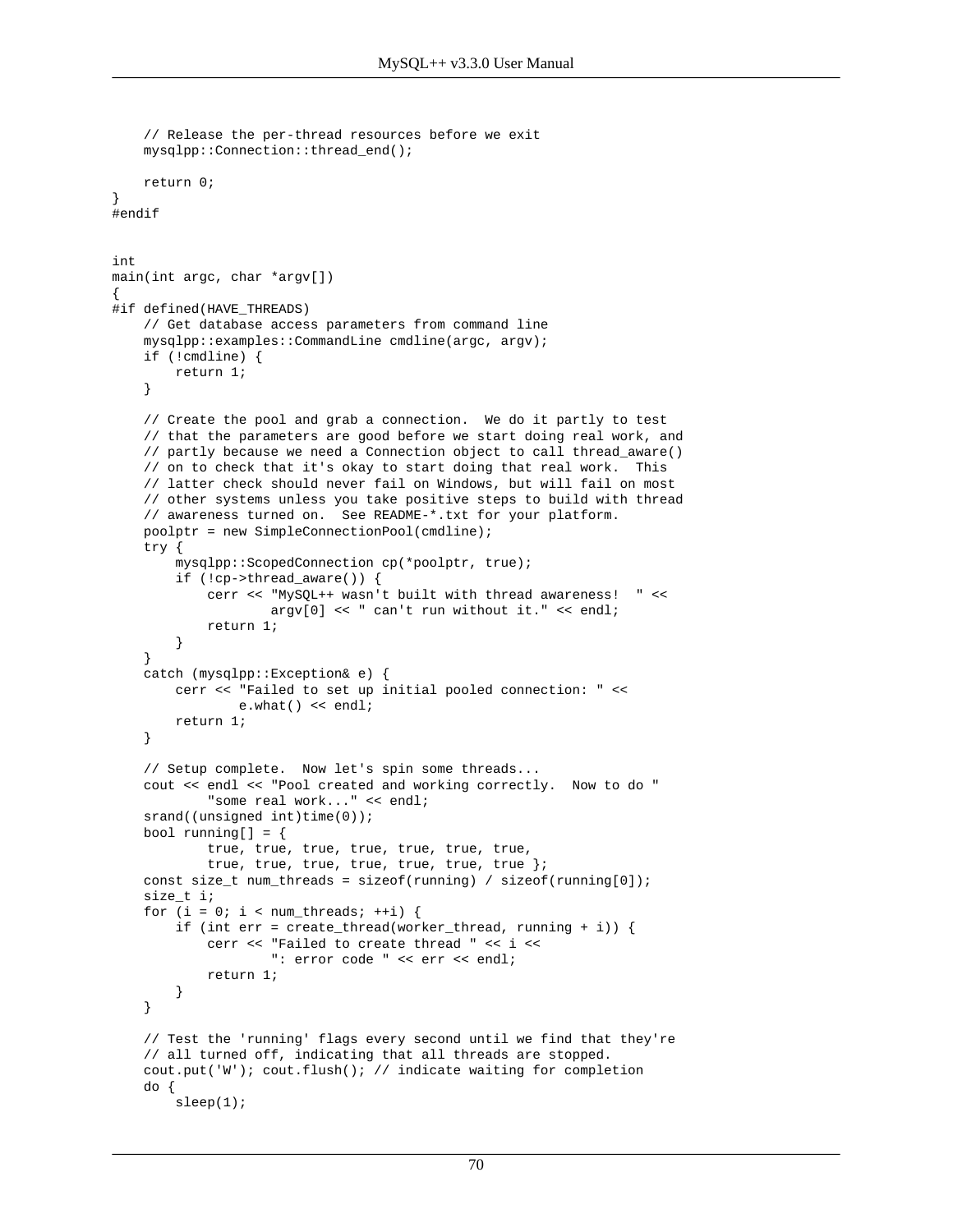```
i = 0; while (i < num_threads && !running[i]) ++i;
 }
   while (i < num threads);
    cout << endl << "All threads stopped!" << endl;
     // Shut it all down...
    delete poolptr;
    cout << endl;
#else
    (void)argc; // warning squisher
    cout << argv[0] << " requires that threads be enabled!" << endl;
#endif
    return 0;
}
```
The example works with both Windows native threads and with POSIX threads.<sup>18</sup> Because thread-enabled builds are only the default on Windows, it's quite possible for this program to do nothing on other platforms. See above for instructions on enabling a thread-aware build.

If you write your code without checks for thread support like you see in the code above and link it to a build of MySQL++ that isn't thread-aware, it will still try to run. The threading mechanisms fall back to a single-threaded mode when threads aren't available. A particular danger is that the mutex lock mechanism used to keep the pool's internal data consistent while multiple threads access it will just quietly become a no-op if MySQL++ is built without thread support. We do it this way because we don't want to make thread support a MySQL++ prerequisite. And, although it would be of limited value, this lets you use ConnectionPool in single-threaded programs.

You might wonder why we don't just work around this weakness in the C API transparently in MySQL++ instead of suggesting design guidelines to avoid it. We'd like to do just that, but how?

If you consider just the threaded case, you could argue for the use of mutexes to protect a connection from trying to execute two queries at once. The cure is worse than the disease: it turns a design error into a performance sap, as the second thread is blocked indefinitely waiting for the connection to free up. Much better to let the program get the "Commands out of sync" error, which will guide you to this section of the manual, which tells you how to avoid the error with a better design.

Another option would be to bury ConnectionPool functionality within MySQL++ itself, so the library could create new connections at need. That's no good because the above example is the most complex in MySQL++, so if it were mandatory to use connection pools, the whole library would be that much more complex to use. The whole point of  $MySOL++$  is to make using the database easier.  $MySOL++$  offers the connection pool mechanism for those that really need it, but an option it must remain.

# **7.3. Helper Functions**

Connection has several thread-related static methods you might care about when using MySQL++ with threads.

You can call Connection::thread\_aware() to determine whether MySQL++ and the underlying CAPI library were both built to be thread-aware. I want to stress that thread *awareness* is not the same thing as thread *safety*: it's still up to you to make your code thread-safe. If this method returns true, it just means it's *possible* to achieve thread-safety, not that you actually have it.

If your program's connection-management strategy allows a thread to use a Connection object that another thread created, you need to know about Connection::thread\_start(). This function sets up per-thread resources needed to make MySQL server calls. You don't need to call it when you use the simple Connection-per-thread

 $18$ The file examples/threads.h contains a few macros and such to abstract away the differences between the two threading models.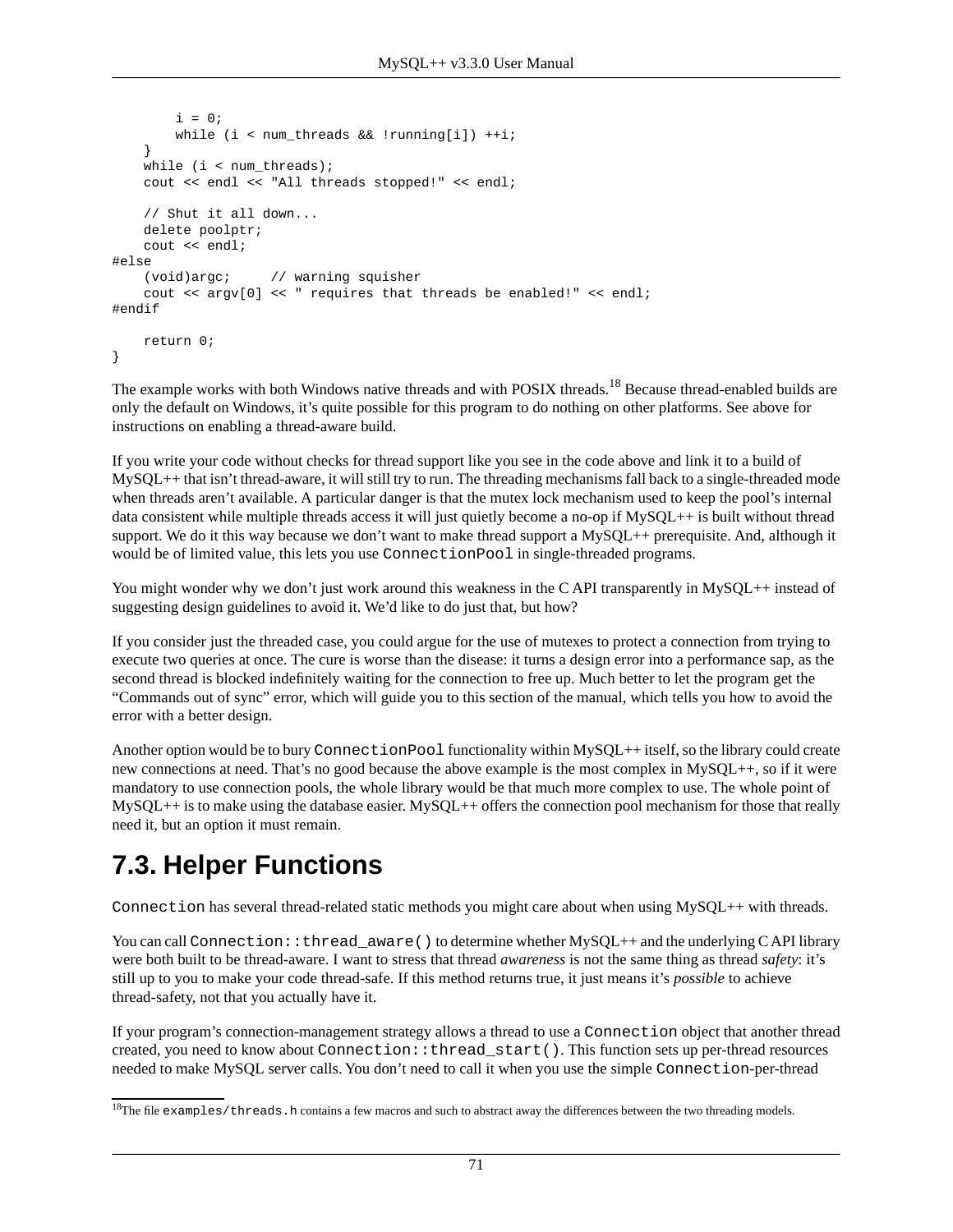strategy, because this function is implicitly called the first time you create a Connection in a thread. It's not harmful to call this function from a thread that previously created a Connection, just unnecessary. The only time it's necessary is when a thread can make calls to the database server on a Connection that another thread created and that thread hasn't already created a Connection itself.

If you use ConnectionPool, you should call thread\_start() at the start of each worker thread because you probably can't reliably predict whether your grab() call will create a new Connection or will return one previously returned to the pool from another thread. It's possible to conceive of situations where you can guarantee that each pool user always creates a fresh Connection the first time it calls grab(), but thread programming is complex enough that it's best to take the safe path and always call thread\_start() early in each worker thread.

Finally, there's the complementary method, Connection::thread\_end(). Strictly speaking, it's not *necessary* to call this. The per-thread memory allocated by the C API is small, it doesn't grow over time, and a typical thread is going to need this memory for its entire run time. Memory debuggers aren't smart enough to know all this, though, so they will gripe about a memory leak unless you call this from each thread that uses MySQL++ before that thread exits.

Although its name suggests otherwise, Connection::thread\_id() has nothing to do with anything in this chapter.

# **7.4. Sharing MySQL++ Data Structures**

We're in the process of making it safer to share MySQL++'s data structures across threads. Although things are getting better, it's highly doubtful that all problems with this are now fixed. By way of illustration, allow me explain one aspect of this problem and how we solved it in MySQL++ 3.0.0.

When you issue a database query that returns rows, you also get information about the columns in each row. Since the column information is the same for each row in the result set, older versions of MySQL++ kept this information in the result set object, and each Row kept a pointer back to the result set object that created it so it could access this common data at need. This was fine as long as each result set object outlived the Row objects it returned. It required uncommon usage patterns to run into trouble in this area in a single-threaded program, but in a multi-threaded program it was easy. For example, there's frequently a desire to let one connection do the queries, and other threads process the results. You can see how avoiding lifetime problems here would require a careful locking strategy.

We got around this in MySQL++ v3.0 by giving these shared data structures a lifetime independent of the result set object that intitially creates it. These shared data structures stick around until the last object needing them gets destroyed.

Although this is now a solved problem, I bring it up because there are likely other similar lifetime and sequencing problems waiting to be discovered inside MySQL++. If you would like to help us find these, by all means, share data between threads willy-nilly. We welcome your crash reports on the MySQL++ mailing list. But if you'd prefer to avoid problems, it's better to keep all data about a query within a single thread. Between this and the advice in prior sections, you should be able to use threads with MySQL++ without trouble.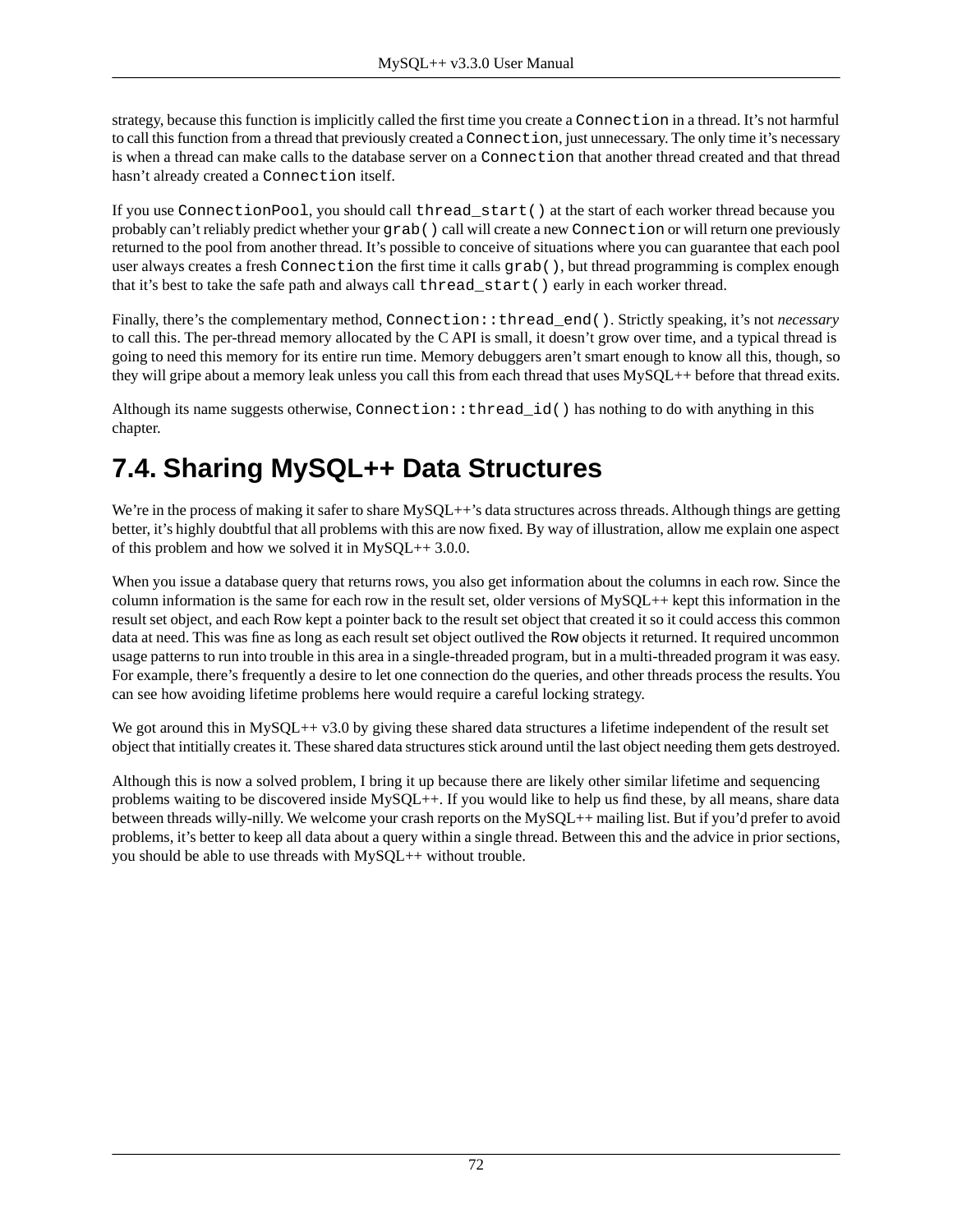# **8. Configuring MySQL++**

The default configuration of MySQL++ is suitable for most purposes, but there are a few things you can change to make it meet special needs.

## **8.1.The Location of the MySQL Development Files**

MySQL++ is built on top of the MySQL C API. (Now called Connector/C.) MySQL++ relies on this low-level library for all communication with the database server. Consequently, the build process for MySQL++ may fail if it can't find the C API headers and library.

On platforms that use Autoconf<sup>19</sup>, the configure script can usually figure out the location of the CAPI development files by itself<sup>20</sup> It simply tries a bunch of common installation locations until it finds one that works. If your MySOL server was installed in a nonstandard location, you will have to tell the configure script where these files are with some combination of the --with-mysql, --with-mysql-include, and --with-mysql-lib flags. See README-Unix.txt for details.

No other platform allows this sort of auto-discovery, so the build files for these platforms simply hard-code the default installation location for the current GA version of Connector/C at the time that version of MySQL++ was released. For example, the Visual C++ project files currently assume MySQL is in  $c:\Perogram$  Files\MySQL\MySQL Server 5.1. If you're using some other release of MySQL or you installed it somewhere else, you will have to modify the build files. How you do this, exactly, varies based on platform and what tools you have on hand. See README-Visual-C++.txt, README-MinGW.txt, or README-Mac-OS-X.txt, as appropriate.

## **8.2.The Maximum Number of Fields Allowed**

MySQL++ offers two ways to automatically build SQL queries at run time: [Template Queries](#page-37-0) and [SSQLS](#page-41-0). There's a limit on the number of fields these mechanisms support, defaulting to 25 fields in the official MySQL++ packages.<sup>21</sup> The files embodying these limits are lib/querydef.h and lib/ssqls.h, each generated by Perl scripts of the same name but with a .pl extension.

The default querydef.h is small and its size only increases linearly with respect to maximum field count.

ssqls.h is a totally different story. The default 25 field limit makes ssqls.pl generate an ssqls.h over 1 MB. Worse, the field limit to file size relation is *quadratic*. <sup>22</sup> This has a number of bad effects:

- Generating header files to support more fields than you actually require is a waste of space and bandwidth.
- Some compilers have arbitrary limits on the size of macros they're able to parse. Exceeding these limits usually causes the compiler to misbehave badly, rather than fail gracefully.
- Because it increases the size of two key files used in building MySQL++ itself and programs built on it, it increases compile times significantly. One test I did here showed a tripling of compile time from quadrupling the field limit.
- More than 25 fields in a table is a good sign of a bad database design, most likely a denormalization problem.

<sup>&</sup>lt;sup>19</sup>Linux, Solaris, the BSDs, Mac OS X command line (as opposed to the Xcode IDE), Cygwin... Basically, Unix or anything that works like it. <sup>20</sup>I don't say "Connector/C" here because the name change generally hasn't percolated out to Unixy systems. It's more commonly used on Windows

systems, since the separate Connector/C download lets them avoid installing a MySQL server just to get development headers and libraries.<br><sup>21</sup> If you're using a third-party MySQL++ package, its maintainer may have increase

the size limit of the compiler the package was built with. In that case, you can look at the top of each generated header file to find out how many fields each supports.

<sup>&</sup>lt;sup>22</sup>The file size equation, for you amateur mathematicians out there, is  $N_{lines} = 18.5f^2 + 454.5f + 196.4$ , where f is the field count.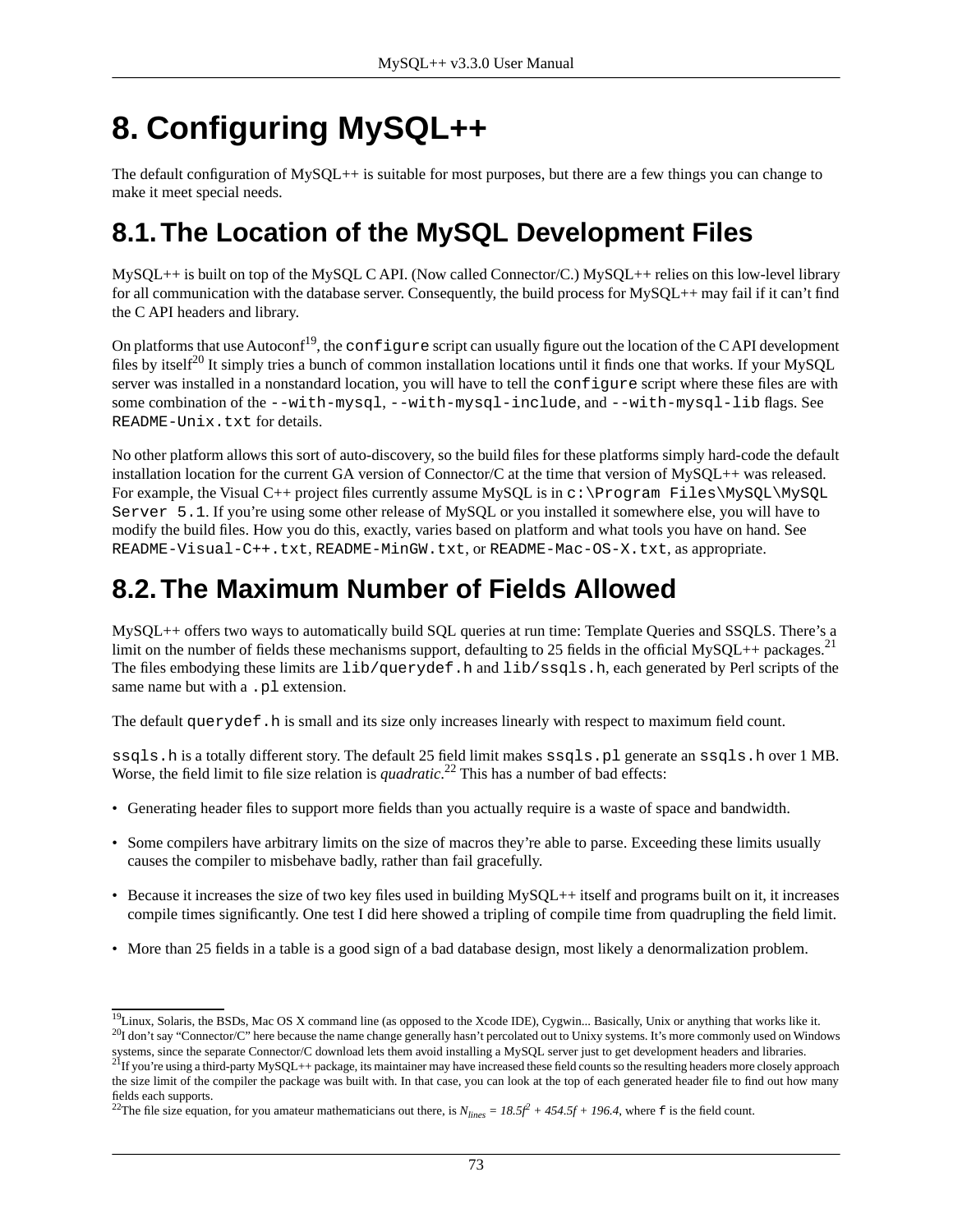The default limits try to mitigate against all of these factors while still being high enough to be useful with most DB designs.

If you're building MySQL++ from source on a platform that uses Autoconf, the easiest way to change these limits is at configuration time:

```
./configure --with-field-limit=50
```
That causes the configuration script to pass the **-f** flag to the two Perl scripts named above, overriding the default of 25 fields. Obviously you need a Perl interpreter on the system for this to work, but Perl is usually installed by default on systems MySQL++ supports via Autoconf.

On all other platforms, you'll have to give the **-f** flag to these scripts yourself. This may require installing Perl and putting it in the command path first. Having done that, you can do something like this to raise the limits:

```
cd lib
perl ssqls.pl -f 50
perl querydef.pl -f 50
```
Note the need to run these commands within the lib subdirectory of the MySQL++ source tree. (This is done for you automatically on systems where you are able to use the Autoconf method.)

## **8.3. Buried MySQL C API Headers**

It's common these days on Unixy systems to install the MySQL C API headers in a mysql directory under some common include directory. If the C API headers are in /usr/include/mysql, we say they are "buried" underneath the system's main include directory, /usr/include. Since the MySQL++ headers depend on these C API headers, it can be useful for MySQL++ to know this fact.

When MySQL++ includes one of the C API headers, it normally does so in the obvious way:

#include <mysql.h>

But, if you define the MYSQLPP\_MYSQL\_HEADERS\_BURIED macro, it switches to this style:

```
#include <mysql/mysql.h>
```
In common situations like the /usr/include/mysql one, this simplifies the include path options you pass to your compiler.

## **8.4. Building MySQL++ on Systems Without Complete C99 Support**

MySQL++ uses the C99 header stdint.h for portable fixed-size integer typedefs where possible. The C99 extensions aren't yet officially part of the C++ Standard, so there are still some C++ compilers that don't offer this header. MySQL++ works around the lack of this header where it knows it needs to, but your platform might not be recognized, causing the build to break. If this happens, you can define the MYSQLPP\_NO\_STDINT\_H macro to make MySQL++ use its best guess for suitable integer types instead of relying on stdint.h.

MySQL++ also uses C99's long long data type where available. MySQL++ has workarounds for platforms where this is known not to be available, but if you get errors in common. h about this type, you can define the macro MYSQLPP\_NO\_LONG\_LONGS to make MySQL++ fall back to portable constructs.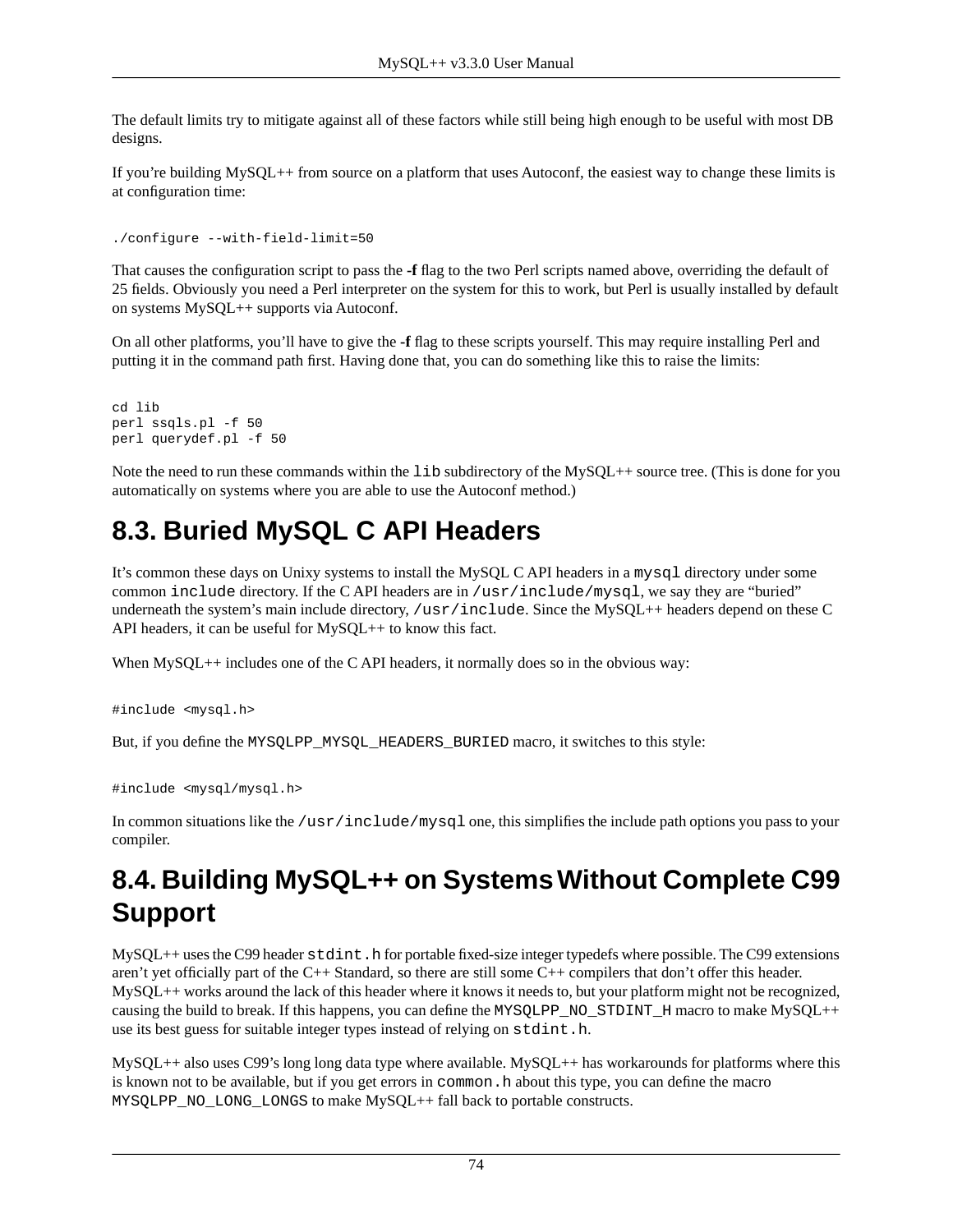# **9. Using MySQL++ in Your Own Project**

Up to now, this manual has only discussed MySQL++ in conjunction with the example programs that come with the library. This chapter covers the steps you need to take to incorporate MySQL++ into your own projects.

The first thing you have to do is include  $mysql++h$  in each module that uses  $Mysql++h$ . In modules that use [SSQLS](#page-41-0) [v1](#page-41-0), you also need to include  $ssq1s.h.<sup>23</sup>$ 

At this point, your project probably still won't compile, and it certainly won't link. The remaining steps are dependent on the operating system and tools you are using. The rest of this chapter is broken up into several sections, one for each major platform type. You can skip over the sections for platforms you don't use.

## **9.1.Visual C++**

### **Using MySQL++ in an MFC Project**

If you don't already have a project set up, open Visual Studio, say File | New | Project, then choose Visual C++ | MFC | MFC Application. Go through the wizard setting up the project as you see fit.

Once you have your project open, right click on your top-level executable in the Solution Explorer, choose Properties, and make the following changes. (Where it doesn't specify Debug or Release, make the same change to both configurations.)

- Append the following to C/C++ | General | Additional Include Directories: C:\Program Files\MySQL\MySQL Connector C 6.1\include, C:\mysql++\include
- Under C/C++ | Code Generation change "Runtime Library" to "Multi-threaded Debug DLL (/MDd)" for the Debug configuration. For the Release configuration, make it "Multi-threaded DLL (/MD)".
- For both Release and Debug builds, append the following to Linker | General | Additional Library Directories: C:\Program Files\MySQL\MySQL Connector C 6.1\lib, C:\mysql++\lib

Connector/C does include debug libraries, but you will probably not need to use them.

• Under Linker | Input add the following to "Additional Dependencies" for the Debug configuration: libmysql.lib wsock32.lib mysqlpp\_d.lib

...and then for the Release configuration: libmysql.lib wsock32.lib mysqlpp.lib

This difference is because MySQL++'s Debug DLL and import library have a  $_d$  suffix so you can have both in the same directory without conflicts.

You may want to study examples\vstudio\mfc.vcproj to see this in action. Note that some of the paths will be different, because it can use relative paths for mysqlpp.dll.

### **Using MySQL++ in a Windows Forms C++/CLI Project**

Before you start work on getting MySQL++ working with your own program, you need to make some changes to the MySQL++ build settings. Open mysqlpp.sln, then right-click on the mysqlpp target and select Properties. Make the following changes for both the Debug and Release configurations:

 $^{23}$ MvSOL++ has many header files, but the only one that isn't intertwined with the rest is  $ssqls$ . h. mysql++. h brings in all of the others in the correct order. Some have tried to speed their build times by finding a subset of MySQL++ headers to include, but mysql++.h already does as much of this as is practical. MySQL++'s monolithic nature rules out finding a true subset of the library headers.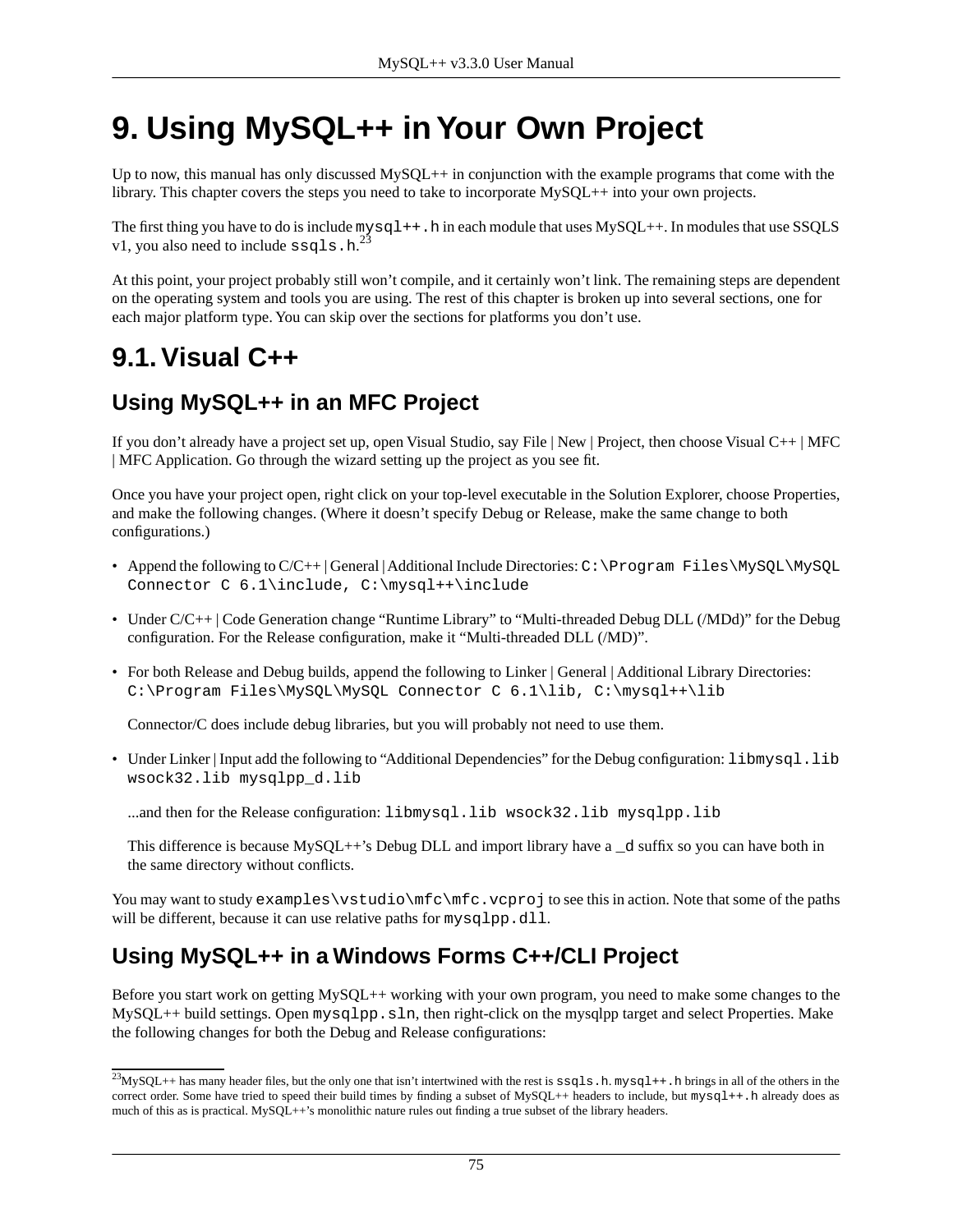- Under Configuration Properties | General, change "Common Language Runtime support" to the /clr setting.
- Under C/C++ | Code Generation, change "Enable C++ Exceptions" from "Yes (/EHsc)" to "Yes With SEH Exceptions  $($ /EHa)"

If you have already built MySQL++, be sure to perform a complete rebuild after changing these options. The compiler will emit several C4835 warnings after making those changes, which are harmless when using the DLL with a C++/CLI program, but which warn of real problems when using it with unmanaged C++. This is why MySQL++'s Windows installer (install.hta) offers the option to install the CLR version into a separate directory; use it if you need both managed and unmanaged versions installed!

For the same reason, you might give some thought about where you install mysqlpp.dll on your end user's machines when distributing your program. My recommendation is to install it in the same directory as the .exe file that uses it, rather than installing into a system directory where it could conflict with a mysqlpp.dll built with different settings.

Once you have MySQL++ built with CLR support, open your program's project. If you don't already have a project set up, open Visual Studio, say File | New | Project, then choose Visual C++ | CLR | Windows Forms Application. Go through the wizard setting up the project as you see fit.

The configuration process isn't much different from that for an MFC project, so go through the list above first. Then, make the following changes particular to .NET and C++/CLI:

- Under Configuration Properties | General change the setting from /clr:pure to /clr. (You need mixed assembly support to allow a  $C++/CLI$  program to use a plain  $C++$  library like  $MySOL++$ .)
- For the Linker | Input settings, you don't need wsock32.lib. The mere fact that you're using .NET takes care of that dependency for you.

In the MFC instructions above, it said that you need to build it using the Multi-threaded DLL version of the C++ Runtime Library. That's not strictly true for MFC, but it's an absolute requirement for C++/CLI. See the Remarks in the MSDN article on the /clr switch for details.

<span id="page-75-0"></span>You may want to study examples\vstudio\wforms\wforms.vcproj to see all this in action. Note that some of the paths will be different, because it can use relative paths for mysqlpp\_d.dll and mysqlpp.dll.

## **9.2. Unixy Platforms: Linux, \*BSD, OS X, Cygwin, Solaris...**

There are lots of ways to build programs on Unixy platforms. We'll cover just the most generic way here, Makefiles. We'll use a very simple example so it's clear how to translate this to more sophisticated build systems such as GNU Autotools or Bakefile.

"Hello, world!" for MySQL++ might look something like this:

```
#include <mysql++.h>
int main()
{
     mysqlpp::String greeting("Hello, world!");
    std::cout << greeting << std::endl;
     return 0;
}
```
Here's a Makefile for building that program:

```
CXXFLAGS := -I/usr/include/mysql -I/usr/local/include/mysql++
LDFLAGS := -L/usr/local/lib
```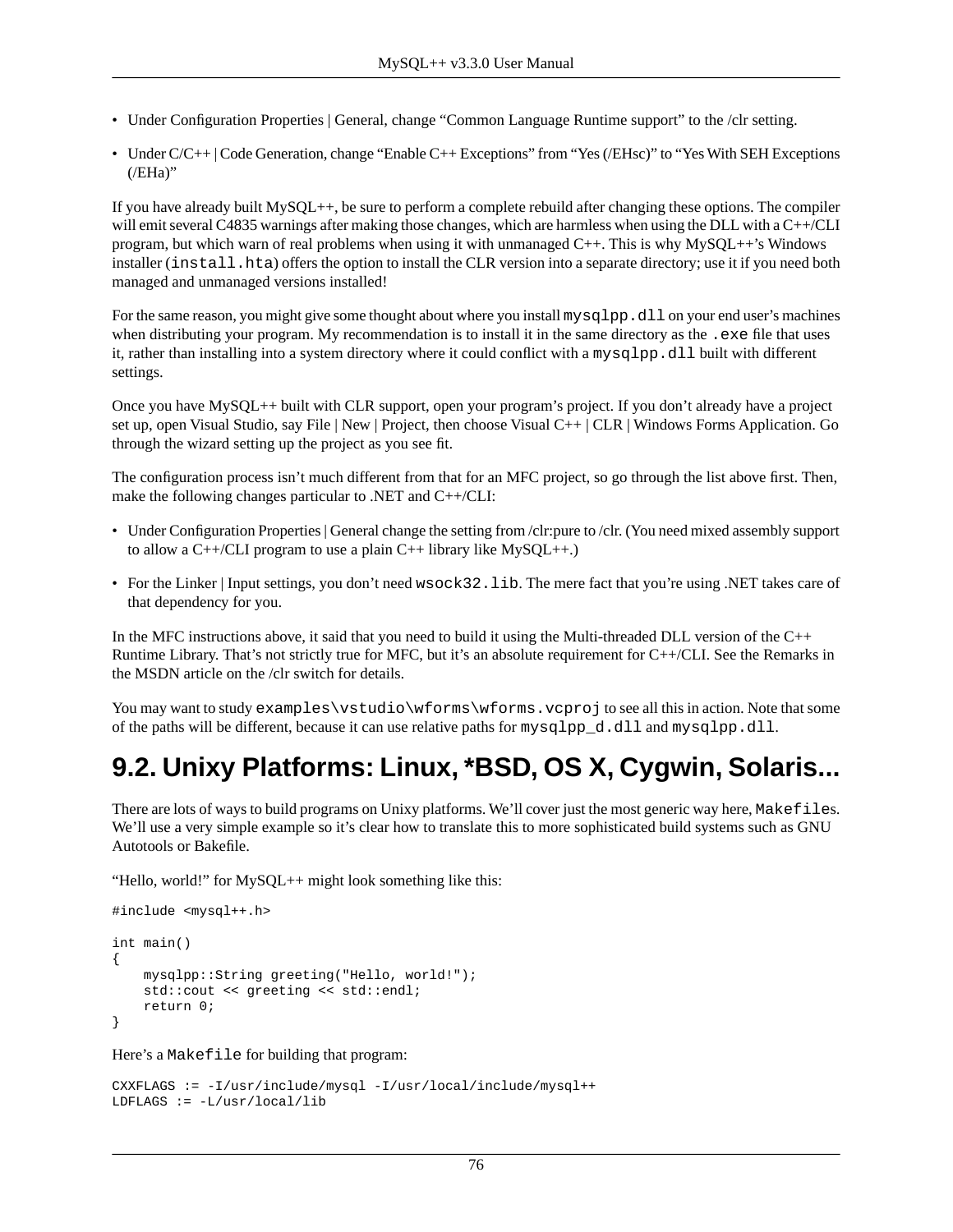```
LDLIBS := -lmysqlpp -lmysqlclient
EXECUTABLE := hello
all: $(EXECUTABLE)
clean: 
     rm -f $(EXECUTABLE) *.o
```
The \*FLAGS lines are where all of the assumptions about file and path names are laid out. Probably at least one of these assumptions isn't true for your system, and so will require changing.

The trickiest line is the LDLIBS one. MySQL++ programs need to get built against both the MySQL and MySQL++ libraries, because MySQL++ is built on top of the MySQL C API library<sup>24</sup> If you're building a threaded program, use -lmysqlclient r instead of -lmysqlclient here. (See [Section 7, "Using MySQL++ in a Multithreaded](#page-65-0) [Program"](#page-65-0) for more details on building thread-aware programs.)

On some systems, the order of libraries in the LDLIBS line is important: these linkers collect symbols from right to left, so the rightmost library needs to be the most generic. In this example, MySQL++ depends on MySQL, so the MySQL C API library is rightmost.

You might need to add more libraries to the LDLIBS line.  $-\ln 1$ ,  $-\ln 1$  and  $-\ln 1$  are common. If you study how MySQL++ itself gets built on your system, you can see what it uses, and emulate that.

You may be wondering why we have used both LDLIBS and LDFLAGS here. Some Makefiles you have seen collect both types of flags in a single variable. That can work if the variable is used in the right place in the link command. However, this particular Makefile is made with GNU make in mind, and uses its standard rules implicitly. Those rules are designed to use these two variables separately like this. If you were writing your own compilation rules, you could write them in such a way that you didn't have to do this.

Beyond that, we have a pretty vanilla Makefile, thanks in large part to the fact that the default make rules are fine for such a simple program.

## **9.3. OS X**

### **Makefiles**

The generic Makefile [instructions above](#page-75-0) cover most of what you need to know about using Makefiles on OS X.

One thing that may trip you up on OS X is that it uses an uncommon dynamic linkage system. The easiest way to cope with this is to link your executables with the compiler, rather than call 1d directly.

Another tricky bit on OS X is the concept of Universal binaries. See README-Mac-OS-X. txt for details on building a Universal version of the MySQL++ library, if you need one. By default, you only get a version tuned for the system type you build it on.

### **Xcode**

I have no information on how to incorporate MySQL++ in an Xcode project. Send a message to the MySQL++ mailing list if you can help out here.

<sup>&</sup>lt;sup>24</sup>The MySQL C API library is most commonly called libmysqlclient on Unixy systems, though it is also known as Connector/C.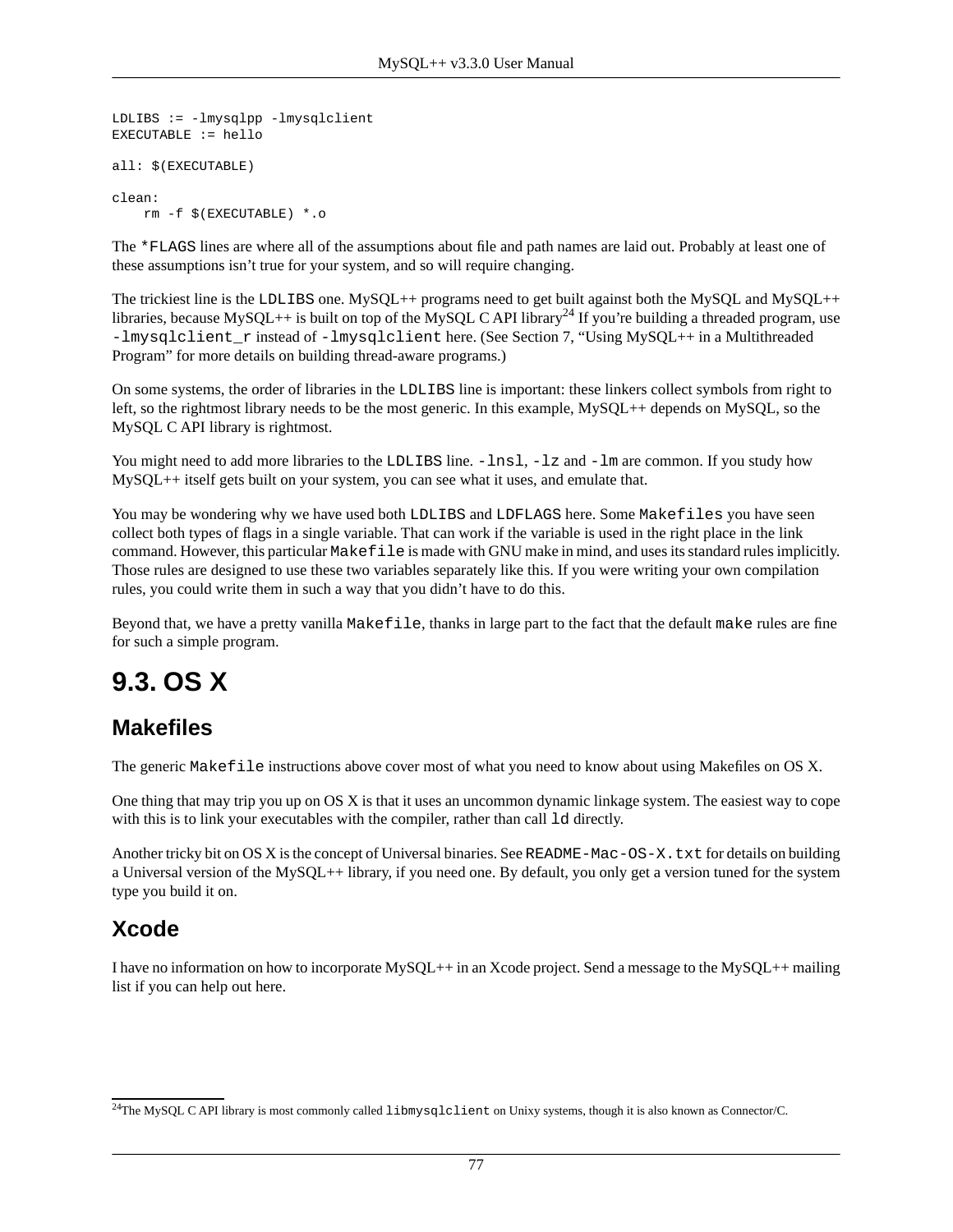## **9.4. MinGW**

### **Makefiles**

The generic Makefile [instructions above](#page-75-0) apply to MinGW's version of GNU make as well. You will have some differences due to the platform, so here's the adjusted Makefile:

```
SHELL := $(COMSPEC)
MYSQL_DIR := "c:/Program Files/MySQL/MySQL Connector C 6.1"
CXXFLAGS := -I$(MYSQL_DIR)/include -Ic:/MySQL++/include
LDFLAGS := -L$(MYSQL_DIR)/lib -Lc:/MySQL++/lib/MinGW
LDLIBS := -lmysql -lmysqlppEXECUTABLE := hello
all: $(EXECUTABLE)
clean: 
 del $(EXECUTABLE)
```
Note that I've used **del** instead of **rm** in the clean target. In the past, at least, MinGW make had some funny rules about whether commands in target rules would get run with  $sh.$  exe or with cmd.exe. I can't currently get my installation of MinGW to do anything but use  $sh.$  exe by default, but that may be because I have Cygwin installed, which provides  $sh.$  exe. This explains the first line in the file, which overrides the default shell with cmd.exe, purely to get consistent behavior across platforms. If you knew all your platforms would have a better shell, you'd probably want to use that instead.

Note the use of forward slashes in the path to the MySQL Connector/C development files. GNU make uses the backslash as an escape character, so you'd have to double them if you're unwilling to use forward slashes.

### **Third-Party MinGW IDEs (Dev-C++, Code::Blocks...)**

I have no information on how to do this. We've received reports on the mailing list from people that have made it work, but no specifics on what all needs to be done. The Makefile discussion above should give you some hints.

## **9.5. Eclipse**

As far as I can tell, the simplest way to build a  $C_{++}$  project with Eclipse is to set up a Makefile for it as described [above,](#page-75-0) then add an external run configuration for your local make tool. Get the project building from the command line with make, then go to Run | External Tools | Open External Tools Dialog and add a new launch configuration.

For example, on my OS X system I use /usr/bin/gnumake for the program location and pick the project root with the Browse Workspace button to set the working directory.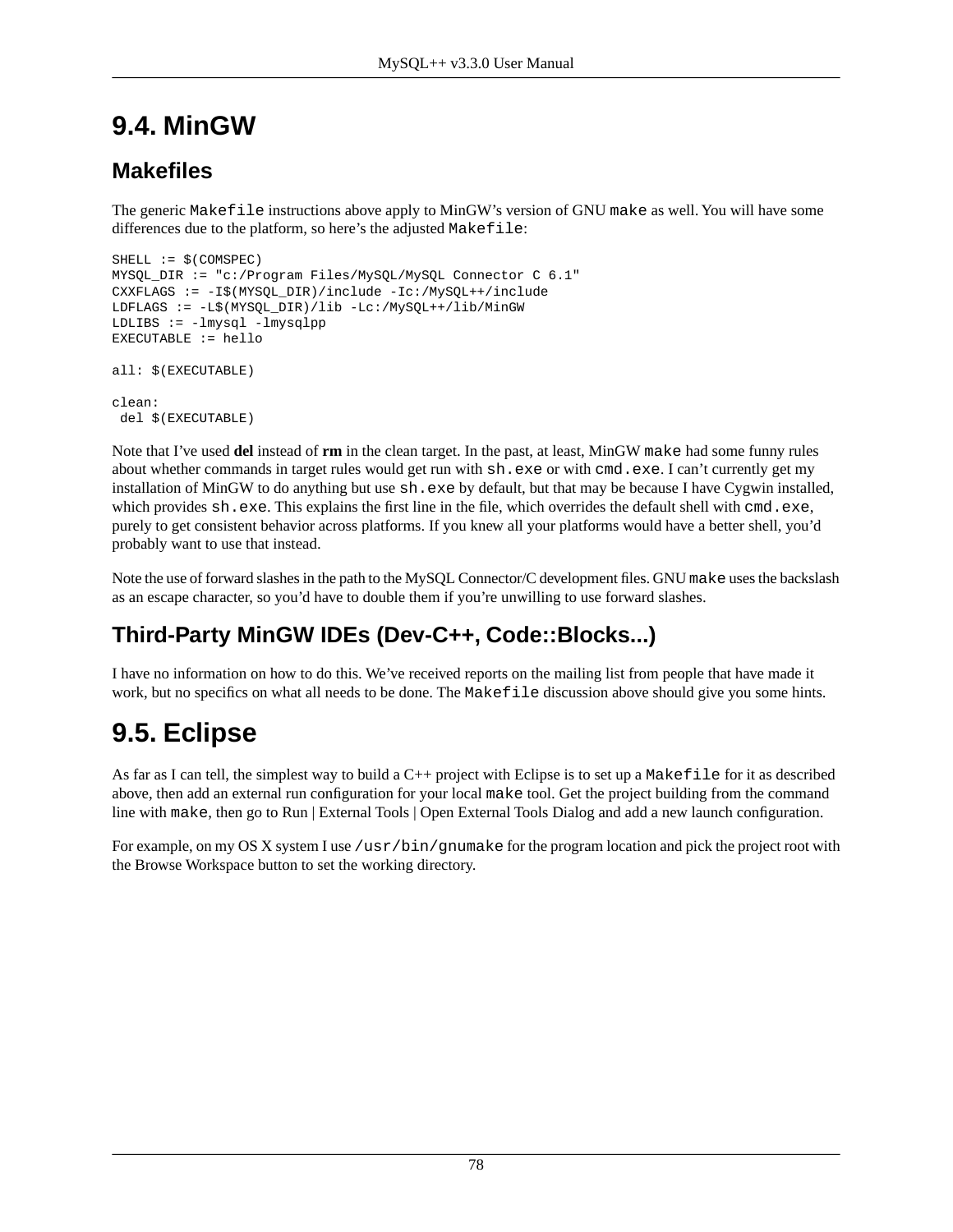# **10. Incompatible Library Changes**

This chapter documents those library changes since the epochal 1.7.9 release that break end-user programs. You can dig this stuff out of the ChangeLog.md file, but the change log focuses more on explaining and justifying the facets of each change, while this section focuses on how to migrate your code between these library versions.

Since pure additions do not break programs, those changes are still documented only in the change log.

## **10.1. API Changes**

This section documents files, functions, methods and classes that were removed or changed in an incompatible way. If your program uses the changed item, you will have to change something in your program to get it to compile after upgrading to each of these versions.

### **v1.7.10**

Removed Row::operator[]() overloads except the one for size\_type, and added Row::lookup\_by\_name() to provide the "subscript by string" functionality. In practical terms, this change means that the row["field"] syntax no longer works; you must use the new lookup\_by\_name method instead.

Renamed the generated library on POSIX systems from libsqlplus to libmysqlpp.

### **v1.7.19**

Removed SQLQuery::operator=(), and the same for its Query subclass. Use the copy constructor instead, if you need to copy one query to another query object.

### **v1.7.20**

The library used to have two names for many core classes: a short one, such as Row and a longer one, MysqlRow. The library now uses the shorter names exclusively.

All symbols within MySQL++ are in the mysqlpp namespace now if you use the new mysql++.h header. If you use the older sqlplus.hh or mysql++.hh headers, these symbols are hoist up into the global namespace. The older headers cause the compiler to emit warnings if you use them, and they will go away someday.

### **v2.0.0**

#### **Connection class changes**

- Connection::create\_db() and drop\_db() return true on success. They returned false in v1.7.*x*! This change will only affect your code if you have exceptions disabled.
- Renamed Connection::real\_connect() to connect(), made several more of its parameters default, and removed the old connect() method, as it's now a strict subset of the new one. The only practical consequence is that if your program was using real\_connect(), you will have to change it to connect().
- Replaced Connection::read\_option() with new set\_option() mechanism. In addition to changing the name, programs using this function will have to use the new Connection::Option enumerated values, accept a true return value as meaning success instead of 0, and use the proper argument type. Regarding the latter, read\_option() took a const char\* argument, but because it was just a thin wrapper over the MySQL C API function mysql-options, the actual value being pointed to could be any of several types. This new mechanism is properly type-safe.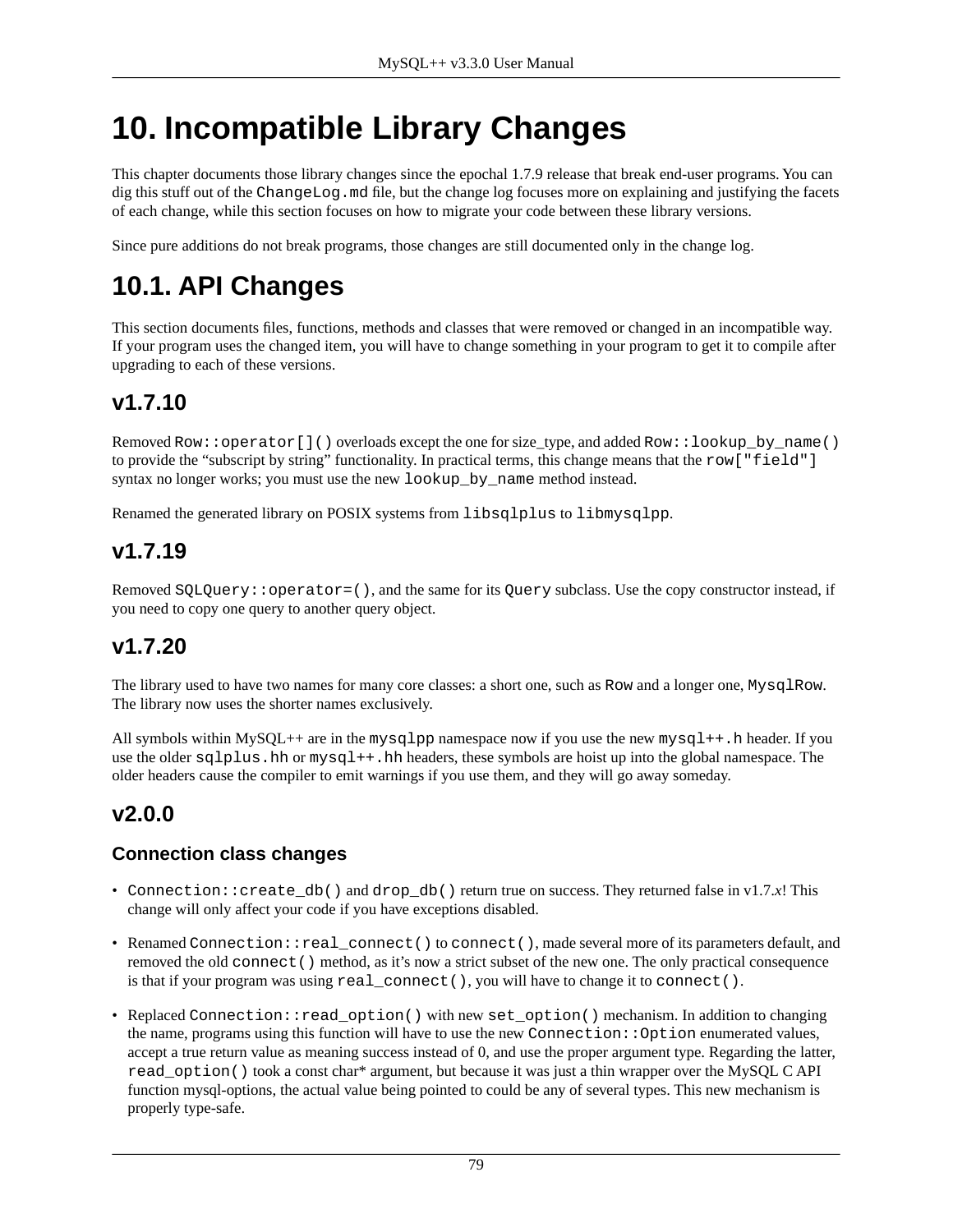#### **Exception-related changes**

- Classes Connection, Query, Result, ResUse, and Row now derive from OptionalExceptions which gives these classes a common interface for disabling exceptions. In addition, almost all of the per-method exception-disabling flags were removed. The preferred method for disabling exceptions on these objects is to create an instance of the new NoExceptions class on the stack, which disables exceptions on an OptionalExceptions subclass as long as the NoExceptions instance is in scope. You can instead call disable\_exceptions() on any of these objects, but if you only want them disabled temporarily, it's easy to forget to re-enable them later.
- In the previous version of MySQL++, those classes that supported optional exceptions that could create instances of other such classes were supposed to pass this flag on to their children. That is, if you created a Connection object with exceptions enabled, and then asked it to create a Query object, the Query object also had exceptions disabled. The problem is, this didn't happen in all cases where it should have in v1.7. This bug is fixed in v2.0. If your program begins crashing due to uncaught exceptions after upgrading to v2.0, this is the most likely cause. The most expeditious fix in this situation is to use the new NoExceptions feature to return these code paths to the v1.7 behavior. A better fix is to rework your program to avoid or deal with the new exceptions.
- All custom MySQL++ exceptions now derive from the new Exception interface. The practical upshot of this is that the variability between the various exception types has been eliminated. For instance, to get the error string, the BadQuery exception had a string member called error plus a method called what(). Both did the same thing, and the what () method is more common, so the error string was dropped from the interface. None of the example programs had to be changed to work with the new exceptions, so if your program handles MySQL++ exceptions the same way they do, your program won't need to change, either.
- Renamed SQLQueryNEParams exception to BadParamCount to match style of other exception names.
- Added BadOption, ConnectionFailed, DBSelectionFailed, EndOfResults, EndOfResultSets, LockFailed, and ObjectNotInitialized exception types, to fix overuse of BadQuery. Now the latter is used only for errors on query execution. If your program has a "catch-all" block taking a std: exception for each try block containing MySQL++ statements, you probably won't need to change your program. Otherwise, the new exceptions will likely show up as program crashes due to unhandled exceptions.

#### **Query class changes**

- In previous versions, Connection had a querying interface similar to class Query's. These methods were intended only for Query's use; no example ever used this interface directly, so no end-user code is likely to be affected by this change.
- A more likely problem arising from the above change is code that tests for query success by calling the Connection object's success() method or by casting it to bool. This will now give misleading results, because queries no longer go through the Connection object. Class Query has the same success-testing interface, so use it instead.
- Query now derives from std:: ostream instead of std:: stringstream.

#### **Result/ResUse class changes**

- Renamed ResUse:: mysql\_result() to raw\_result() so it's database server neutral.
- Removed ResUse: : eof (), as it wrapped the deprecated and unnecessary MySQL C API function mysql-eof. See the simple3 and usequery examples to see the proper way to test for the end of a result set.

#### **Row class changes**

• Removed "field name" form of  $Row::field$  list(). It was pointless.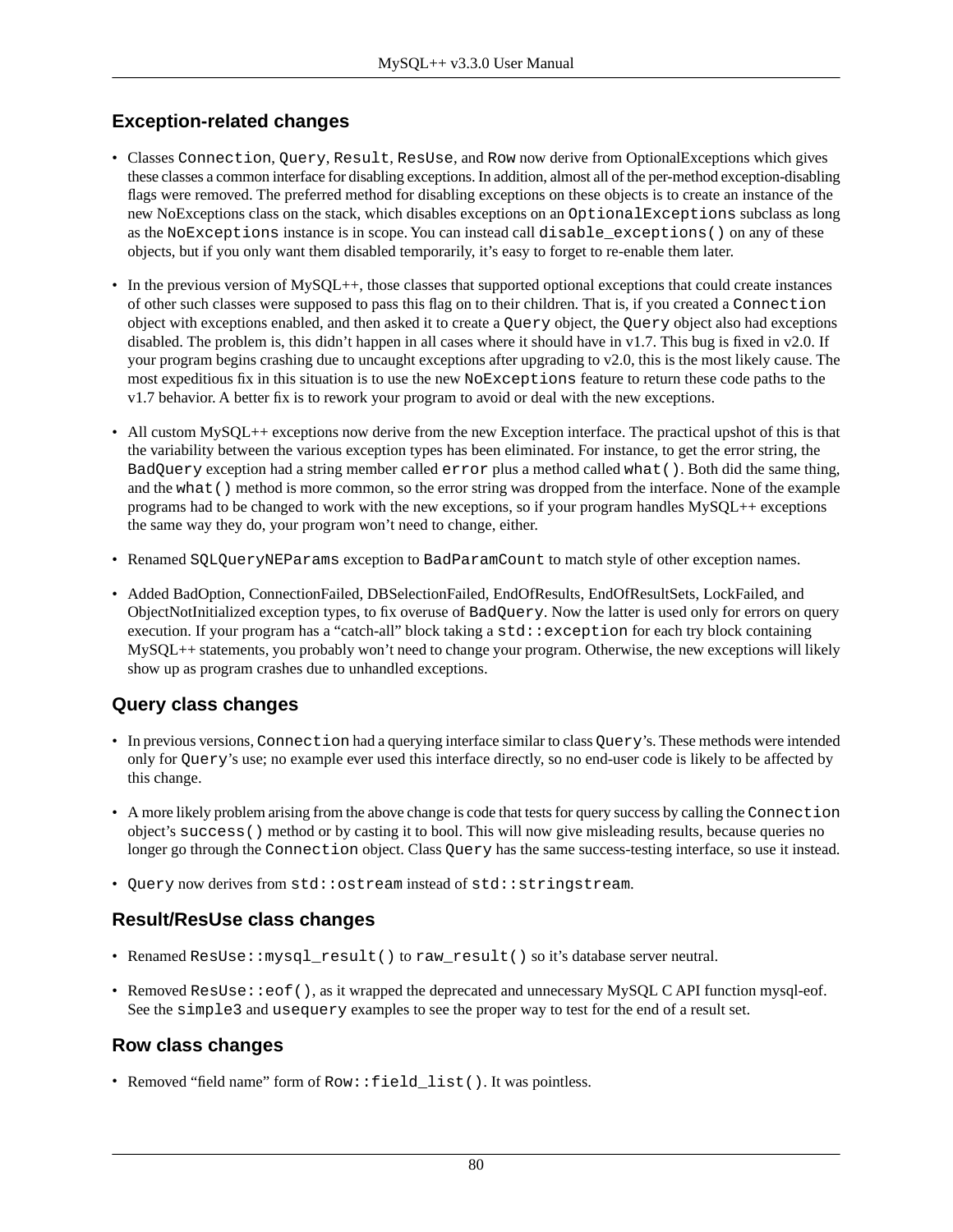• Row subscripting works more like v1.7.9: one can subscript a Row with a string (e.g. row ["myfield"]), or with an integer (e.g. row [5]). lookup by name () was removed. Because row [0] is ambiguous (0 could mean the first field, or be a null pointer to const char\*), there is now  $Row:at()$ , which can look up any field by index.

#### **Miscellaneous changes**

- Where possible, all distributed Makefiles only build dynamic libraries. (Shared objects on most Unices, DLLs on Windows, etc.) Unless your program is licensed under the GPL or LGPL, you shouldn't have been using the static libraries from previous versions anyway.
- Removed the backwards-compatibility headers sqlplus.hh and mysql++.hh. If you were still using these, you will have to change to  $mysgl++h$ , which will put all symbols in namespace mysqlpp.
- Can no longer use arrow operator (->) on the iterators into the Fields, Result and Row containers.

### **v2.2.0**

Code like this will have to change:

```
query << "delete from mytable where myfield=%0:myvalue";
query.parse();
query.def["myvalue"] = some_value;
query.execute();
```
...to something more like this:

```
query << "delete from mytable where myfield=%0";
query.parse();
query.execute(some_value);
```
The first code snippet abuses the default template query parameter mechanism (Query:  $:def)$  to fill out the template instead of using one of the overloaded forms of execute(), store() or use() taking one or more SQLString parameters. The purpose of Query::def is to allow for default template parameters over multiple queries. In the first snippet above, there is only one parameter, so in order to justify the use of template queries in the first place, it must be changing with each query. Therefore, it isn't really a "default" parameter at all. We did not make this change maliciously, but you can understand why we are not in any hurry to restore this "feature".

(Incidentally, this change was made to allow better support for BLOB columns.)

### **v2.3.0**

Connection::set\_option() calls now set the connection option immediately, instead of waiting until just before the connnection is actually established. Code that relied on the old behavior could see unhandled exceptions, since option setting errors are now thrown from a different part of the code. You want to wrap the actual set\_option() call now, not Connection::connect()

FieldNames and FieldTypes are no longer exported from the library. If you are using these classes directly from Visual C++ or MinGW, your code won't be able to dynamically link to a DLL version of the library any more. These are internal classes, however, so no one should be using them directly.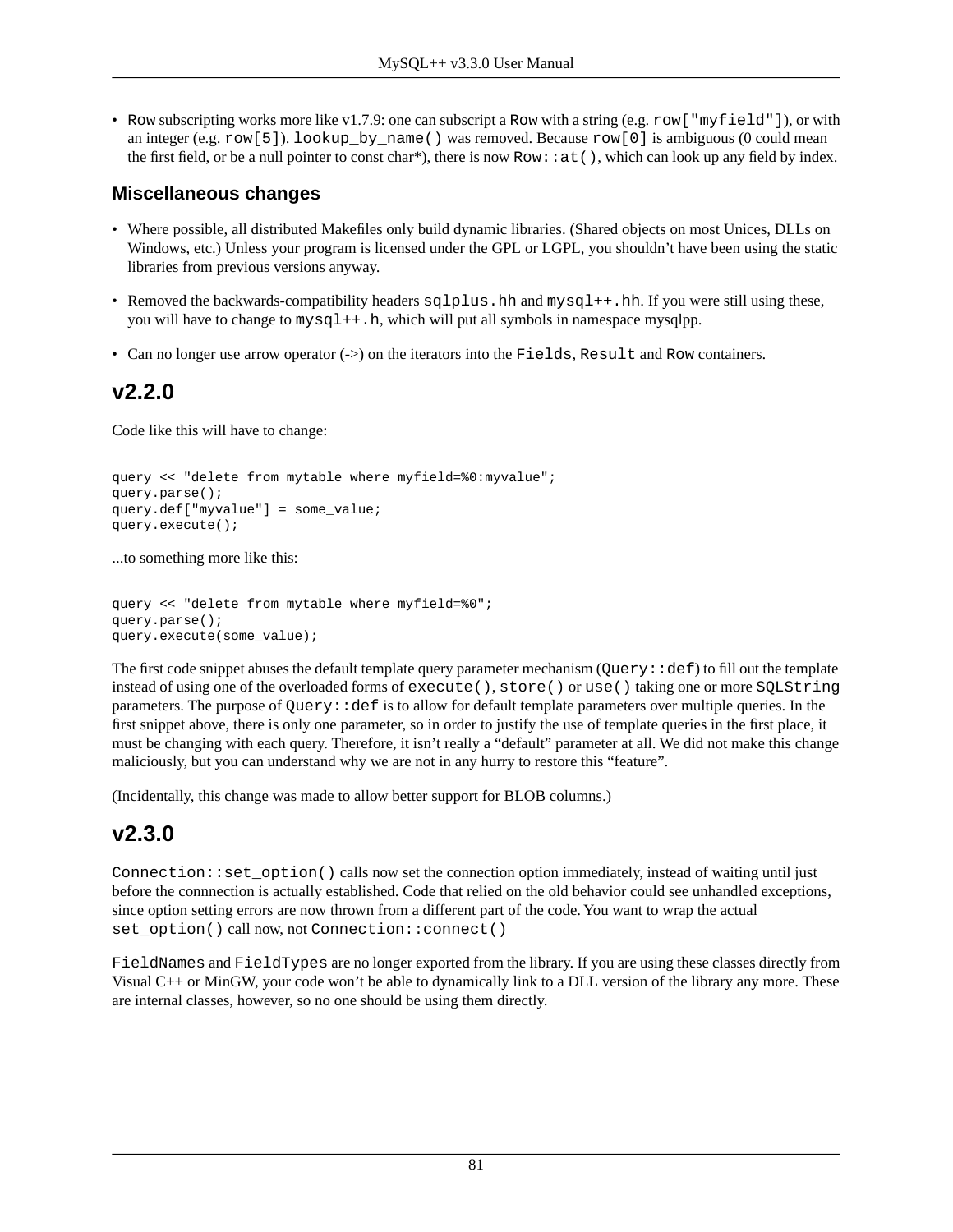### **v3.0.0**

#### **Class name changes**

Several classes changed names in this release:

- ColData is now String.
- NullisBlank is now NullIsBlank. (Note the capital *I*.) Similar changes for NullisNull and NullisZero.
- ResNSel is now SimpleResult.
- Result is now StoreQueryResult.
- ResUse is now UseQueryResult.
- SQLString is now SQLTypeAdapter.

When first building existing code against this version, you may find it helpful to define the macro MYSQLPP\_OLD\_CLASS\_NAMES in your program's build options. This will turn on some macros that set up aliases for the new class names matching their corresponding old names. Then, when you've fixed up any other issues that may prevent your program from building with the new MySQL++, you can turn it back off and fix up any class name differences.

If you were only using ColData in a BLOB context, you should use  $sql$  blob or one of the related typedefs defined in lib/sql\_types.h instead, to insulate your code from changes like these.

The SQLString change shouldn't affect you, as this class was not designed to be used by end user code. But, due to the old name and the fact that it used to derive from  $std:$ : string, some might have been tempted to use it as an enhanced  $\text{std}$ : string. Such code will undoubtedly break, but can probably be fixed by just changing it to use std::string instead.

#### **Connection class changes**

The option setting mechanism has been redesigned. (Yes, again.) There used to be an enum in Connection with a value for each option we understood, and an overload of Connection::set\_option() for each argument type we understood. It was possible to pass any option value to any set\_option() overload, and the problem would only be detected at run time. Now each option is represented by a class derived from the new Option abstract base class, and set\_option() simply takes a pointer to one of these objects. See examples/multiquery.cpp for the syntax. Since each Option subclass takes only the parameter types it actually understands, it's now completely type-safe at compile time.

The new option setting mechanism also has the virtue of being more powerful so it let us replace several existing things within Connection with new options:

- Replaced enable\_ssl() with SslOption.
- Replaced the compress parameter to the Connection create-and-connect constructor and Connection::connect() method with CompressOption.
- Replaced the connect\_timeout parameter with ConnectTimeoutOption.
- Defined Option subclasses for each of the flags you would previously set using the client\_flag parameter. There are about a dozen of these, so instead of listing them, look in lib/options.h for something with a similar name.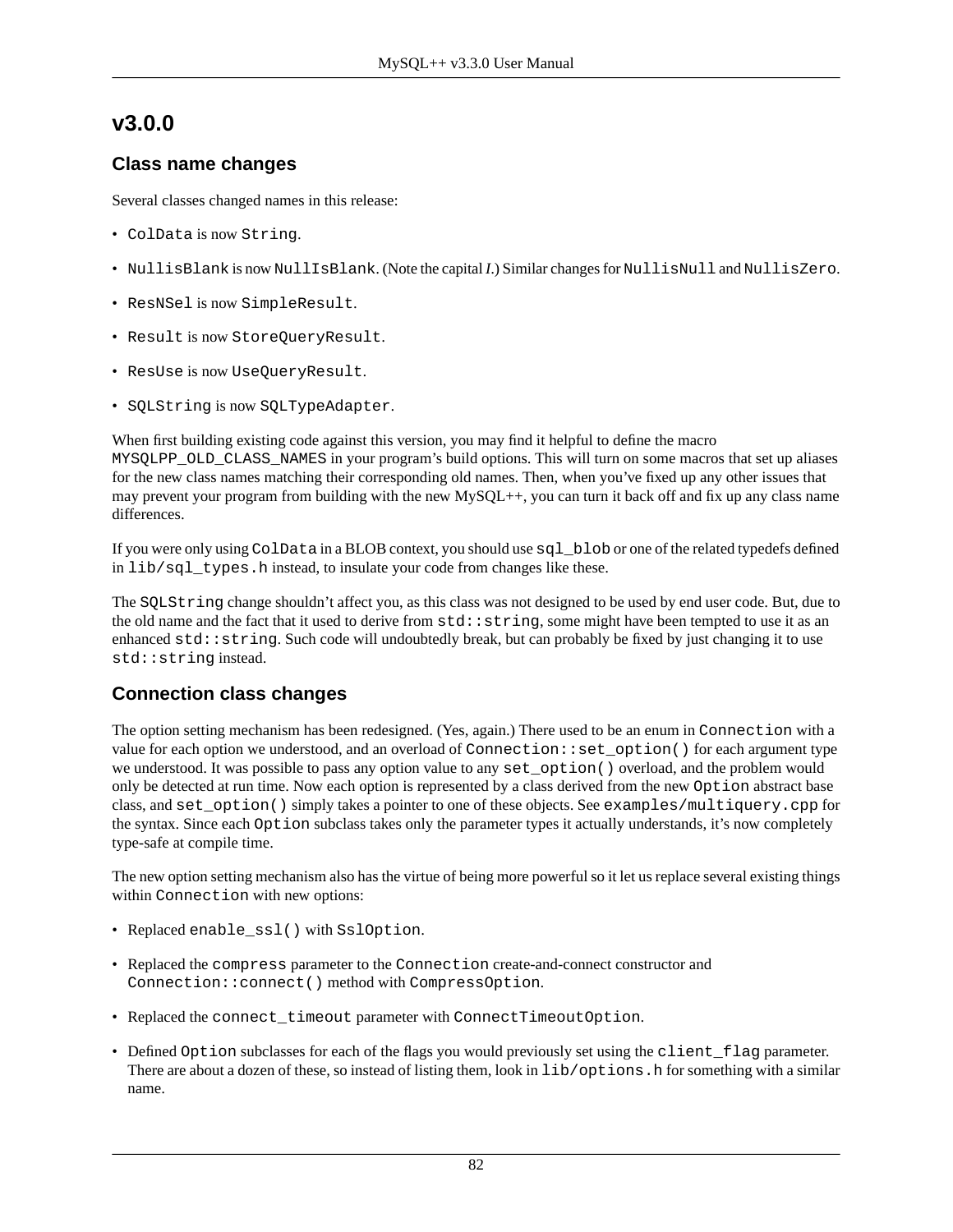Collapsed Connection's host, port, and socket\_name parameters down into a new combined server parameter which is parsed to determine what kind of connection you mean. These interfaces are still compatible with v2.3 and earlier up through the port parameter.

Moved Connection::affected\_rows(), info() and insert\_id() methods to class Query, as they relate to the most recently-executed query.

Changed the return type of Connection::ping() from int to bool. If you were calling ping() in bool context or using its return value in bool context, you will need to reverse the sense of the test because the previous return code used zero to mean success. Now it returns true to indicate success.

Renamed several methods:

- Use client\_version() instead of api\_version() or client\_info().
- Use ipc\_version() instead of host\_info().
- Use protocol\_version() instead of proto\_info().
- Use server\_version() instead of server\_info().
- Use status() instead of stat().

Also, removed close() in favor of disconnect(), which has always done the same thing.

#### **Date and Time class changes**

The sql\_timestamp typedef is now an alias for DateTime, not Time.

There used to be implicit conversion constructors from ColData (now String), std::string and const char\* for the Date, DateTime, and Time classes. It's still possible to do these conversions, but only explicitly. (This had to be done to make Null<T> work in SSQLSes.)

The most likely place to run into problems as a result of this change is in code like this:

```
void some_function(const mysqlpp::DateTime& dt);
```
some\_function("2007-12-22");

The function call needs to be changed to:

some\_function(mysqlpp::DateTime("2007-12-22"));

#### **Exception changes**

If an error occurs during the processing of a "use" query (as opposed to the initial execution) we throw the new UseQueryError exception instead of BadQuery.

If you pass bad values to the Row ctor so that it can't initialize itself properly, it throws the ObjectNotInitialized exception instead of BadQuery.

Together, these two changes mean that BadQuery is now used solely to indicate a problem executing the actual SQL query statement.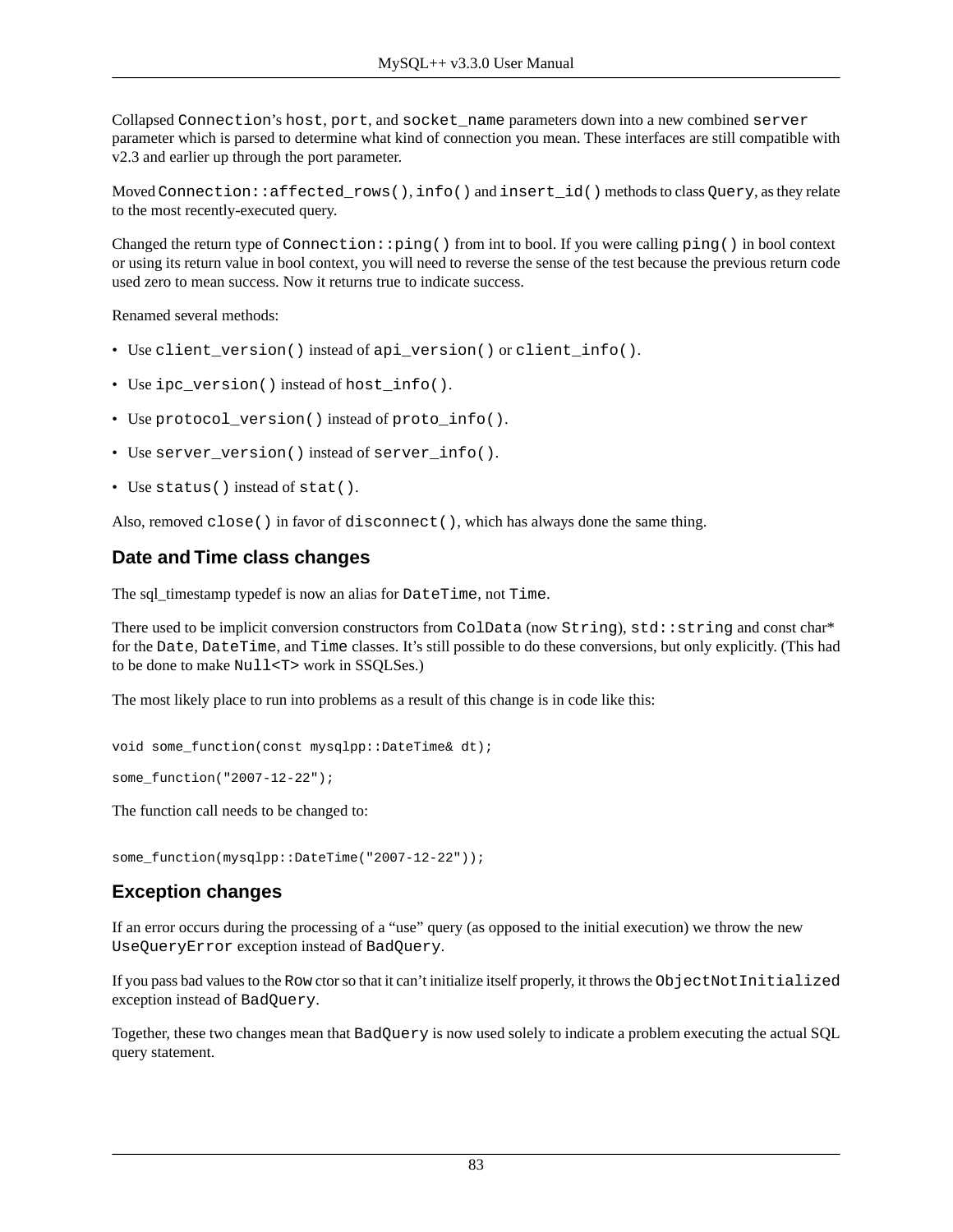#### **Field and Fields class changes**

Field is now a real C++ class, not just a typedef for the corresponding C API class. Major portability impacts are:

- It has no public data members. Where sensible, there is a public accessor function of the same name as the corresponding field in the C API structure.
- The main exception to this is the flags data member. This is a bitfield in the C API data structure and you had to use MySQL-specific constants to break values out of it. MySQL++'s new Field class provides a public member function returning bool for each of these flags.
- The new class doesn't include all of the data members from the C API version. We left out those that aren't used within MySQL++ or its examples, or whose function we couldn't understand. Basically, if we couldn't document a reason to use it, we left it out.

Fields used to be a std::vector work-alike which worked with the C API to access fields and return them as though they were simply contained directly within the Fields object. Now that we have a real MySQL++ class to hold information about each field without reference to the CAPI, we were able to replace the Fields class with:

typedef std::vector<Field> Fields;

If anything, this should give a pure superset of the old functionality, but it's possible it could break end user code.

#### **Query class changes**

If you were using char as an 8-bit integer in query building, there are several places in  $MysQL++ v3$  where it will now be treated as a single-character string. MySQL++ has had the tiny\_int class for many years now specifically to provide a true 8-bit integer without the semantic confusion surrounding the old C char type. Either use tiny\_int, or use the SQL type aliases sql\_tinyint and sql\_tinyint\_unsigned instead.

The 'r' and 'R' template query parameter modifiers were removed. They made the library do quoting and both quoting and escaping (respectively) regardless of the data type of the parameter. There are no corresponding Query stream manipulators, so for symmetery we had to decide whether to add such manipulators or remove the tquery modifiers. There should never be a reason to force quoting or escaping other than to work around a  $MySQL++$  bug, and it's better to just fix the bug than work around it, so removed the tquery modifiers.

Query::store\_next() and Result::fetch\_row() no longer throw the EndOfResults and EndOfResultSets exceptions; these are not exceptional conditions! These methods simply return false when you hit the end of the result set now.

Renamed Query::def to Query::template\_defaults to make its purpose clearer.

Removed Query::preview(). The most direct replacement for this set of overloaded methods is the parallel set of str() methods, which were just aliases before. (Chose str() over preview() because it's standard C++ nomenclature.) But if you're just looking to get a copy of a built query string and you aren't using template queries, you can now insert the Query into a stream and get the same result.

For example, a lot of code in the examples that used to say things like:

```
cout << query.preview() << endl;
```
now looks like this:

```
cout << query << endl;
```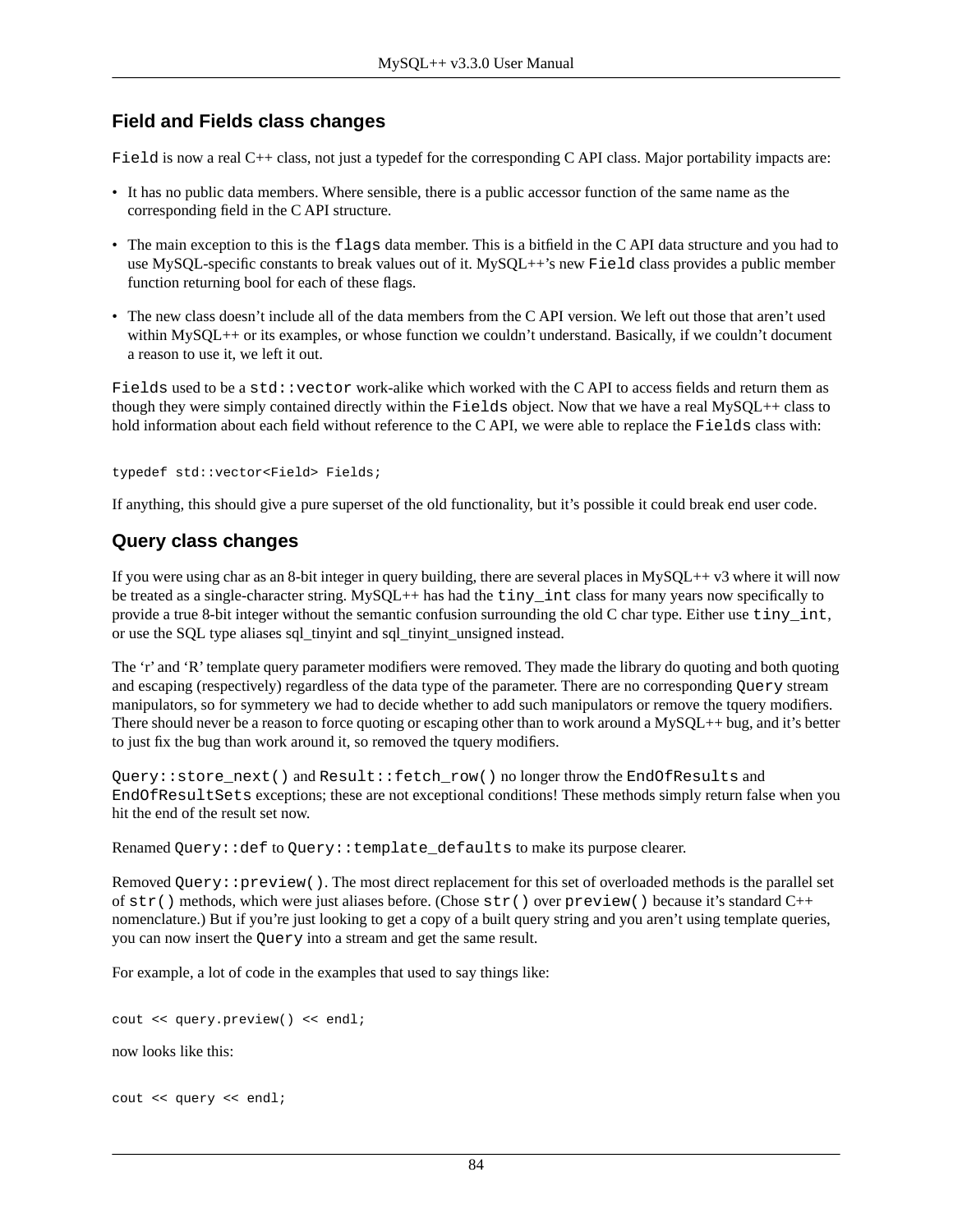#### **Result, ResUse, and ResNSel class changes**

In addition to the class name changes described above, UseQueryResult is no longer StoreQueryResult's base class. There is a new abstract class called ResultBase containing much of what used to be in ResUse, and it is the base of both of these concrete result set types. This should only affect your code if you were using ResUse references to refer to Result objects.

Removed a bunch of duplicate methods:

- Use num\_fields() instead of columns().
- Use field\_names() instead of names().
- Use num\_rows() instead of rows().
- Use field\_types() instead of types().

Renamed several methods for "grammar" reasons. For example, some methods returned a single object but had a "plural" name, implying that it returned a container of objects. In cases like this, we changed the name to agree with the return value. Some of these also fall into the duplicate method category above:

- Use field(unsigned int) instead of fields(unsigned int).
- Use field\_num(const std::string&) instead of names(const std::string&).
- Use field name(int) instead of names(int).
- Use field\_type(int) instead of types(int).

Removed several "smelly" methods:

- purge(): was an internal implementation detail, not something for end user code to call
- raw\_result(): end user code shouldn't be digging down to the CAPI data structures, but if you really need something like this, look at the implementation of Query: : storein(). Its workings will probably be educational.
- reset\_names(): no reason to call this, especially now that the field name list is initialized once at startup and then never changed
- reset\_field\_names(): just an alias for previous
- reset\_types(): same argument as for reset\_names()
- reset\_field\_types(): just an alias for previous

ResUse::field\_num() would unconditionally throw a BadFieldName exception when you asked for a field that doesn't exist. Now, if exceptions are disabled on the object, it just returns -1.

SimpleResult's member variables are all now private, and have read-only accessor functions of the same name.

Code like this used to work:

```
mysqlpp::Row row;
mysqlpp::Result::size_type i;
for (i = 0; row = res[i]; ++i) {
   // Do something with row here
}
```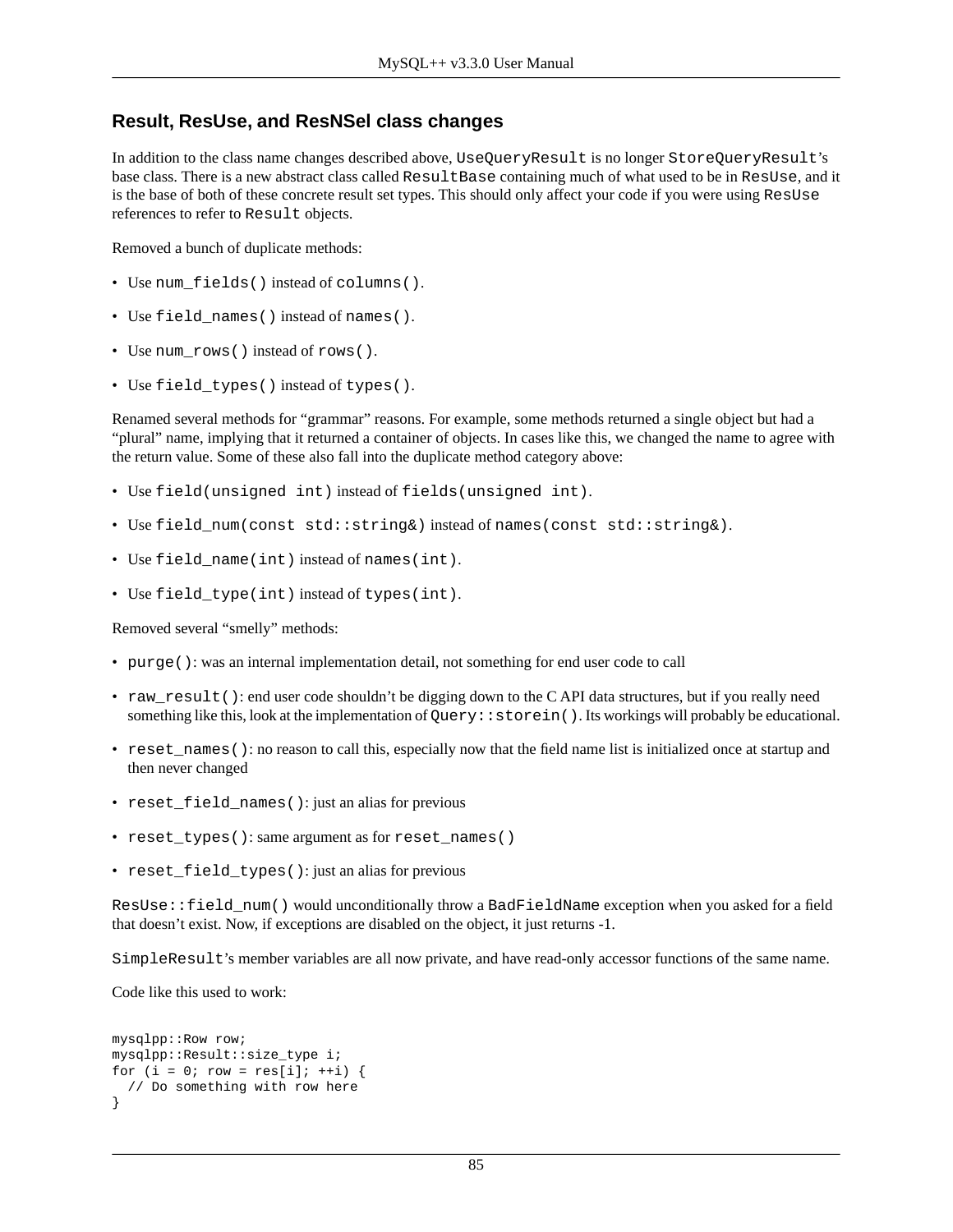That is, indexing past the end of a "store" result set would just return an empty row object, which tests as false in bool context, so it ends the loop. Now that StoreQueryResult is a std::vector derivative, this either crashes your program or causes the standard library to throw an exception, depending on what debugging features your version of STL has. The proper technique is:

```
mysqlpp::Row row;
mysqlpp::StoreQueryResult::size_type i;
for (i = 0; i < res.num_rows(); ++i) {
 row = res[i];
   // Do something with row here
}
```
...or, in a more C++ish idiom:

```
mysqlpp::Row row;
mysqlpp::StoreQueryResult::const_iterator it;
for (it = res.begin(); it != res.end(); ++it) {
 row = *it; // Do something with row here
}
```
#### **Row class changes**

Removed Row::raw\_data(), raw\_size() and raw\_string(). These were useful with BLOB data back when MySQL++ didn't handle embedded null characters very well, and when copies of ColData objects were expensive. Neither is true now, so they have no value any more. Equivalent calls are:

```
mysqlpp::String s = row[0];
s.data(); \frac{1}{2} // raw_data() equivalent
s.length(); \frac{1}{2} // raw_size() equivalent
std::string(s.data(), s.length()); // raw_string() equivalent
```
Row::operator[](const char\*) would unconditionally throw a BadFieldName exception when you asked for a field that doesn't exist. Now, if exceptions are disabled on the Row object, it just returns a reference to an empty String object. You can tell when this happens because such an object tests as false in bool context.

#### **Specialized SQL Structure (SSQLS) changes**

Renamed custom\* to ssqls\*. There is a backwards-compatibility header custom.h which includes ssqls.h for you, but it will go away in a future version of  $MySQL++$ .

SSQLSes get populated by field name now, not by field order. In v2, it was absolutely required that your SSQLS had its fields declared in exactly the same order as the fields in the database server, and there could be no gaps. An **ALTER TABLE** command would almost always necessitate redefining the corresponding SSQLS and rebuilding your program. Some alterations actually made using SSQLS impossible. For the most part, this change just gives your program additional flexibility in the face of future changes. However, code that was taking advantage of this low-level fact will break when moving to v3. Before I explain how, let's go over the high-level functional changes you'll find in v3's SSQLS mechanism.

Because MySQL++ no longer needs the SSQLS field order to match the SQL field order, the sql\_create\_c\_order\_\* SSQLS creation macro was dropped in v3. We were also able to drop the ordering parameters from sql\_create\_complete\_\*. That in turn means there is no longer a difference between the way it and sql\_create\_c\_names\_\* work, so the latter was also dropped. Thus, there are now only two groups of SSQLS creation macros left: sql\_create\_\*, which works pretty much as it always has, and sql\_create\_complete\_\*, which is the same except for the lack of ordering parameters.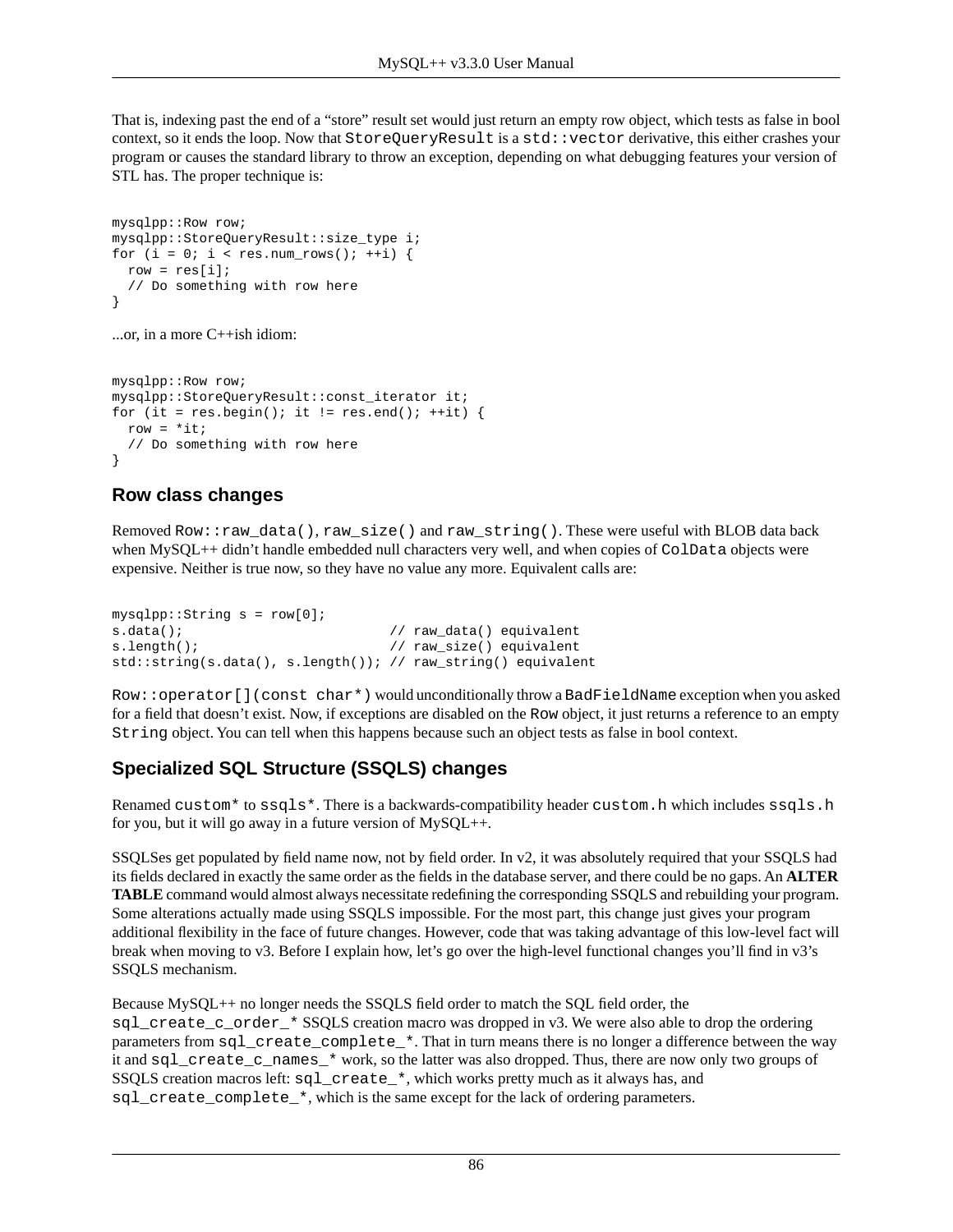In general, you should be using sql\_create\_\* for all SSQLSes unless you need to use different names for data members in  $C_{++}$  than you use for the corresponding columns in SQL. In that case, use sql\_create\_complete  $*$ instead.

In v2, it was possible to have different SQL column names than SSQLS data member names while still using sql\_create\_\* if you only used SSQLS for data retrieval.<sup>25</sup> In v3, you must use sql\_create\_complete\_\* for absolutely all uses of SSQLS when you want the C++ field names to differ from the SQL column names.

The new Null <T> support in SSQLSes causes an internal compiler error in Visual  $C++ 2003$ . (VC++ 2005 and newer have no trobule with it.) A poll on the mailing list says there aren't many people still stuck on this version, so we just ifdef'd out the SSQLS mechanism and all the examples that use it when built with VC++ 2003. If this affects you, see [Section 5.15, "SSQLS and Visual C++ 2003"](#page-61-0) for suggestions on ways to cope.

If you are using types other than MySQL++'s sql  $*$  ones  $^{26}$  in your SSQLSes, code that previously worked may now see TypeLookupFailed exceptions. (This can be thrown even if exceptions are otherwise disabled in MySQL++.) This version of MySQL++ is stricter about mapping SQL to C++ type information, and vice versa. If the library can't find a suitable mapping from one type system to the other, it throws this exception, because its only other option would be to crash or raise an assertion. This typically happens when building SQL queries, so you can probably handle it the same way as if the subsequent query excecution failed. If you're catching the generic mysqlpp:: $Exception$ , your error handling code might not need to change. If you see this exception, it does mean you need to look into your use of data types, though. The table that controls this is mysql\_type\_info::types, defined at the top of lib/type\_info.cpp. Every data type in lib/sql\_types.h has a corresponding record in this table, so if you stick to those types, you'll be fine. It's also okay to use types your C++ compiler can convert directly to these predefined types.

The table static member variable for each SSQLS is now private. The recommended way to access this remains unchanged: the table() static member function.

table() used to return a modifiable reference to the table name. Now there are two overloads, one which returns an unmodifiable pointer to the table name, and the other which takes const char\* so you can override the default table name. So, the code we used to recommend for changing the SSQLS's table name:

my\_ssqls\_type::table() = "MyTableName";

now needs to be:

my\_ssqls\_type::table("MyTableName");

#### **Miscellaneous changes**

MySQL++ does quoting and escaping much more selectively now. Basically, if the library can tell you're not building a SQL query using one of the standard methods, it assumes you're outputting values for human consumption, so it disables quoting and SQL escaping. If you need to build your own mechanism to replace this, quoting is easy to do, and Query::escape\_string() can do SQL escaping for you.

Removed success() in Connection, Query and SimpleResult (neé ResNSel) and simply made these classes testable in bool context to get the same information. An additional change in Connection is that it used to

 $^{25}$ In MySQL++ v2, data retreival (Query::storein(), SSQLS(const Row& other), etc.) worked fine regardless of whether your SSQLS field names matched those in the corresponding SQL table, because the SSQLS was populated by position, not by field name. Thus, if all you used SSQLS for was data retrieval, you could define your structures with sql\_create\_\* in v2. This was never recommended, because such an SSQLS wouldn't work with other features of MySQL++ like Query::insert() because they depend on being able to map names from C++ to SQL and back. You needed to use  $sq_1$  create\_c\_names\_\* to make these features work in  $\overline{v_2}$  in the face of a naming scheme difference between  $C_{++}$  and SOL.

<sup>&</sup>lt;sup>26</sup>These typedefs have been available since MySQL++ v2.1.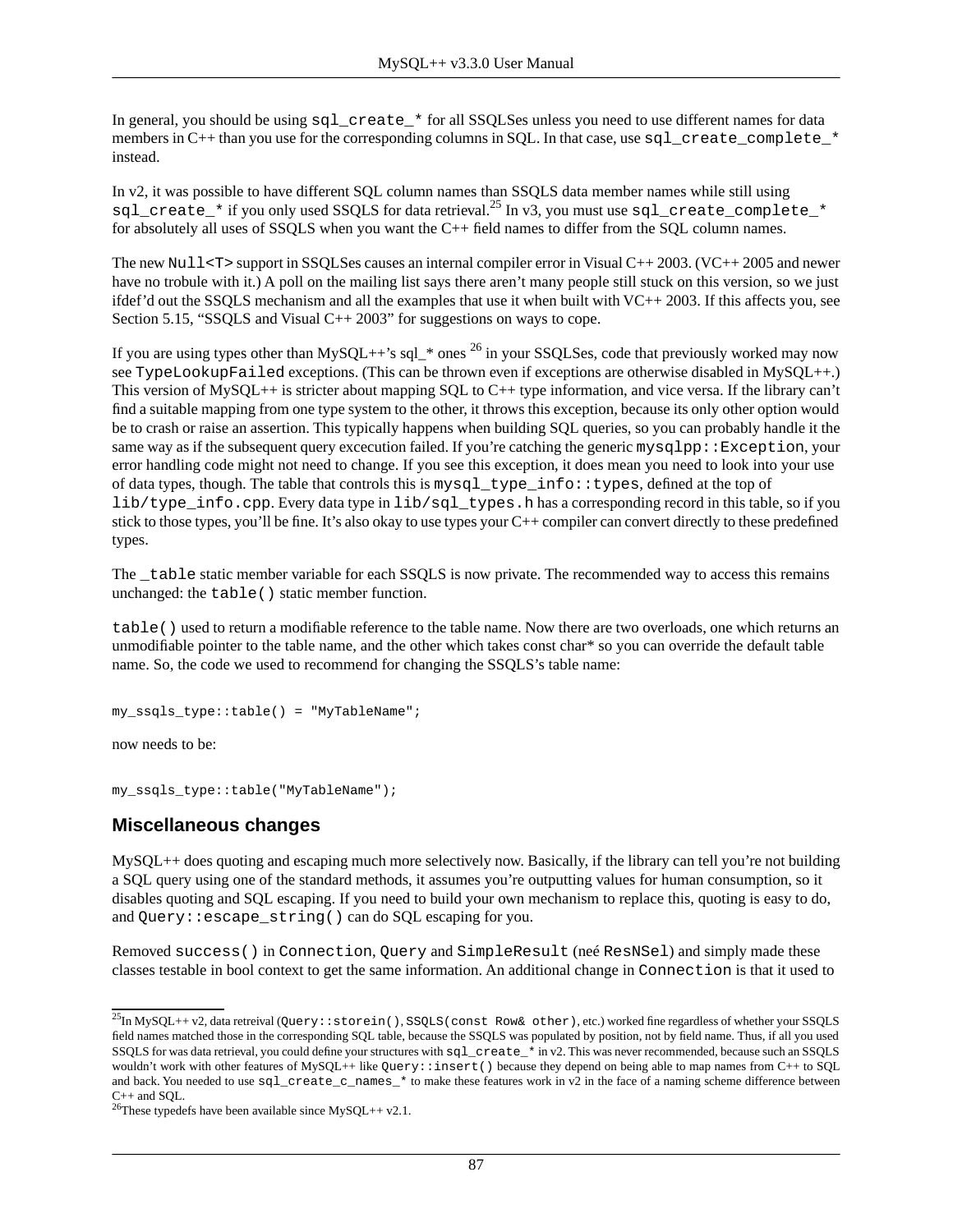be considered "unsuccessful" when the connection was down. Since the sense of this test is now whether the object is in a good state, it only returns false when the connection attempt fails. Call Connection:  $:$  is connected() if you just want to test whether the connection is up.

The debug mode build of the library now has a " $d$ " suffix for Visual C++, and Xcode. This lets you have both versions installed without conflict. The release build uses the current naming scheme. If you have an existing program building against MySQL++ on these platforms, you'll need to change your build options to use the new name in debug mode.

Renamed NO\_LONG\_LONGS to MYSQLPP\_NO\_LONG LONGS to avoid a risk of collision in the global macro namespace.

### **v3.0.7**

Most MySQL++ classes with at() or operator []() methods now throw the new BadIndex exception when you pass an out-of-range index. These methods variously either did not check their indices, or threw std::out\_of\_range when passed a bad index.

I say "most" because there is at least one MySQL++ class that doesn't follow this rule. Fields is just a typedef for a specialization of  $std$ : vector, and the Standard has its own rules for index checking.

## **10.2. ABI Changes**

This section documents those library changes that require you to rebuild your program so that it will link with the new library. Most of the items in the previous section are also ABI changes, but this section is only for those items that shouldn't require any code changes in your program.

If you were going to rebuild your program after installing the new library anyway, you can probably ignore this section.

### **v1.7.18**

The Query classes now subclass from stringstream instead of the deprecated strstream.

### **v1.7.19**

Fixed several const-incorrectnesses in the Query classes.

### **v1.7.22**

Removed "reset query" parameters from several Query class members. This is not an API change, because the parameters were given default values, and the library would ignore any value other than the default. So, any program that tried to make them take another value wouldn't have worked anyway.

### **v1.7.24**

Some freestanding functions didn't get moved into namespace mysqlpp when that namespace was created. This release fixed that. It doesn't affect the API if your program's C++ source files say using namespace mysqlpp within them.

### **v2.0.0**

Removed Connection:: $infoo()$ . (I'd call this an API change if I thought there were any programs out there actually using this...)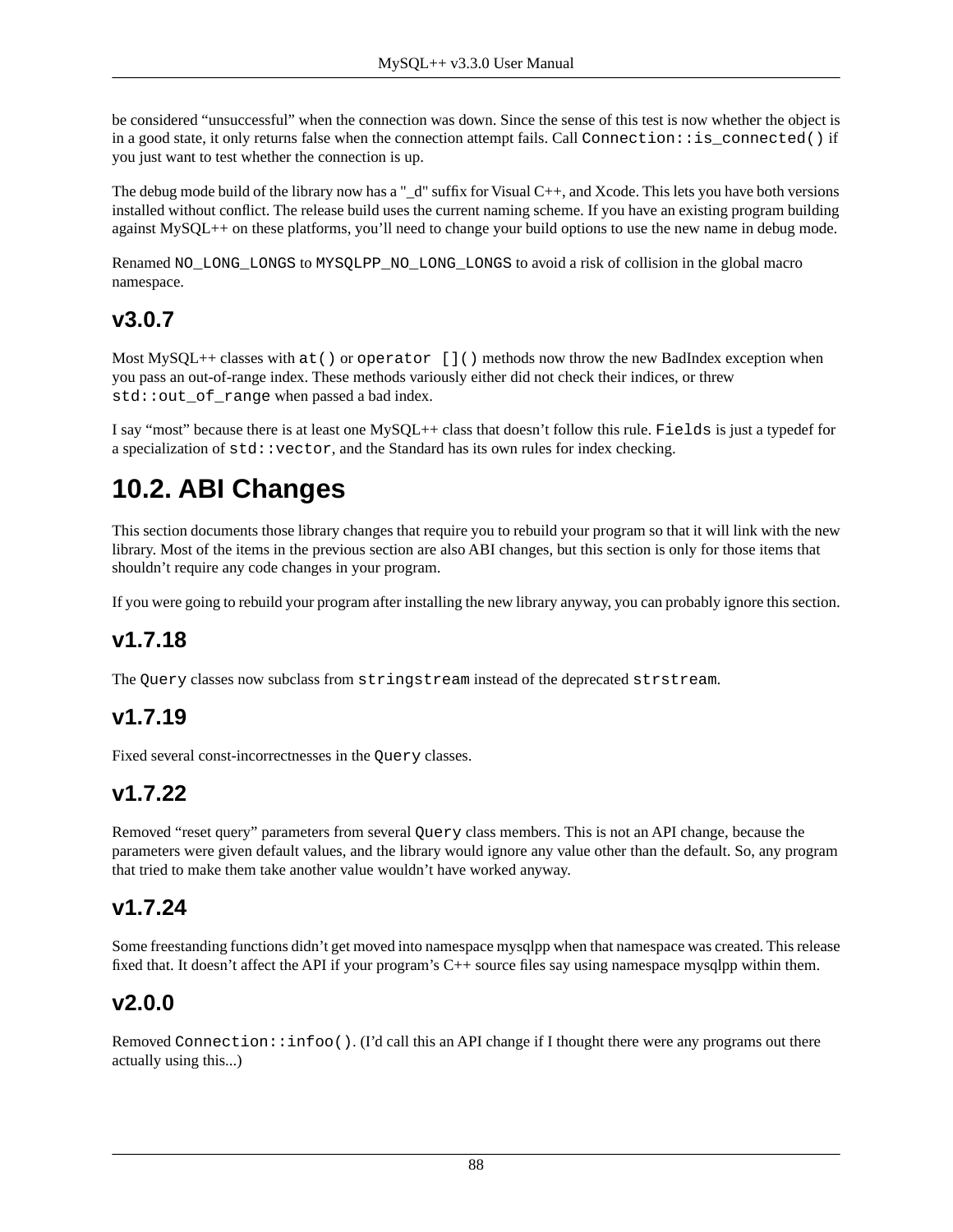Collapsed the Connection constructor taking a bool (for setting the throw\_exceptions flag) and the default constructor into a single constructor using a default for the parameter.

Classes Connection and Query are now derived from the Lockable interface, instead of implementing their own lock/unlock functions.

In several instances, functions that took objects by value now take them by const reference, for efficiency.

Merged SQLQuery class's members into class Query.

Merged RowTemplate class's members into class Row.

Reordered member variable declarations in some classes. The most common instance is when the private section was declared before the public section; it is now the opposite way. This can change the object's layout in memory, so a program linking to the library must be rebuilt.

Simplified the date and time class hierarchy. Date used to derive from mysql\_date, Time used to derive from mysql\_time, and DateTime used to derive from both of those. All three of these classes used to derive from mysql\_dt\_base. All of the mysql\_\* classes' functionality and data has been folded into the leaf classes, and now the only thing shared between them is their dependence on the DTbase template. Since the leaf classes' interface has not changed and end-user code shouldn't have been using the other classes, this shouldn't affect the API in any practical way.

mysql\_type\_info now always initializes its private num member. Previously, this would go uninitialized if you used the default constructor. Now there is no default ctor, but the ctor taking one argument (which sets num) has a default.

### **v3.0.0**

Removed reset\_query parameters from Query member functions. None of these have been honored at least going back to v1.7.9, so this is not an API change. As of this version, Query now automatically detects when it can safely reset itself after executing a query, so it's not necessary to ask for a reset except when using template queries.

Removed overloads of Query::execute(), store(), and use() that take only a const char\*. This is not an API change because there was an equivalent call chain for this already. This change just snaps a layer of indirection.

Query: : error () is now const and returns const char\* instead of a std: : string by value.

Removed Lockable mechanism as it was conceptually flawed. Connection and Query consequently no longer derive from Lockable. Since it was basically useless in prior versions, it can't be construed as an API change.

### **v3.0.1**

Connection::thread\_aware(), thread\_start() and thread\_end() are now static methods, so a program can call them before creating a connection. Ditto for DBDriver methods of the same name.

ConnectionPool::release() is now virtual, so a subclass can override it.

### **v3.0.2**

ConnectionPool::grab() is now virtual; same reason as above.

Query can now be tested in bool context, as was intended for v3.0.0. Had to change the "safe bool" method signature to make it happen, so technically it's an API change, but it's still used the same way.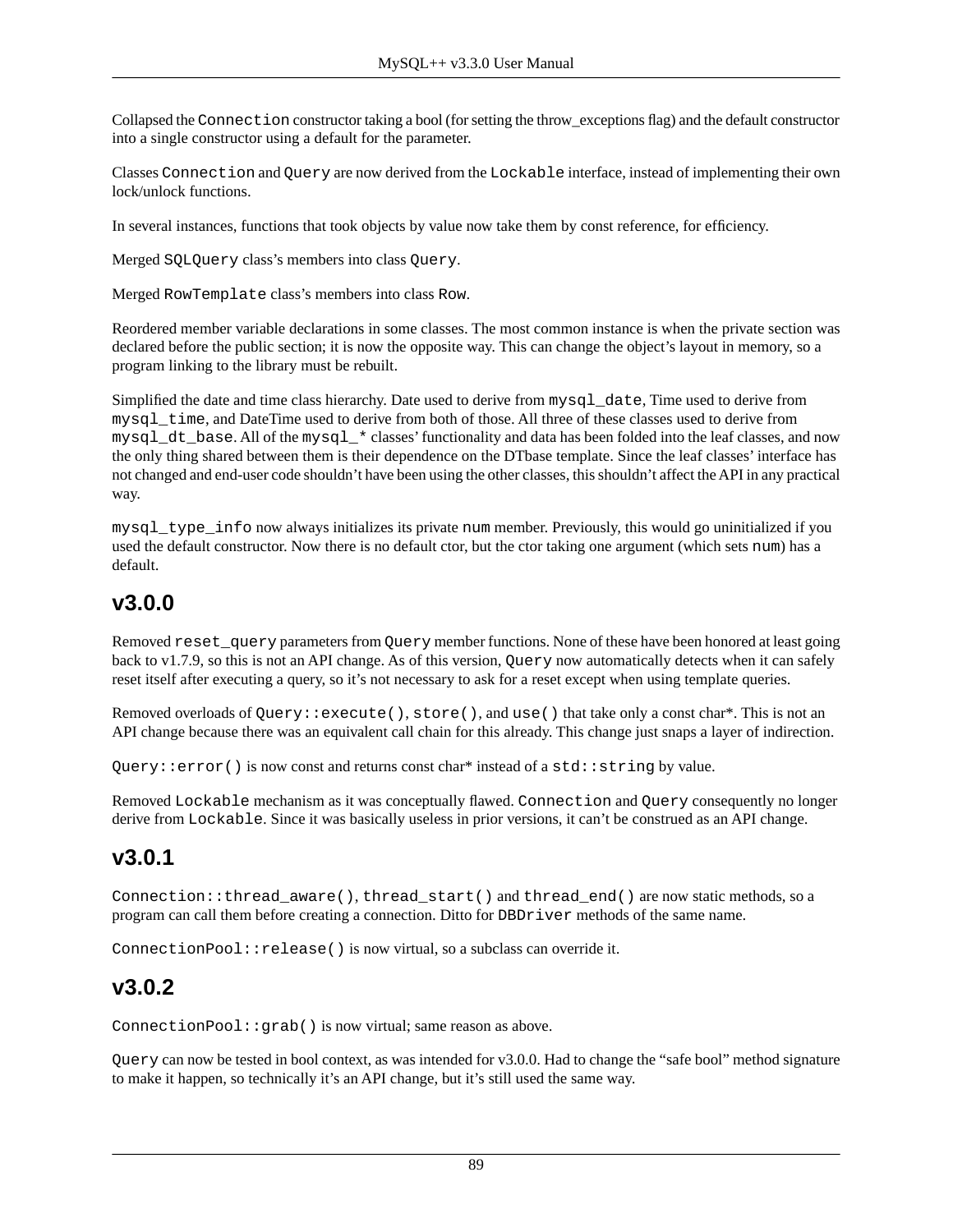### **v3.1.0**

The addition of a few new virtual methods to ConnectionPool inadvertently changed the library ABI. I knew adding fields changed the ABI, but erroneously assumed that the inverse of that truth — that adding *methods* was always safe — was also true. Adding normal methods *is* safe, but adding *virtual* methods breaks the ABI because it changes the class's vtable size.

That left us with two bad choices: either we could come out with a 3.1.1 that removed these methods to restore the prior ABI, or we could just declare this the "new ABI" and move on, resolving not to fall into this trap again. We've chosen the latter path.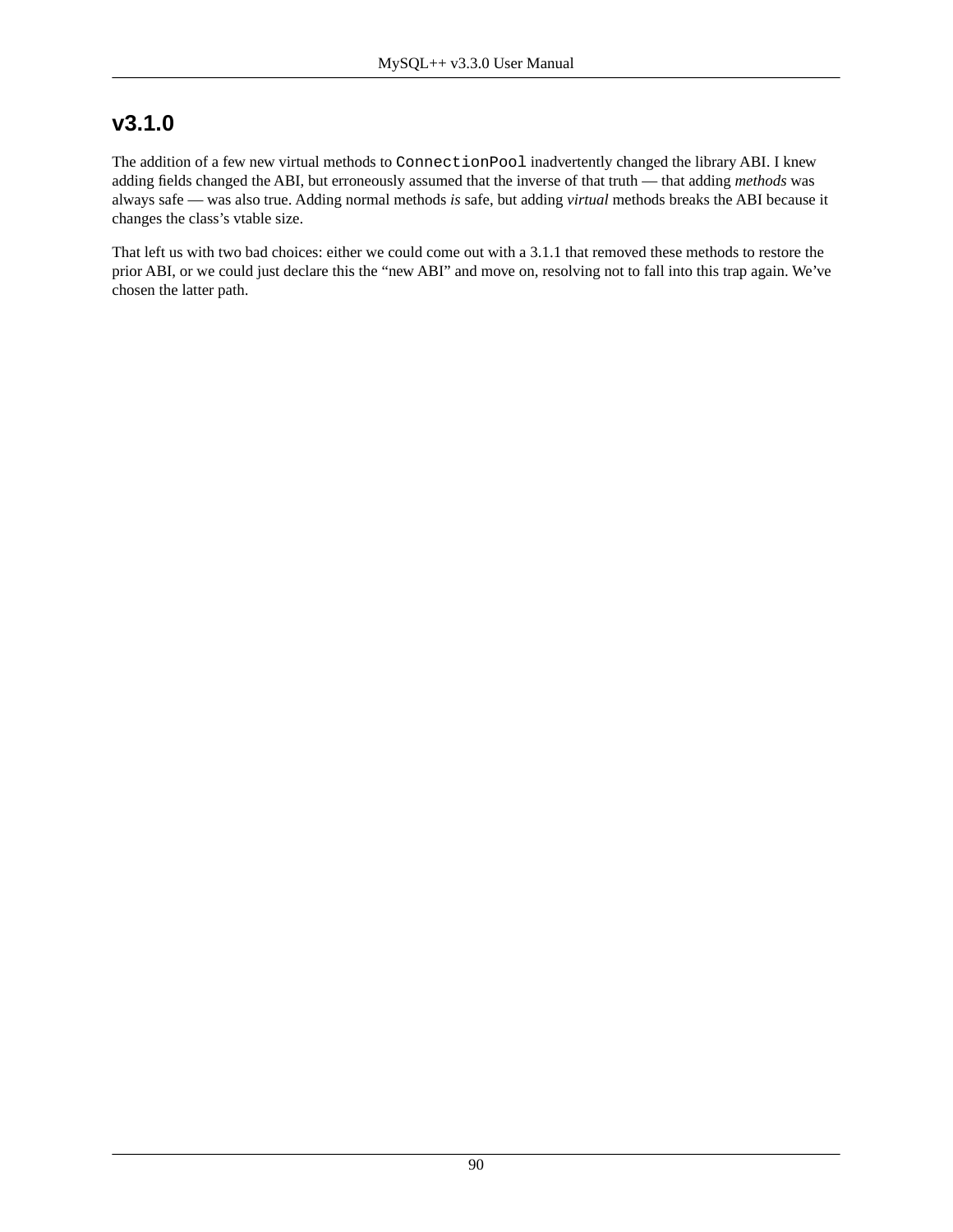# **11. Licensing**

The primary copyright holders on the MySQL++ library and its documentation are Kevin Atkinson (1998), MySQL AB (1999 through 2001) and Educational Technology Resources, Inc. (2004 through the date of this writing). There are other contributors, who also retain copyrights on their additions; see the ChangeLog.md file in the MySQL++ distribution tarball for details.

The MySQL++ library and its Reference Manual are released under the GNU Lesser General Public License (LGPL), reproduced below.

The MySQL++ User Manual — excepting some example code from the library reproduced within it — is offered under a license closely based on the Linux Documentation Project License (LDPL) v2.0, included below. (The MySOL++ documentation isn't actually part of the Linux Documentation Project, so the main changes are to LDP-related language. Also, generic language such as "author's (or authors')" has been replaced with specific language, because the license applies to only this one document.)

These licenses basically state that you are free to use, distribute and modify these works, whether for personal or commercial purposes, as long as you grant the same rights to those you distribute the works to, whether you changed them or not. See the licenses below for full details.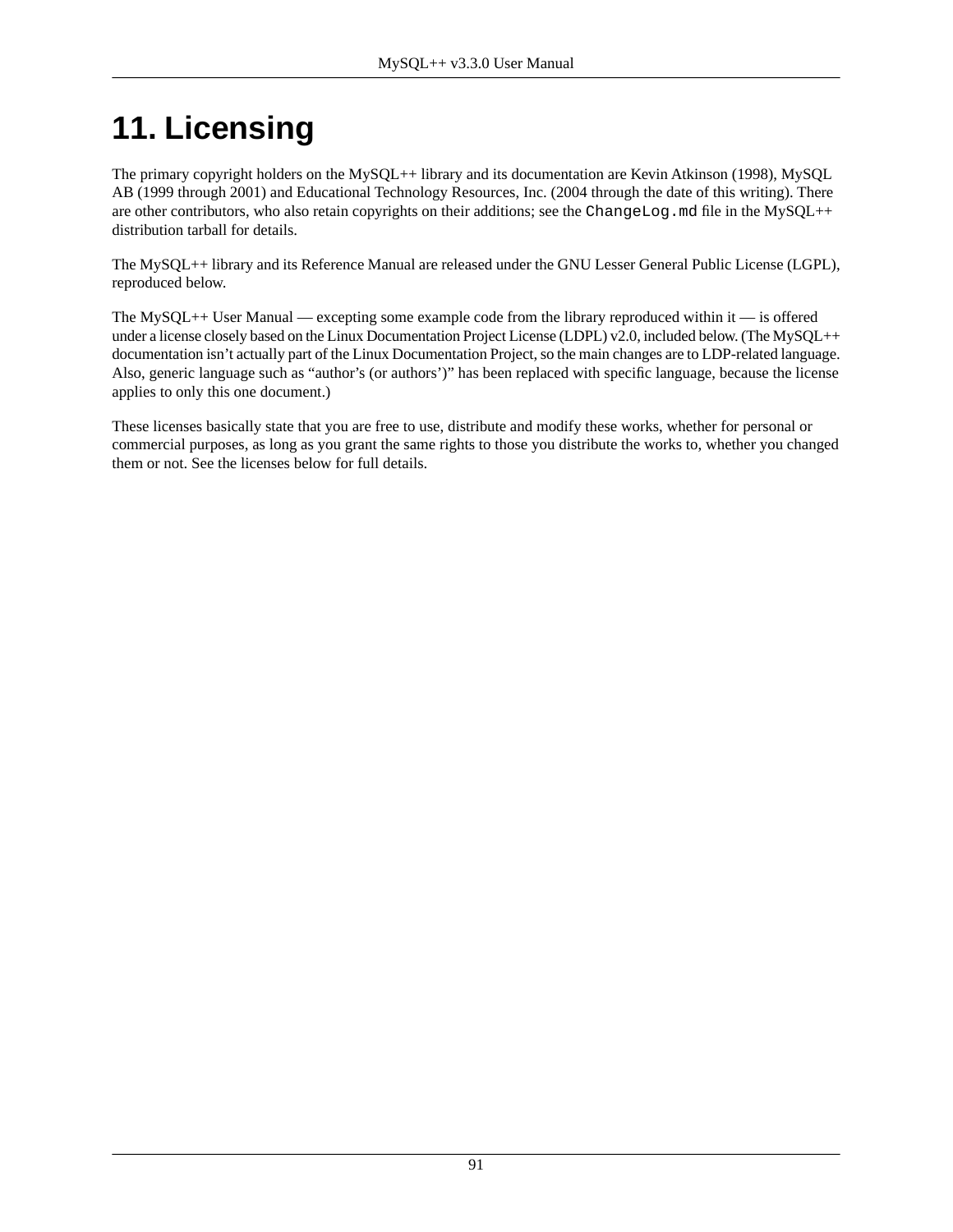## **11.1. GNU Lesser General Public License**

Version 2.1, February 1999

Copyright (C) 1991, 1999 Free Software Foundation, Inc. 59 Temple Place, Suite 330, Boston, MA 02111-1307 USA Everyone is permitted to copy and distribute verbatim copies of this license document, but changing it is not allowed.

[This is the first released version of the Lesser GPL. It also counts as the successor of the GNU Library Public License, version 2, hence the version number 2.1.]

### **Preamble**

The licenses for most software are designed to take away your freedom to share and change it. By contrast, the GNU General Public Licenses are intended to guarantee your freedom to share and change free software--to make sure the software is free for all its users.

This license, the Lesser General Public License, applies to some specially designated software packages--typically libraries--of the Free Software Foundation and other authors who decide to use it. You can use it too, but we suggest you first think carefully about whether this license or the ordinary General Public License is the better strategy to use in any particular case, based on the explanations below.

When we speak of free software, we are referring to freedom of use, not price. Our General Public Licenses are designed to make sure that you have the freedom to distribute copies of free software (and charge for this service if you wish); that you receive source code or can get it if you want it; that you can change the software and use pieces of it in new free programs; and that you are informed that you can do these things.

To protect your rights, we need to make restrictions that forbid distributors to deny you these rights or to ask you to surrender these rights. These restrictions translate to certain responsibilities for you if you distribute copies of the library or if you modify it.

For example, if you distribute copies of the library, whether gratis or for a fee, you must give the recipients all the rights that we gave you. You must make sure that they, too, receive or can get the source code. If you link other code with the library, you must provide complete object files to the recipients, so that they can relink them with the library after making changes to the library and recompiling it. And you must show them these terms so they know their rights.

We protect your rights with a two-step method: (1) we copyright the library, and (2) we offer you this license, which gives you legal permission to copy, distribute and/or modify the library.

To protect each distributor, we want to make it very clear that there is no warranty for the free library. Also, if the library is modified by someone else and passed on, the recipients should know that what they have is not the original version, so that the original author's reputation will not be affected by problems that might be introduced by others.

Finally, software patents pose a constant threat to the existence of any free program. We wish to make sure that a company cannot effectively restrict the users of a free program by obtaining a restrictive license from a patent holder. Therefore, we insist that any patent license obtained for a version of the library must be consistent with the full freedom of use specified in this license.

Most GNU software, including some libraries, is covered by the ordinary GNU General Public License. This license, the GNU Lesser General Public License, applies to certain designated libraries, and is quite different from the ordinary General Public License. We use this license for certain libraries in order to permit linking those libraries into non-free programs.

When a program is linked with a library, whether statically or using a shared library, the combination of the two is legally speaking a combined work, a derivative of the original library. The ordinary General Public License therefore permits such linking only if the entire combination fits its criteria of freedom. The Lesser General Public License permits more lax criteria for linking other code with the library.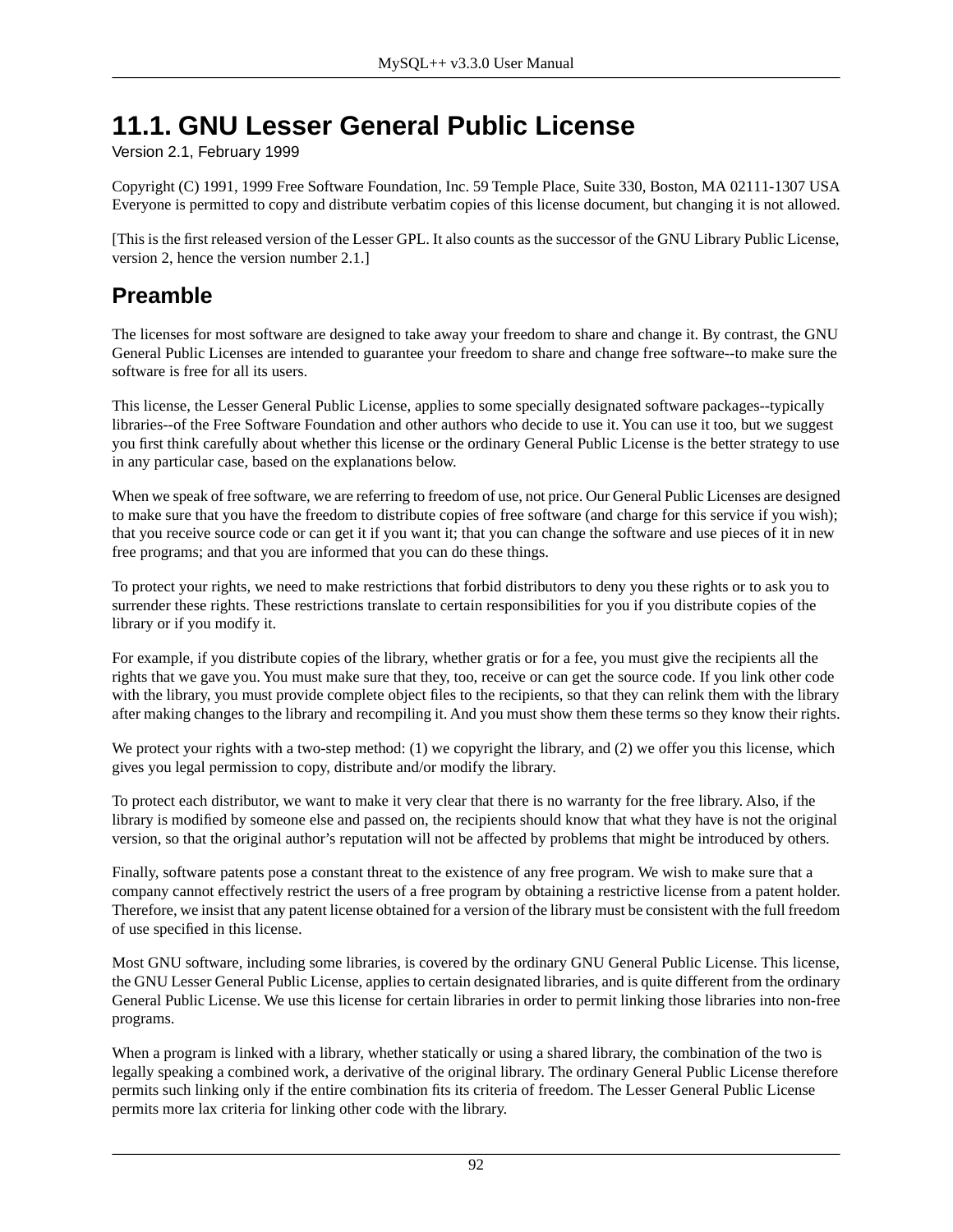We call this license the "Lesser" General Public License because it does Less to protect the user's freedom than the ordinary General Public License. It also provides other free software developers Less of an advantage over competing non-free programs. These disadvantages are the reason we use the ordinary General Public License for many libraries. However, the Lesser license provides advantages in certain special circumstances.

For example, on rare occasions, there may be a special need to encourage the widest possible use of a certain library, so that it becomes a de-facto standard. To achieve this, non-free programs must be allowed to use the library. A more frequent case is that a free library does the same job as widely used non-free libraries. In this case, there is little to gain by limiting the free library to free software only, so we use the Lesser General Public License.

In other cases, permission to use a particular library in non-free programs enables a greater number of people to use a large body of free software. For example, permission to use the GNU C Library in non-free programs enables many more people to use the whole GNU operating system, as well as its variant, the GNU/Linux operating system.

Although the Lesser General Public License is Less protective of the users' freedom, it does ensure that the user of a program that is linked with the Library has the freedom and the wherewithal to run that program using a modified version of the Library.

The precise terms and conditions for copying, distribution and modification follow. Pay close attention to the difference between a "work based on the library" and a "work that uses the library". The former contains code derived from the library, whereas the latter must be combined with the library in order to run.

### **GNU LESSER GENERAL PUBLIC LICENSE**

TERMS AND CONDITIONS FOR COPYING, DISTRIBUTION AND MODIFICATION

0. This License Agreement applies to any software library or other program which contains a notice placed by the copyright holder or other authorized party saying it may be distributed under the terms of this Lesser General Public License (also called "this License"). Each licensee is addressed as "you".

A "library" means a collection of software functions and/or data prepared so as to be conveniently linked with application programs (which use some of those functions and data) to form executables.

The "Library", below, refers to any such software library or work which has been distributed under these terms. A "work based on the Library" means either the Library or any derivative work under copyright law: that is to say, a work containing the Library or a portion of it, either verbatim or with modifications and/or translated straightforwardly into another language. (Hereinafter, translation is included without limitation in the term "modification".)

"Source code" for a work means the preferred form of the work for making modifications to it. For a library, complete source code means all the source code for all modules it contains, plus any associated interface definition files, plus the scripts used to control compilation and installation of the library.

Activities other than copying, distribution and modification are not covered by this License; they are outside its scope. The act of running a program using the Library is not restricted, and output from such a program is covered only if its contents constitute a work based on the Library (independent of the use of the Library in a tool for writing it). Whether that is true depends on what the Library does and what the program that uses the Library does.

1. You may copy and distribute verbatim copies of the Library's complete source code as you receive it, in any medium, provided that you conspicuously and appropriately publish on each copy an appropriate copyright notice and disclaimer of warranty; keep intact all the notices that refer to this License and to the absence of any warranty; and distribute a copy of this License along with the Library.

You may charge a fee for the physical act of transferring a copy, and you may at your option offer warranty protection in exchange for a fee.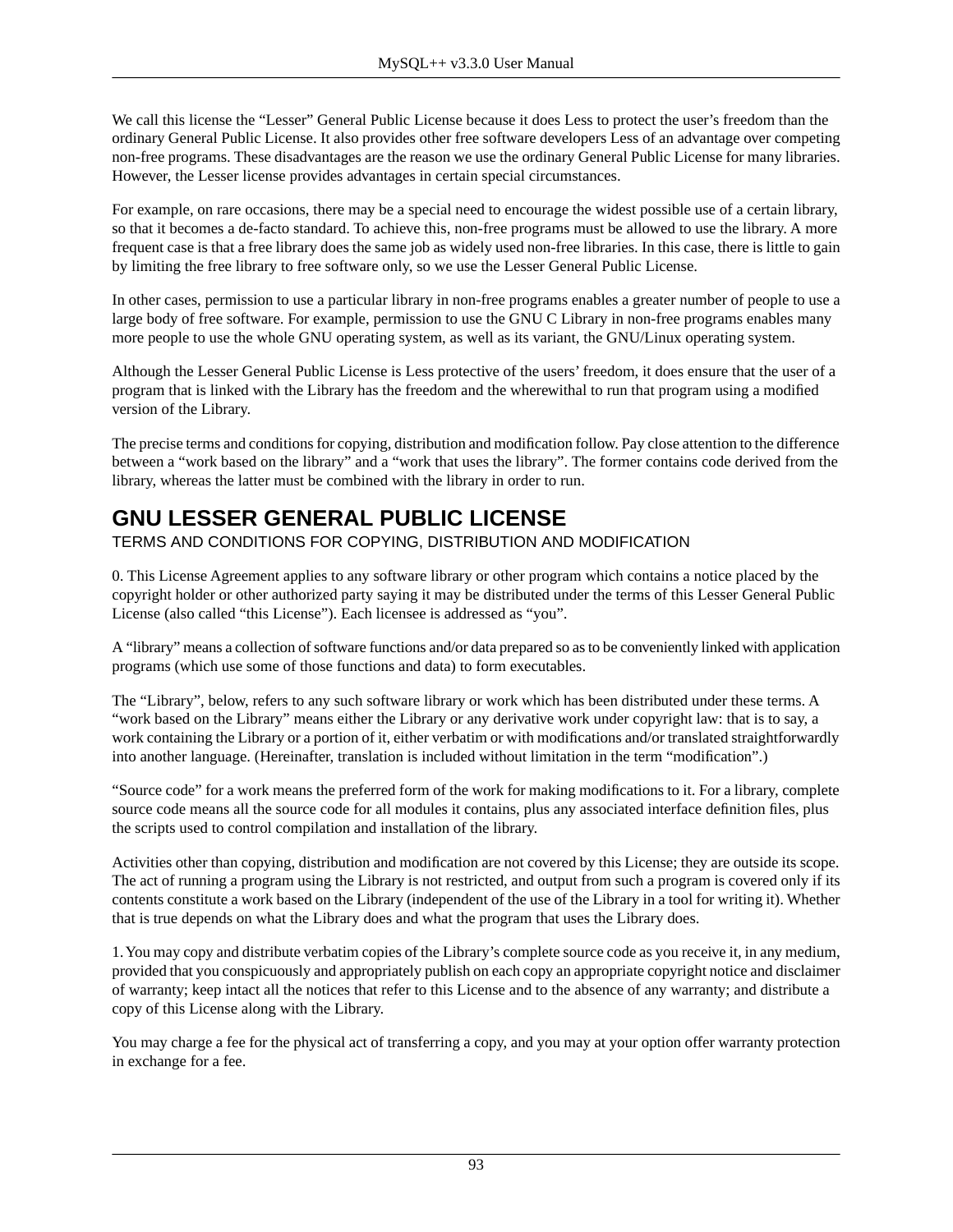2. You may modify your copy or copies of the Library or any portion of it, thus forming a work based on the Library, and copy and distribute such modifications or work under the terms of Section 1 above, provided that you also meet all of these conditions:

a) The modified work must itself be a software library.

b) You must cause the files modified to carry prominent notices stating that you changed the files and the date of any change.

c) You must cause the whole of the work to be licensed at no charge to all third parties under the terms of this License.

d) If a facility in the modified Library refers to a function or a table of data to be supplied by an application program that uses the facility, other than as an argument passed when the facility is invoked, then you must make a good faith effort to ensure that, in the event an application does not supply such function or table, the facility still operates, and performs whatever part of its purpose remains meaningful.

(For example, a function in a library to compute square roots has a purpose that is entirely well-defined independent of the application. Therefore, Subsection 2d requires that any application-supplied function or table used by this function must be optional: if the application does not supply it, the square root function must still compute square roots.)

These requirements apply to the modified work as a whole. If identifiable sections of that work are not derived from the Library, and can be reasonably considered independent and separate works in themselves, then this License, and its terms, do not apply to those sections when you distribute them as separate works. But when you distribute the same sections as part of a whole which is a work based on the Library, the distribution of the whole must be on the terms of this License, whose permissions for other licensees extend to the entire whole, and thus to each and every part regardless of who wrote it.

Thus, it is not the intent of this section to claim rights or contest your rights to work written entirely by you; rather, the intent is to exercise the right to control the distribution of derivative or collective works based on the Library.

In addition, mere aggregation of another work not based on the Library with the Library (or with a work based on the Library) on a volume of a storage or distribution medium does not bring the other work under the scope of this License.

3. You may opt to apply the terms of the ordinary GNU General Public License instead of this License to a given copy of the Library. To do this, you must alter all the notices that refer to this License, so that they refer to the ordinary GNU General Public License, version 2, instead of to this License. (If a newer version than version 2 of the ordinary GNU General Public License has appeared, then you can specify that version instead if you wish.) Do not make any other change in these notices.

Once this change is made in a given copy, it is irreversible for that copy, so the ordinary GNU General Public License applies to all subsequent copies and derivative works made from that copy.

This option is useful when you wish to copy part of the code of the Library into a program that is not a library.

4. You may copy and distribute the Library (or a portion or derivative of it, under Section 2) in object code or executable form under the terms of Sections 1 and 2 above provided that you accompany it with the complete corresponding machine-readable source code, which must be distributed under the terms of Sections 1 and 2 above on a medium customarily used for software interchange.

If distribution of object code is made by offering access to copy from a designated place, then offering equivalent access to copy the source code from the same place satisfies the requirement to distribute the source code, even though third parties are not compelled to copy the source along with the object code.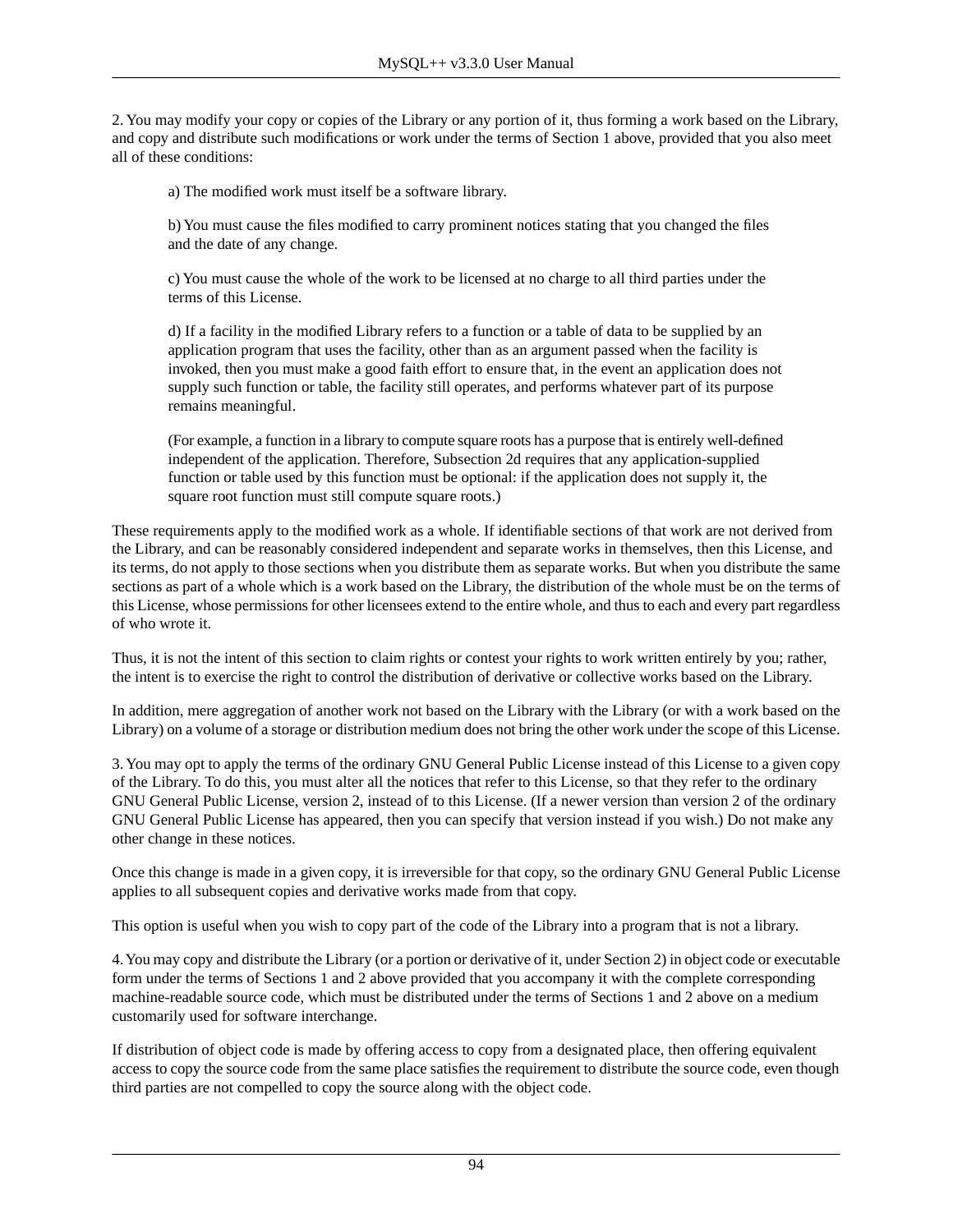5. A program that contains no derivative of any portion of the Library, but is designed to work with the Library by being compiled or linked with it, is called a "work that uses the Library". Such a work, in isolation, is not a derivative work of the Library, and therefore falls outside the scope of this License.

However, linking a "work that uses the Library" with the Library creates an executable that is a derivative of the Library (because it contains portions of the Library), rather than a "work that uses the library". The executable is therefore covered by this License. Section 6 states terms for distribution of such executables.

When a "work that uses the Library" uses material from a header file that is part of the Library, the object code for the work may be a derivative work of the Library even though the source code is not. Whether this is true is especially significant if the work can be linked without the Library, or if the work is itself a library. The threshold for this to be true is not precisely defined by law.

If such an object file uses only numerical parameters, data structure layouts and accessors, and small macros and small inline functions (ten lines or less in length), then the use of the object file is unrestricted, regardless of whether it is legally a derivative work. (Executables containing this object code plus portions of the Library will still fall under Section 6.)

Otherwise, if the work is a derivative of the Library, you may distribute the object code for the work under the terms of Section 6. Any executables containing that work also fall under Section 6, whether or not they are linked directly with the Library itself.

6. As an exception to the Sections above, you may also combine or link a "work that uses the Library" with the Library to produce a work containing portions of the Library, and distribute that work under terms of your choice, provided that the terms permit modification of the work for the customer's own use and reverse engineering for debugging such modifications.

You must give prominent notice with each copy of the work that the Library is used in it and that the Library and its use are covered by this License. You must supply a copy of this License. If the work during execution displays copyright notices, you must include the copyright notice for the Library among them, as well as a reference directing the user to the copy of this License. Also, you must do one of these things:

a) Accompany the work with the complete corresponding machine-readable source code for the Library including whatever changes were used in the work (which must be distributed under Sections 1 and 2 above); and, if the work is an executable linked with the Library, with the complete machine-readable "work that uses the Library", as object code and/or source code, so that the user can modify the Library and then relink to produce a modified executable containing the modified Library. (It is understood that the user who changes the contents of definitions files in the Library will not necessarily be able to recompile the application to use the modified definitions.)

b) Use a suitable shared library mechanism for linking with the Library. A suitable mechanism is one that (1) uses at run time a copy of the library already present on the user's computer system, rather than copying library functions into the executable, and (2) will operate properly with a modified version of the library, if the user installs one, as long as the modified version is interface-compatible with the version that the work was made with.

c) Accompany the work with a written offer, valid for at least three years, to give the same user the materials specified in Subsection 6a, above, for a charge no more than the cost of performing this distribution.

d) If distribution of the work is made by offering access to copy from a designated place, offer equivalent access to copy the above specified materials from the same place.

e) Verify that the user has already received a copy of these materials or that you have already sent this user a copy.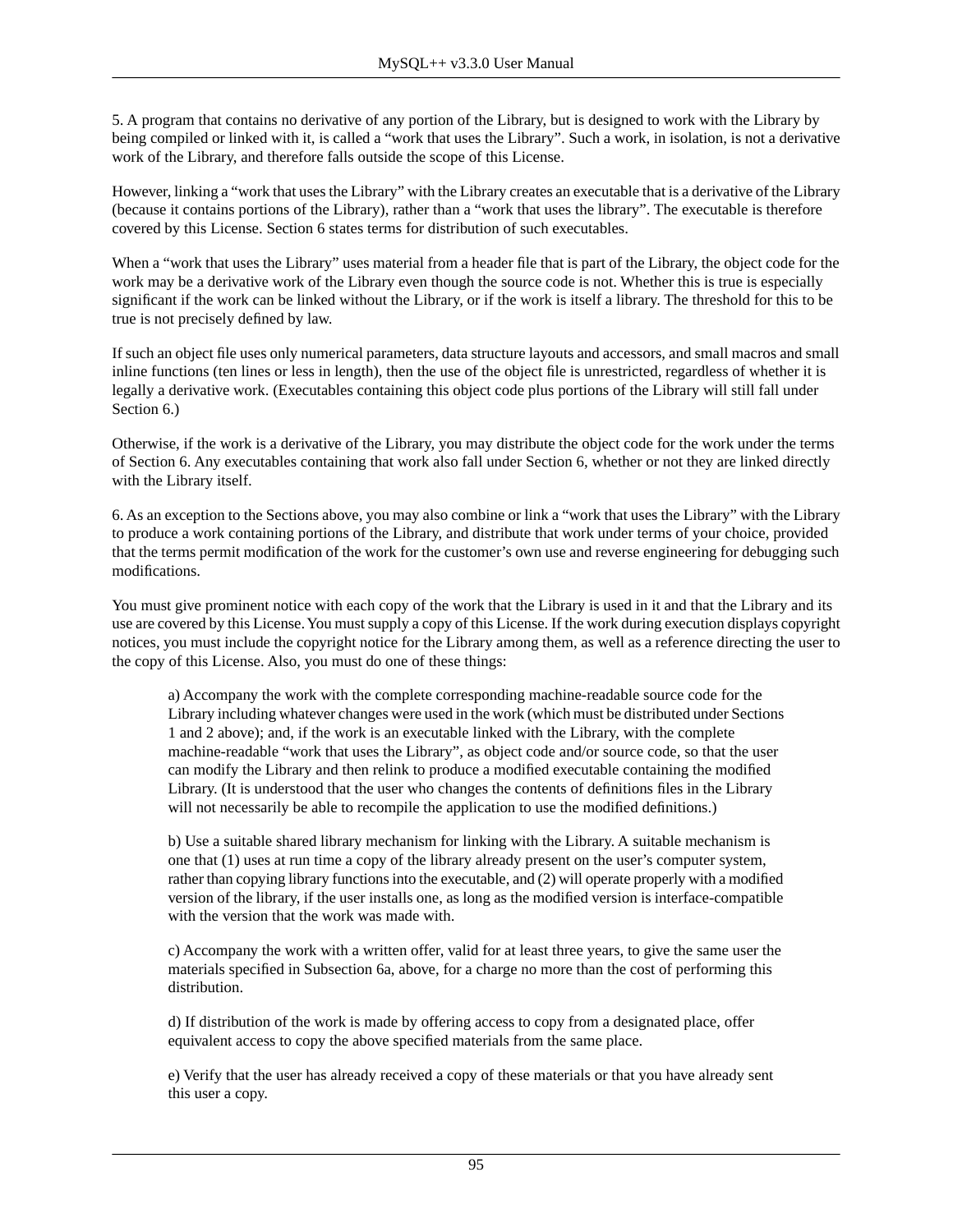For an executable, the required form of the "work that uses the Library" must include any data and utility programs needed for reproducing the executable from it. However, as a special exception, the materials to be distributed need not include anything that is normally distributed (in either source or binary form) with the major components (compiler, kernel, and so on) of the operating system on which the executable runs, unless that component itself accompanies the executable.

It may happen that this requirement contradicts the license restrictions of other proprietary libraries that do not normally accompany the operating system. Such a contradiction means you cannot use both them and the Library together in an executable that you distribute.

7. You may place library facilities that are a work based on the Library side-by-side in a single library together with other library facilities not covered by this License, and distribute such a combined library, provided that the separate distribution of the work based on the Library and of the other library facilities is otherwise permitted, and provided that you do these two things:

a) Accompany the combined library with a copy of the same work based on the Library, uncombined with any other library facilities. This must be distributed under the terms of the Sections above.

b) Give prominent notice with the combined library of the fact that part of it is a work based on the Library, and explaining where to find the accompanying uncombined form of the same work.

8. You may not copy, modify, sublicense, link with, or distribute the Library except as expressly provided under this License. Any attempt otherwise to copy, modify, sublicense, link with, or distribute the Library is void, and will automatically terminate your rights under this License. However, parties who have received copies, or rights, from you under this License will not have their licenses terminated so long as such parties remain in full compliance.

9. You are not required to accept this License, since you have not signed it. However, nothing else grants you permission to modify or distribute the Library or its derivative works. These actions are prohibited by law if you do not accept this License. Therefore, by modifying or distributing the Library (or any work based on the Library), you indicate your acceptance of this License to do so, and all its terms and conditions for copying, distributing or modifying the Library or works based on it.

10. Each time you redistribute the Library (or any work based on the Library), the recipient automatically receives a license from the original licensor to copy, distribute, link with or modify the Library subject to these terms and conditions. You may not impose any further restrictions on the recipients' exercise of the rights granted herein. You are not responsible for enforcing compliance by third parties with this License.

11. If, as a consequence of a court judgment or allegation of patent infringement or for any other reason (not limited to patent issues), conditions are imposed on you (whether by court order, agreement or otherwise) that contradict the conditions of this License, they do not excuse you from the conditions of this License. If you cannot distribute so as to satisfy simultaneously your obligations under this License and any other pertinent obligations, then as a consequence you may not distribute the Library at all. For example, if a patent license would not permit royalty-free redistribution of the Library by all those who receive copies directly or indirectly through you, then the only way you could satisfy both it and this License would be to refrain entirely from distribution of the Library.

If any portion of this section is held invalid or unenforceable under any particular circumstance, the balance of the section is intended to apply, and the section as a whole is intended to apply in other circumstances.

It is not the purpose of this section to induce you to infringe any patents or other property right claims or to contest validity of any such claims; this section has the sole purpose of protecting the integrity of the free software distribution system which is implemented by public license practices. Many people have made generous contributions to the wide range of software distributed through that system in reliance on consistent application of that system; it is up to the author/donor to decide if he or she is willing to distribute software through any other system and a licensee cannot impose that choice.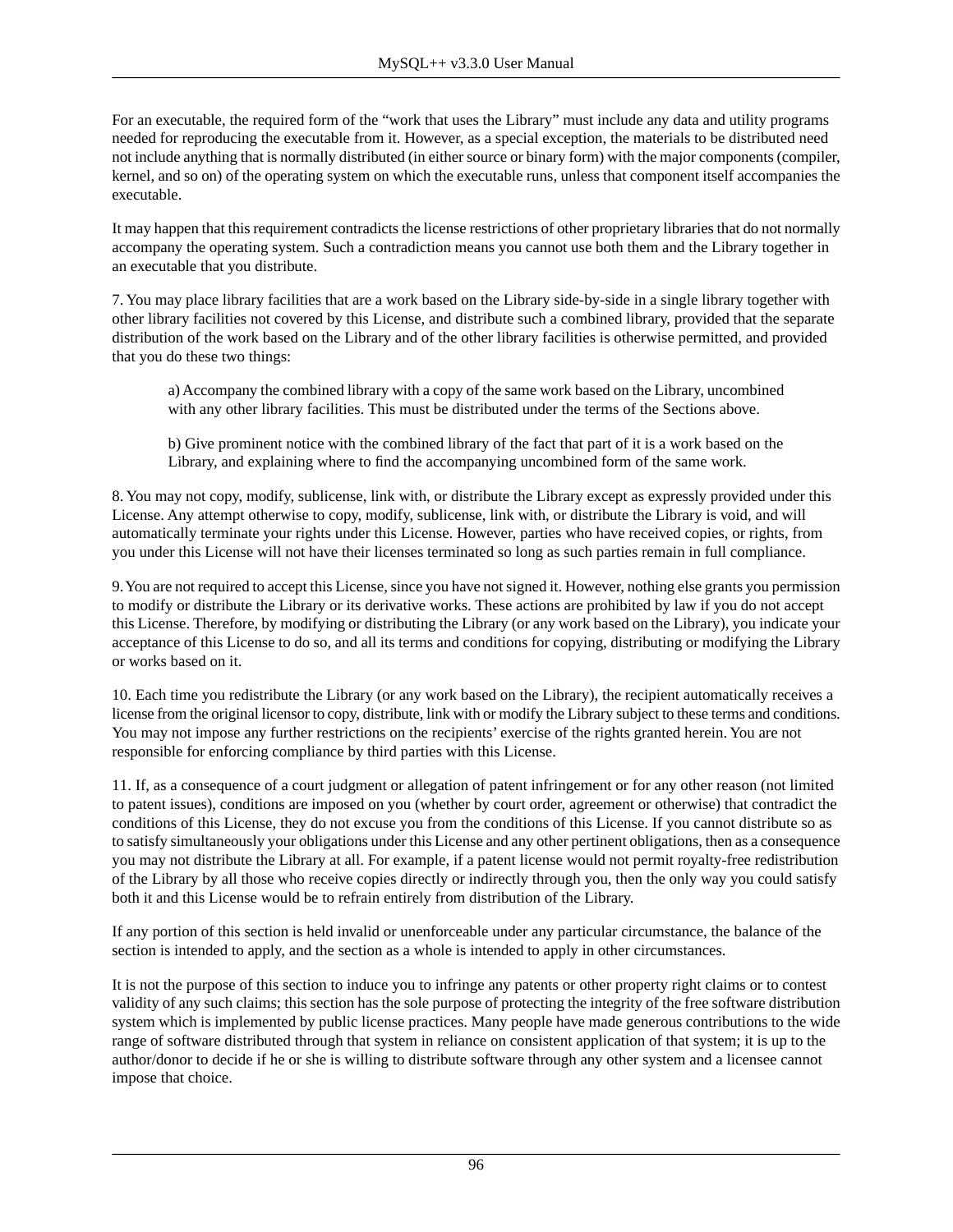This section is intended to make thoroughly clear what is believed to be a consequence of the rest of this License.

12. If the distribution and/or use of the Library is restricted in certain countries either by patents or by copyrighted interfaces, the original copyright holder who places the Library under this License may add an explicit geographical distribution limitation excluding those countries, so that distribution is permitted only in or among countries not thus excluded. In such case, this License incorporates the limitation as if written in the body of this License.

13. The Free Software Foundation may publish revised and/or new versions of the Lesser General Public License from time to time. Such new versions will be similar in spirit to the present version, but may differ in detail to address new problems or concerns.

Each version is given a distinguishing version number. If the Library specifies a version number of this License which applies to it and "any later version", you have the option of following the terms and conditions either of that version or of any later version published by the Free Software Foundation. If the Library does not specify a license version number, you may choose any version ever published by the Free Software Foundation.

14. If you wish to incorporate parts of the Library into other free programs whose distribution conditions are incompatible with these, write to the author to ask for permission. For software which is copyrighted by the Free Software Foundation, write to the Free Software Foundation; we sometimes make exceptions for this. Our decision will be guided by the two goals of preserving the free status of all derivatives of our free software and of promoting the sharing and reuse of software generally.

#### NO WARRANTY

15. BECAUSE THE LIBRARY IS LICENSED FREE OF CHARGE, THERE IS NO WARRANTY FOR THE LIBRARY, TO THE EXTENT PERMITTED BY APPLICABLE LAW. EXCEPT WHEN OTHERWISE STATED IN WRITING THE COPYRIGHT HOLDERS AND/OR OTHER PARTIES PROVIDE THE LIBRARY "AS IS" WITHOUT WARRANTY OF ANY KIND, EITHER EXPRESSED OR IMPLIED, INCLUDING, BUT NOT LIMITED TO, THE IMPLIED WARRANTIES OF MERCHANTABILITY AND FITNESS FOR A PARTICULAR PURPOSE. THE ENTIRE RISK AS TO THE QUALITY AND PERFORMANCE OF THE LIBRARY IS WITH YOU. SHOULD THE LIBRARY PROVE DEFECTIVE, YOU ASSUME THE COST OF ALL NECESSARY SERVICING, REPAIR OR CORRECTION.

16. IN NO EVENT UNLESS REQUIRED BY APPLICABLE LAW OR AGREED TO IN WRITING WILL ANY COPYRIGHT HOLDER, OR ANY OTHER PARTY WHO MAY MODIFY AND/OR REDISTRIBUTE THE LIBRARY AS PERMITTED ABOVE, BE LIABLE TO YOU FOR DAMAGES, INCLUDING ANY GENERAL, SPECIAL, INCIDENTAL OR CONSEQUENTIAL DAMAGES ARISING OUT OF THE USE OR INABILITY TO USE THE LIBRARY (INCLUDING BUT NOT LIMITED TO LOSS OF DATA OR DATA BEING RENDERED INACCURATE OR LOSSES SUSTAINED BY YOU OR THIRD PARTIES OR A FAILURE OF THE LIBRARY TO OPERATE WITH ANY OTHER SOFTWARE), EVEN IF SUCH HOLDER OR OTHER PARTY HAS BEEN ADVISED OF THE POSSIBILITY OF SUCH DAMAGES.

#### END OF TERMS AND CONDITIONS

### **How to Apply These Terms to Your New Libraries**

If you develop a new library, and you want it to be of the greatest possible use to the public, we recommend making it free software that everyone can redistribute and change. You can do so by permitting redistribution under these terms (or, alternatively, under the terms of the ordinary General Public License).

To apply these terms, attach the following notices to the library. It is safest to attach them to the start of each source file to most effectively convey the exclusion of warranty; and each file should have at least the "copyright" line and a pointer to where the full notice is found.

<one line to give the library's name and a brief idea of what it does.>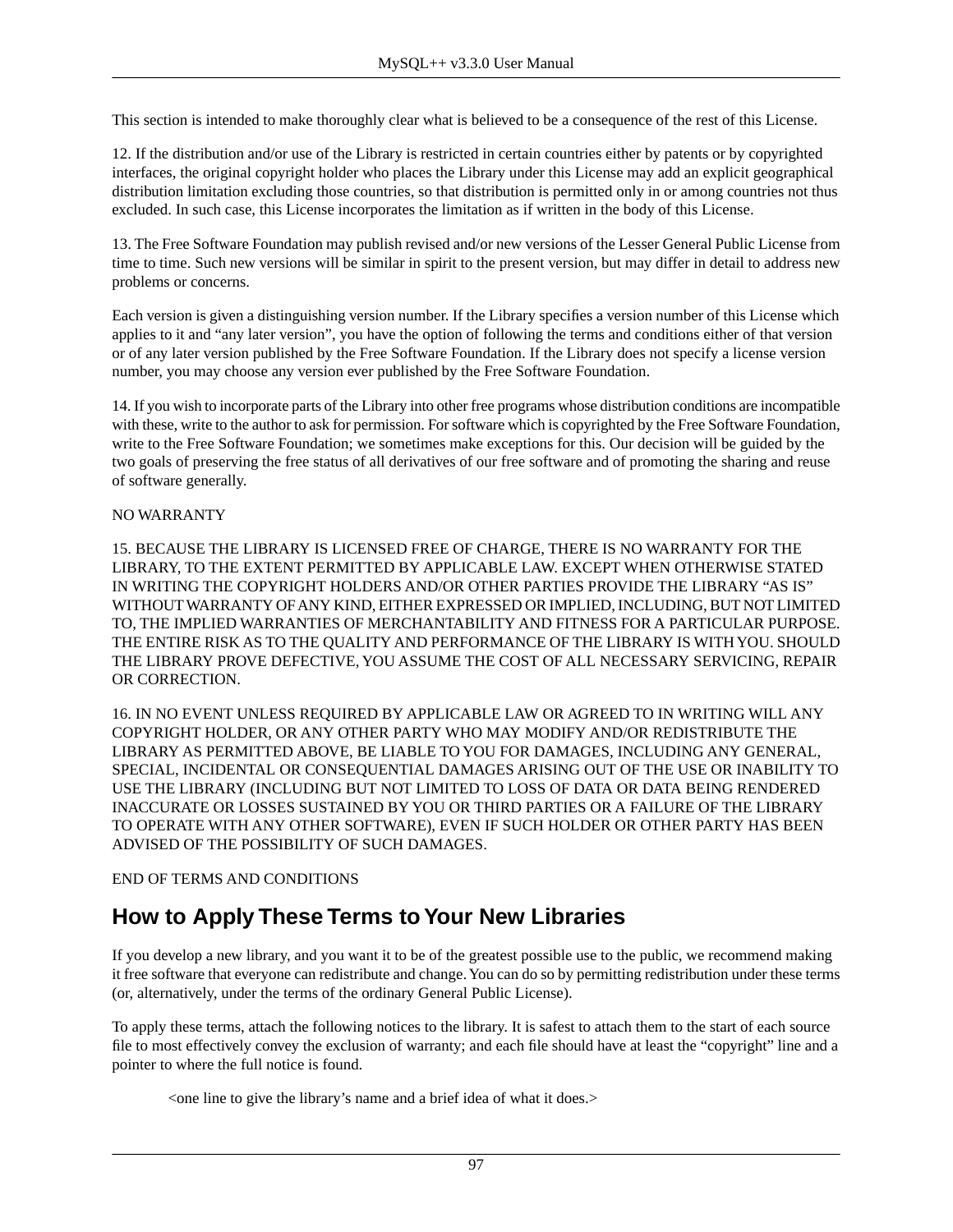Copyright  $\circ$  <year> <name of author>

This library is free software; you can redistribute it and/or modify it under the terms of the GNU Lesser General Public License as published by the Free Software Foundation; either version 2.1 of the License, or (at your option) any later version.

This library is distributed in the hope that it will be useful, but WITHOUT ANY WARRANTY; without even the implied warranty of MERCHANTABILITY or FITNESS FOR A PARTICULAR PURPOSE. See the GNU Lesser General Public License for more details.

You should have received a copy of the GNU Lesser General Public License along with this library; if not, write to the Free Software Foundation, Inc., 59 Temple Place, Suite 330, Boston, MA 02111-1307 USA

Also add information on how to contact you by electronic and paper mail.

You should also get your employer (if you work as a programmer) or your school, if any, to sign a "copyright disclaimer" for the library, if necessary. Here is a sample; alter the names:

Yoyodyne, Inc., hereby disclaims all copyright interest in the library `Frob' (a library for tweaking knobs) written by James Random Hacker.

<signature of Ty Coon>, 1 April 1990

Ty Coon, President of Vice

That's all there is to it!